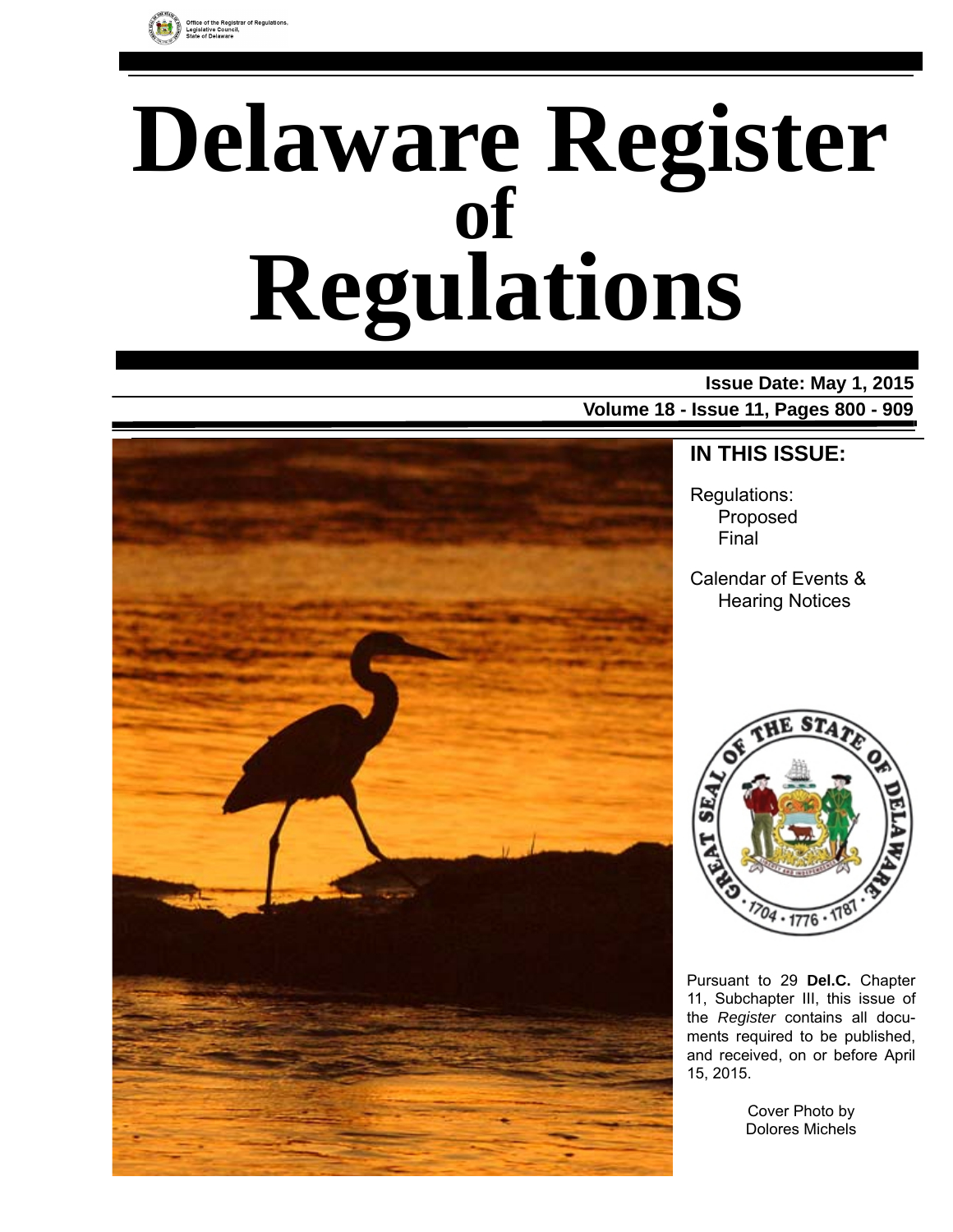### **INFORMATION ABOUT THE DELAWARE REGISTER OF REGULATIONS**

### **DELAWARE REGISTER OF REGULATIONS**

The *Delaware Register of Regulations* is an official State publication established by authority of 69 *Del. Laws*, c. 107 and is published on the first of each month throughout the year.

The *Delaware Register* will publish any regulations that are proposed to be adopted, amended or repealed and any emergency regulations promulgated.

The *Register* will also publish some or all of the following information:

- Governor's Executive Orders
- Governor's Appointments
- Agency Hearing and Meeting Notices
- Other documents considered to be in the public interest.

### **CITATION TO THE DELAWARE REGISTER**

The *Delaware Register of Regulations* is cited by volume, issue, page number and date. An example would be:

16 **DE Reg.** 1227 - 1230 (06/01/13)

Refers to Volume 16, pages 1227 - 1130 of the *Delaware Register* issued on June 1, 2013.

### **SUBSCRIPTION INFORMATION**

The cost of a yearly subscription (12 issues) for the *Delaware Register of Regulations* is \$135.00. Single copies are available at a cost of \$12.00 per issue, including postage. For more information contact the Division of Research at 302-744-4114 or 1-800-282-8545 in Delaware.

### **CITIZEN PARTICIPATION IN THE REGULATORY PROCESS**

Delaware citizens and other interested parties may participate in the process by which administrative regulations are adopted, amended or repealed, and may initiate the process by which the validity and applicability of regulations is determined.

Under 29 **Del.C.** §10115 whenever an agency proposes to formulate, adopt, amend or repeal a regulation, it shall file notice and full text of such proposals, together with copies of the existing regulation being adopted, amended or repealed, with the Registrar for publication in the *Register of Regulations* pursuant to §1134 of this title. The notice shall describe the nature of the proceedings including a brief synopsis of the subject, substance, issues, possible terms of the agency action, a reference to the legal authority of the agency to act, and reference to any other regulations that may be impacted or affected by the proposal, and shall state the manner in which persons may present their views; if in writing, of the place to which and the final date by which such views may be submitted; or if at a public hearing, the date, time and place of the hearing. If a public hearing is to be held, such public hearing shall not be scheduled less than 20 days following publication of notice of the proposal in the *Register of Regulations*. If a public hearing will be held on the proposal, notice of the time, date, place and a summary of the nature of the proposal shall also be published in at least 2 Delaware newspapers of general circulation. The notice shall also be mailed to all persons who have made timely written requests of the agency for advance notice of its regulation-making proceedings.

**DELAWARE REGISTER OF REGULATIONS, VOL. 18, ISSUE 11, FRIDAY, MAY 1, 2015**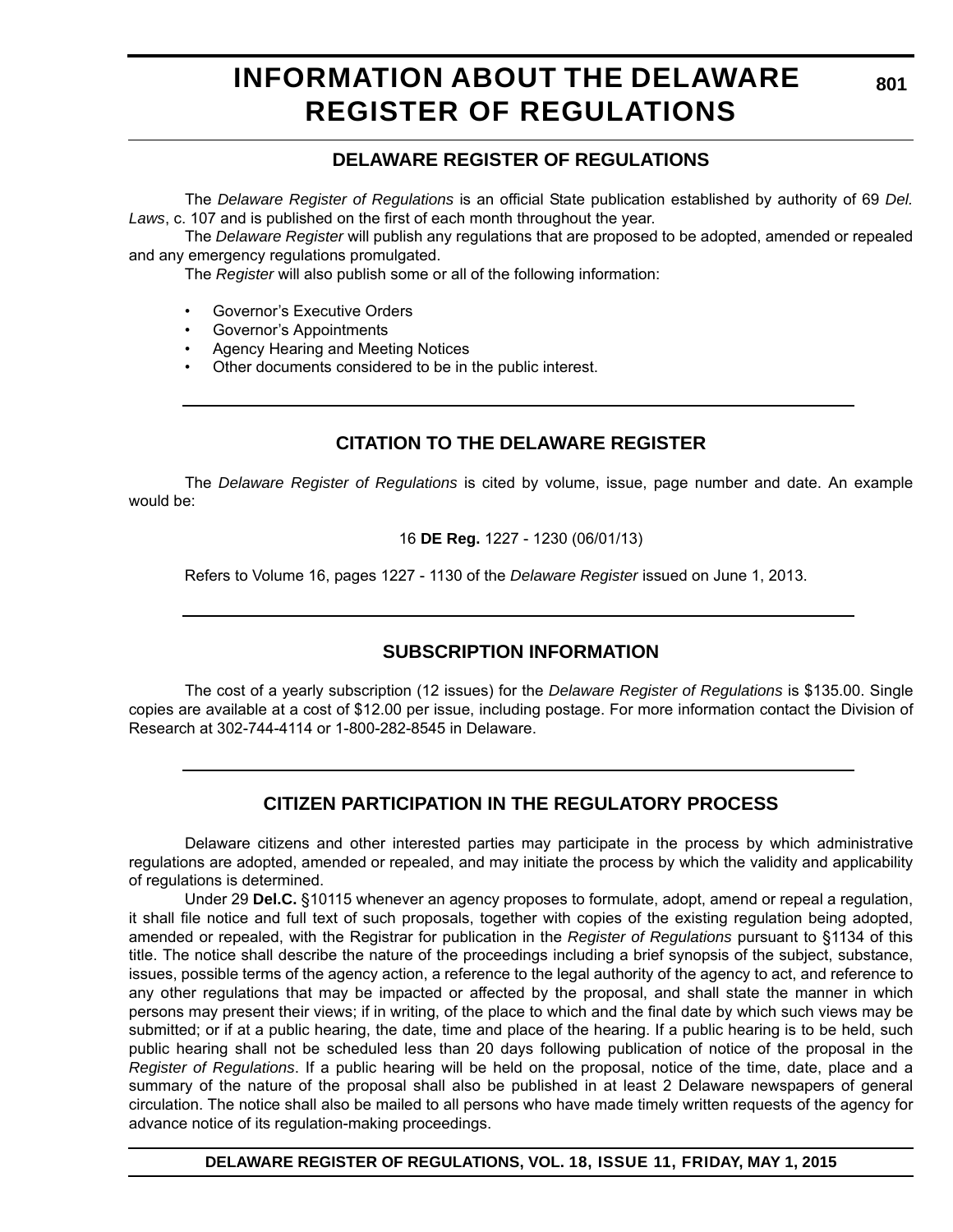**802**

# **INFORMATION ABOUT THE DELAWARE REGISTER OF REGULATIONS**

The opportunity for public comment shall be held open for a minimum of 30 days after the proposal is published in the *Register of Regulations*. At the conclusion of all hearings and after receipt, within the time allowed, of all written materials, upon all the testimonial and written evidence and information submitted, together with summaries of the evidence and information by subordinates, the agency shall determine whether a regulation should be adopted, amended or repealed and shall issue its conclusion in an order which shall include: (1) A brief summary of the evidence and information submitted; (2) A brief summary of its findings of fact with respect to the evidence and information, except where a rule of procedure is being adopted or amended; (3) A decision to adopt, amend or repeal a regulation or to take no action and the decision shall be supported by its findings on the evidence and information received; (4) The exact text and citation of such regulation adopted, amended or repealed; (5) The effective date of the order; (6) Any other findings or conclusions required by the law under which the agency has authority to act; and (7) The signature of at least a quorum of the agency members.

The effective date of an order which adopts, amends or repeals a regulation shall be not less than 10 days from the date the order adopting, amending or repealing a regulation has been published in its final form in the *Register of Regulations*, unless such adoption, amendment or repeal qualifies as an emergency under §10119.

Any person aggrieved by and claiming the unlawfulness of any regulation may bring an action in the Court for declaratory relief.

No action of an agency with respect to the making or consideration of a proposed adoption, amendment or repeal of a regulation shall be subject to review until final agency action on the proposal has been taken.

When any regulation is the subject of an enforcement action in the Court, the lawfulness of such regulation may be reviewed by the Court as a defense in the action.

Except as provided in the preceding section, no judicial review of a regulation is available unless a complaint therefor is filed in the Court within 30 days of the day the agency order with respect to the regulation was published in the *Register of Regulations*.

### **CLOSING DATES AND ISSUE DATES FOR THE DELAWARE REGISTER OF REGULATIONS**

| <b>ISSUE DATE</b>                                        | <b>CLOSING DATE</b>                                       | <b>CLOSING TIME</b>                                             |
|----------------------------------------------------------|-----------------------------------------------------------|-----------------------------------------------------------------|
| June 1<br>July 1<br>August 1<br>September 1<br>October 1 | May 15<br>June 15<br>July 15<br>August 17<br>September 15 | $4:30$ p.m.<br>4:30 p.m.<br>4:30 p.m.<br>4:30 p.m.<br>4:30 p.m. |
|                                                          |                                                           |                                                                 |

### **DIVISION OF RESEARCH STAFF**

**Lori Christiansen,** Director; **Mark J. Cutrona,** Deputy Director; **Tara Donofrio**, Administrative Specialist II; **Robert Lupo**, Printer; **Deborah J. Messina,** Print Shop Supervisor; **Kathleen Morris**, Human Resources/ Financials; **Georgia Roman**, Unit Operations Support Specialist; **Victoria Schultes,** Administrative Specialist II; **Don Sellers,** Printer; **Yvette W. Smallwood**, Registrar of Regulations; **Holly Wagner**, Research Analyst; **Verity Watson**, Joint Sunset Analyst; **Rochelle Yerkes**, Office Manager; **Sara Zimmerman**, Legislative Librarian.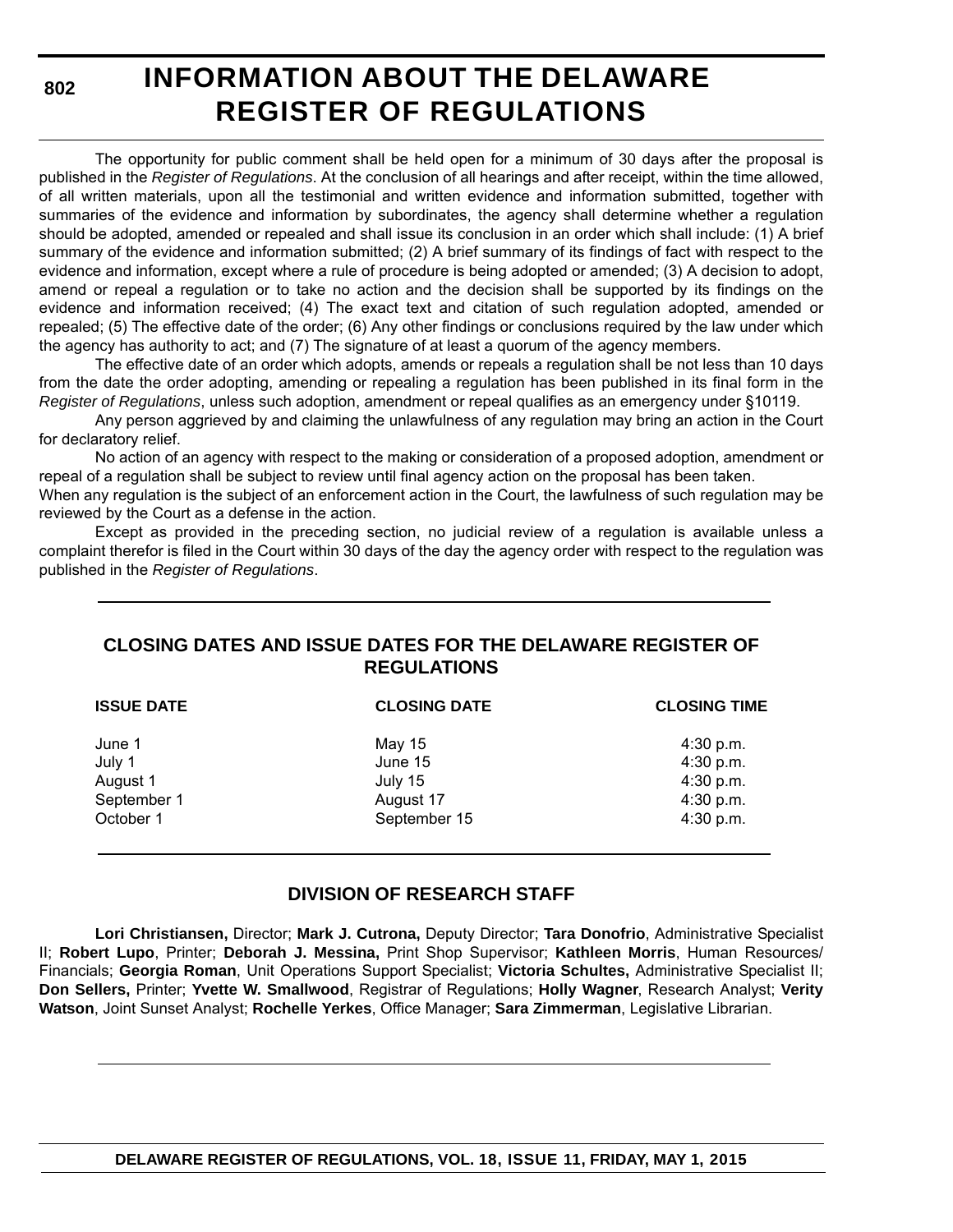# **TABLE OF CONTENTS**

<span id="page-3-0"></span>

|                                                                                                                                                                                                                                                                                                                       | 805                             |
|-----------------------------------------------------------------------------------------------------------------------------------------------------------------------------------------------------------------------------------------------------------------------------------------------------------------------|---------------------------------|
| <b>PROPOSED</b>                                                                                                                                                                                                                                                                                                       |                                 |
| <b>ADMINISTRATIVE OFFICES OF THE COURTS</b><br><b>Child Placement Review Board</b>                                                                                                                                                                                                                                    |                                 |
|                                                                                                                                                                                                                                                                                                                       | 812                             |
| <b>DEPARTMENT OF AGRICULTURE</b><br><b>Thoroughbred Racing Commission</b>                                                                                                                                                                                                                                             | 815                             |
| <b>DEPARTMENT OF EDUCATION</b>                                                                                                                                                                                                                                                                                        |                                 |
| <b>Office of the Secretary</b><br>106A Teacher Appraisal Process Delaware Performance Appraisal System (DPAS II) Revised<br>107A Specialist Appraisal Process Delaware Performance Appraisal System (DPAS II) Revised<br>108A Administrator Appraisal Process Delaware Performance Appraisal System (DPAS II) Revised | 817<br>823<br>828<br>832<br>836 |
| <b>DEPARTMENT OF HEALTH AND SOCIAL SERVICES</b><br><b>Division of Medicaid and Medical Assistance</b>                                                                                                                                                                                                                 |                                 |
| Title XIX Medicaid State Plan - Multi-State Purchasing Pool Supplemental Drug Rebate                                                                                                                                                                                                                                  | 838                             |
| <b>Division of Public Health</b>                                                                                                                                                                                                                                                                                      |                                 |
| 4465 Delaware Radiation Control Regulations, Part D: Standards for Protection Against Radiation;                                                                                                                                                                                                                      | 841<br>842                      |
| <b>DEPARTMENT OF LABOR</b>                                                                                                                                                                                                                                                                                            |                                 |
| <b>Division of Unemployment Insurance</b>                                                                                                                                                                                                                                                                             | 843                             |
| DEPARTMENT OF NATURAL RESOURCES AND ENVIRONMENTAL CONTROL<br><b>Division of Fish and Wildlife</b>                                                                                                                                                                                                                     |                                 |
|                                                                                                                                                                                                                                                                                                                       | 844                             |
|                                                                                                                                                                                                                                                                                                                       | 844                             |
| <b>DEPARTMENT OF SAFETY AND HOMELAND SECURITY</b><br><b>Division of State Police</b>                                                                                                                                                                                                                                  |                                 |
| 1300 Board of Examiners of Private Investigators & Private Security Agencies                                                                                                                                                                                                                                          | 846                             |
| <b>DEPARTMENT OF STATE</b><br><b>Division of Professional Regulation</b>                                                                                                                                                                                                                                              |                                 |
| 1100 Board of Dentistry and Dental Hygiene, Section 10.0, Practical (Clinical) Examination                                                                                                                                                                                                                            | 849<br>850                      |
| <b>DEPARTMENT OF TRANSPORTATION</b>                                                                                                                                                                                                                                                                                   |                                 |
| <b>Division of Planning and Policy</b><br>2309 Standards and Regulations for Subdivision Streets and State Highway Access                                                                                                                                                                                             | 853                             |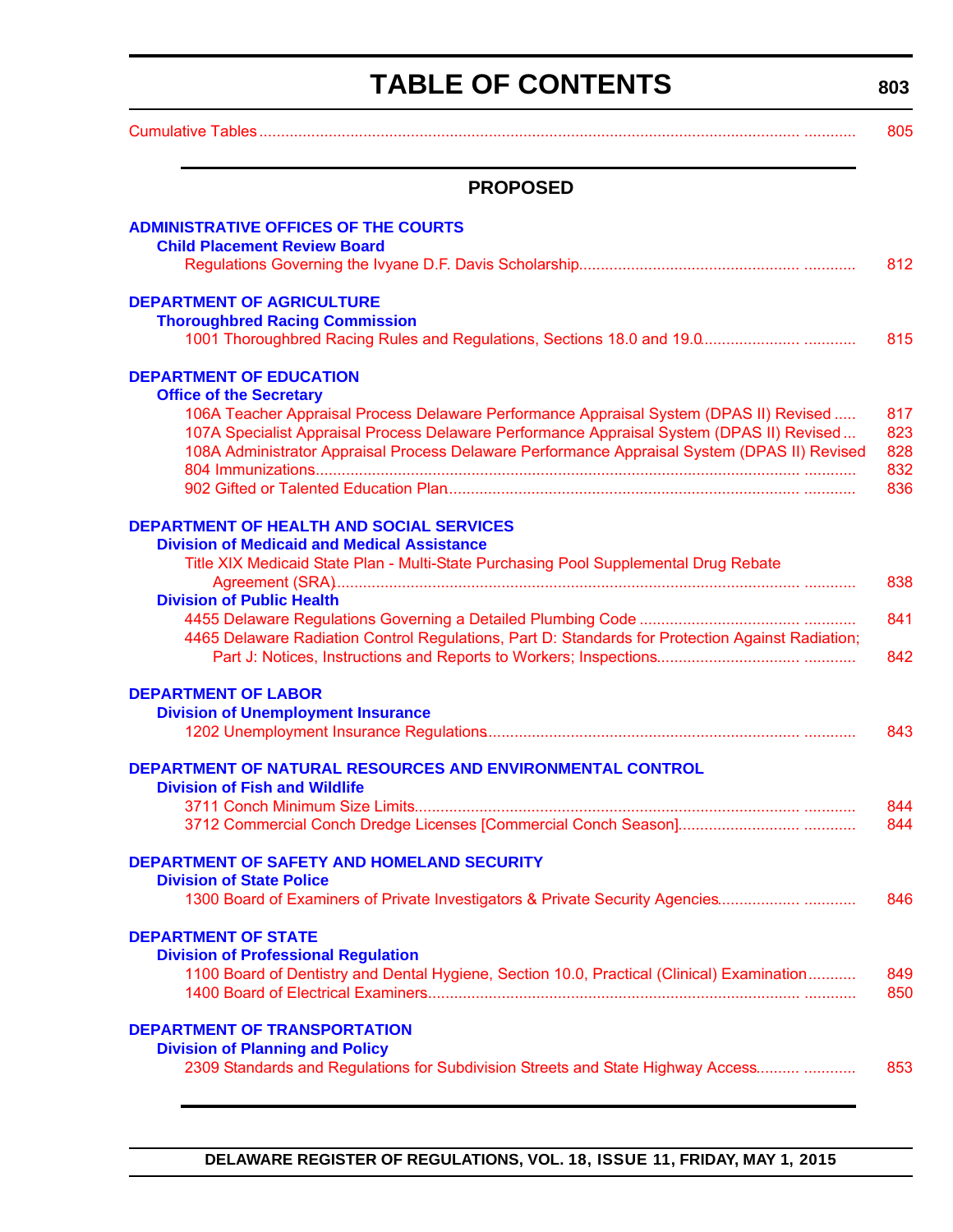**804**

# **TABLE OF CONTENTS**

### **FINAL**

#### **[DEPARTMENT OF EDUCATION](http://www.doe.k12.de.us/site/default.aspx?PageID=1)**

| <b>Office of the Secretary</b>                                                                   |     |
|--------------------------------------------------------------------------------------------------|-----|
|                                                                                                  | 857 |
| 923 Children with Disabilities Subpart B, General Duties and Eligibility of Agencies             | 859 |
| 925 Children with Disabilities Subpart D, Evaluations, Eligibility Determination, Individualized |     |
|                                                                                                  | 861 |
| DEPARTMENT OF HEALTH AND SOCIAL SERVICES                                                         |     |
| <b>Division of Public Health</b>                                                                 |     |
|                                                                                                  | 862 |
|                                                                                                  | 865 |
|                                                                                                  | 866 |
| <b>DEPARTMENT OF JUSTICE</b>                                                                     |     |
| <b>Victims' Compensation Assistance Program Advisory Council</b>                                 |     |
| 302 Bylaws Governing the Victims' Compensation Assistance Program Advisory Council.              | 885 |
| DEPARTMENT OF NATURAL RESOURCES AND ENVIRONMENTAL CONTROL                                        |     |
| <b>Division of Fish and Wildlife</b>                                                             |     |
|                                                                                                  | 889 |
| 3503 Striped Bass Recreational Fishing Seasons; Methods of Take; Creel Limit; Possession Limit   | 889 |
|                                                                                                  | 889 |
| 3505 Striped Bass Commercial Fishing Seasons; Quotas; Tagging and Reporting Requirements         | 889 |
|                                                                                                  | 889 |
| <b>Division of Waste and Hazardous Substances</b>                                                |     |
|                                                                                                  | 896 |
| <b>DEPARTMENT OF STATE</b>                                                                       |     |
| <b>Division of Professional Regulation</b>                                                       |     |
|                                                                                                  | 898 |
|                                                                                                  | 899 |

| <u> סט בסטורה ההוויות המונחה הוויות הוויות הוויות המונחה המונחה המונחה שוושטות ושטוב ושטושטות וט שטוסם טט ו ו</u> | $\sim$ |
|-------------------------------------------------------------------------------------------------------------------|--------|
|                                                                                                                   | 899    |
| 3000 Board of Professional Counselors of Mental Health and Chemical Dependency Professionals                      | 900    |
| 3000 Board of Professional Counselors of Mental Health and Chemical Dependency Professionals                      | 902    |

### **CALENDAR OF EVENTS/HEARING NOTICES**

| Admin. Offices of the Courts, Child Placement Review Board, Notice of Public Comment Period<br>Dept. of Agriculture, Thoroughbred Racing Commission, Notice of Public Comment Period                 | 904<br>904  |
|------------------------------------------------------------------------------------------------------------------------------------------------------------------------------------------------------|-------------|
|                                                                                                                                                                                                      | 905         |
| Dept. of Health and Social Services, Div. of Medicaid and Medical Assistance; Div. of Public Health,                                                                                                 |             |
|                                                                                                                                                                                                      | $905 - 906$ |
| Dept. of Labor, Div. of Unemployment Insurance, Notice of Public Comment Period                                                                                                                      | 906         |
| Dept. of Natural Resources and Environmental Control, Div. of Fish and Wildlife, Notice of Public                                                                                                    | 907         |
| Dept. of Safety and Homeland Security, Div. of State Police, Notice of Public Comment Period<br>Dept. of State, Div. of Prof. Regulation, Board of Dentistry and Dental Hygiene; Board of Electrical | 907         |
|                                                                                                                                                                                                      | 908<br>908  |
|                                                                                                                                                                                                      |             |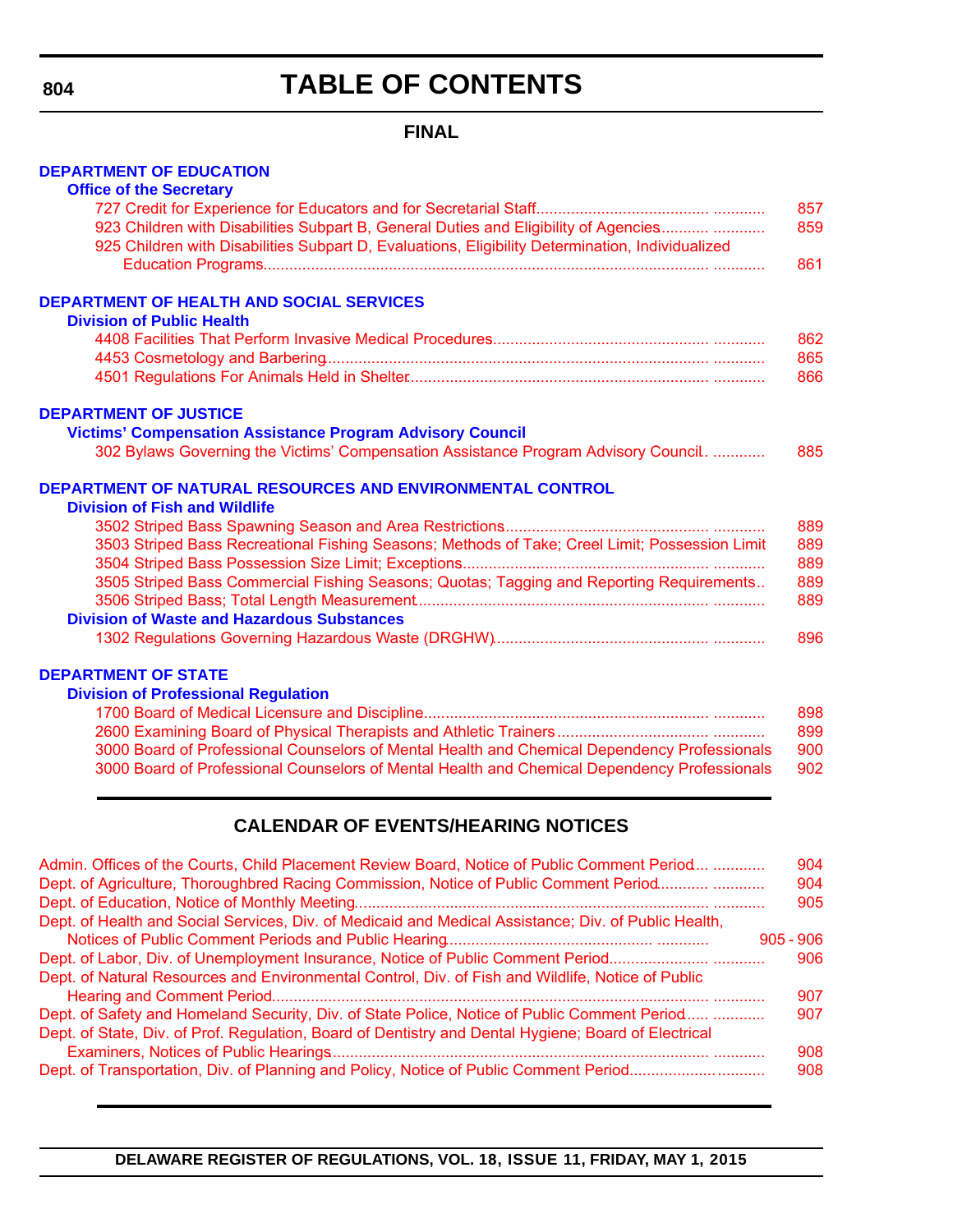<span id="page-5-0"></span>The table printed below lists the regulations that have been proposed, adopted, amended or repealed in the preceding issues of the current volume of the *Delaware Register of Regulations*.

The regulations are listed alphabetically by the promulgating agency, followed by a citation to that issue of the *Register* in which the regulation was published. Proposed regulations are designated with (Prop.); Final regulations are designated with (Final); Emergency regulations are designated with (Emer.); and regulations that have been repealed are designated with (Rep.).

#### **CASH MANAGEMENT POLICY BOARD**

| Objectives and Guidelines for the Investment of State of Delaware Funds          | 18 DE Reg. 257 (Prop.)        |                                                   |
|----------------------------------------------------------------------------------|-------------------------------|---------------------------------------------------|
| Objectives and Guidelines for the Investment of State of Delaware Funds          | 18 DE Reg. 462 (Final)        |                                                   |
| Designated as the Delaware Land and Water Conservation Trust Fund                | 18 DE Reg. 416 (Prop.)        |                                                   |
| DELAWARE CRIMINAL JUSTICE INFORMATION SYSTEM                                     |                               |                                                   |
| <b>Office of the Director</b>                                                    |                               |                                                   |
| Guidelines Governing the Administration of the Neighborhood Building             |                               |                                                   |
| 1301 Delaware Criminal Justice Information System Rules and Regulations          | 18 DE Reg. 552 (Prop.)        | 18 DE Reg. 273 (Prop.)                            |
| DELAWARE ECONOMIC DEVELOPMENT OFFICE                                             |                               |                                                   |
| Guidelines Governing the Administration of the Neighborhood Building Blocks Fund | 18 DE Reg. 273 (Prop.)        | 18 DE Reg. 464 (Final)                            |
| DELAWARE MANUFACTURED HOME RELOCATION AUTHORITY                                  |                               |                                                   |
|                                                                                  | 18 DE Reg. 637 (Prop.)        |                                                   |
|                                                                                  |                               |                                                   |
| <b>DEPARTMENT OF AGRICULTURE</b>                                                 |                               |                                                   |
| <b>Harness Racing Commission</b>                                                 |                               |                                                   |
| 501 Harness Racing Rules and Regulations, Sections 1.0 and 5.0                   |                               | 18 DE Reg. 418 (Prop.)                            |
| 501 Harness Racing Rules and Regulations, Sections 6.0 and 7.0                   |                               | 18 DE Reg. 466 (Final)                            |
| 501 Harness Racing Rules and Regulations, Section 7.0                            | 18 DE Reg.                    | 6 (Prop.)                                         |
|                                                                                  |                               | 18 DE Reg. 490 (Errata)<br>18 DE Reg. 491 (Prop.) |
|                                                                                  | 18 <b>DE Reg.</b> 781 (Final) |                                                   |
| 501 Harness Racing Rules and Regulations, Section 8.0                            | 18 <b>DE Reg.</b> 492 (Prop.) |                                                   |
|                                                                                  | 18 DE Reg. 782 (Final)        |                                                   |
| 502 Delaware Standardbred Breeders' Fund Regulations                             | 18 DE Reg. 493 (Prop.)        |                                                   |
| <b>Thoroughbred Racing Commission</b>                                            | 18 DE Reg. 691 (Final)        |                                                   |
| 1001 Thoroughbred Racing Rules and Regulations, Section 15.0                     | 18 DE Reg. 758 (Prop.)        |                                                   |
|                                                                                  |                               |                                                   |
| DEPARTMENT OF EDUCATION                                                          |                               |                                                   |
| <b>Office of the Secretary</b>                                                   |                               |                                                   |
|                                                                                  | 18 DE Reg. 279 (Prop.)        |                                                   |
|                                                                                  | 18 DE Reg. 556 (Final)        |                                                   |
| 106A Teacher Appraisal Process Delaware Performance Appraisal System             |                               |                                                   |
|                                                                                  |                               | 18 <b>DE Reg.</b> 31 (Final)                      |
| 107A Specialist Appraisal Process Delaware Performance Appraisal System          |                               |                                                   |
| 108A Administrator Appraisal Process Delaware Performance Appraisal              | 18 DE Reg.                    | 40 (Final)                                        |
|                                                                                  | 18 DE Reg.                    | 48 (Final)                                        |
|                                                                                  |                               | 18 DE Reg. 494 (Prop.)                            |
|                                                                                  | 18 DE Reg. 692 (Final)        |                                                   |
| 245 Michael C. Ferguson Achievement Awards Scholarship                           |                               | 18 DE Reg. 340 (Prop.)                            |
|                                                                                  |                               | 18 DE Reg. 177 (Prop.)                            |
|                                                                                  |                               |                                                   |

**DELAWARE REGISTER OF REGULATIONS, VOL. 18, ISSUE 11, FRIDAY, MAY 1, 2015**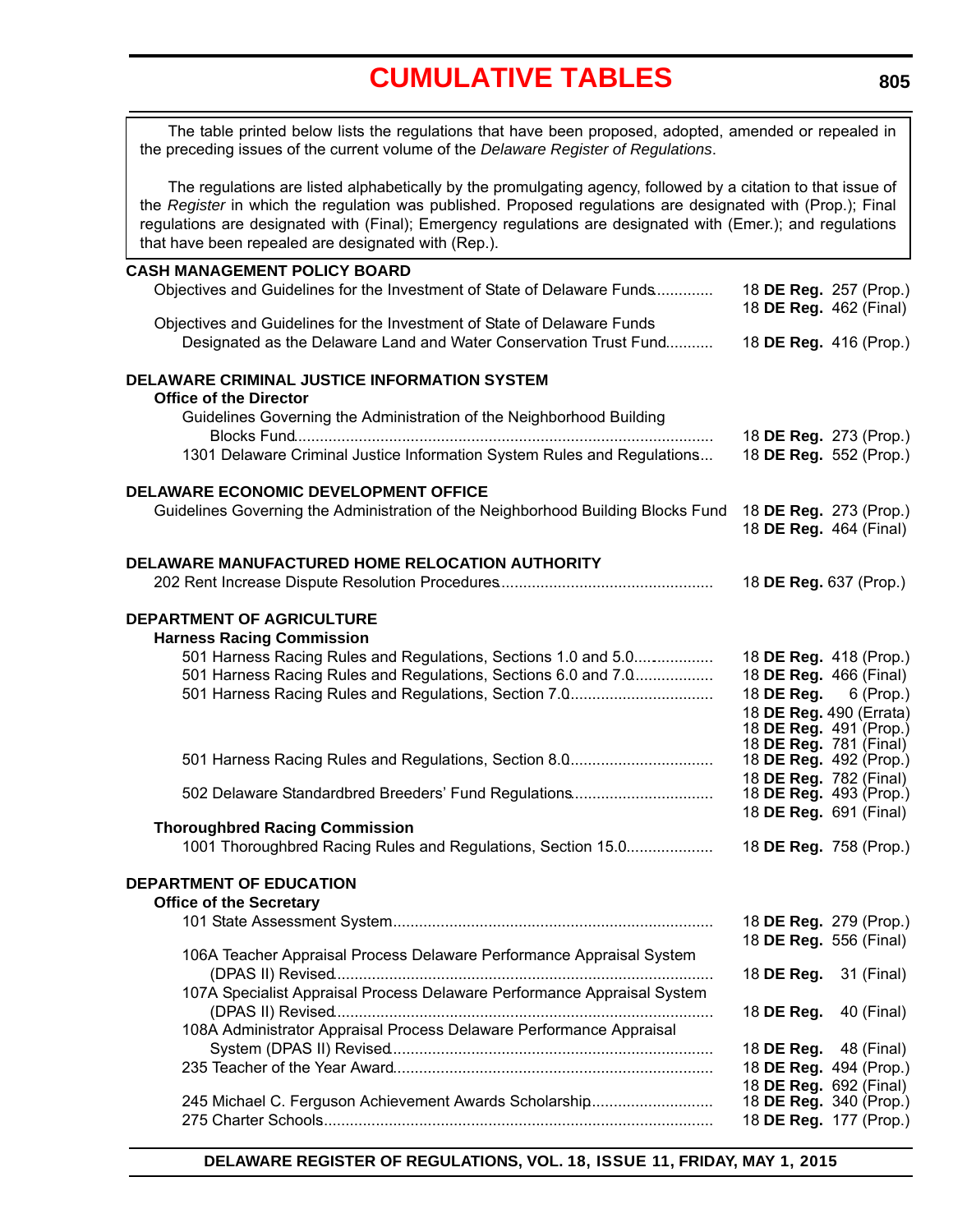|                                                                                    | 18 DE Reg. 366 (Final)                           |             |
|------------------------------------------------------------------------------------|--------------------------------------------------|-------------|
|                                                                                    | 18 DE Reg.                                       | 57 (Final)  |
|                                                                                    | 18 DE Reg.                                       | 95 (Prop.)  |
|                                                                                    | 18 DE Reg.                                       | 300 (Final) |
|                                                                                    | 18 DE Reg. 180 (Prop.)                           |             |
|                                                                                    | 18 DE Reg. 368 (Final)                           |             |
|                                                                                    | 18 DE Reg. 100 (Prop.)                           |             |
|                                                                                    | 18 DE Reg.                                       | 304 (Final) |
| 505 High School Graduation Requirements and Diplomas                               | 18 DE Reg. 127 (Final)                           |             |
|                                                                                    | 18 DE Reg. 130 (Final)                           |             |
| 727 Credit for Experience for Educators and for Secretarial Staff                  | 18 DE Reg. 679 (Prop.)                           |             |
|                                                                                    | 18 DE Reg. 419 (Prop.)                           |             |
|                                                                                    | 18 DE Reg. 639 (Final)                           |             |
|                                                                                    | 18 <b>DE Reg.</b> 104 (Prop.)                    |             |
|                                                                                    | 18 DE Reg. 369 (Final)<br>18 DE Reg. 616 (Prop.) |             |
|                                                                                    |                                                  |             |
|                                                                                    | 18 DE Reg. 343 (Prop.)                           |             |
| 923 Children with Disabilities, Subpart B, General Duties and Eligibility of       | 18 DE Reg. 561 (Final)                           |             |
|                                                                                    | 18 DE Reg. 280 (Prop.)                           |             |
|                                                                                    | 18 DE Reg. 562 (Final)                           |             |
|                                                                                    | 18 <b>DE Reg.</b> 618 (Prop.)                    |             |
| 925 Children with Disabilities, Subpart D, Evaluations, Eligibility Determination, |                                                  |             |
|                                                                                    | 18 DE Reg. 281 (Prop.)                           |             |
|                                                                                    | 18 DE Reg. 564 (Final)                           |             |
|                                                                                    | 18 DE Reg. 621 (Prop.)                           |             |
|                                                                                    | 18 <b>DE Reg.</b> $\overline{7}$ (Prop.)         |             |
|                                                                                    | 18 DE Reg. 215 (Final)                           |             |
|                                                                                    | 18 <b>DE Reg.</b> 759 (Prop.)                    |             |
| <b>Professional Standards Board</b>                                                |                                                  |             |
| 1507 Alternative Routes to Teacher Licensure and Certification Program             | 18 DE Reg. 496 (Prop.)                           |             |
|                                                                                    | 18 DE Reg. 218 (Final)                           |             |
|                                                                                    | 18 DE Reg. 346 (Prop.)                           |             |
|                                                                                    | 18 DE Reg. 347 (Prop.)                           |             |
|                                                                                    | 18 DE Reg. 349 (Prop.)                           |             |
|                                                                                    | 18 DE Reg. 350 (Prop.)                           |             |
|                                                                                    | 18 DE Reg. 566 (Final)                           |             |
|                                                                                    | 18 <b>DE Reg.</b> 224 (Final)                    |             |
| DEPARTMENT OF ELECTIONS                                                            |                                                  |             |
|                                                                                    |                                                  |             |
| <b>Kent County</b>                                                                 |                                                  |             |
| 1602 Policies and Procedures Regarding FOIA Requests                               | 18 <b>DE Reg.</b> 58 (Final)                     |             |
| <b>DEPARTMENT OF FINANCE</b>                                                       |                                                  |             |
|                                                                                    |                                                  |             |
| <b>Office of the State Lottery</b>                                                 |                                                  |             |
|                                                                                    | 18 DE Reg. 182 (Prop.)                           |             |
|                                                                                    | 18 <b>DE Reg.</b> 370 (Final)                    |             |
| <b>DEPARTMENT OF HEALTH AND SOCIAL SERVICES</b>                                    |                                                  |             |
| <b>Division of Long Term Care Residents Protection</b>                             |                                                  |             |
|                                                                                    | 18 DE Reg. 282 (Prop.)                           |             |
|                                                                                    | 18 DE Reg. 569 (Final)                           |             |
|                                                                                    | 18 DE Reg. 497 (Prop.)                           |             |
|                                                                                    | 18 DE Reg. 761 (Prop.)                           |             |
|                                                                                    |                                                  |             |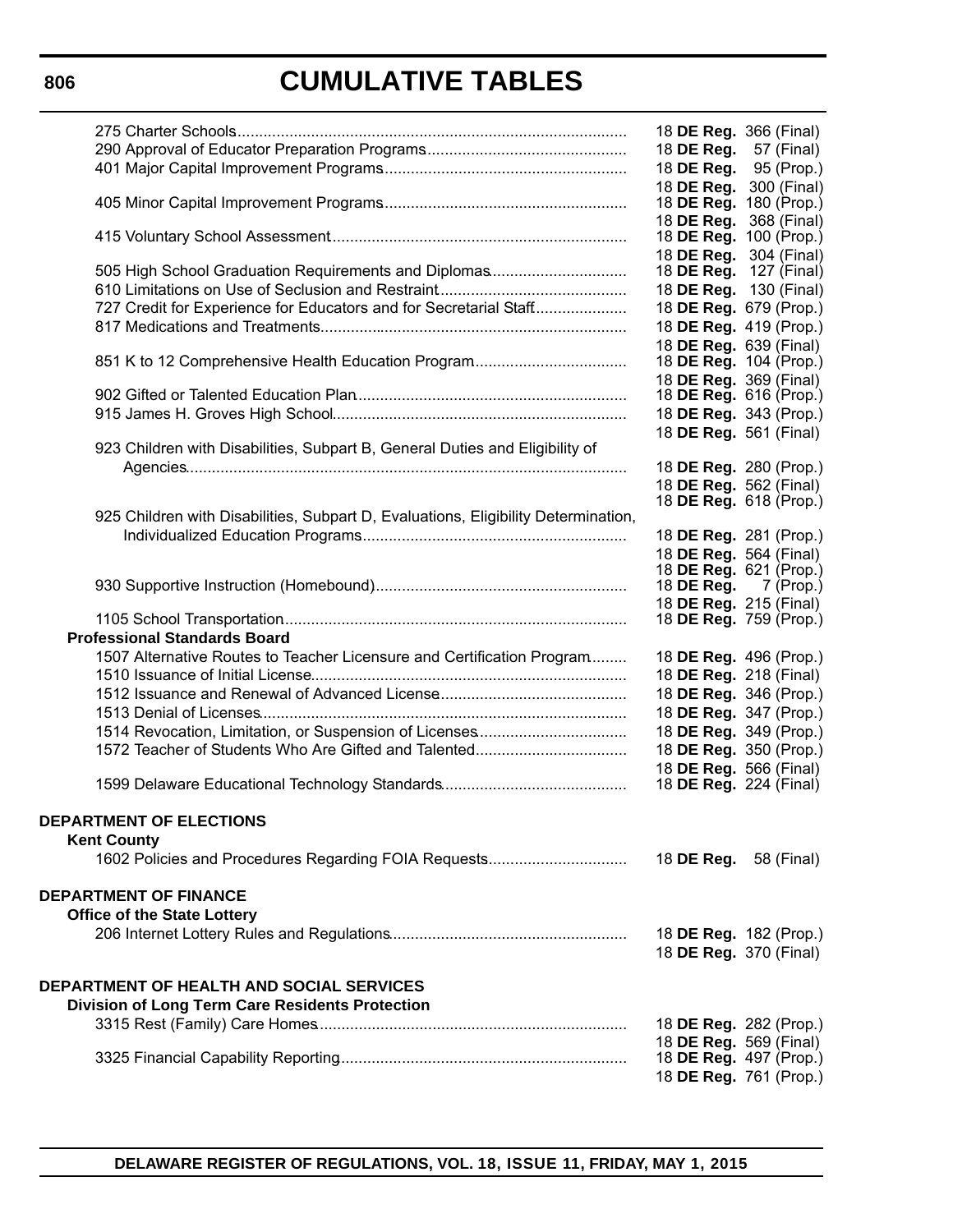| <b>Division of Medicaid and Medical Assistance</b>                                      |                                                  |            |
|-----------------------------------------------------------------------------------------|--------------------------------------------------|------------|
| Diamond State Health Plan 1115 Demonstration Waiver Amendment -                         |                                                  |            |
| Promoting Optimal Mental Health for Individuals through Supports and                    |                                                  |            |
|                                                                                         | 18 DE Reg. 186 (Prop.)                           |            |
|                                                                                         | 18 DE Reg. 371 (Final)                           |            |
| Draft 1115 Waiver Medicaid Managed Care Comprehensive Quality                           |                                                  |            |
|                                                                                         | 18 DE Reg. 767 (Prop.)<br>18 DE Reg. 509 (Prop.) |            |
|                                                                                         | 18 DE Reg. 784 (Final)                           |            |
| Medicaid 1915(i) Home and Community-Based Services Waiver Programs -                    |                                                  |            |
|                                                                                         | 18 DE Reg. 681 (Prop.)                           |            |
| Nursing Facility Services - Preadmission Screening and Resident Review                  | 18 DE Reg. 106 (Prop.)                           |            |
| Standards for the Coverage of Organ Transplant Services                                 | 18 DE Reg. 115 (Prop.)                           |            |
|                                                                                         | 18 DE Reg. 310 (Final)                           |            |
| Title XIX Medicaid State Plan, Attachment 3.1-A, Introductory Page 2 -                  |                                                  |            |
|                                                                                         | 18 <b>DE Reg.</b> 9 (Prop.)                      |            |
| Title XIX Medicaid State Plan, Attachment 4.19B, Introduction - Page 4,                 | 18 DE Reg. 227 (Final)                           |            |
| Increased Medicaid Payment for Primary Care Services                                    | 18 DE Reg. 11 (Prop.)                            |            |
|                                                                                         | 18 DE Reg. 229 (Final)                           |            |
| Title XIX Medicaid State Plan, Methods and Standards for Establishing                   |                                                  |            |
|                                                                                         | 18 DE Reg. 424 (Prop.)                           |            |
|                                                                                         | 18 DE Reg. 642 (Final)                           |            |
| Title XIX Medicaid State Plan, State Plan Rehabilitative Services - Coverage            |                                                  |            |
| and Reimbursement for Community Support Services                                        | 18 DE Reg. 429 (Prop.)                           |            |
| Title XXI Delaware Healthy Children Program State Plan - Cost Sharing and               |                                                  |            |
|                                                                                         | 18 DE Reg. 183 (Prop.)                           |            |
| 70000 Certification and Regulation of Medicaid Managed Care Organizations               | 18 DE Reg. 375 (Final)<br>18 DE Reg. 504 (Prop.) |            |
|                                                                                         | 18 DE Reg. 693 (Final)                           |            |
| <b>Division of Public Health</b>                                                        |                                                  |            |
|                                                                                         | 18 <b>DE Reg.</b> 63 (Final)                     |            |
|                                                                                         | 18 DE Reg.                                       | 67 (Final) |
|                                                                                         | 18 DE Reg.                                       | 14 (Prop.) |
|                                                                                         | 18 DE Reg. 378 (Final)                           |            |
| 4407 Hospital Standards (Construction, Maintenance, and Operation)                      | 18 DE Reg. 119 (Prop.)                           |            |
| 4408 Facilities That Perform Invasive Medical Procedures                                | 18 DE Reg. 390 (Final)<br>18 DE Reg. 613(Emer.)  |            |
|                                                                                         | 18 DE Reg. 623 (Prop.)                           |            |
|                                                                                         | 18 DE Reg. 133 (Final)                           |            |
|                                                                                         | 18 DE Reg. 352 (Prop.)                           |            |
|                                                                                         | 18 DE Reg. 645 (Final)                           |            |
|                                                                                         | 18 DE Reg. 512 (Prop.)                           |            |
|                                                                                         | 18 DE Reg. 191 (Prop.)                           |            |
|                                                                                         | 18 DE Reg. 392 (Final)                           |            |
| <b>Division of Social Services</b>                                                      | 18 <b>DE Reg.</b> 135 (Final)                    |            |
| Child Care Subsidy Program, Child Support Policies and Procedures                       | 18 DE Reg. 514 (Prop.)                           |            |
|                                                                                         | 18 <b>DE Reg.</b> 697 (Final)                    |            |
| Delaware's Temporary Assistance for Needy Families (TANF) State Plan                    |                                                  |            |
|                                                                                         | 18 DE Reg. 354 (Prop.)                           |            |
|                                                                                         | 18 DE Reg. 646 (Final)                           |            |
| DSSM: 2000 Case Processing Procedures - Applications                                    | 18 <b>DE Reg.</b> 139 (Final)                    |            |
| 2013 & 9037 Food Supplement Program - Income and Eligibility                            |                                                  |            |
|                                                                                         | 18 DE Reg. 142 (Final)                           |            |
| 3011 Delaware TANF Employment and Training Program Requirements. 18 DE Reg. 143 (Final) |                                                  |            |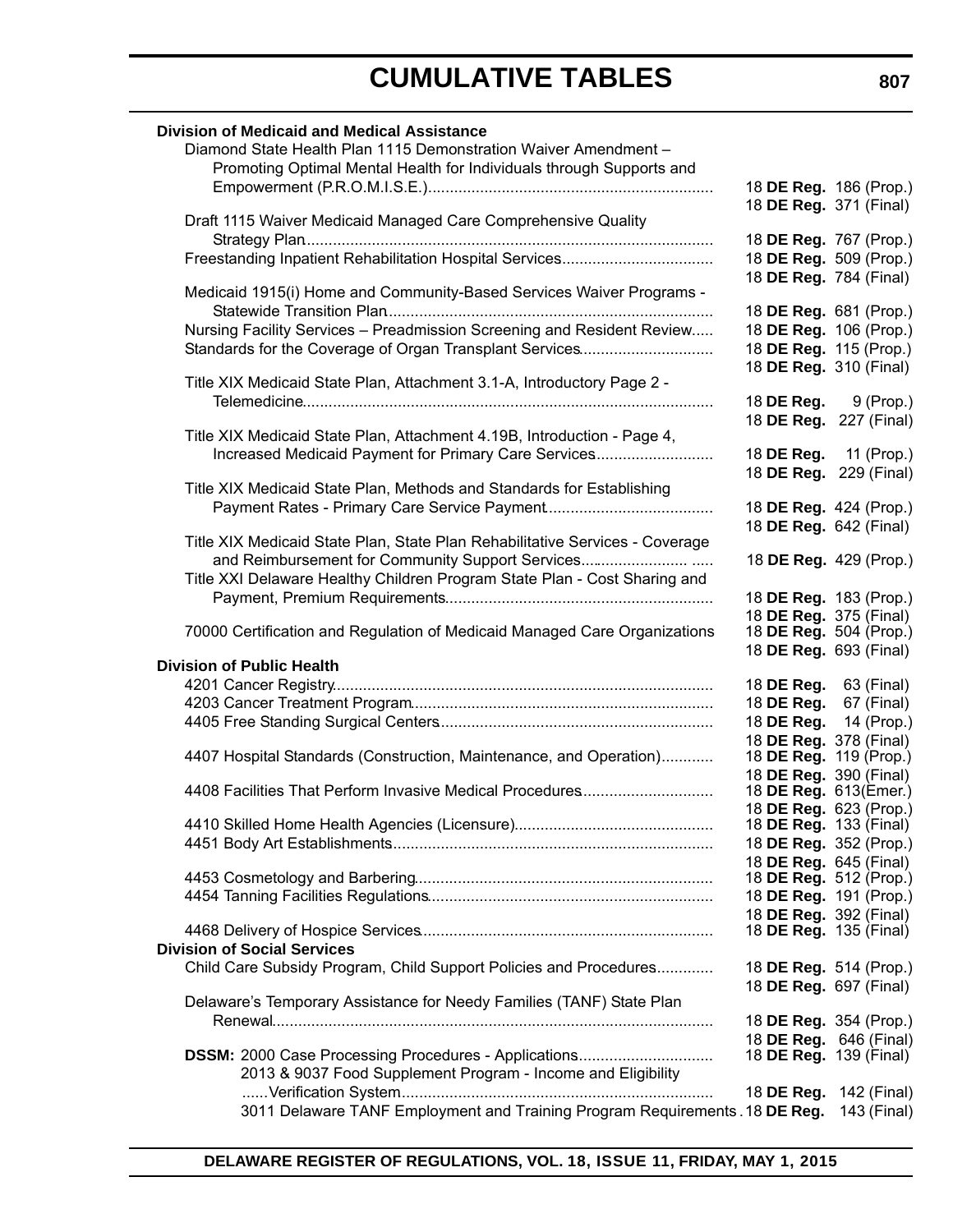#### **808**

# **CUMULATIVE TABLES**

| 9013.1 Food Supplement Program - Household Definition                                                        | 18 <b>DE Reg.</b> 147 (Final)<br>18 DE Reg.<br>14 (Prop.)<br>18 DE Reg. 231 (Final) |
|--------------------------------------------------------------------------------------------------------------|-------------------------------------------------------------------------------------|
| 11003 Determining Technical Eligibility for Child Care                                                       | 18 DE Reg.<br>148 (Final)<br>18 DE Reg.<br>$9$ (Prop.)<br>18 DE Reg. 233 (Final)    |
| <b>DEPARTMENT OF INSURANCE</b><br><b>Office of the Commissioner</b>                                          |                                                                                     |
| 403 Sale and Purchase of Options [Formerly Regulation 28], Repeal of                                         | 18 DE Reg. 283 (Prop.)<br>18 DE Reg. 467 (Final)                                    |
|                                                                                                              | 18 DE Reg. 195 (Prop.)<br>18 DE Reg. 393 (Final)                                    |
| 607 Defensive Driving Course Discount (Automobiles and Motorcycles)                                          | 18 <b>DE Reg.</b> 519 (Prop.)<br>18 DE Reg. 700 (Final)                             |
|                                                                                                              | 18 DE Reg. 355 (Prop.)<br>18 DE Reg. 574 (Final)                                    |
| <b>DEPARTMENT OF JUSTICE</b>                                                                                 |                                                                                     |
| <b>Fraud and Consumer Protection Division</b>                                                                |                                                                                     |
| Rules and Regulations Pursuant to the Delaware Securities Act                                                | 18 DE Reg. 202 (Prop.)                                                              |
|                                                                                                              | 18 DE Reg. 394 (Final)<br>18 DE Reg. 575 (Final)                                    |
|                                                                                                              |                                                                                     |
| <b>DEPARTMENT OF LABOR</b><br><b>Division of Industrial Affairs</b>                                          |                                                                                     |
|                                                                                                              | 18 DE Reg. 357 (Prop.)                                                              |
|                                                                                                              | 18 DE Reg. 577 (Final)                                                              |
|                                                                                                              | 18 DE Reg. 609 (Errata)<br>18 DE Reg. 675 (Errata)                                  |
|                                                                                                              | 18 <b>DE Reg.</b> 787 (Final)                                                       |
| DEPARTMENT OF NATURAL RESOURCES AND ENVIRONMENTAL CONTROL                                                    |                                                                                     |
| <b>Division of Air Quality</b>                                                                               |                                                                                     |
|                                                                                                              |                                                                                     |
|                                                                                                              | 18 DE Reg. 121 (Prop.)                                                              |
| <b>Division of Energy and Climate</b>                                                                        |                                                                                     |
| 102 Implementation of Renewable Energy Portfolio Standards Cost Cap                                          |                                                                                     |
| Division of Fish and Wildlife                                                                                | 18 DE Reg. 432 (Prop.)                                                              |
|                                                                                                              | 18 DE Reg. 754 (Emer.)                                                              |
| 3502 Striped Bass Spawning Season and Area Restrictions                                                      | 18 DE Reg. 624 (Prop.)                                                              |
| 3503 Striped Bass Recreational Fishing Seasons; Methods of Take; Creel Limit;                                |                                                                                     |
|                                                                                                              | 18 DE Reg. 624 (Prop.)                                                              |
| 3505 Striped Bass Commercial Fishing Seasons; Quotas; Tagging and                                            | 18 DE Reg. 624 (Prop.)                                                              |
|                                                                                                              | 18 DE Reg. 624 (Prop.)                                                              |
|                                                                                                              | 18 DE Reg. 624 (Prop.)                                                              |
| 3521 Weakfish Size Limits; Possession Limits; Seasons                                                        | 18 DE Reg. 235 (Final)                                                              |
|                                                                                                              | 18 DE Reg. 525 (Prop.)                                                              |
|                                                                                                              | 18 DE Reg. 701 (Final)<br>18 <b>DE Reg.</b> 151 (Final)                             |
| <b>Division of Waste and Hazardous Substances</b>                                                            |                                                                                     |
|                                                                                                              | 18 DE Reg. 530 (Prop.)                                                              |
|                                                                                                              | 18 DE Reg. 629 (Prop.)                                                              |
| 1302 Regulations Governing Hazardous Waste (DRGHW)<br>1375 Regulations Governing Hazardous Substance Cleanup | 18 <b>DE Reg.</b> 631 (Prop.)<br>18 DE Reg. 770 (Prop.)                             |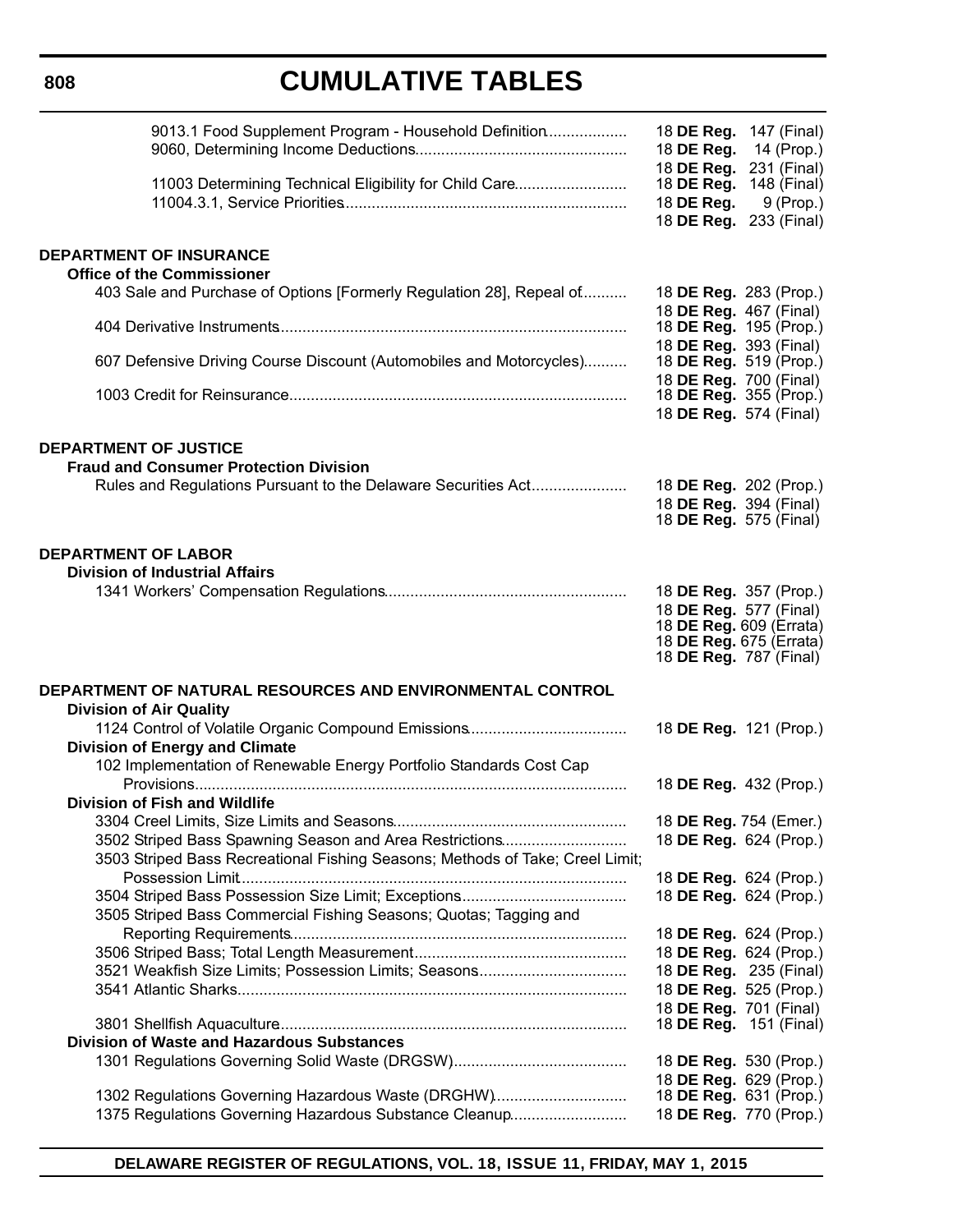| <b>Division of Watershed Stewardship</b>                                      | 18 DE Reg. 204 (Prop.)                                  |
|-------------------------------------------------------------------------------|---------------------------------------------------------|
|                                                                               | 18 DE Reg. 396 (Final)                                  |
|                                                                               | 18 DE Reg. 312 (Final)                                  |
| 7408 TMDLs for Nutrients for the Murderkill River Watershed                   | 18 DE Reg. 316 (Final)                                  |
| DEPARTMENT OF SAFETY AND HOMELAND SECURITY<br><b>Division of State Police</b> |                                                         |
| 1300 Board of Examiners of Private Investigators & Private Security Agencies  | 18 DE Reg. 154 (Final)                                  |
|                                                                               | 18 DE Reg. 211 (Prop.)                                  |
|                                                                               | 18 <b>DE Reg.</b> 436 (Final)                           |
|                                                                               | 18 <b>DE Reg.</b> 468 (Final)                           |
|                                                                               | 18 <b>DE Reg.</b> 648 (Final)                           |
|                                                                               | 18 DE Reg. 675 (Errata)                                 |
|                                                                               | 18 DE Reg. 684 (Prop.)                                  |
|                                                                               | 18 <b>DE Reg.</b> 21 (Prop.)                            |
|                                                                               | 18 DE Reg. 318 (Final)<br>18 <b>DE Reg.</b> 285 (Prop.) |
|                                                                               | 18 <b>DE Reg.</b> 578 (Final)                           |
|                                                                               | 18 DE Reg. 610 (Errata)                                 |
|                                                                               | 18 <b>DE Reg.</b> 776 (Prop.)                           |
| Officer of the Alcoholic Beverage Control Commissioner                        |                                                         |
|                                                                               | 18 DE Reg. 208 (Prop.)                                  |
|                                                                               | 18 DE Reg. 209 (Prop.)                                  |
|                                                                               | 18 DE Reg. 398 (Final)                                  |
| <b>Office of the Secretary</b>                                                |                                                         |
| 101 Regulations Governing the Relief from Disabilities Board                  | 18 DE Reg. 649 (Final)                                  |
| DEPARTMENT OF SERVICES FOR CHILDREN, YOUTH AND THEIR FAMILIES                 |                                                         |
| Division of Family Services, Office of Child Care Licensing                   |                                                         |
| 101 Rules for Early Care and Education and School-Age Centers                 | 18 DE Reg. 438 (Prop.)                                  |
|                                                                               | 18 DE Reg. 778 (Prop.)                                  |
| 105 Residential Child Care Facilities and Day Treatment Programs              | 18 <b>DE Reg.</b> 122 (Prop.)                           |
| <b>DEPARTMENT OF STATE</b>                                                    |                                                         |
| <b>Division of Historical and Cultural Affairs</b>                            |                                                         |
|                                                                               | 18 <b>DE Reg.</b> 24 (Prop.)                            |
|                                                                               | 18 DE Reg. 237 (Final)                                  |
| <b>Division of Professional Regulation</b>                                    |                                                         |
| <b>Controlled Substance Advisory Committee</b>                                |                                                         |
|                                                                               | 18 DE Reg. 92 (Emer.)                                   |
|                                                                               | 18 DE Reg. 155 (Final)                                  |
|                                                                               | 18 DE Reg. 212 (Prop.)                                  |
|                                                                               | 18 <b>DE Reg.</b> 320 (Final)                           |
| 103 Regulations Governing Charitable Gambling Other Than Raffles              | 18 DE Reg. 685 (Prop.)<br>18 <b>DE Reg.</b> 157 (Final) |
| 200 Board of Landscape Architecture, Section 7.0, Continuing Education as a   |                                                         |
|                                                                               | 18 DE Reg. 287 (Prop.)                                  |
|                                                                               | 18 <b>DE Reg.</b> 321 (Final)                           |
|                                                                               | 18 DE Reg. 124 (Prop.)                                  |
|                                                                               | 18 DE Reg. 213 (Prop.)                                  |
|                                                                               | 18 DE Reg. 579 (Final)                                  |
|                                                                               | 18 <b>DE Reg.</b> 238 (Final)                           |
| 1100 Board of Dentistry and Dental Hygiene, Section 6.0, Continuing           |                                                         |
|                                                                               | 18 DE Reg. 399 (Final)                                  |
|                                                                               | 18 DE Reg. 439 (Prop.)                                  |
|                                                                               | 18 DE Reg. 704 (Final)                                  |
|                                                                               |                                                         |

**DELAWARE REGISTER OF REGULATIONS, VOL. 18, ISSUE 11, FRIDAY, MAY 1, 2015**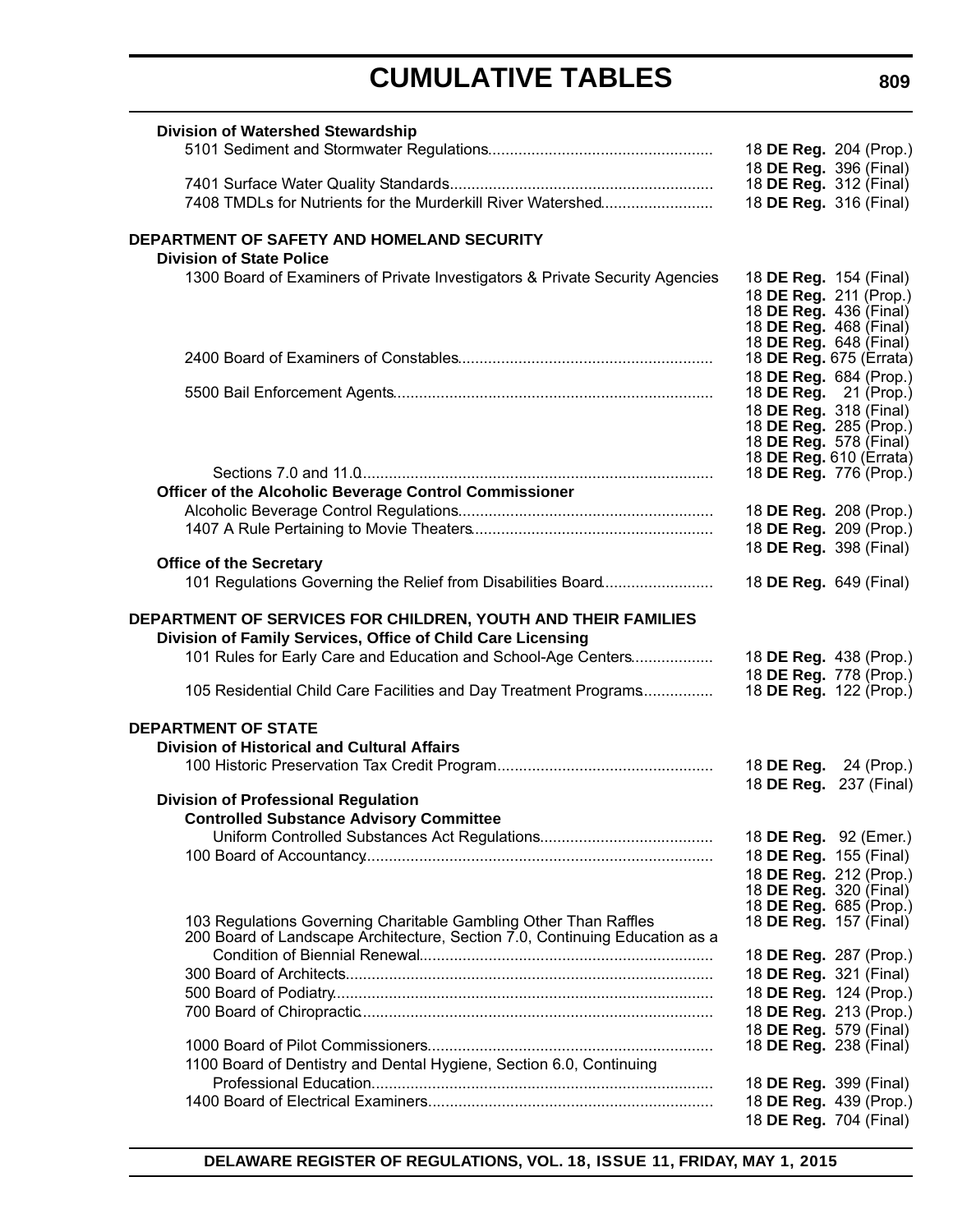### **810**

# **CUMULATIVE TABLES**

|                                                                            | 18 DE Reg. 633 (Prop.)<br>18 DE Reg. 444 (Prop.)        |
|----------------------------------------------------------------------------|---------------------------------------------------------|
| 1800 Board of Plumbing, Heating, Ventilation, Air Conditioning and         | 18 DE Reg. 788 (Final)                                  |
|                                                                            | 18 DE Reg. 686 (Prop.)                                  |
|                                                                            | 18 DE Reg. 322 (Final)                                  |
|                                                                            | 18 DE Reg. 445 (Prop.)                                  |
|                                                                            | 18 DE Reg. 705 (Final)                                  |
|                                                                            | 18 DE Reg. 532 (Prop.)                                  |
|                                                                            | 18 DE Reg. 536 (Prop.)                                  |
|                                                                            | 18 DE Reg. 707 (Final)                                  |
| 2600 Examining Board of Physical Therapists and Athletic Trainers          | 18 <b>DE Reg.</b> 290 (Prop.)                           |
|                                                                            | 18 DE Reg. 447 (Prop.)                                  |
|                                                                            | 18 <b>DE Reg.</b> 469 (Final)                           |
|                                                                            | 18 <b>DE Reg.</b> 126 (Prop.)                           |
|                                                                            | 18 DE Reg. 634 (Prop.)                                  |
|                                                                            | 18 <b>DE Reg.</b> 651 (Final)                           |
|                                                                            | 18 <b>DE Reg.</b> 447 (Prop.)                           |
|                                                                            | 18 DE Reg. 789 (Final)                                  |
|                                                                            | 18 <b>DE Reg.</b> 538 (Prop.)                           |
| 3000 Board of Professional Counselors of Mental Health and Chemical        |                                                         |
|                                                                            | 18 DE Reg. 451 (Prop.)                                  |
|                                                                            | 18 DE Reg. 323 (Final)                                  |
|                                                                            | 18 DE Reg. 779 (Prop.)                                  |
|                                                                            | 18 DE Reg. 358 (Prop.)                                  |
|                                                                            | 18 DE Reg. 794 (Final)                                  |
|                                                                            | 18 DE Reg. 158 (Final)                                  |
|                                                                            | 18 DE Reg. 400 (Final)                                  |
|                                                                            | 18 DE Reg. 239 (Final)                                  |
| <b>Office of the State Bank Commissioner</b>                               |                                                         |
|                                                                            | 18 DE Reg. 291 (Prop.)                                  |
|                                                                            | 18 DE Reg. 295 (Prop.)                                  |
|                                                                            |                                                         |
|                                                                            | 18 DE Reg. 472 (Final)<br>18 <b>DE Reg.</b> 295 (Prop.) |
|                                                                            | 18 DE Reg. 472 (Final)                                  |
| 2104 Minimum Disclosure and Agreement Requirements                         | 18 DE Reg. 295 (Prop.)                                  |
|                                                                            | 18 DE Reg. 472 (Final)                                  |
|                                                                            | 18 <b>DE Reg.</b> 295 (Prop.)                           |
|                                                                            | 18 DE Reg. 472 (Final)                                  |
|                                                                            | 18 <b>DE Reg.</b> 295 (Prop.)                           |
|                                                                            | 18 <b>DE Reg.</b> 472 (Final)                           |
|                                                                            | 18 DE Reg. 159 (Final)                                  |
|                                                                            | 18 DE Reg. 159 (Final)                                  |
|                                                                            | 18 DE Reg. 295 (Prop.)                                  |
|                                                                            | 18 DE Reg. 472 (Final)                                  |
|                                                                            | 18 <b>DE Reg.</b> 295 (Prop.)                           |
|                                                                            | 18 DE Reg. 472 (Final)                                  |
|                                                                            | 18 <b>DE Reg.</b> 295 (Prop.)                           |
|                                                                            | 18 DE Reg. 472 (Final)                                  |
|                                                                            | 18 <b>DE Reg.</b> 159 (Final)                           |
|                                                                            | 18 DE Reg. 159 (Final)                                  |
| <b>Public Service Commission</b>                                           |                                                         |
| 1001 Rules of Practice and Procedure of the Delaware Public Service        |                                                         |
|                                                                            | 18 <b>DE Reg.</b> 160 (Final)                           |
| 4001 Rules for the Provision of Telecommunication Services (Docket Nos. 10 |                                                         |
|                                                                            |                                                         |
|                                                                            | 18 DE Reg. 296 (Prop.)                                  |
|                                                                            | 18 DE Reg. 653 (Final)                                  |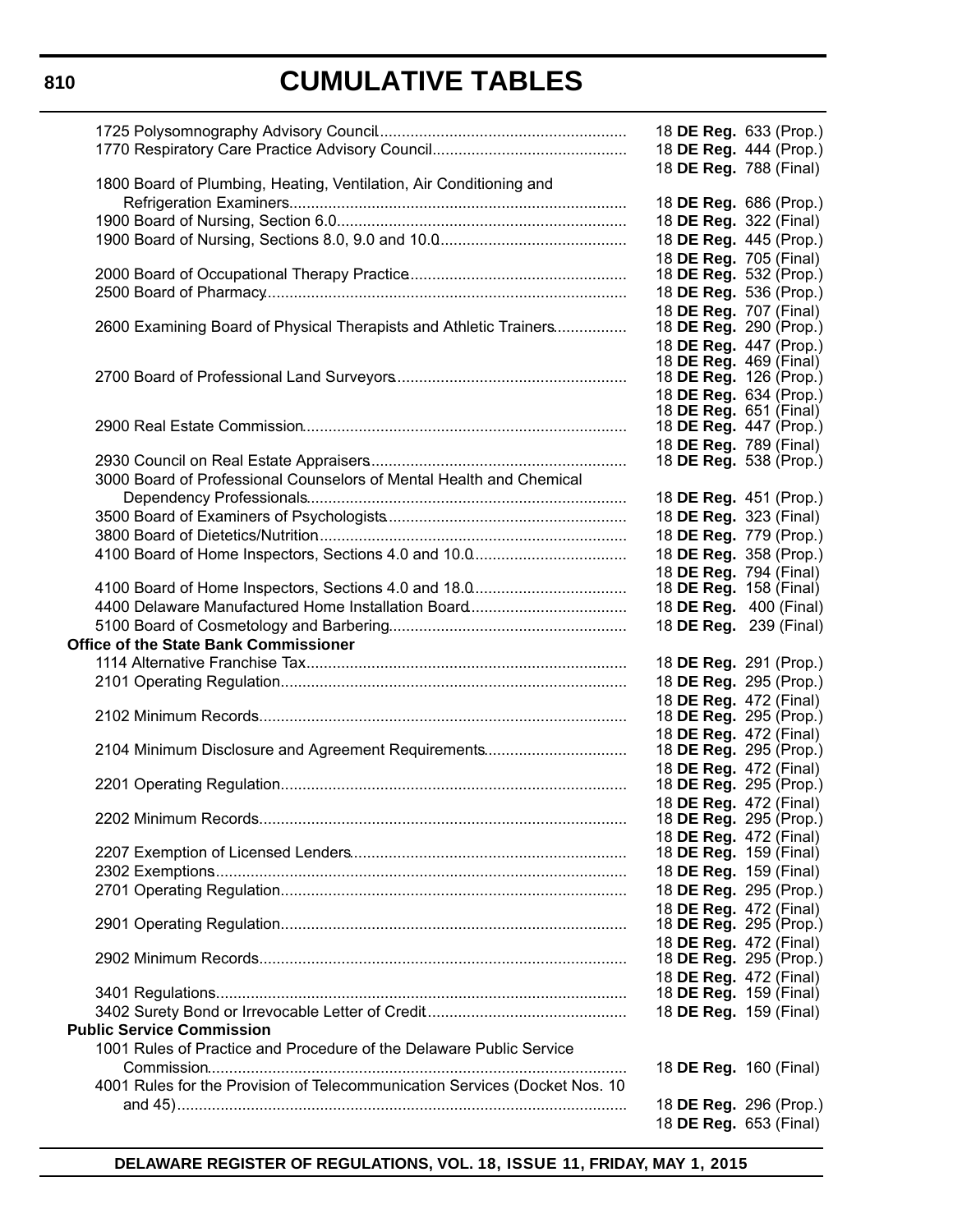| 4002 Regulations Governing Payphone Service Providers in Delaware<br>4003 Regulations Governing the Minimum Service Requirements for the<br>Provision of Telephone Service for Public Use within the State of Delaware |                                                  | 18 DE Reg. 687 (Prop.) |
|------------------------------------------------------------------------------------------------------------------------------------------------------------------------------------------------------------------------|--------------------------------------------------|------------------------|
|                                                                                                                                                                                                                        | 18 DE Reg. 653 (Final)                           | 18 DE Reg. 296 (Prop.) |
| DEPARTMENT OF TRANSPORTATION                                                                                                                                                                                           |                                                  |                        |
| <b>Division of Maintenance and Operations</b>                                                                                                                                                                          |                                                  |                        |
|                                                                                                                                                                                                                        | 18 DE Reg. 690 (Prop.)                           |                        |
| <b>Division of Motor Vehicles</b>                                                                                                                                                                                      |                                                  |                        |
| 2224 Defensive Driving Course, Providers, and Instructors                                                                                                                                                              | 18 DE Reg. 540 (Prop.)<br>18 DE Reg. 708 (Final) |                        |
| 2228 Special Group or Organization Registration Plates for Persons With                                                                                                                                                | 18 DE Reg. 635 (Prop.)                           |                        |
| <b>Division of Planning and Policy</b>                                                                                                                                                                                 |                                                  |                        |
| 2309 Standards and Regulations for Subdivision Streets and State Highway                                                                                                                                               |                                                  |                        |
|                                                                                                                                                                                                                        | 18 DE Reg. 240 (Final)                           |                        |
|                                                                                                                                                                                                                        | 18 DE Reg. 455 (Prop.)                           |                        |
| <b>Division of Transportation Solutions</b>                                                                                                                                                                            | 18 <b>DE Reg.</b> 709 (Final)                    |                        |
| 2402 Delaware Manual on Uniform Traffic Control Devices                                                                                                                                                                | 18 DE Reg. 779 (Prop.)                           |                        |
| 2406 Policies and Procedures for Acquisition of Certain Real Property Interests                                                                                                                                        |                                                  | 18 DE Reg. 456 (Prop.) |
|                                                                                                                                                                                                                        | 18 DE Reg. 733 (Final)                           |                        |
| 2407 Alternative Dispute Resolution Process for Acquisition of Certain Real                                                                                                                                            |                                                  |                        |
|                                                                                                                                                                                                                        |                                                  | 18 DE Reg. 545 (Prop.) |
|                                                                                                                                                                                                                        | 18 DE Reg. 734 (Final)                           |                        |
| <b>DIVISION OF RESEARCH</b>                                                                                                                                                                                            |                                                  |                        |
| <b>Office of the Registrar of Regulations</b>                                                                                                                                                                          |                                                  |                        |
| Regulation Governing Administrative Rulemaking Procedures                                                                                                                                                              | 18 DE Reg. 161 (Final)                           |                        |
|                                                                                                                                                                                                                        |                                                  |                        |
| <b>EXECUTIVE DEPARTMENT</b>                                                                                                                                                                                            |                                                  |                        |
| <b>Office of Management and Budget</b>                                                                                                                                                                                 |                                                  |                        |
| <b>Division of Facilities Management</b>                                                                                                                                                                               |                                                  |                        |
| Regulations for the Drug Testing of Contractor and Subcontractor                                                                                                                                                       |                                                  |                        |
| Employees Working on Large Public Works Projects                                                                                                                                                                       | 18 DE Reg. 550 (Prop.)                           |                        |
| 4103 Regulation Governing the State of Delaware Asbestos Certification                                                                                                                                                 | 18 DE Reg. 547 (Prop.)                           |                        |
|                                                                                                                                                                                                                        |                                                  | 18 DE Reg. 736 (Final) |
| <b>State Employees Benefits Committee</b>                                                                                                                                                                              |                                                  |                        |
| 2001 Group Health Care Insurance Eligibility and Coverage Rules                                                                                                                                                        | 18 DE Reg.                                       | 79 (Final)             |
| <b>Statewide Benefits Office</b>                                                                                                                                                                                       |                                                  |                        |
| 2007 Disability Insurance Program Rules and Regulations                                                                                                                                                                | 18 DE Reg.                                       | 79 (Final)             |
| <b>Office of State Planning Coordination</b>                                                                                                                                                                           |                                                  |                        |
| Guidelines Governing the Administration and Review of Applications for                                                                                                                                                 |                                                  |                        |
|                                                                                                                                                                                                                        |                                                  | 18 DE Reg. 359 (Prop.) |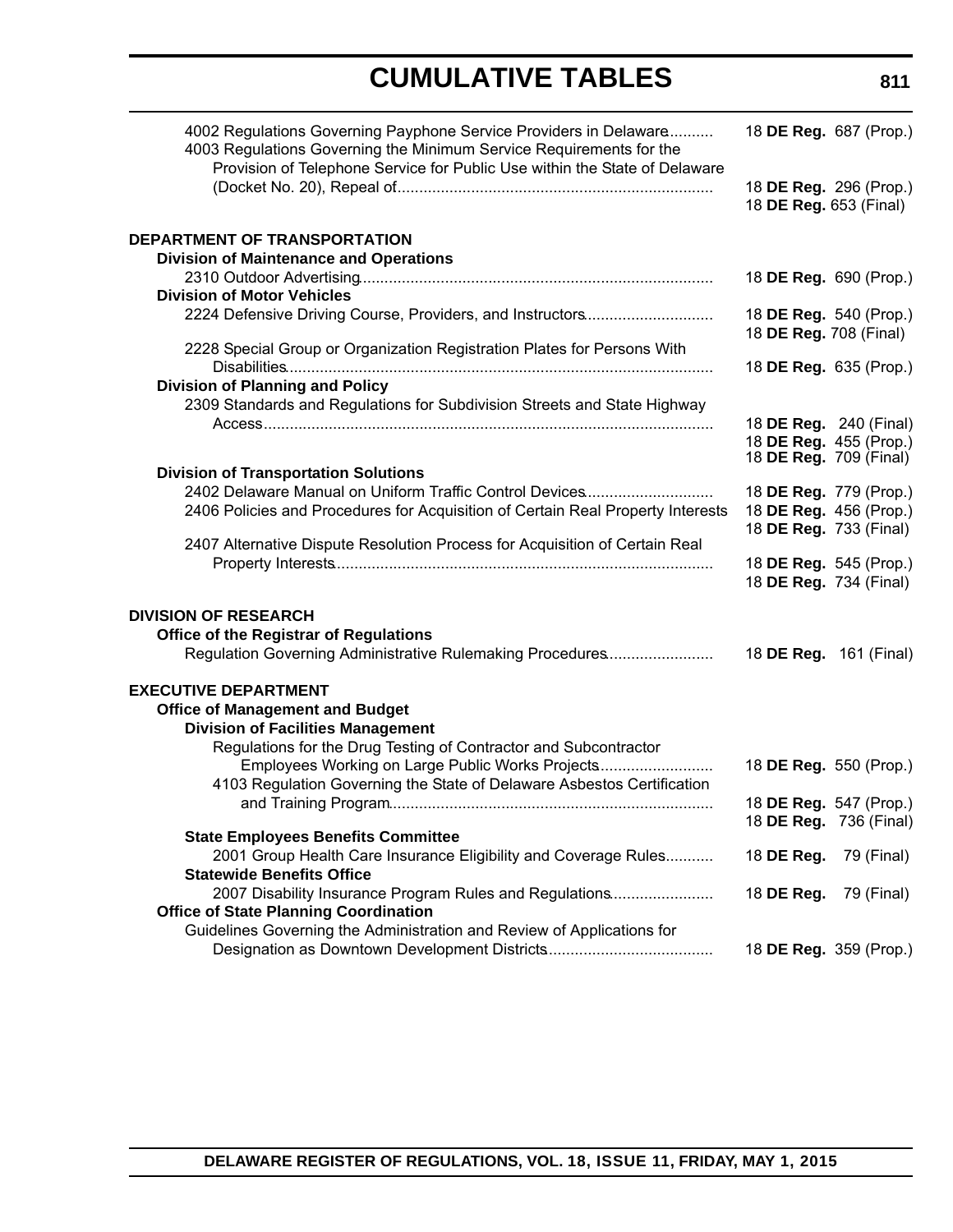### **Symbol Key**

<span id="page-12-0"></span>Arial type indicates the text existing prior to the regulation being promulgated. Underlined text indicates new text. Language which is stricken through indicates text being deleted.

### **Proposed Regulations**

Under 29 **Del.C.** §10115 whenever an agency proposes to formulate, adopt, amend or repeal a regulation, it shall file notice and full text of such proposals, together with copies of the existing regulation being adopted, amended or repealed, with the Registrar for publication in the *Register of Regulations* pursuant to §1134 of this title. The notice shall describe the nature of the proceedings including a brief synopsis of the subject, substance, issues, possible terms of the agency action, a reference to the legal authority of the agency to act, and reference to any other regulations that may be impacted or affected by the proposal, and shall state the manner in which persons may present their views; if in writing, of the place to which and the final date by which such views may be submitted; or if at a public hearing, the date, time and place of the hearing. If a public hearing is to be held, such public hearing shall not be scheduled less than 20 days following publication of notice of the proposal in the *Register of Regulations*. If a public hearing will be held on the proposal, notice of the time, date, place and a summary of the nature of the proposal shall also be published in at least 2 Delaware newspapers of general circulation. The notice shall also be mailed to all persons who have made timely written requests of the agency for advance notice of its regulation-making proceedings.

#### **[ADMINISTRATIVE OFFICES OF THE COURTS](http://courts.delaware.gov/AOC/) [CHILD PLACEMENT REVIEW BOARD](http://courts.delaware.gov/cprb/)**

Statutory Authority: 14 Delaware Code, Section 3445 (14 **Del.C.** §3445)

#### **PUBLIC NOTICE**

#### **[Regulations Governing the Ivyane D.F. Davis Scholarship](#page-3-0)**

The State of Delaware's Child Placement Review Board is submitting regulations regarding the administration of the Ivyane Davis D.F. Memorial Scholarship. This Scholarship was established by the General Assembly in June 1989 to provide scholarships for post-secondary education to Delaware residents who have been in foster care in this State. The fund is authorized by **Delaware Code**, Title 14, Chapter 34; it is the intent and purpose of the General Assembly to provide scholarships in memory of Ivyane D. F. Davis who died February 7, 1989, to deserving Delaware residents who have been placed under foster care in Delaware. This Scholarship is administered by the Child Placement Review Board. The administration of this fund includes monitoring the academic progress of all students as well as a yearly interview and requirement to report expenditures as part of the Child Placement Review Board's Annual Report. This is the first time regulations for this fund have been submitted and was a recommendation from the Joint Sunset Committee in 2012.

There will be no Public Hearing regarding these regulations but Public Comments can be sent, by mail or email

to:

Julia M. Pearce Child Placement Review Board 820 North French Street, 1st Floor Wilmington, DE 19801 Email: [Julia.Pearce@state.de.us](mailto:Julia.Pearce@state.de.us)

Public comments will be accepted until June 15<sup>th</sup>, 2015.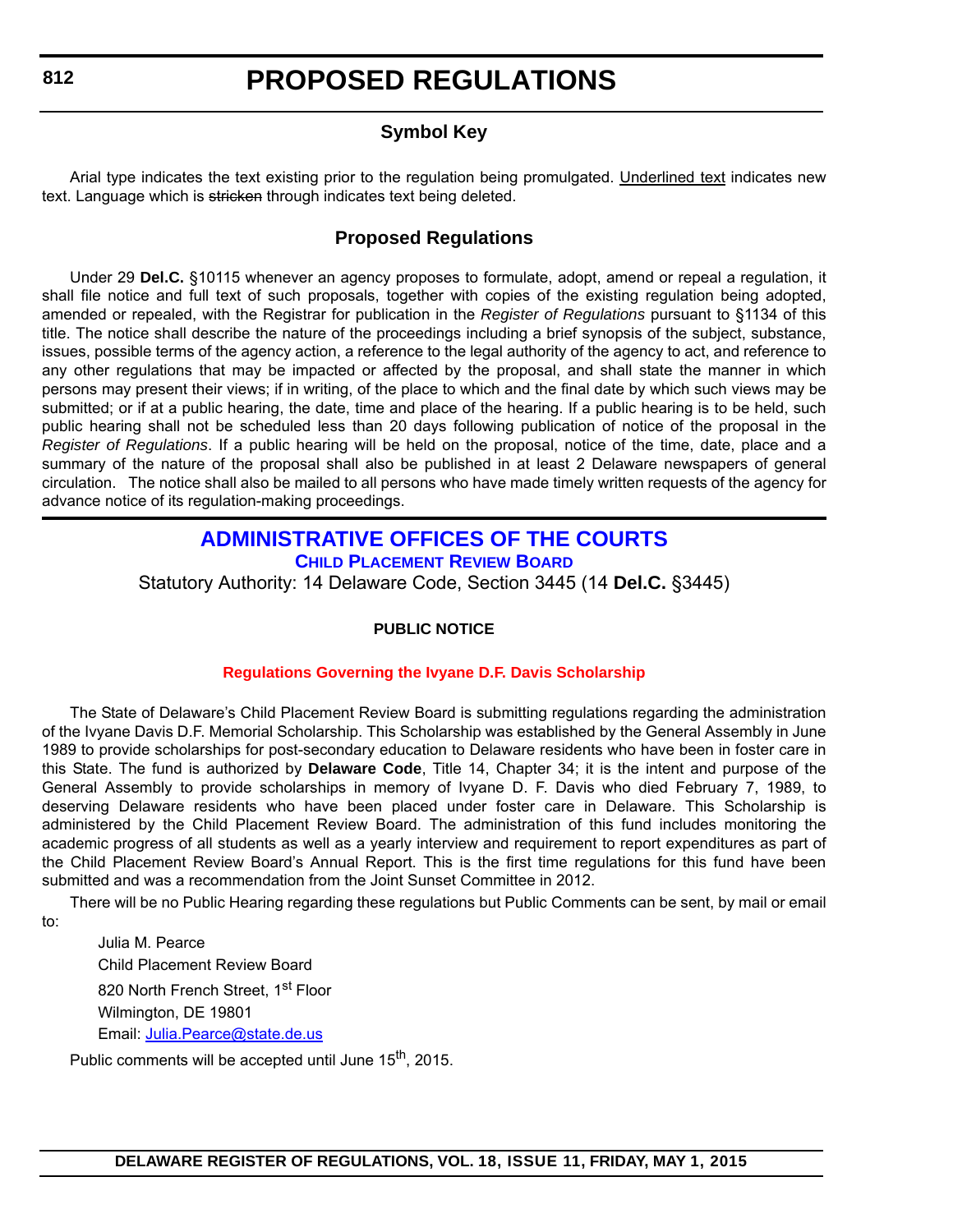#### **Foreword**

Ivyane Davis was a woman who believed in children and was committed to helping them succeed. Mrs. Davis was a charter member of the Child Placement Review Board, serving as a Review Board member from the founding of the Board in 1979 until her death in 1989. First and foremost, Mrs. Davis was a mother of five children and a foster parent. In addition, she served as a Court Appointed Special Advocate in the Family Court system and was the chairman of the Fresh Air Program in Delaware. Ivyane Davis was a woman of impressive accomplishments, but she is best remembered for her advocacy work for the well-being of every child. In the nurturing of individuality, the development of talent, and the daily care of children, Mrs. Davis found her life's work.

The Ivyane D. F. Davis Memorial Scholarship honors a remarkable woman by continuing her heritage of offering opportunity to children. The Ivyane D. F. Davis Memorial Scholarship fund was established by the General Assembly of the State of Delaware in June 1989 to provide scholarships for post-secondary education to Delaware residents who have been in foster care in this State. This scholarship fund addresses the particular financial needs of many children who have been in foster care and offers them the opportunity for higher education.

The Fund awards several scholarships annually in honor of Mrs. Davis, who had a lifelong interest in the welfare of children. Ivyane D. F. Davis Scholarships are administered by the State of Delaware and are awarded to recipients selected by the Child Placement Review Board of Delaware. Scholarships are renewable.

#### **Regulations Governing the Ivyane D.F. Davis Scholarship**

#### **1.0 Legal Base and Purpose**

As authorized by **Delaware Code**, Title 14, Chapter 34, it is the intent and purpose of the General Assembly to provide scholarships in memory of Ivyane D.F. Davis, who died February 7, 1989, to deserving Delaware residents who have been placed under foster care in Delaware. This Scholarship is administered by the Child Placement Review Board.

#### **2.0 General Provisions**

- 2.1 Definition of Terms
	- "**Child Placement Review Board**" means the citizen review board established under Title 31, Chapter 38 of the **Delaware Code** and will be referred to as the "Board" in these regulations.
	- The "**CPRB Staff**" are the employees of the Board designated by the Executive Director of the Board to provide administrative support to the Committee.
	- The "**Executive Committee**" is the oversight body for the Board as established in Title 31, Chapter 38, Section 3808 of the **Delaware Code**.
	- An "**Institution of Higher Learning**" is an accredited school that:
	- Awards a bachelor's degree or not less than a 2 year program that provides credit towards a degree, or
	- Provides not less than 1 year of training towards gainful employment, or
	- Is a vocational program that provides training for gainful employment and has been in existence for at least two years.
	- The "**Ivyane D.F. Davis Memorial Scholarship**", hence forth referred to in these regulations as the "**Scholarship**", is established by state law in Title 14, Part I, Chapter 34, Section 3445 of the state code.

The "**Scholarship Committee**" is established by the Executive Committee to administer the Scholarship and will be referred to as the "Committee" in these regulations.

- 2.2 Partnerships and Fund Raising
	- 2.2.1 The Board may accept donations from private individuals and organizations for deposit in the fund.
	- 2.2.2 Chaffee Education and Training Vouchers. A portion of the fund, not to exceed one-half of the fund's principle and interest, may be used to assist the Division of Family Services in obtaining Chafee Educational and Training Vouchers funding; provided, that the Board is authorized, by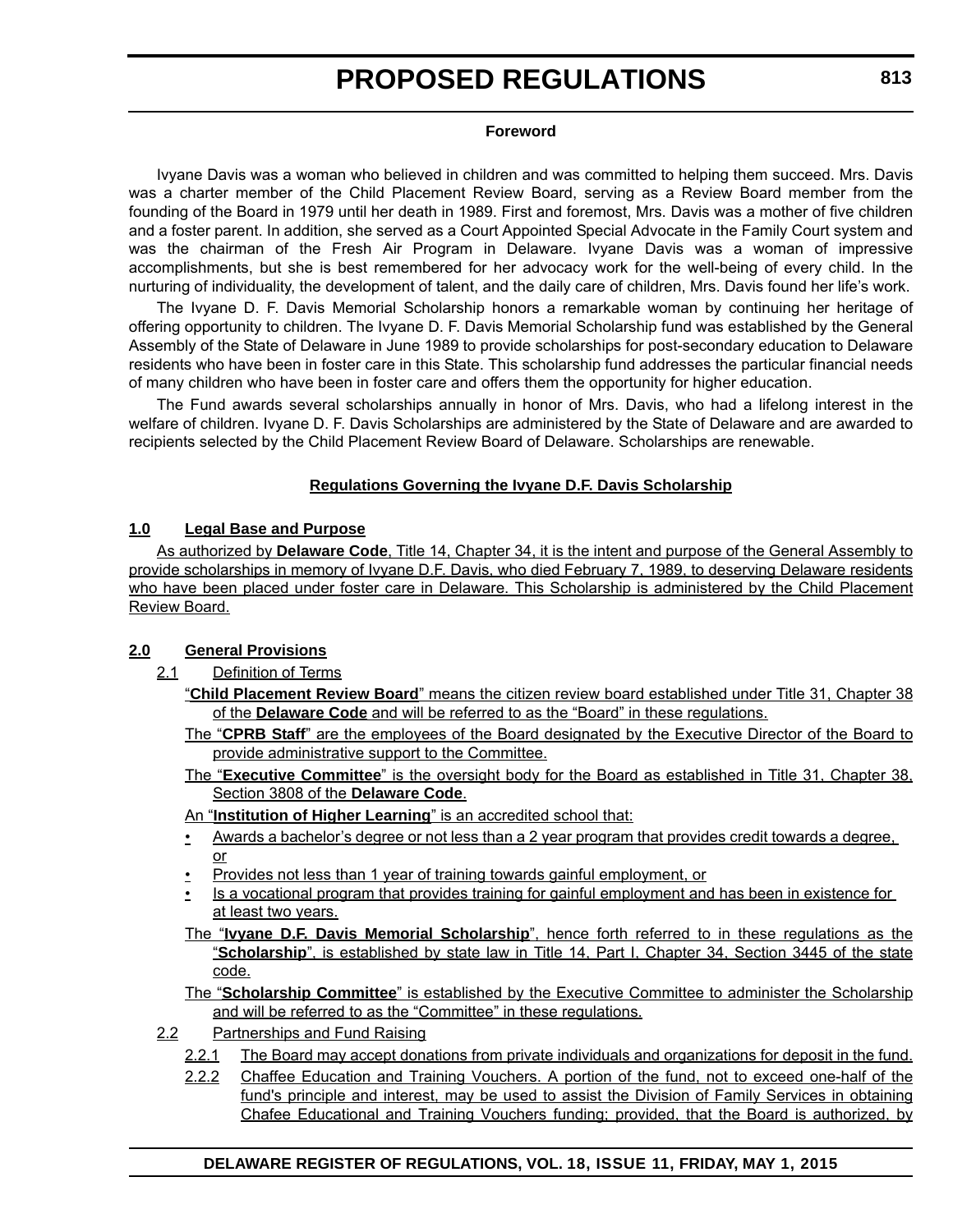regulation, contract, or memorandum of understanding with the Division of Family Services, to administer the funding obtained. The portion of the Scholarship used as the state match is subject to the eligibility criteria established under the Chaffee Education and Training Vouchers.

#### **3.0 Provisions for Scholarship Administration**

- 3.1 Scholarship Committee. The membership of the Scholarship Committee will be established by the Executive Committee annually and will not exceed 4 members. Members shall include at least one active board member, but may also include former board members and other members of the community with expertise that would enhance the expertise of the committee.
- 3.2 Eligibility. Applicants shall meet the following criteria in order to be eligible for award consideration:
	- 3.2.1 Individuals who were at any time under foster care in the State of Delaware, and
	- 3.2.2 Individuals who have been residents of Delaware for at least 1 year immediately preceding the application for funds, and
	- 3.2.3 Individuals who have been accepted at or who are attending an accredited institution of higher learning or trade school, and
	- 3.2.4 Individuals who are not pursuing a degree higher than a Bachelors.
- 3.3 Award Criteria. The committee has the discretion to set the award amount annually based on the students' financial need, their likelihood of success, and the number of applicants to ensure a fair distribution of the available funds.
	- 3.3.1 When determining the award amounts, the Committee will consider the following:
		- 3.3.1.1 Documentation of financial need
		- 3.3.1.2 Previous academic achievements
		- 3.3.1.3 Level and involvement in community service
		- 3.3.1.4 Anticipated academic success in their educational endeavor.
	- 3.3.2 The amount of an award may not exceed the amount of the applicant's school related expenses such as tuition, required fees, room, board, and books at the institution specified.
	- 3.3.3 Adjustments to the award may be made after an award letter has been issued if the student changes their educational plans or enrollment status (i.e. the student enrolls only part-time rather than full time) after the award letter is issued.
- 3.4 Award Process
	- 3.4.1 Completed Application Packet. All applicants must complete a scholarship application packet which includes forms and documents designated by the Committee. The required forms and instructions will be available to the public via the Board's web page.
	- 3.4.2 Application Due Date. Completed application packets are due June  $1^{st}$  for award consideration beginning the following school year and by November 15 to be considered for a mid-year award if funds are available.
	- 3.4.3 Interview. The Committee conducts personal interview of the applicant in the summer prior to the start of each school year. The preference is to interview all applicants, however, it is only required of the first year applicants. Interviews may also be held at other times as necessary. A face to face interview is standard, although teleconferences and video-conferencing may be utilized.
	- 3.4.4 Award Allocation. There is no fixed award amount. The Committee determines the amounts of the award each year based on the available funds and financial needs of the applicants.
- 3.5 Award Distribution
	- 3.5.1 Award letters that reflect the amount of award determined by the Committee are issued to the student by CPRB staff.
	- 3.5.2 Awards shall be dispersed directly to the school or institution and not directly to the student.
	- 3.5.3 Funds are dispersed based on the type of school or institution in which the student is enrolled. Whenever it is reasonable, the funds are distributed in conjunction with the institutions assessment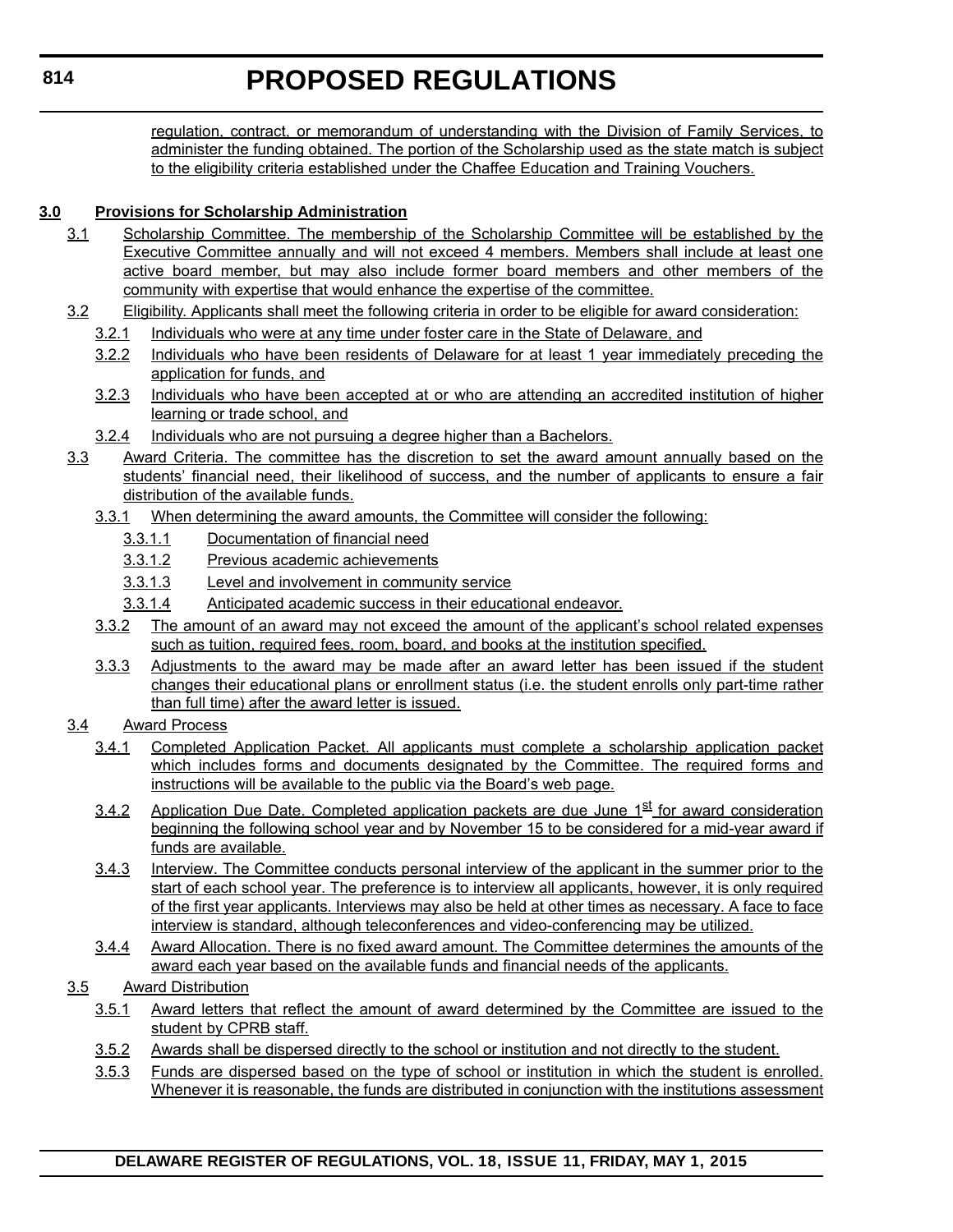period (i.e. semesters, terms) so that an assessment of the student's progress may be made prior to subsequent disbursement of the award.

- <span id="page-15-0"></span>3.6 Reporting Requirements. The Board shall report annually to the General Assembly the following:
	- 3.6.1 The number of recipients of scholarships,
	- 3.6.2 The institutions attended by said recipients,
	- 3.6.3 The total of expenditures made under this scholarship fund, and
	- 3.6.4 Other information as it deems useful for the members of the General Assembly.
- 3.7 Educational Progress Expectations.
	- 3.7.1 To remain eligible for the scholarship, the student must maintain a G.P.A of 2.0 or higher or, earn a "meets expectations" rating or better during job training, required remedial courses (i.e. Basic or Pre-Tech courses) or certificate program established assessment period.
	- 3.7.2 The Board will maintain and distribute a policy that outlines the consequences of failure to meet this standard. This policy is an appendix to these regulations; it will be distributed with the student's award letter each year and will be available to the public via the CPRB web page.

### **[DEPARTMENT OF AGRICULTURE](http://dda.delaware.gov/thoroughbred/)**

**THOROUGHBRED RACING COMMISSION**

Statutory Authority: 3 Delaware Code, Section 10103(c) (3 **Del.C.** §10103(c)) 3 **DE Admin. Code** 1001

#### **PUBLIC NOTICE**

#### **[1001 Thoroughbred Racing Rules and Regulations](#page-3-0)**

#### **Summary**

The Thoroughbred Racing Commission proposes to amend its Regulations adopted in accordance with Title 3, Chapter 101. The purpose of the amended regulations is to adopt the ARCI rule relating to summary suspensions and stays and to amend Commission Regulation 19.6 relating to Continuances. Other regulations issued by the Thoroughbred Racing Commission are not affected by this proposal. The Thoroughbred Racing Commission is issuing these proposed regulations in accordance with Title 3 of the Delaware Code. This notice is issued pursuant to the requirements of Chapter 101 of Title 29 of the Delaware Code.

#### **Comments**

A copy of the proposed regulations is being published in the May 1, 2015 edition of the Delaware *Register of Regulations*. A copy is also on file in the office of the Thoroughbred Racing Commission, 777 Delaware Park Boulevard, Wilmington, Delaware 19804 and is available for inspection during regular office hours. Copies are also published online at the *Register of Regulations* website: http://regulations.delaware.gov/services/ current\_issue.shtml.

Interested parties may offer written comments on the proposed regulations or submit written suggestions, data, briefs or other materials to the Thoroughbred Racing Commission at the above address as to whether these proposed regulations should be adopted, rejected or modified. Pursuant to 29 **Del.C.** §10118(a), public comments must be received on or before June 1, 2015. Written materials submitted will be available for inspection at the above address.

#### **Adoption of Proposed Regulation**

On or after June 1, 2015, following review of the public comment, the Thoroughbred Racing Commission will determine whether to amend its regulations by adopting the proposed new rule 18.1.5 relating to summary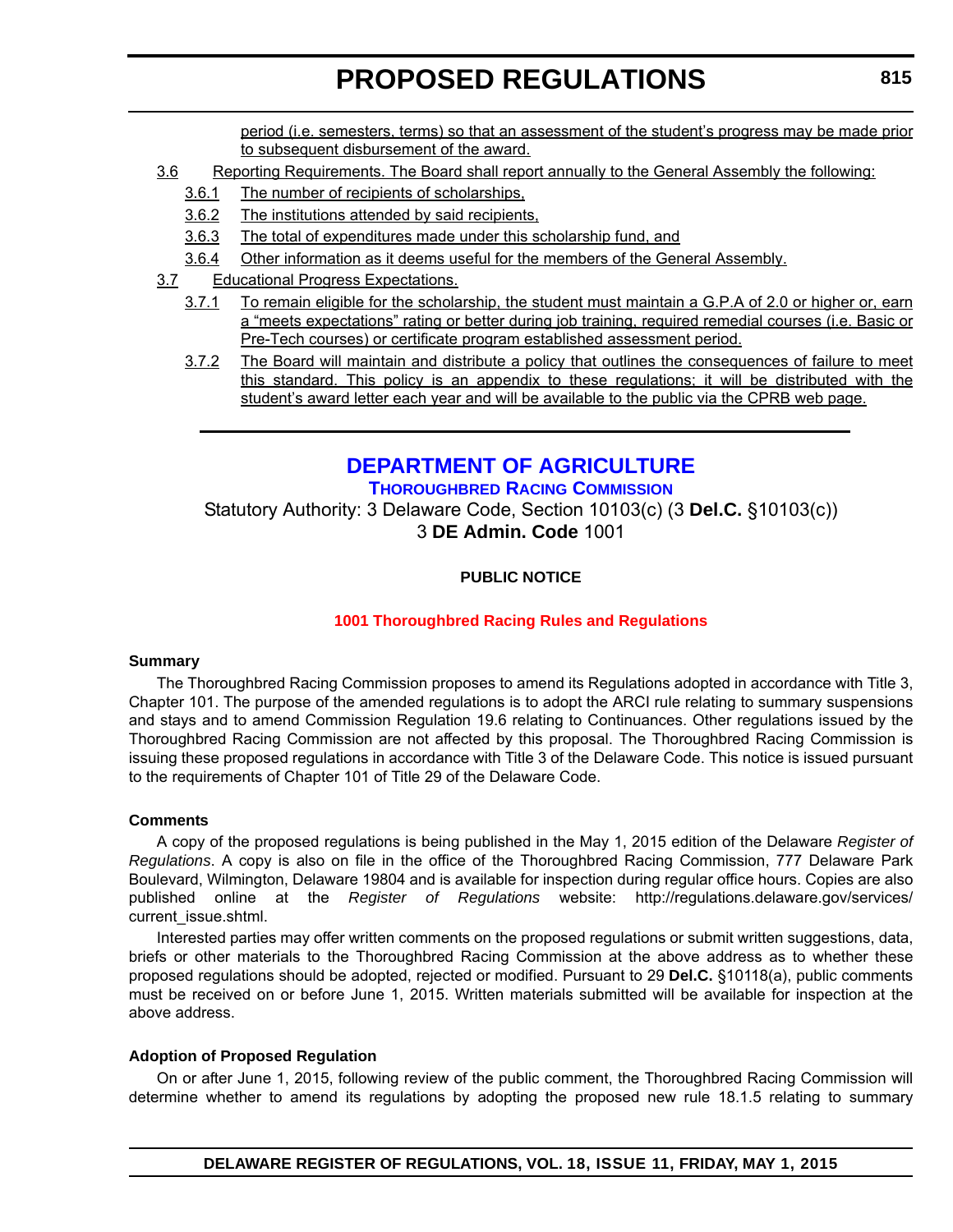**816**

# **PROPOSED REGULATIONS**

suspensions, new rule 19.2.2 relating to stays and amended rule 19.6 relating to continuances or make additional changes because of the public comments received.

#### **1001 Thoroughbred Racing Rules and Regulations** *(Break in Continuity of Sections)*

#### **18.0 Disciplinary Measures**

18.1 Disciplinary Measures by Stewards:

#### *(Break in Continuity Within Section)*

- 18.1.5 Summary Suspension
	- 18.1.5.1 If the stewards determine that a licensee's actions constitute an immediate danger to the public health, safety or welfare, the stewards may summarily suspend the license pending a hearing.
	- 18.1.5.2 A licensee whose license has been summarily suspended is entitled to a hearing on the summary suspension not later than the third racing day after the license was summarily suspended. The licensee may waive his/her right to a hearing on the summary suspension within the three racing -day limit.
	- 18.1.5.3 The stewards shall conduct a hearing on the summary suspension in the same manner as other disciplinary hearings. At a hearing on a summary suspension, the sole issue is whether the licensee's license should remain suspended pending a final disciplinary hearing and ruling.

#### *(Break in Continuity Within Section)*

#### **19.0 Hearings, Reviews and Appeals**

#### *(Break in Continuity Within Section)*

- 19.2 Review and Appeal:
	- 19.2.1 Any party who is penalized by any order or ruling of the Stewards may apply to the Commission for a review of such Stewards' order or ruling.
	- 19.2.2 Stays
		- 19.2.2.1 A person who has been disciplined by a ruling of the stewards and who has applied under 19.2.1 to the Commission for a review of such Stewards' order or ruling may apply to the executive director for a stay of the ruling until the scheduled hearing date of the Commission's review of such Stewards' order or ruling. If the scheduled hearing date of the Commission's review of such Stewards' order or ruling is continued pursuant to Rule 19.6, the stay will continue to the rescheduled hearing date only upon the approval of the executive director.
		- 19.2.2.2 An application for a stay must be filed with the Commission's executive director not later than the deadline for filing an appeal.
		- 19.2.2.3 An application for a stay must be in writing and include:
			- 19.2.2.3.1 The name, address and telephone number and signature of the person requesting the stay; and
			- 19.2.2.3.2 A statement of the justification for the stay.
		- 19.2.2.4 The executive director may grant a stay for cause. The executive director shall notify the person in writing of the decision. The executive director may rescind a stay granted under this subsection for reasonable cause.
		- 19.2.2.5 The fact that a stay is granted is not a presumption that the ruling by the stewards is invalid.

*(Break in Continuity Within Section)*

19.6 Continuances: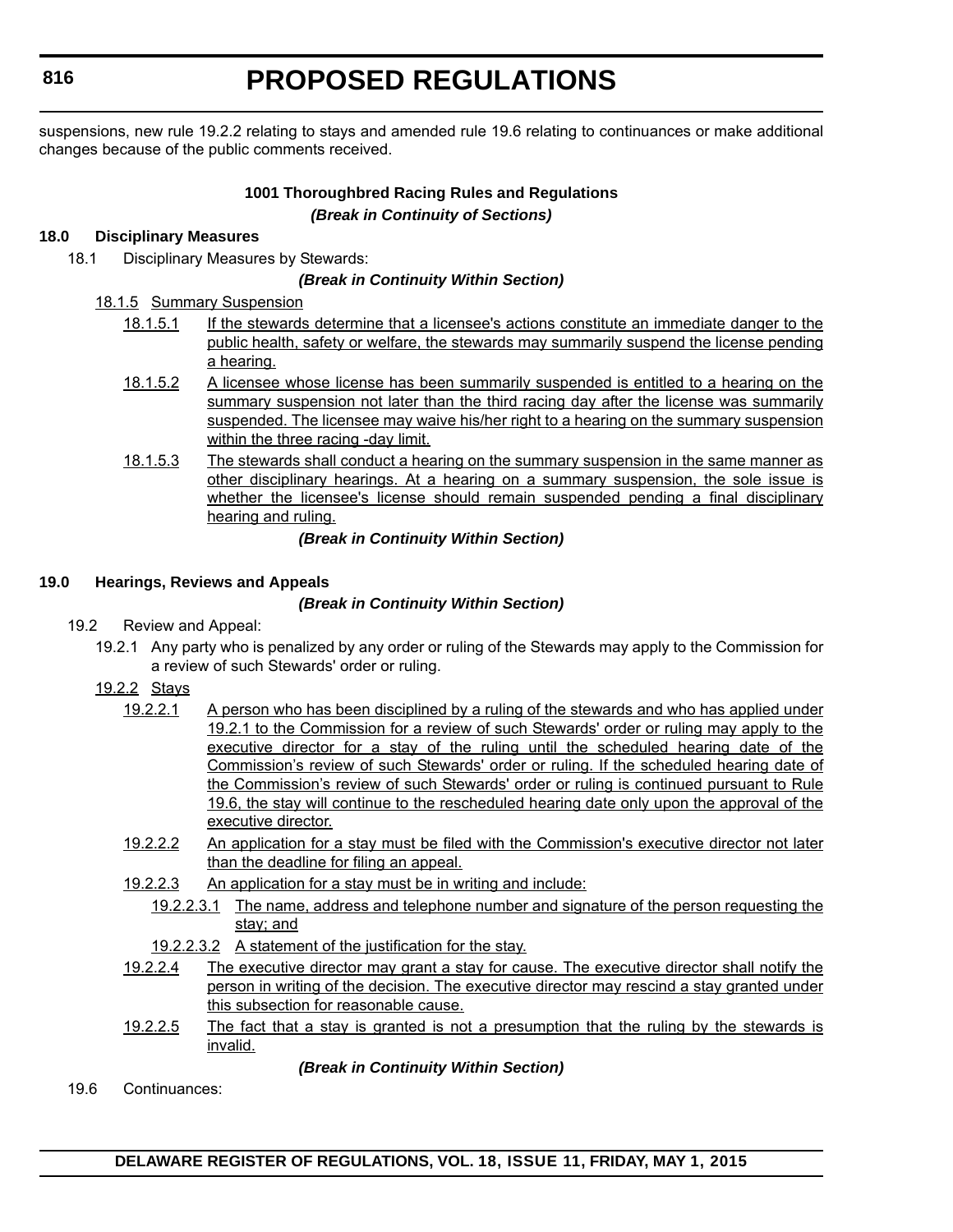<span id="page-17-0"></span>19.6.1 All applications for a continuance of a scheduled hearing shall be in writing, shall set forth the reasons therefore and shall be filed with the Commission's Administrator of Racing executive director after giving notice of such application by mail or otherwise to all parties or their attorneys, including counsel for the stewards. The Commission will not consider any continuance request from counsel for an appellant unless counsel has filed a written entry of appearance with the Commission. For attorneys who are not members of the Delaware bar, those attorneys must comply with the provisions of Delaware Supreme Court Rule 72 for admission pro hac vice before the Commission. The Commission will not consider any continuance request from attorneys who are not members of the Delaware bar unless and until that attorney has been formally admitted under Delaware Supreme Court Rule 72 as the attorney of record for the appellant.

#### *(Break in Continuity Within Section)*

19.6.5 The executive director shall have authority and discretion to grant or deny applications for continuance in accordance with these rules.

**\*Please Note: As the rest of the sections were not amended they are not being published. A copy of the regulation is available at:**

**[1001 Thoroughbred Racing Rules and Regulations](http://regulations.delaware.gov/register/may2015/proposed/18 DE Reg 815 05-01-15.htm)**

### **[DEPARTMENT OF EDUCATION](http://www.doe.k12.de.us/site/default.aspx?PageID=1)**

**OFFICE OF THE SECRETARY**

Statutory Authority: 14 Delaware Code, Section 122(b) (14 **Del.C.** §122(b)) 14 **DE Admin. Code** 106A

**PUBLIC NOTICE**

**Education Impact Analysis Pursuant To 14 Del.C. Section 122(d)**

#### **[106A Teacher Appraisal Process Delaware Performance Appraisal System \(DPAS II\) Revised](#page-3-0)**

#### **A. Type of Regulatory Action Required**

Amendment to Existing Regulation

#### **B. Synopsis of Subject Matter of the Regulation**

The Secretary of Education seeks the consent of the State Board of Education to amend 14 **DE Admin. Code** 106A Teacher Appraisal Process Delaware Performance Appraisal System (DPAS II) Revised. For ease of reading, the regulation is provided in its entirety.

The revisions include, but are not limited to, the vertical articulation and symmetry of language across the majority of Appraisal Criteria, Component, and Summative ratings areas, an increase in the weight of the observational Components and a decrease in the weight of the Student Improvement Component in certain summative scenarios, and an overall shift to Annual Appraisal Cycles for all teachers. This regulation is therefore being amended to ensure continuity of language in the Appraisal Criteria, Component and Summative ratings section and to identify the shift to Annual Appraisal Cycles for all teachers (to begin in the 2016-2017 school year), and to address revisions that arise as a result. The proposed revisions respond to stakeholder feedback by further streamlining the evaluation system, giving administrators greater ability to differentiate support, and promoting a greater emphasis on the annual processes of observation, feedback, and professional growth.

Persons wishing to present their views regarding this matter may do so in writing by the close of business on or before **June 5, 2015** to Tina Shockley, Policy Advisor, Delaware Department of Education, 401 Federal Street,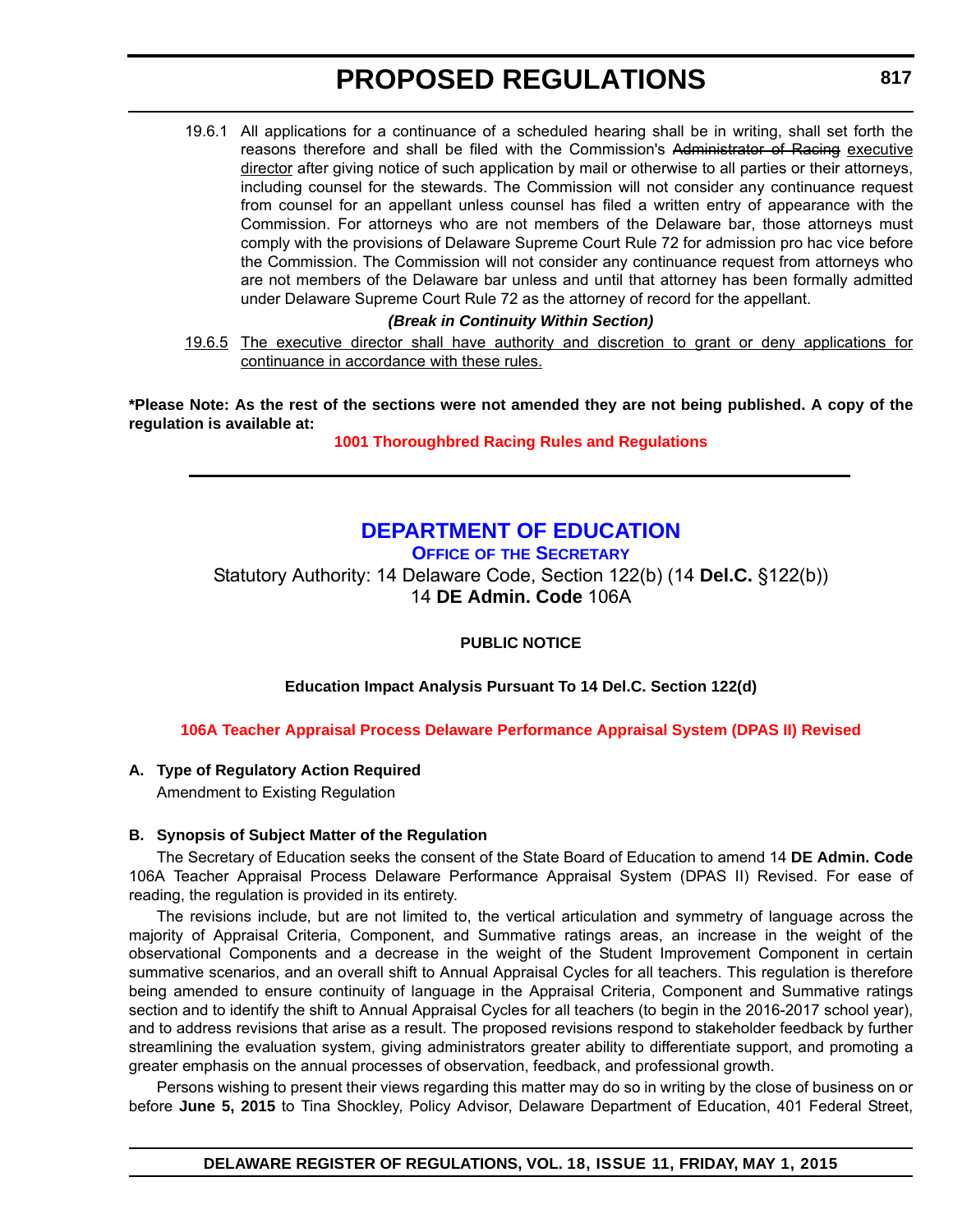Suite 2, Dover, Delaware 19901. A copy of this regulation is available from the Department or may be viewed at the Department of Education business office.

#### **C. Impact Criteria**

1. Will the amended regulation help improve student achievement as measured against state achievement standards? The amendment will provide ongoing opportunities for teacher development and student achievement by strengthening and refining the teacher appraisal cycle.

2. Will the amended regulation help ensure that all students receive an equitable education? The amendments do not specifically address an equitable education for students; however, there is an expectation that the amendments will help provide for improved teacher appraisal and support across the state.

3. Will the amended regulation help to ensure that all students' health and safety are adequately protected? The amendments do not specifically address student health and safety.

4. Will the amended regulation help to ensure that all students' legal rights are respected? The amendments do not specifically address the legal rights of students.

5. Will the amended regulation preserve the necessary authority and flexibility of decision making at the local board and school level? The amendments preserve the level of authority and flexibility at the local board and school level for the 2015-2016 school year.

6. Will the amended regulation place unnecessary reporting or administrative requirements or mandates upon decision makers at the local board and school levels? The amendment requires annual appraisals for all teachers to begin in 2016-2017, to effectuate continuous improvement and opportunities for ongoing, individualized coaching and professional development for all educators. New administrative requirements, as proposed, are offset by adjustments to the required number of observations and advent of state-approved online platform systems over the past two years that have been cited as reducing administrative burden in this area. Only Novice teachers and teachers with recent track records of Unsatisfactory performance are currently entitled to Summative Evaluations annually.

7. Will the decision making authority and accountability for addressing the subject to be regulated be placed in the same entity? The amendments do not change the entity with authority or accountability.

8. Will the amended regulation be consistent with and not an impediment to the implementation of other state educational policies, in particular to state educational policies addressing achievement in the core academic subjects of mathematics, science, language arts and social studies? The amendments are consistent with the implementation of other state educational policies.

9. Is there a less burdensome method for addressing the purpose of the regulation? The amendments provide further consistency in key areas of the implementation of the teacher appraisal system.

10. What is the cost to the State and to the local school boards of compliance with the regulation? There is not an expectation that there will be additional costs to the State or local school boards. Training and materials will likely continue to be developed and refined by state and local leaders on an annual basis.

#### **106A Teacher Appraisal Process Delaware Performance Appraisal System (DPAS II) Revised**

#### **1.0 Effective Date**

The Teacher Appraisal Process, Delaware Performance Appraisal System (DPAS II) Revised shall be effective for all school districts and charter schools beginning with the 2014-15 2015-2016 school year, unless another teacher appraisal system has been approved by the Department pursuant to Chapter 12 of Title 14 of the Delaware Code.

#### **2.0 Definitions**

The following definitions shall be applied for purposes of this regulation:

"**Announced Observation**" shall consist of means an observation form and conference with the Credentialed Observer, an observation by the Credentialed Observer at an agreed upon date and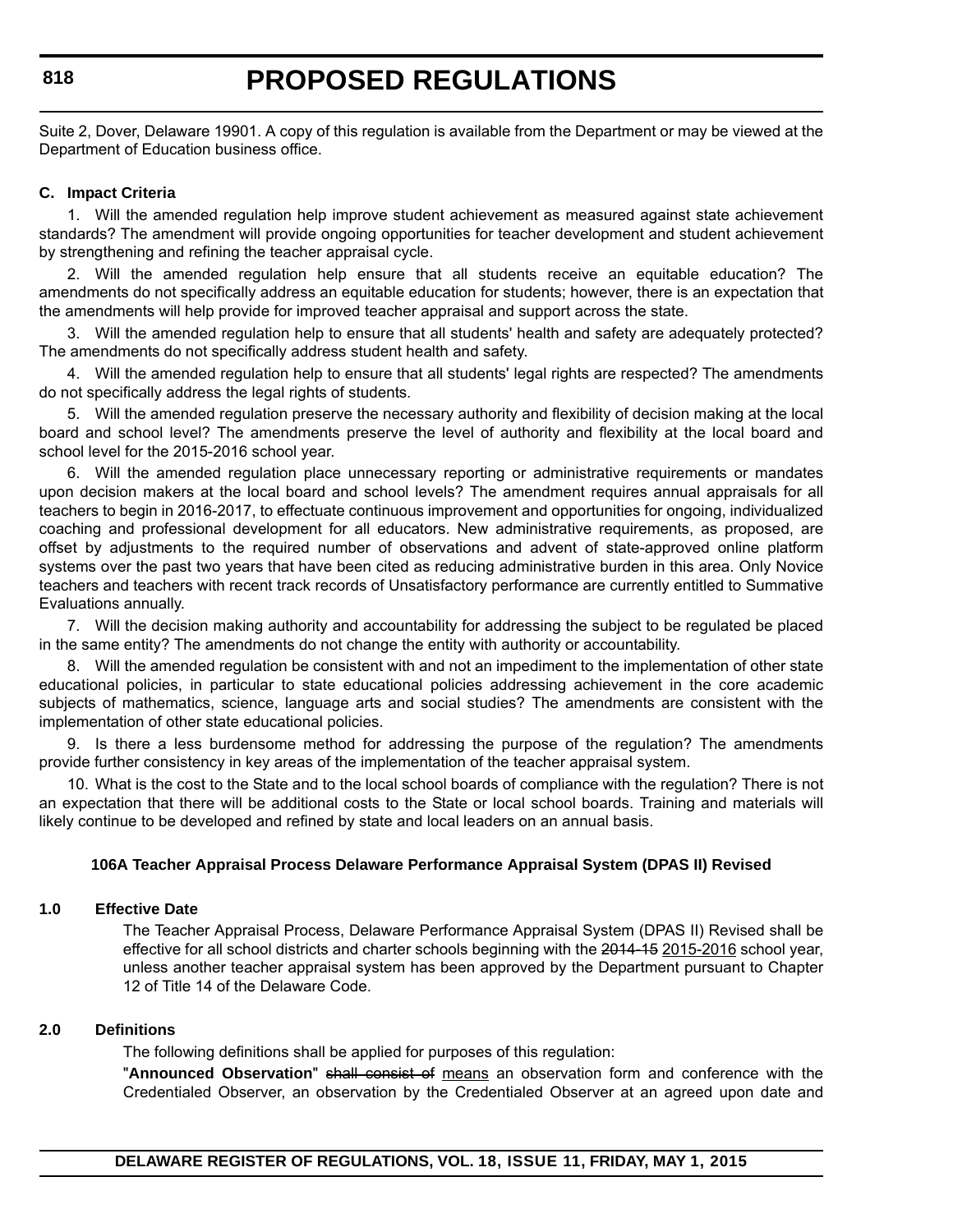time, using the associated formative conferences and reports. The observation shall be of sufficient length, at least thirty (30) minutes, to analyze the lesson and assess teacher performance.

"**Board**" shall means a local board of education or charter school board of directors.

"**Credentialed Observer**" shall means an individual, not always the supervisor of the teacher, who has successfully completed DPAS II credentialing in accordance with 10.0. Credentialed Observer denotes any individual who may conduct observations as part of a teacher's appraisal process. The term Credentialed Observer encompasses those administrators who are Evaluators.

"**DASA**" shall means the Delaware Association of School Administrators.

"**Department**" shall means the Delaware Department of Education.

"**DPAS II Revised Guide for Teachers**" shall means the manual that contains the prescribed forms, detailed procedures, specific details about the five (5) components of evaluation and other relevant documents that are used to implement the appraisal process.

"**DSEA**" shall means the Delaware State Education Association.

**"Evaluator"** shall means a Credentialed Observer who is responsible for a teacher's Summative Evaluation. A teacher's required observations as part of the appraisal cycle shall generally be conducted by the assigned Evaluator; however, the assigned Evaluator may designate a school administrator who is also a Credentialed Observer to conduct the required observations.

"**Experienced Teacher**" shall means a teacher who holds a valid and current Continuing or Advanced License, issued pursuant to Chapter 12 of Title 14 of the **Delaware Code**; or Standard or Professional Status Certificate issued prior to August 1, 2003.

"**Group 1 Teacher**" shall means any Novice Teacher or Experienced Teacher providing instruction in reading and/or mathematics to a student enrolled in any grade three (3) through ten (10) as verified by the State's pupil accounting system.

"**Improvement Plan**" shall be means the plan that a teacher and Evaluator mutually develop in accordance with 8.0.

"**Interim assessment**" shall means an assessment given at regular and specified intervals throughout the school year, and designed to evaluate students' knowledge and skills relative to a specific set of academic standards, and the results of which can be aggregated (e.g., by course, grade level, school, or school district) in order to inform teachers and administrators at the student, classroom, school, and district levels.

"**Non-Group 1 Teacher**" shall means any Novice Teacher or Experienced Teacher that does not meet the definition of Group 1 Teacher as defined herein and explained in the Guide.

"**Novice Teacher**" shall means a teacher who holds a valid and current Initial License issued pursuant to Chapter 12 of Title 14 of the **Delaware Code**.

"**Satisfactory Component Rating**" shall mean the teacher's performance demonstrates an understanding of the concepts of the component under Chapter 12 of Title 14 of the **Delaware Code**.

"**Satisfactory Evaluation**" shall be equivalent to the overall "Highly Effective" or "Effective" rating on the Summative Evaluation and shall be used to qualify for a continuing license.

"**Short Observation**" shall consist of means an observation by a Credentialed Observer, using the associated conferences and forms, at a date and time that has not been previously arranged. The observation shall be no less than ten (10) minutes, and be limited to specified criteria. Such observations shall not substitute for required observations under Section 3.0.

"**Student Achievement**" shall means:

(a) For tested grades and subjects:

(1) Student scores on the state assessment system; and, as appropriate,

(2) Other measures of student learning, such as those described in paragraph (b) of this definition, provided they are rigorous and comparable across classrooms.

(b) For non-tested grades and subjects: Alternative measures of student learning and performance such as student scores on pre-tests and end-of-course tests; student performance on English language proficiency assessments; and other measures of student achievement that are rigorous and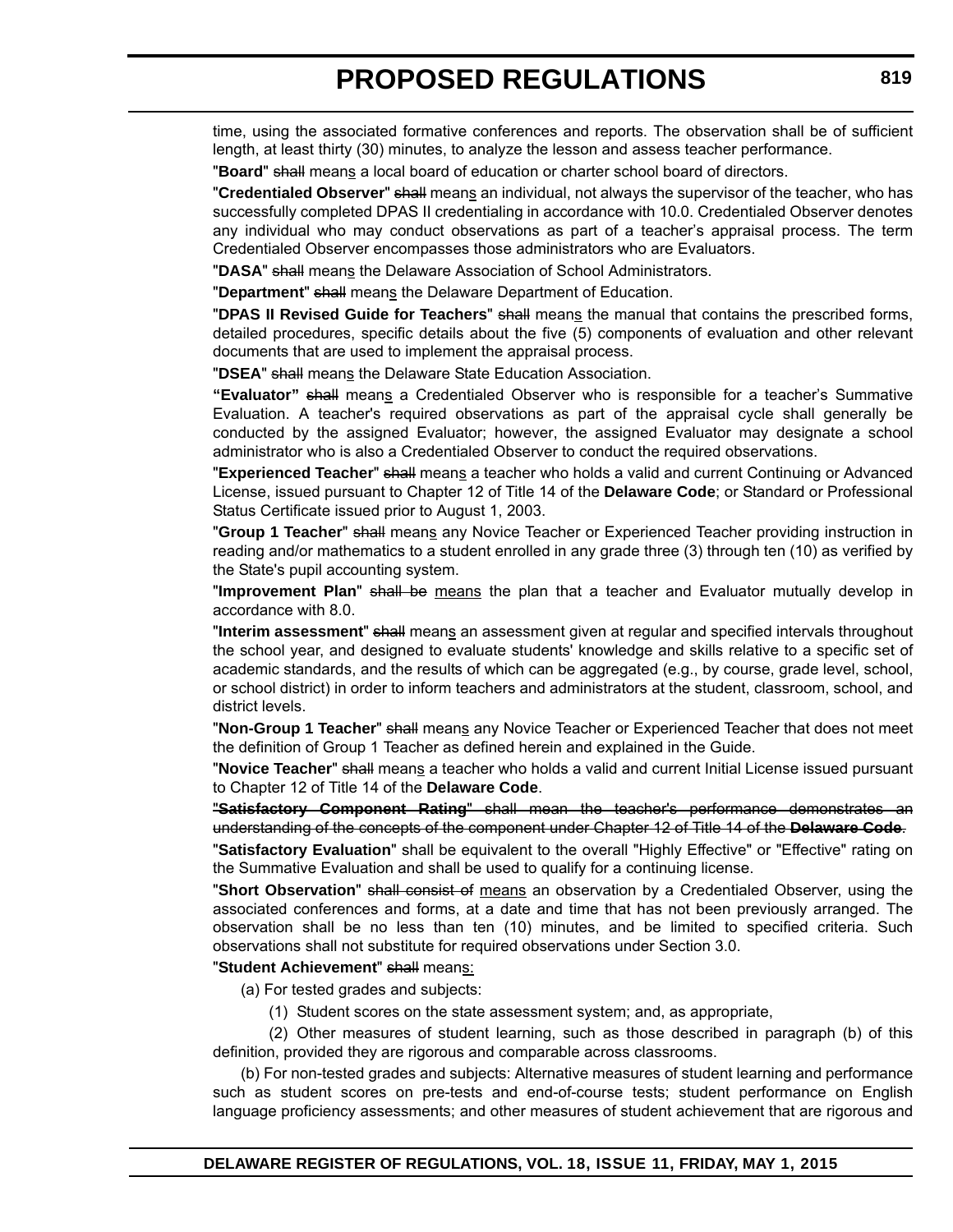comparable across classrooms. Such alternative measures must be approved by the Department and developed in partnership with DSEA and DASA.

(c) For the 2014-15 school year only, student scores on the Smarter English Language Arts and Smarter Mathematics statewide assessments shall not be incorporated into any teacher's 2014-15 performance appraisal. This may be extended by the Department for the 2015-16 school year.

"**Student Growth**" shall means the change in Student aAchievement data for an individual student between two points in time. Growth may also include other measures that are rigorous and comparable across classrooms.

"**Summative Evaluation**" shall means the comprehensive, end-of-cycle appraisal and shall incorporate the results of the minimum required observations, any additional observations, and required component-level data. At the discretion of the Evaluator, it may also include additional Announced, Unannounced or Short observation data, beyond the required observation data, provided by other Credentialed Observers.

"**Unannounced Observation**" shall consist of means an observation by a Credentialed Observer at a date and time that has not been previously arranged using the associated formative conferences and reports, and which may include the use of an observation form. The observation shall be of sufficient length, at least thirty (30) minutes, to analyze the lesson and assess teacher performance.

"**Unsatisfactory Component Rating**" shall mean the teacher's performance does not demonstrate an understanding of the concepts of the component.

"**Unsatisfactory Evaluation**" shall be the equivalent to the overall "Needs Improvement" or "Ineffective" rating on the Summative Evaluation as it pertains to educators seeking a continuing license.

"**Working Day**" shall means a day when the employee would normally be working in that district or charter school.

#### **3.0 Appraisal Cycle**

#### *(Break in Continuity Within Section)*

- 3.5 Beginning in the 2016-2017 school year, all Teachers shall receive an annual appraisal subject to the following conditions:
	- 3.5.1 Experienced Teachers who have earned a rating of "Highly Effective" or "Effective" on their most recent Summative Evaluation shall receive a minimum of one (1) Announced or Unannounced Observation with a Summative Evaluation each year.
	- 3.5.2 Experienced Teachers who have received a rating of "Needs Improvement" or "Ineffective" on their most recent Summative Evaluation shall receive a minimum of one (1) Announced Observation and one (1) Unannounced Observation with a Summative Evaluation each year.
	- 3.5.3 Novice Teachers shall receive a minimum of one (1) Announced Observation and two (2) Unannounced Observations with a Summative Evaluation each year.

#### *(Break in Continuity of Sections)*

#### **6.0 Summative Evaluation Ratings**

- 6.1 Each Appraisal Component shall be assigned a rating of Satisfactory or Unsatisfactory on the Summative Evaluation. Each of the first four (4) Appraisal Components shall be assigned a rating of "Highly Effective," "Effective," "Needs Improvement" or "Ineffective" on the Summative Evaluation. The rating for the Student Improvement Component shall be assigned a rating of "Exceeds," "Satisfactory" or "Unsatisfactory" on the Summative Evaluation. The rating for each of the five (5) Appraisal Components shall reflect the standards as described in the DPAS II Revised Guide for Teachers.
	- 6.1.1 A satisfactory "Highly Effective" or "Effective" rating for each of the first four Appraisal Components shall mean the teacher has no more than one unacceptable rating on the Appraisal Criteria specified in each of the components. Appraisal Criteria observed shall be rated on each observation conducted and Appraisal Criteria also shall be assigned an overall rating in a teacher's Summative Evaluation.

#### **DELAWARE REGISTER OF REGULATIONS, VOL. 18, ISSUE 11, FRIDAY, MAY 1, 2015**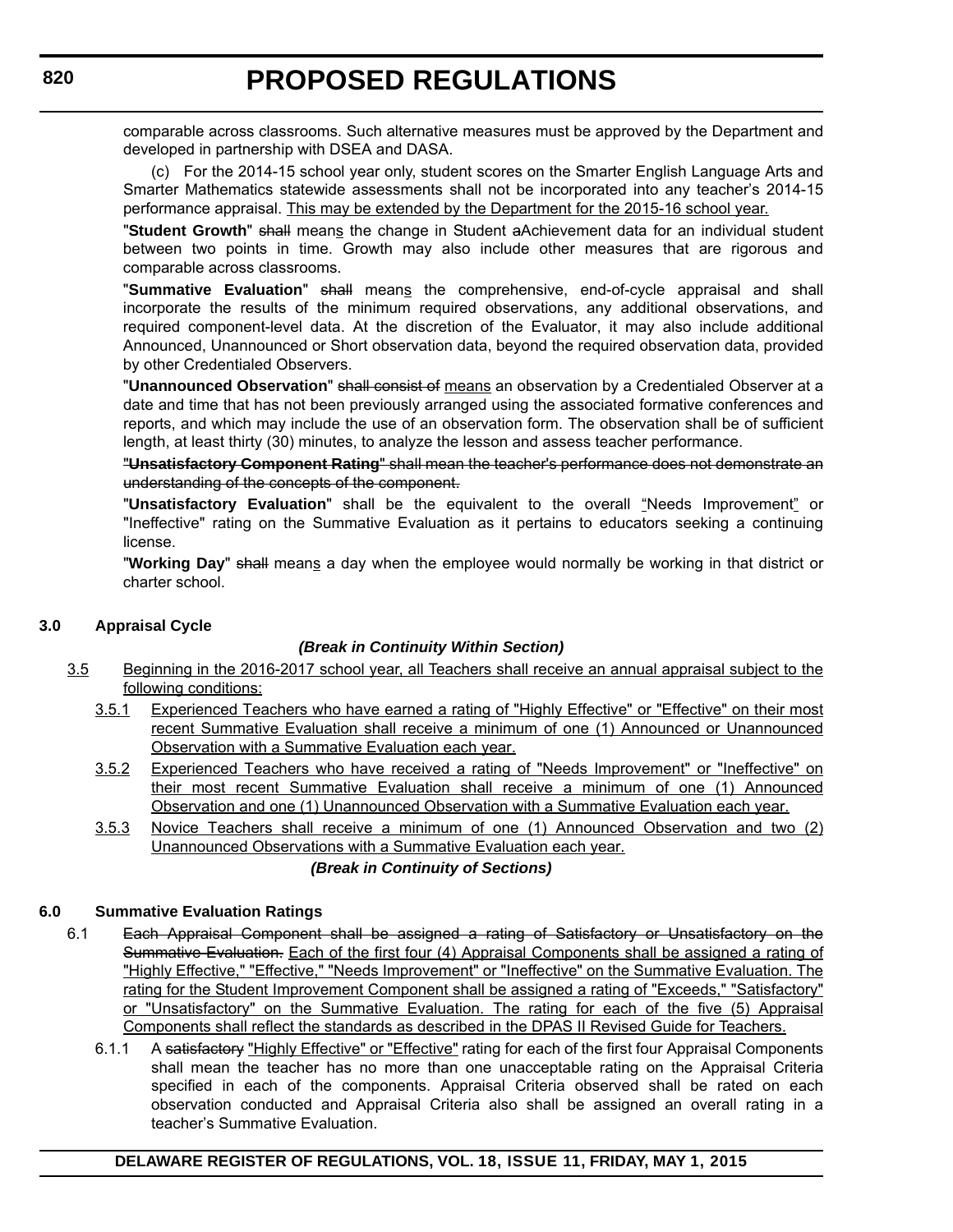- 6.1.2 A satisfactory rating for the Student Improvement component shall mean that the teacher has demonstrated acceptable performance by meeting the standards set by the Secretary pursuant to 5.1.5.1.
- 6.2 The Summative Evaluation shall also include one of four overall ratings: "Highly Effective", "Effective", "Needs Improvement", or "Ineffective".
	- 6.2.1 "**Highly Effective**" shall mean that the teacher has earned a Satisfactory Component rating in at least four (4) of the five (5) Appraisal Components in accordance with 5.0, including an Exceeds rating in the Student Improvement Component meaning that the students collectively demonstrate high rates of student growth as defined in the *DPAS II Revised Guide for Teachers*, as the same may be amended from time to time, developed pursuant to 4.0 of this regulation. "**Highly Effective**" shall mean that the teacher has earned an "Effective" or "Highly Effective" rating in the first four (4) Appraisal Components and an "Exceeds" rating in the Student Improvement Component.
	- 6.2.2 "**Effective**" shall mean that: "**Effective**" shall mean that the teacher has earned an "Effective" or "Highly Effective" rating in at least three (3) of the first four (4) Appraisal Components with zero (0) "Ineffective" ratings and a "Satisfactory" or "Exceeds" rating in the Student Improvement Component.
		- 6.2.2.1 The teacher has earned a Satisfactory Component Rating in at least three (3) Appraisal Components, including a Satisfactory rating in the Student Improvement Component, and "Effective" may also mean, in accordance with procedures outlined in the DPAS II Guide for Teachers, that the teacher has earned a "Highly Effective" rating in at least two (2) of the first four (4) Appraisal Components with zero (0) "Ineffective" ratings and an "Unsatisfactory" rating in the Student Improvement Component.
		- 6.2.2.2 The teacher does not meet the requirements for a "Highly Effective" rating found in 6.2.1.
	- 6.2.3 "**Needs Improvement**" shall mean that:
		- 6.2.3.1 The teacher has earned one (1) or two (2) Satisfactory Component Ratings out of the five (5) Appraisal Components in accordance with 5.0, including a Satisfactory rating in the Student Improvement Component, or The teacher has earned "Effective" or "Highly Effective" ratings in one (1) or two (2) of the first four (4) Appraisal Components with zero (0), one (1) or two (2) "Ineffective" ratings and a "Satisfactory" or "Exceeds" rating in the Student Improvement Component, or
		- 6.2.3.2 The teacher has earned three (3) or four (4) Satisfactory Component Ratings out of the five (5) Appraisal Components in accordance with 5.0, and the teacher has earned an Unsatisfactory rating in the Student Improvement Component. The teacher has earned "Effective" or "Highly Effective" ratings in three (3) or four (4) of the first four (4) Appraisal Components and an "Unsatisfactory" rating in the Student Improvement Component, or
		- 6.2.3.3 The teacher has earned three (3) "Effective" or "Highly Effective" and one (1) "Ineffective" rating on the first four Appraisal Components, and a "Satisfactory" or "Exceeds" rating in the Student Improvement Component.
	- 6.2.4 "**Ineffective**" shall mean that:
		- 6.2.4.1 The teacher has earned zero (0), one (1), or two (2) Satisfactory Component Ratings out of the five (5) Appraisal Components in accordance with 5.0, and The teacher has earned "Effective" or "Highly Effective" ratings in zero (0), one (1), or two (2) of the first four (4) Appraisal Components and an "Unsatisfactory" rating in the Student Improvement Component, or
		- 6.2.4.2 The teacher earned an Unsatisfactory Component Rating in the Student Improvement Component. The teacher has earned "Effective" or "Highly Effective" ratings in zero (0) of the first four (4) Appraisal Components and "Satisfactory" or "Exceeds" rating in the Student Improvement Component; or
		- 6.2.4.3 The teacher has earned "Ineffective" ratings in three (3) or four (4) of the first four (4) Appraisal Components.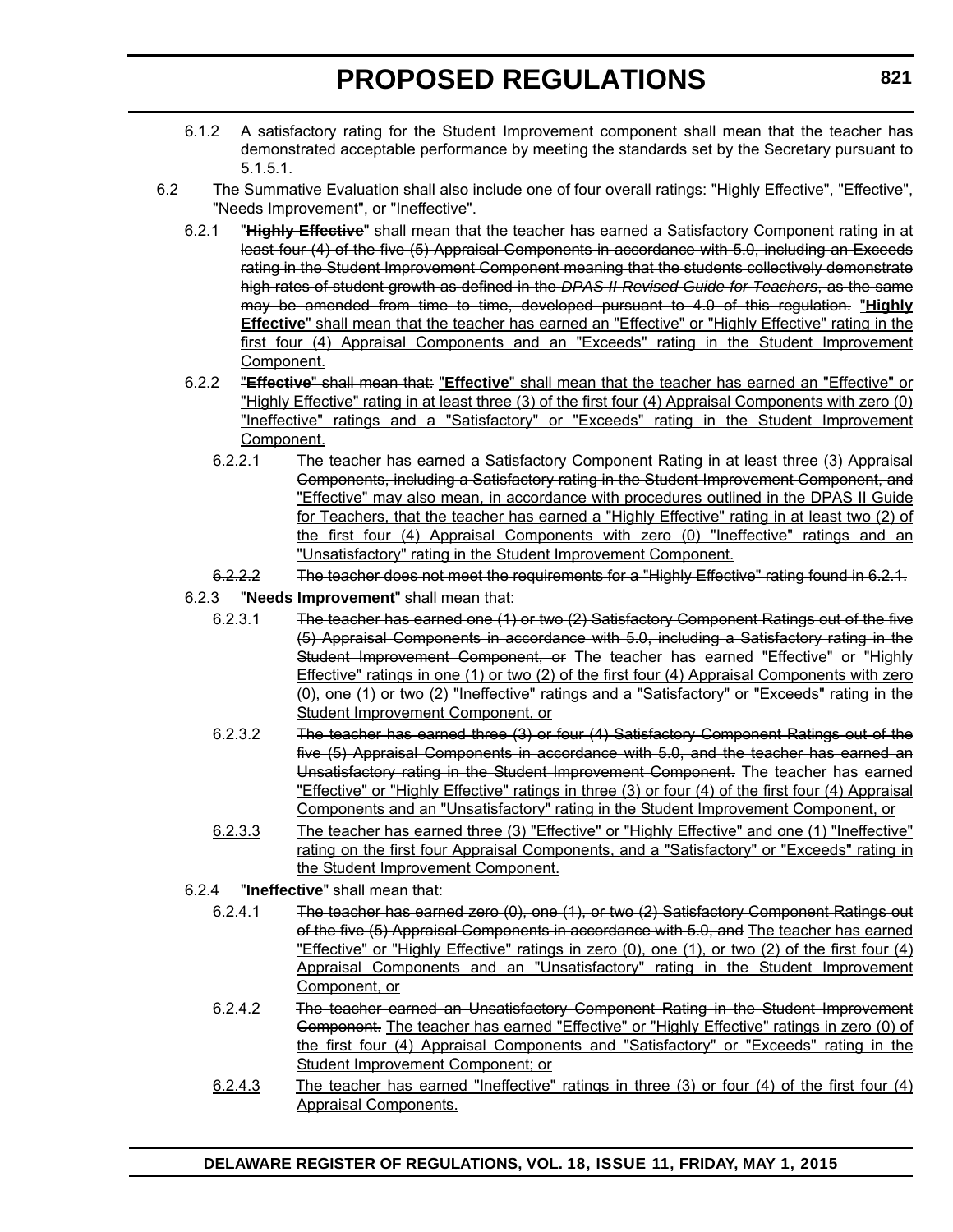6.2.5 If a teacher's overall Summative Evaluation rating is determined to be "Needs Improvement" for the third consecutive year, the teacher's rating shall be re-categorized as "Ineffective."

#### **7.0 Pattern of Ineffective Teaching Defined**

7.1 A pattern of ineffective teaching shall be based on the most recent Summative Evaluation ratings of a teacher using the DPAS II process. Two consecutive ratings of "Ineffective" shall be deemed as a pattern of ineffective teaching. The following chart shows the consecutive Summative Evaluation ratings that shall be determined to be a pattern of ineffective teaching:

| Year 1                   | Year 2                   | Year <sub>3</sub>        |
|--------------------------|--------------------------|--------------------------|
| Ineffective              | Ineffective              |                          |
| <b>Needs Improvement</b> | <b>Needs Improvement</b> | <b>Needs Improvement</b> |
| Needs Improvement        | Ineffective              | Needs Improvement        |
| Needs Improvement        | Needs Improvement        | Ineffective              |
| Ineffective              | Needs Improvement        | Ineffective              |
| Ineffective              | Needs Improvement        | Needs Improvement        |
| Needs Improvement        | Ineffective              | Ineffective              |
|                          |                          |                          |

#### **8.0 Improvement Plan**

- 8.1 An Improvement Plan shall be developed for a teacher who receives an overall rating of "Needs Improvement" or "Ineffective" on the Summative Evaluation or a rating of Unsatisfactory "Needs Improvement" or "Ineffective" on any Appraisal Component in 5.0 on the Summative Evaluation regardless of the overall rating.
- 8.2 An Improvement Plan may be developed if a teacher's overall performance during an observed lesson is unsatisfactory. In instances where an improvement plan is to be developed, the Evaluator shall first have noted the unsatisfactory performance on the required forms by noting "Performance is Unsatisfactory Requires an Improvement Plan" and initialing the statement.

#### *(Break in Continuity Within Section)*

#### **9.0 Challenge Process**

9.1 A teacher may challenge any rating on the Summative Evaluation, either a Component Rating or the Overall Rating, or a teacher may challenge the conclusions of a lesson observation if the statement "PERFORMANCE IS UNSATISFACTORY Performance Requires An Improvement Plan" has been included on the required form(s). To initiate a challenge, a teacher shall submit additional information specific to the point of disagreement in writing within fifteen (15) working days of the date of the teacher's receipt of the Summative Evaluation. Such written response shall become part of the appraisal record and shall be attached to the Summative Evaluation. All challenges together with the record shall be forwarded to the supervisor of the Evaluator unless the supervisor of the Evaluator is also in the same building as the teacher. In this situation, the challenge together with the record shall be forwarded to a designated district or charter school level Evaluator.

#### *(Break in Continuity of Sections)*

**\*Please Note: As the rest of the sections were not amended they are not being published. A copy of the regulation is available at:**

**[106A Teacher Appraisal Process Delaware Performance Appraisal System \(DPAS II\) Revised](http://regulations.delaware.gov/register/may2015/proposed/18 DE Reg 817 05-01-15.htm)**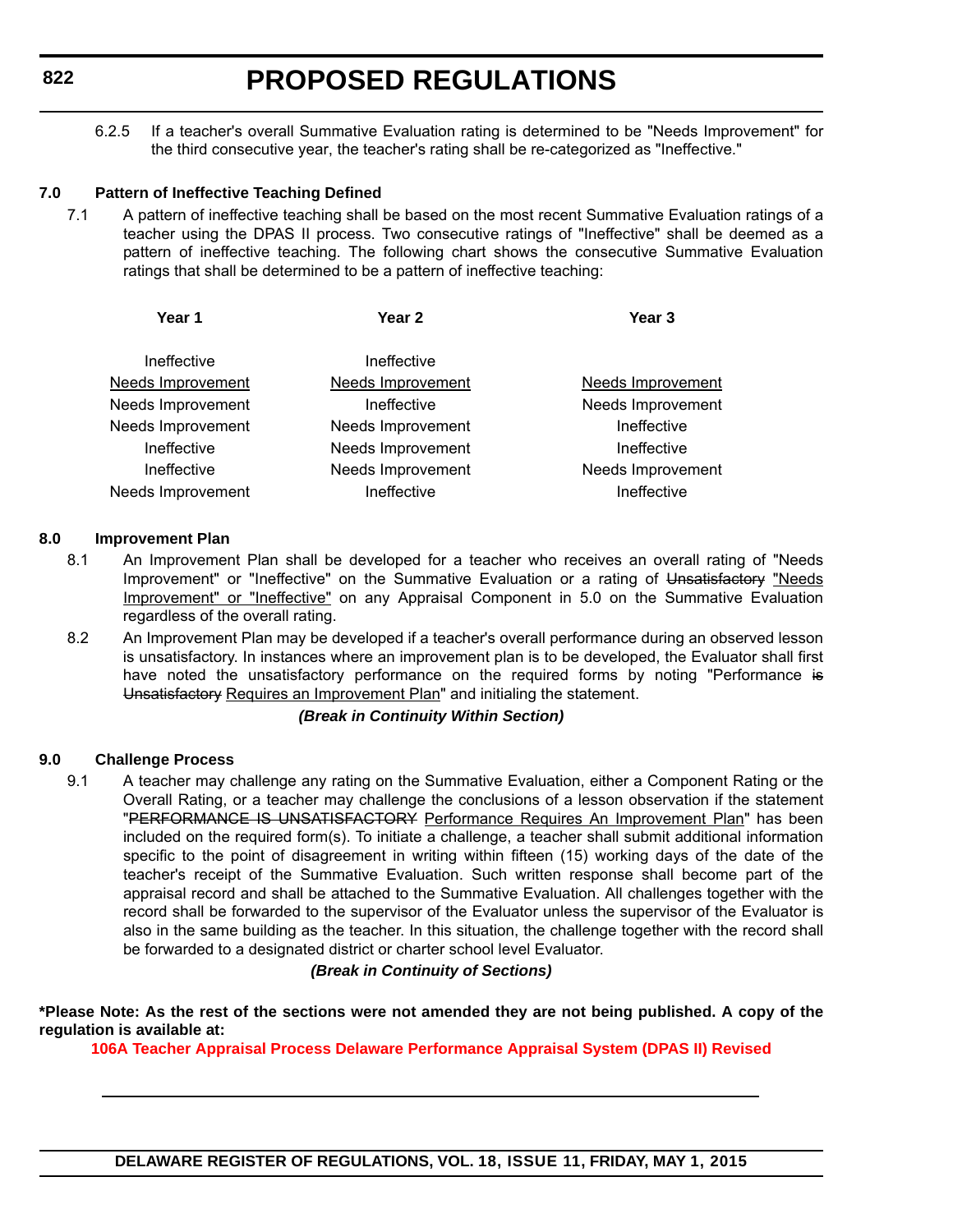**OFFICE OF [THE SECRETARY](http://www.doe.k12.de.us/site/default.aspx?PageID=1)**

<span id="page-23-0"></span>Statutory Authority: 14 Delaware Code, Section 122(b) (14 **Del.C.** §122(b)) 14 **DE Admin. Code** 107A

#### **PUBLIC NOTICE**

**Education Impact Analysis Pursuant To 14 Del.C. Section 122(d)**

**[107A Specialist Appraisal Process Delaware Performance Appraisal System \(DPAS II\) Revised](#page-3-0)**

#### **A. Type of Regulatory Action Required**

Amendment to Existing Regulation

#### **B. Synopsis of Subject Matter of the Regulation**

The Secretary of Education seeks the consent of the State Board of Education to amend 14 **DE Admin. Code** 107A Specialist Appraisal Process Delaware Performance Appraisal System (DPAS II) Revised. For ease of reading, the regulation has been provided in its entirety.

The revisions include, but are not limited to, the vertical articulation and symmetry of language across the majority of Appraisal Criteria, Component, and Summative ratings areas, an increase in the weight of the observational Components and a decrease in the weight of the Student Improvement Component in certain summative scenarios, and an overall shift to Annual Appraisal Cycles for all specialists. This regulation is therefore being amended to ensure continuity of language in the Appraisal Criteria, Component and Summative ratings section and to identify the shift to Annual Appraisal Cycles for all teachers (to begin in the 2016-2017 school year), and to address revisions that arise as a result. The proposed revisions respond to stakeholder feedback by further streamlining the evaluation system, giving administrators greater ability to differentiate support, and promoting a greater emphasis on the annual processes of observation, feedback, and professional growth.

Persons wishing to present their views regarding this matter may do so in writing by the close of business on or before **June 5, 2015** to Tina Shockley, Policy Advisor, Delaware Department of Education, 401 Federal Street, Suite 2, Dover, Delaware 19901. A copy of this regulation is available from the above address or may be viewed at the Department of Education business office.

#### **C. Impact Criteria**

1. Will the amended regulation help improve student achievement as measured against state achievement standards? The amendment will provide ongoing opportunities for specialist development and student achievement by strengthening and refining the specialist appraisal cycle.

2. Will the amended regulation help ensure that all students receive an equitable education? The amendments do not specifically address an equitable education for students; however, there is an expectation that the amendments will help provide for improved specialist appraisal and support across the state.

Will the amended regulation help to ensure that all students' health and safety are adequately protected? The amendments do not specifically address student health and safety.

4. Will the amended regulation help to ensure that all students' legal rights are respected? The amendments do not specifically address the legal rights of students.

5. Will the amended regulation preserve the necessary authority and flexibility of decision making at the local board and school level? The amendments preserve the level of authority and flexibility at the local board and school level for the 2015-2016 school year.

6. Will the amended regulation place unnecessary reporting or administrative requirements or mandates upon decision makers at the local board and school levels? The amendment requires annual appraisals for all specialists to begin in 2016-2017, to effectuate continuous improvement and opportunities for ongoing, individualized coaching and professional development for all educators. New administrative requirements, as proposed, are offset by adjustments to the required number of observations and advent of state-approved online platform systems over the past two years that have been cited as reducing administrative burden in this area. Only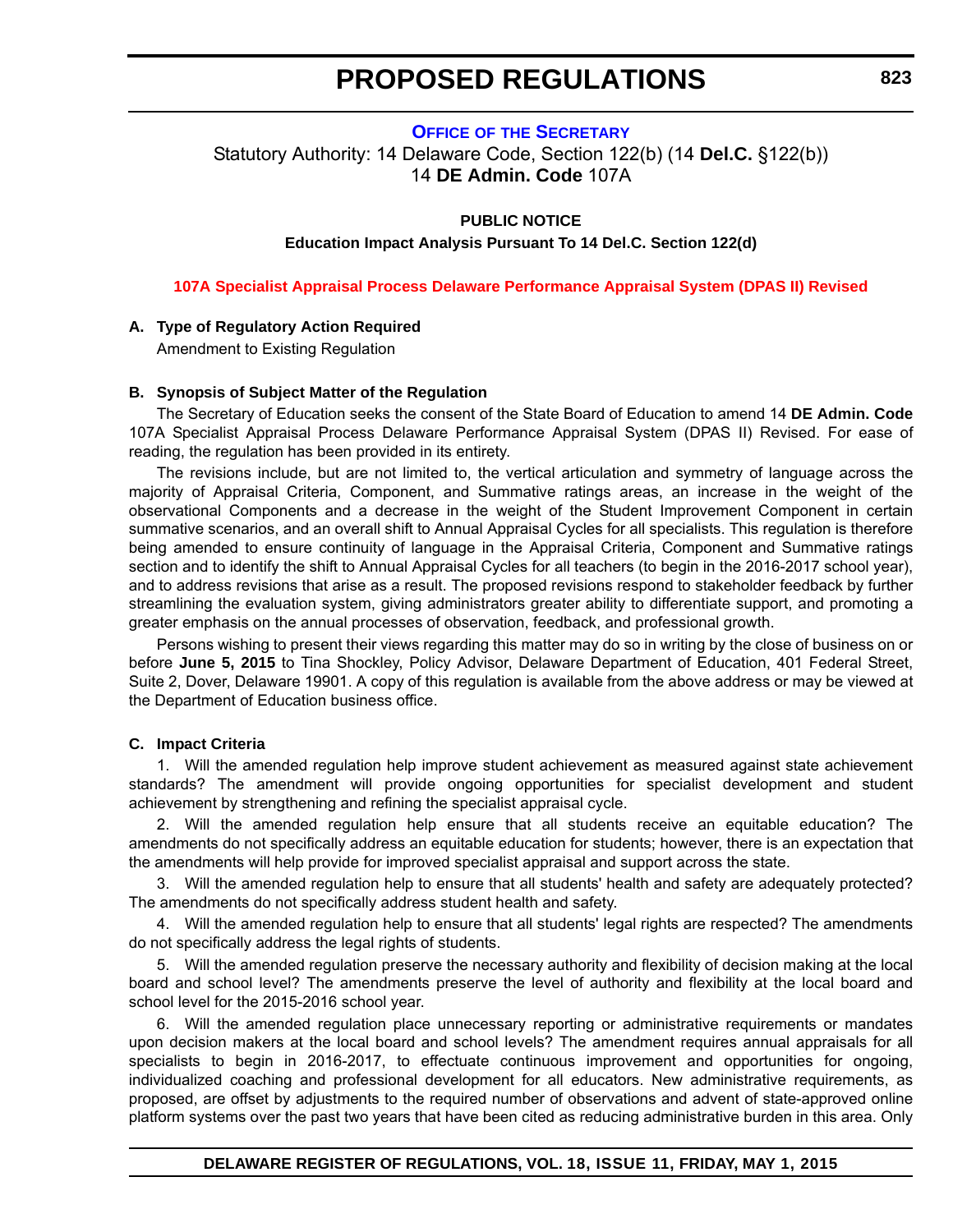Novice specialists and specialists with recent track records of Unsatisfactory performance are currently entitled to Summative Evaluations annually.

7. Will the decision making authority and accountability for addressing the subject to be regulated be placed in the same entity? The amendments do not change the entity with authority or accountability.

8. Will the amended regulation be consistent with and not an impediment to the implementation of other state educational policies, in particular to state educational policies addressing achievement in the core academic subjects of mathematics, science, language arts and social studies? The amendments are consistent with the implementation of other state educational policies.

9. Is there a less burdensome method for addressing the purpose of the regulation? The amendments provide further consistency in key areas of the implementation of the teacher appraisal system.

10. What is the cost to the State and to the local school boards of compliance with the regulation? There is not an expectation that there will be additional costs to the State or local school boards. Training and materials will likely continue to be developed and refined by state and local leaders on an annual basis.

#### **107A Specialist Appraisal Process Delaware Performance Appraisal System (DPAS II) Revised**

#### **1.0 Effective Date**

The Specialist Appraisal Process, Delaware Performance Appraisal System (DPAS II) Revised shall be effective for all school districts and charter schools beginning with the 2014-15 2015-2016 school year, unless another specialist appraisal system has been approved by the Department pursuant to Chapter 12 of Title 14 of the Delaware Code.

#### **2.0 Definitions**

The following definitions shall be applied for purposes of this regulation:

**"Announced Observation"** shall consist of means the observation form and conference with the Credentialed Observer, an observation by the Credentialed Observer at an agreed upon date and time, using the associated formative conferences and reports. The observation for the specialist may be a collection of data over a specified period of time, up to four (4) weeks, or it may be an observation of sufficient length, at least thirty (30) minutes, to gather appropriate data and assess specialist performance.

**"Board"** shall means a local board of education or a charter school board of directors.

"**Credentialed Observer**" shall means an individual, not always the supervisor of the specialist, who has successfully completed DPAS II credentialing in accordance with 10.0. Credentialed Observer denotes any individual who may conduct observations as part of a specialist's appraisal process. The term Credentialed Observer encompasses those administrators who are Evaluators.

"DASA" shall means the Delaware Association of School Administrators.

"**Department**" shall means the Delaware Department of Education.

**"DPAS II Revised Guide for Specialists"** shall means the manual that contains the prescribed forms, detailed procedures, specific details about the five (5) components of evaluation and other relevant documents that are used to implement the appraisal process.

**"DSEA"** shall means the Delaware State Education Association.

**"Evaluator"** shall means a Credentialed Observer who is responsible for a specialist's Summative Evaluation. A specialist's required observations as part of the appraisal cycle shall generally be conducted by the assigned Evaluator; however, the assigned Evaluator may designate a school administrator who is also a Credentialed Observer to conduct the required observations.

**"Experienced Specialist"** shall means a specialist who holds a valid and current Continuing or Advanced License, issued pursuant to Chapter 12 of Title 14 of the *Delaware Code;* or Standard or Professional Status Certificate issued prior to August 1, 2003 or holds a valid and current license from his or her respective licensure body.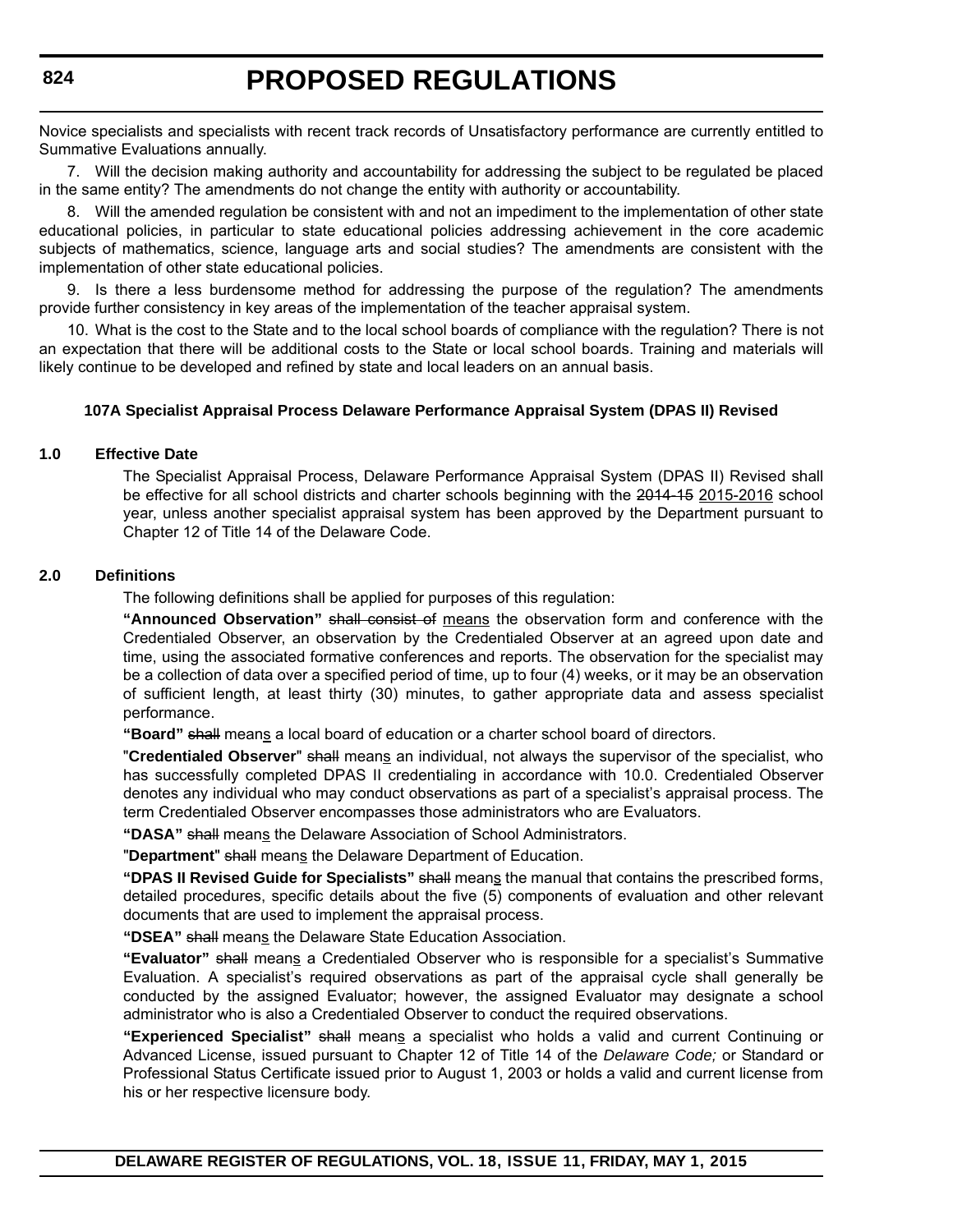**"Improvement Plan"** shall be means the plan that a specialist and Evaluator mutually develop in accordance with 8.0.

**"Interim assessment"** shall means an assessment given at regular and specified intervals throughout the school year, and designed to evaluate students' knowledge and skills relative to a specific set of academic standards, and the results of which can be aggregated (e.g., by course, grade level, school, or school district) in order to inform teachers, administrators, and specialists at the student, classroom, school, and district levels.

**"Novice Specialist"** shall means a specialist who holds a valid and current Initial License issued pursuant to Chapter 12 of Title 14 of the *Delaware Code* or holds a valid and current license from his or her respective licensure body.

**"Satisfactory Component Rating"** shall mean the specialist's performance demonstrates an understanding of the concepts of the component under Chapter 12 of Title 14 of the *Delaware Code*.

**"Satisfactory Evaluation"** shall be equivalent to the overall Highly Effective or Effective rating on the Summative Evaluation and shall be used to qualify for a continuing license.

**"Specialist"** shall means an educator other than a teacher or administrator and includes, but is not limited to, School Counselors, Library Media Specialists, School Psychologists, and School Nurses.

**"Student Achievement"** shall means:

- (a) For tested grades and subjects:
	- (1) Student scores on the state assessment system; and, as appropriate,
	- (2) Other measures of student learning, such as those described in paragraph (b) of this definition, provided they are rigorous and comparable across classrooms.

(b) For non-tested grades and subjects: alternative measures of student learning and performance such as student scores on pre-tests and end-of-course tests; student performance on English language proficiency assessment; and other measures of student achievement that are rigorous and comparable across classrooms. Such alternative measures shall be approved by the Department of Education and developed in partnership with input from the relevant specialist organizations or respective licensure body and the Delaware State Education Association (DSEA). (c) For the 2014-15 school year only, student scores on the Smarter English Language Arts and Smarter Mathematics statewide assessments shall not be incorporated into any specialist's 2014-15 performance appraisal. This may be extended by the Department for the 2015-16 school year.

**"Student Growth"** shall means the change in Student Achievement data for an individual student between two points in time. Growth may also include other measures that are rigorous and comparable across classrooms.

**"Summative Evaluation"** shall means the comprehensive, end-of-cycle appraisal and shall incorporate the results of the minimum required observations and required component-level data. At the discretion of the Evaluator, it may also include additional Announced or Unannounced observation data, beyond the required observation data, provided by other Credentialed Observers.

**"Unannounced Observation"** shall consist of means an observation by a Credentialed Observer at a date and time that has not been previously arranged using the associated formative conferences and reports, and which may include the use of the observation form. The observation shall be of sufficient length, at least thirty (30) minutes, to gather appropriate data and assess specialist performance.

**"Unsatisfactory Component Rating"** shall mean the specialist's performance does not demonstrate an understanding of the concepts of the component.

**"Unsatisfactory Evaluation"** shall be the equivalent to the overall "Needs Improvement" or Ineffective rating on the Summative Evaluation as it pertains to educators seeking a continuing license. **"Working Day"** shall means a day when the employee would normally be working in that district or charter school.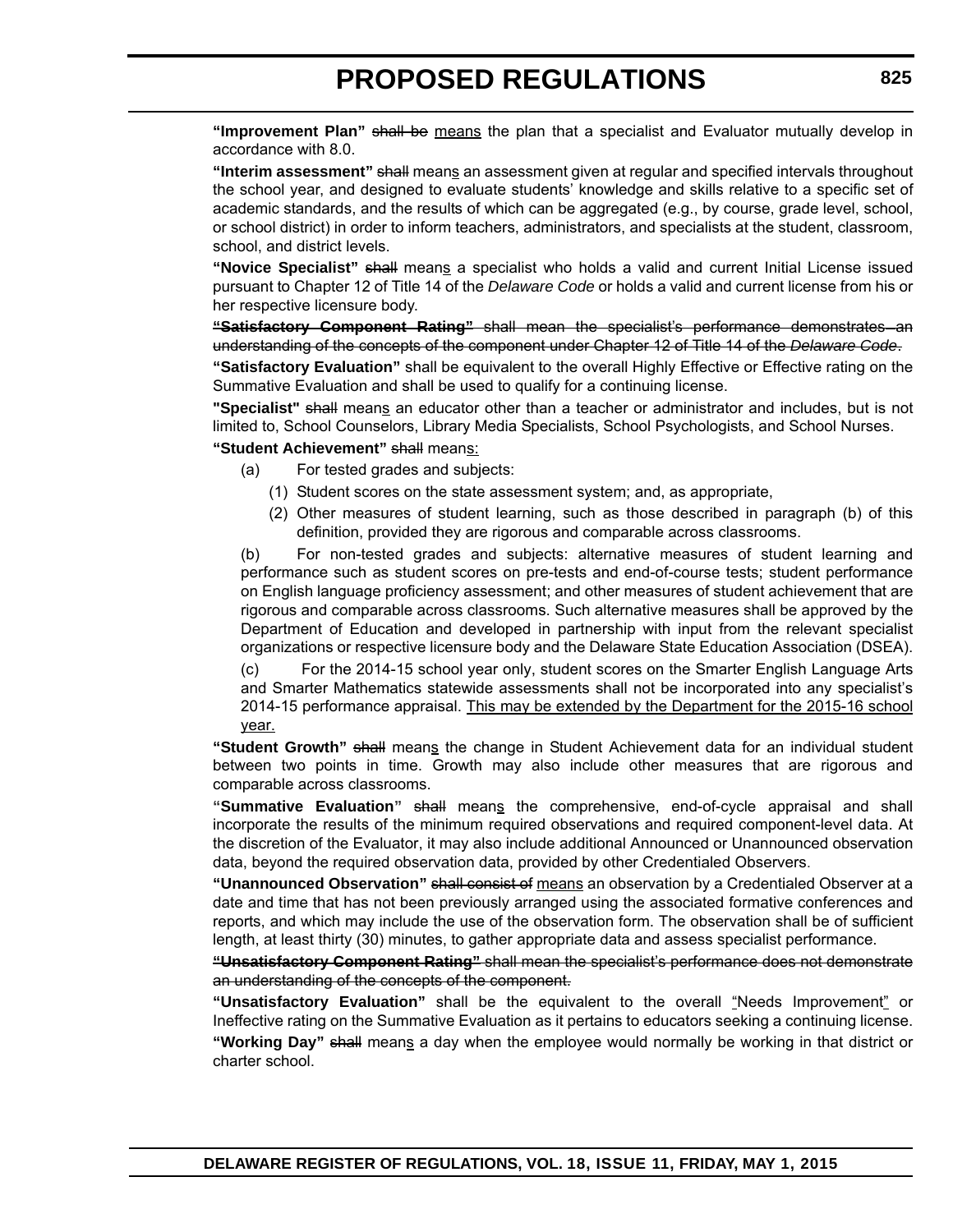#### **3.0 Appraisal Cycles**

#### *(Break in Continuity Within Section)*

- 3.5 Beginning in the 2016-2017 school year, all Specialists shall receive an Annual Appraisal subject to the following conditions:
	- 3.5.1 Experienced Specialists who have earned a rating of "Highly Effective" or "Effective" on their most recent Summative Evaluation shall receive a minimum of one (1) Announced or Unannounced Observation with a Summative Evaluation each year.
	- 3.5.2 Experienced Specialists who have received a rating of "Needs Improvement" or "Ineffective" on their most recent Summative Evaluation shall receive a minimum of one (1) Announced Observation and one (1) Unannounced Observation with a Summative Evaluation each year.
	- 3.5.3 Novice Specialists shall receive a minimum of one (1) Announced Observation and one (1) Unannounced Observation with a Summative Evaluation each year.

#### *(Break in Continuity of Sections)*

#### **6.0 Summative Evaluation Ratings**

- 6.1 Each Appraisal Component shall be weighted equally and assigned a rating of Satisfactory or Unsatisfactory on the Summative Evaluation. Each of the first four (4) Appraisal Components shall be assigned a rating of "Highly Effective," "Effective," "Needs Improvement" or "Ineffective" on the Summative Evaluation. The rating for the Student Improvement Component shall be assigned a rating of "Exceeds," "Satisfactory" or "Unsatisfactory" on the Summative Evaluation. The rating for each of the five (5) Appraisal Components shall reflect the standards as described in the DPAS II Revised Guides for Specialists.
	- 6.1.1 A satisfactory "Highly Effective" or "Effective" rating for each of the first four Appraisal Components shall mean the specialist has no more than one unacceptable rating on the Appraisal Criteria specified in each of the components. Appraisal Criteria observed shall be rated on each observation conducted and Appraisal Criteria also shall be assigned an overall rating in a specialist's Summative Evaluation.
	- 6.1.2 A satisfactory rating for the Student Improvement Component shall mean that the specialist demonstrates acceptable performance by meeting the standards set by the Secretary pursuant to 5.1.5.1.
- 6.2 The Summative Evaluation shall also include one of four overall ratings: "Highly Effective", "Effective", "Needs Improvement" or "Ineffective".
	- 6.2.1 Highly Effective shall mean that the specialist has earned a Satisfactory Component Rating in at least four (4) of the five (5) Appraisal Components in accordance with 5.0, including an Exceeds rating in the Student Improvement Component meaning that the students collectively demonstrate high rates of student growth, as defined in the *DPAS II Revised Guide for Specialists*, as the same may be amended from time to time, developed pursuant to 4.0 of this regulation. "Highly Effective" shall mean that the specialist has earned an "Effective" or "Highly Effective" rating in the first four (4) Appraisal Components and an Exceeds rating in the Student Improvement Component.
	- 6.2.2 Effective shall mean that: "Effective" shall mean that the specialist has earned an "Effective" or "Highly Effective" rating in at least three (3) of the first four (4) Appraisal Components with zero (0) Ineffective ratings and a "Satisfactory" or "Exceeds" rating in the Student Improvement Component.
		- 6.2.2.1 The specialist has earned a Satisfactory Component Rating in at least three (3) Appraisal Components, including a Satisfactory rating in the Student Improvement Component, and "Effective" may also mean, in accordance with procedures outlined in the DPAS II Guide for Specialists, that the specialist has earned a "Highly Effective" rating in two of the first (four) Appraisal Components with zero (0) "Ineffective" ratings and an "Unsatisfactory" rating in the Student Improvement Component.
	- 6.2.2.2 The specialist does not meet the requirements for a Highly Effective rating found in 6.2.1.
	- 6.2.3 "Needs Improvement" shall mean that: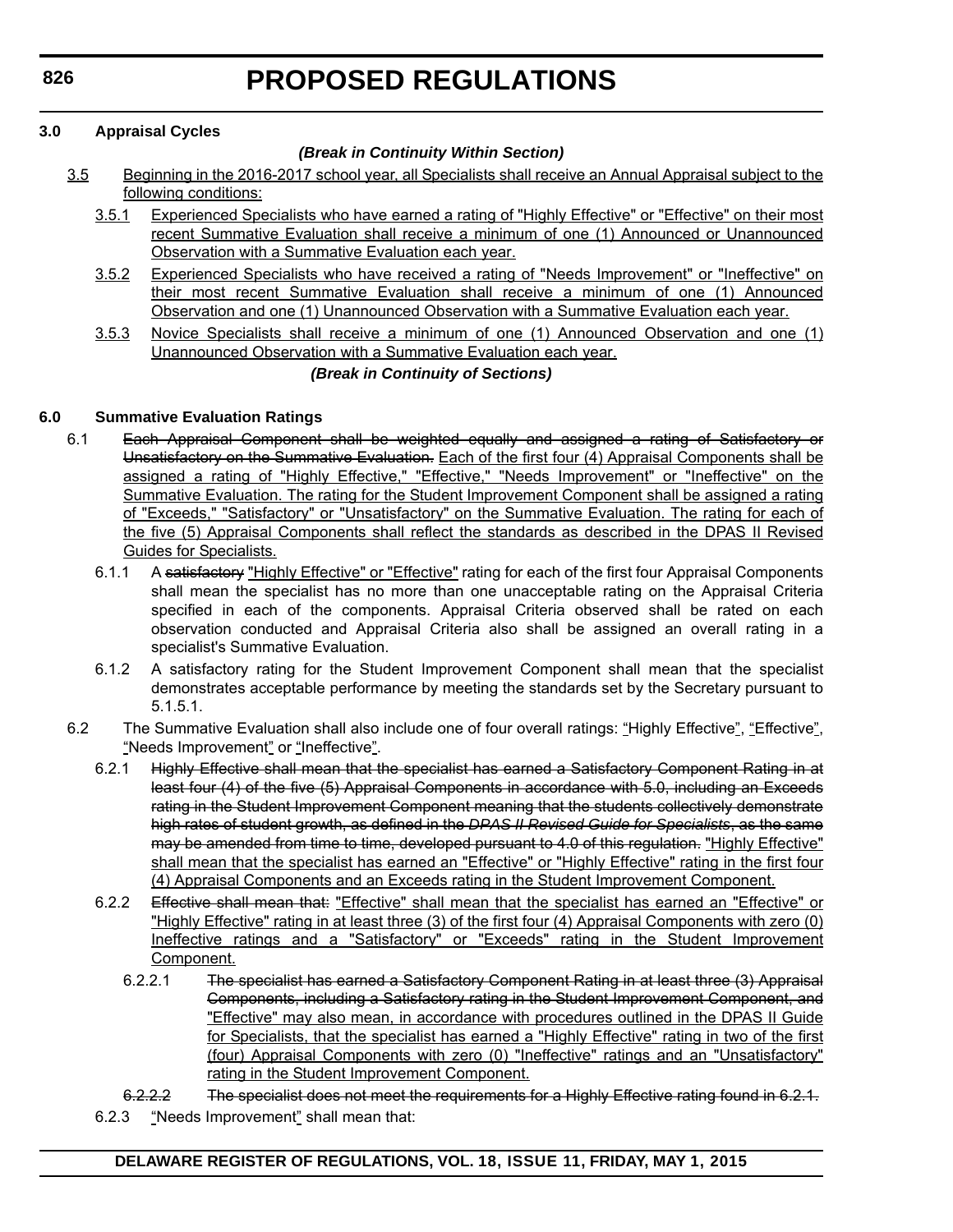- 6.2.3.1 The specialist has earned one (1) or two (2) Satisfactory Component Ratings out of the five (5) Appraisal Components in accordance with 5.0, including a Satisfactory rating in the Student Improvement Component, or The specialist has earned "Effective" or "Highly Effective" ratings in one (1) or two (2) of the first four (4) Appraisal Components with zero (0), one (1) or two (2) "Ineffective" ratings and a "Satisfactory" or "Exceeds" rating in the Student Improvement Component, or
- 6.2.3.2 The specialist has earned three (3) or four (4) Satisfactory Component Ratings out of the five (5) Appraisal Components in accordance with 5.0, and the specialist has earned an Unsatisfactory rating in the Student Improvement Component. The specialist has earned "Effective" or "Highly Effective" ratings in three (3) or four (4) of the first four (4) Appraisal Components and an Unsatisfactory rating in the Student Improvement Component, or
- 6.2.3.3 The specialist has earned three "Effective" or "Highly Effective" ratings and one (1) "Ineffective" rating on the first four Appraisal Components and a "Satisfactory" or "Exceeds" rating in the Student Improvement Component.
- 6.2.4 "Ineffective" shall mean that:
	- 6.2.4.1 The specialist has earned zero (0), one (1), or two (2) Satisfactory Component Ratings out of the five (5) Appraisal Components in accordance with 5.0, and The specialist has earned "Effective" or "Highly Effective" ratings in zero (0), one (1), or two (2) of the first four (4) Appraisal Components and an "Unsatisfactory" rating in the Student Improvement Component, or
	- 6.2.4.2 The specialist has earned an Unsatisfactory Component Rating in the School Improvement Component. The specialist has earned "Effective" or "Highly Effective" ratings in zero (0) of the first four (4) Appraisal Components and "Satisfactory" or "Exceeds" rating in the Student Improvement Component; or
	- 6.2.4.3 The specialist has earned Ineffective ratings in three (3) or four (4) of the first four (4) Appraisal Components.
- 6.2.5 If a specialist's overall Summative Evaluation rating is determined to be "Needs Improvement" for the third consecutive year, the rating shall be re-categorized as "Ineffective".

#### **7.0 Pattern of Ineffective Practice Defined**

A pattern of ineffective practice shall be based on the most recent Summative Evaluation ratings of a specialist using the DPAS II process. Two consecutive ratings of Ineffective shall be deemed as a pattern of ineffective practice. The following chart shows the consecutive Summative Evaluation ratings that shall be determined to be a pattern of ineffective practice:

| Year 1                   | Year <sub>2</sub>        | Year <sub>3</sub>        |
|--------------------------|--------------------------|--------------------------|
| Ineffective              | Ineffective              |                          |
| <b>Needs Improvement</b> | <b>Needs Improvement</b> | <b>Needs Improvement</b> |
| Needs Improvement        | Ineffective              | Needs Improvement        |
| Needs Improvement        | Needs Improvement        | Ineffective              |
| Ineffective              | Needs Improvement        | Ineffective              |
| Ineffective              | Needs Improvement        | Needs Improvement        |
| Needs Improvement        | Ineffective              | Ineffective              |

#### **8.0 Improvement Plan**

8.1 An Improvement Plan shall be developed for a specialist who receives an overall rating of "Needs Improvement" or "Ineffective" on the Summative Evaluation or a rating of Unsatisfactory "Needs Improvement" or "Ineffective" on any component in 5.0 on the Summative Evaluation regardless of the overall rating.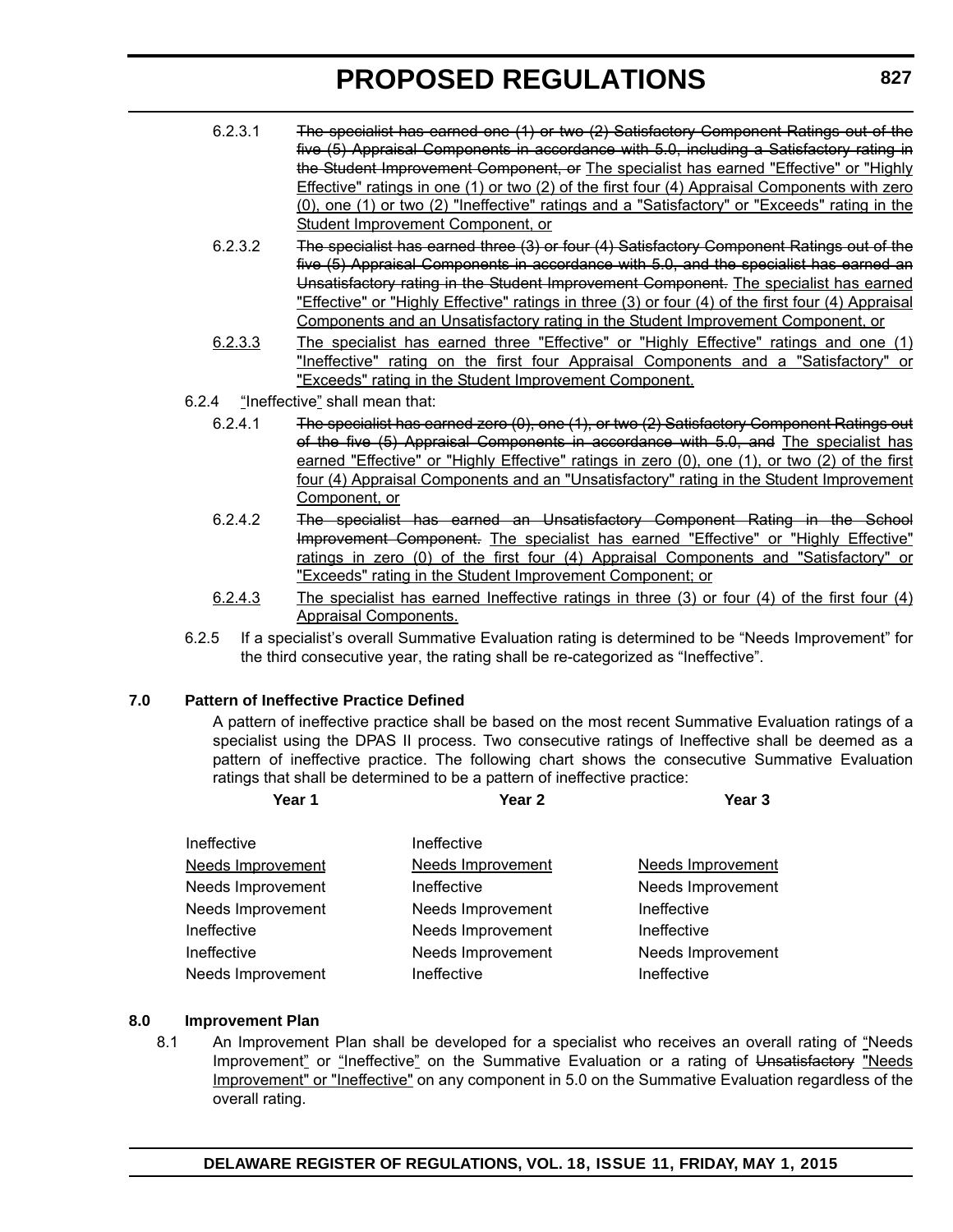<span id="page-28-0"></span>8.2 An Improvement Plan may be developed if a specialist's overall performance during an observation is unsatisfactory. In instances where an improvement plan is to be developed, the evaluator shall first have noted the unsatisfactory performance on the required forms by noting "Performance is Unsatisfactory Requires an Improvement Plan" and initialing the statement.

#### *(Break in Continuity Within Section)*

#### **9.0 Challenge Process**

9.1 A specialist may challenge any rating on the Summative Evaluation, either a Component Rating or the Overall Rating, or a specialist may challenge the conclusions of an observation if the statement PERFORMANCE IS UNSATISFACTORY "Performance Requires An Improvement Plan" has been included on the required form(s). To initiate a challenge, a specialist shall submit additional information specific to the point of disagreement in writing within fifteen (15) working days of the date of the specialist's receipt of the Summative Evaluation. Such written response shall become part of the appraisal record and shall be attached to the Summative Evaluation. All challenges together with the record shall be forwarded to the supervisor of the Evaluator unless the supervisor of the Evaluator is also in the same building as the specialist. In this situation, the challenge together with the record shall be forwarded to a designated district or charter school level Evaluator.

*(Break in Continuity Within Section)*

**\*Please Note: As the rest of the sections were not amended they are not being published. A copy of the regulation is available at:**

**[107A Specialist Appraisal Process Delaware Performance Appraisal System \(DPAS II\) Revised](http://regulations.delaware.gov/register/may2015/proposed/18 DE Reg 823 05-01-15.htm)**

#### **OFFICE OF [THE SECRETARY](http://www.doe.k12.de.us/site/default.aspx?PageID=1)**

Statutory Authority: 14 Delaware Code, Section 122(b) (14 **Del.C.** §122(b)) 14 **DE Admin. Code** 108A

#### **PUBLIC NOTICE**

#### **Education Impact Analysis Pursuant To 14 Del.C. Section 122(d)**

#### **[108A Administrator Appraisal Process Delaware Performance Appraisal System \(DPAS II\) Revised](#page-3-0)**

#### **A. Type of Regulatory Action Required**

Amendment to Existing Regulation

### **B. Synopsis of Subject Matter of the Regulation**

The Secretary of Education seeks the consent of the State Board of Education to amend 14 **DE Admin. Code** 108A Administrator Appraisal Process Delaware Performance Appraisal System (DPAS II) Revised. The amendments include, but are not limited to clarifying the possible combination of summative ratings for "Needs Improvement", clarifying the processes to earn one's credential to evaluate various administrators utilizing DPAS-II, and issuing the proposed amended regulation to be in effect beginning with the 2015-16 school year.

Persons wishing to present their views regarding this matter may do so in writing by the close of business on or before **June 5, 2015** to Tina Shockley, Policy Advisor, Delaware Department of Education, 401 Federal Street, Suite 2, Dover, Delaware 19901. A copy of this regulation is available from the Department or may be viewed at the Department of Education business office.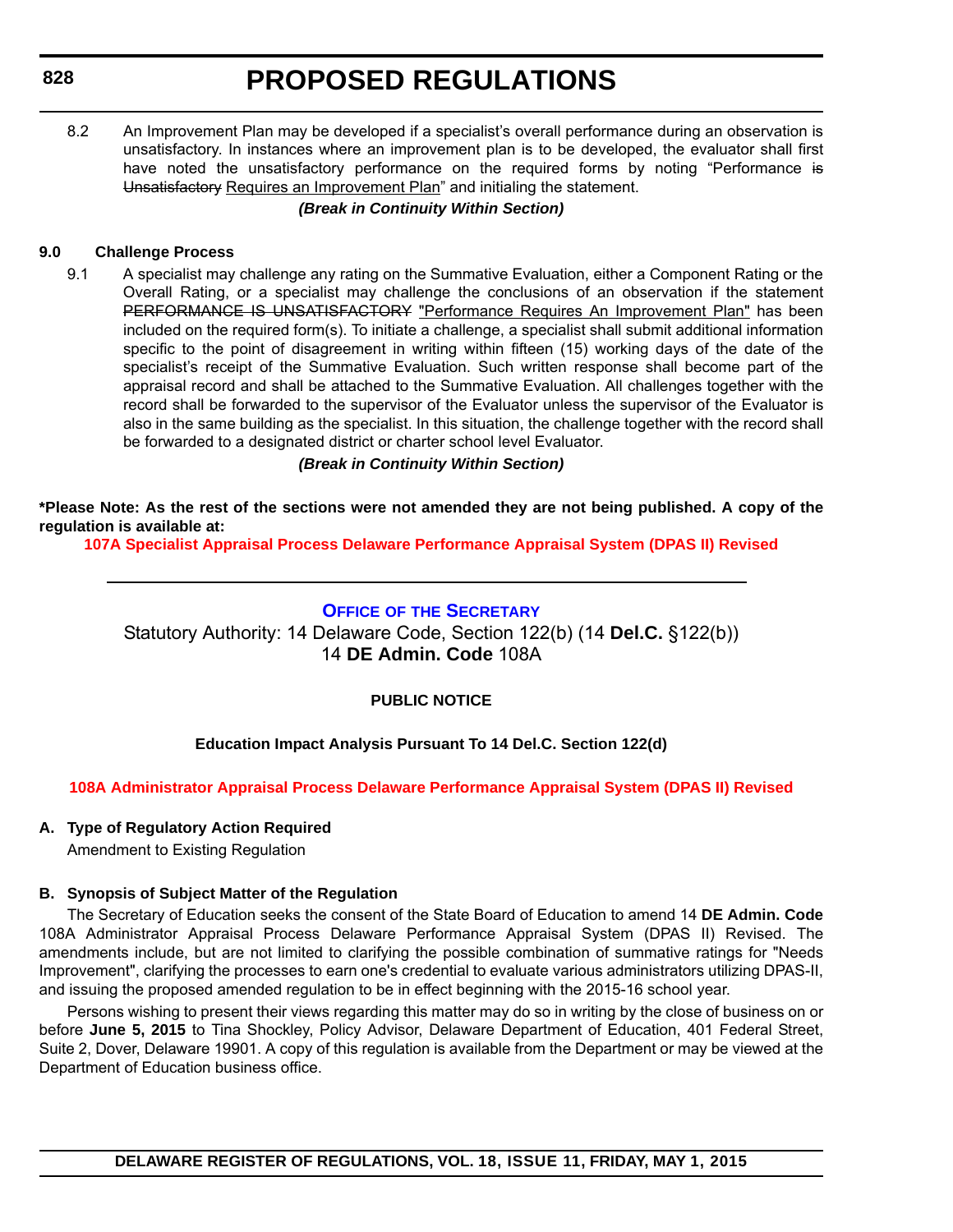#### **C. Impact Criteria**

1. Will the amended regulation help improve student achievement as measured against state achievement standards? The amendments will help improve student achievement as measured against the state standards by requiring evaluators to demonstrate a proficient level of knowledge and skill to implement the administrator evaluation system.

2. Will the amended regulation help ensure that all students receive an equitable education? The amendments do not specifically address an equitable education for students; however, there is an expectation that the amendments will help provide for improving administrator evaluation and support across the state.

3. Will the amended regulation help to ensure that all students' health and safety are adequately protected? The amendments do not specifically address student health and safety.

4. Will the amended regulation help to ensure that all students' legal rights are respected? The amendments do not specifically address the legal rights of students.

5. Will the amended regulation preserve the necessary authority and flexibility of decision making at the local board and school level? The amendments preserve the current authority and flexibility of decision-making at the local board and school level, while denoting the state's role in issuing an evaluation system credential.

6. Will the amended regulation place unnecessary reporting or administrative requirements or mandates upon decision makers at the local board and school levels? The amendment provides support and training to local administrators as well as the opportunity to demonstrate proficient knowledge and skills to implement the administrator evaluation system and are not intended to place unnecessary reporting or administrative requirements on these decision makers.

7. Will the decision making authority and accountability for addressing the subject to be regulated be placed in the same entity? The amendments do not change the entity with authority or accountability.

8. Will the amended regulation be consistent with and not an impediment to the implementation of other state educational policies, in particular to state educational policies addressing achievement in the core academic subjects of mathematics, science, language arts and social studies? The amendments are complimentary to and not an impediment to the implementation of other state educational policies.

9. Is there a less burdensome method for addressing the purpose of the regulation? The amendment is intended to clarify the current regulation without additional burden.

10. What is the cost to the State and to the local school boards of compliance with the regulation? There is not an expectation that there are additional costs to the local school boards. Additional training and materials should be developed by the state in order to best serve our educators and administrators.

#### **108A Administrator Appraisal Process Delaware Performance Appraisal System (DPAS II) Revised**

#### **1.0 Effective Date**

- 1.1 This regulation shall be effective for all school districts and charter schools beginning with the 2014-15 2015-16 school year, unless another administrator appraisal system has been approved by the Department pursuant to Chapter 12 of Title 14 of the Delaware Code.
- 1.2 For purposes of this regulation, an administrator shall be a professional employee authorized by a board to serve in a supervisory capacity involving the oversight of an instructional program(s).

#### **2.0 Definitions**

The following definitions shall apply for purposes of this regulation:

"**Annual Appraisal Cycle**" means the administrator appraisal process that occurs within one school each year.

"**Board**" shall means the local board of education or charter school board of directors.

"**Credentialed Evaluator**" shall means the individual, usually the supervisor of the administrator, who has successfully completed the evaluation foundational DPAS II training and credentialing assessment in accordance with 10.0. A superintendent or head of charter school shall be evaluated by member( $s$ ) of the Board who shall also have successfully completed the evaluation DPAS II foundational training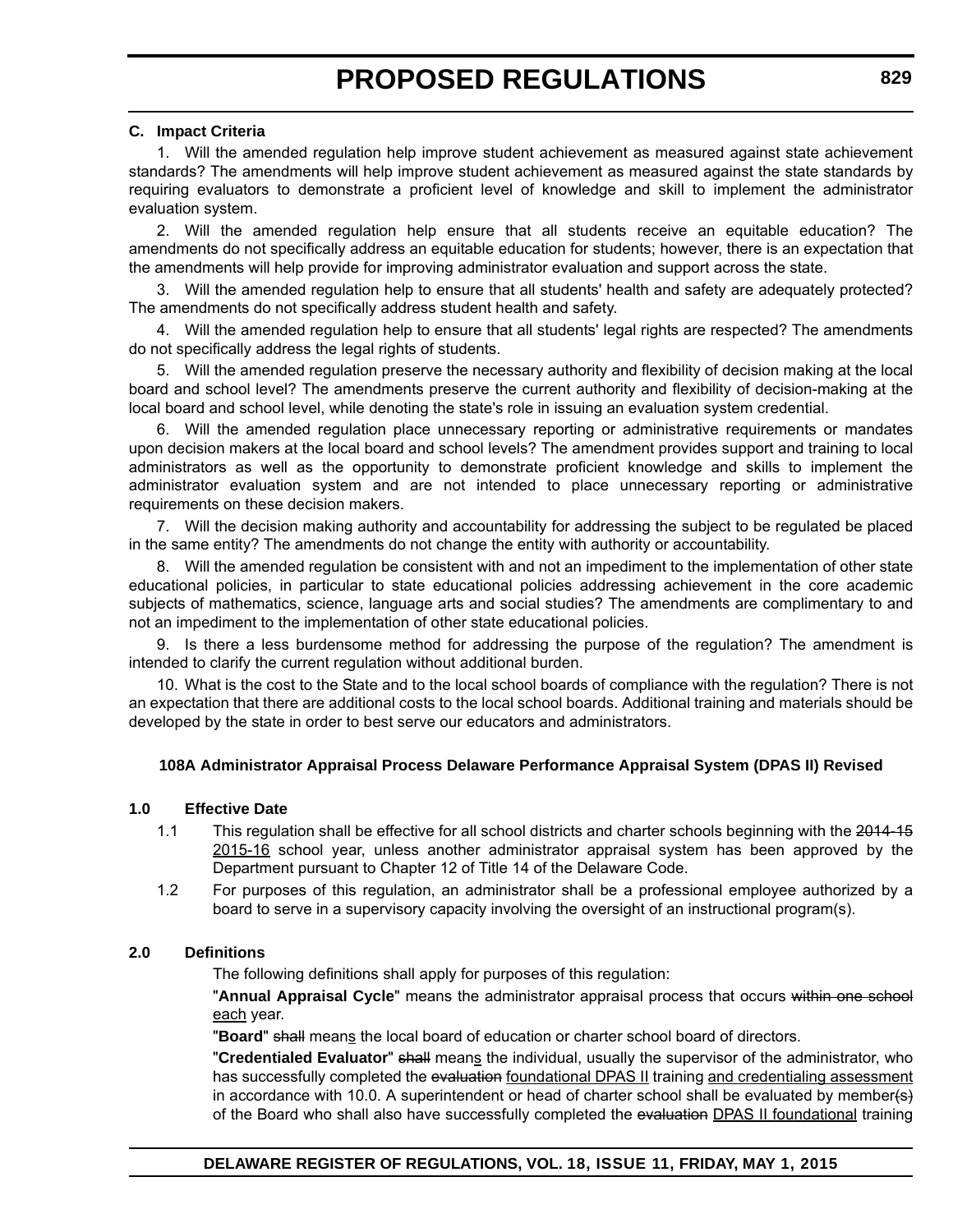and credentialing assessment in accordance with 10.0. The Credentialed Evaluator may also be referred to as "Evaluator".

"**DASA**" shall means the Delaware Association of School Administrators.

"**Department**" shall means the Delaware Department of Education.

"**DPAS II Revised Guides for Administrators**" shall means the manuals that contains the prescribed forms, detailed procedures, evaluation criteria and other relevant documents that are used to implement the appraisal process. The Department shall create up to four (4) manuals differentiated by administrator role. The DPAS II Revised Guides for Administrators may also be referred to collectively as "Guides" or individually as "Guide."

"**DSBA**" shall means the Delaware School Boards Association.

"**Goal-Setting Conference**" shall means a meeting that occurs between the administrator and the Credentialed Evaluator at the beginning of the Annual Appraisal Cycle, which typically is in the summer or fall. The meeting shall include but not be limited to establishing goals for the year and discussing areas of support, as described in the DPAS II Revised Guides for Administrators.

"**Improvement Plan**" shall be means the plan that an administrator and evaluator mutually develop in accordance with 8.0.

"**Mid-Year Conference**" shall means a meeting that occurs between the administrator and the Credentialed Evaluator as part of the Annual Appraisal Cycle, which typically occurs midway through the school year. The meeting shall include but not be limited to discussion of progress toward goals and areas of support, as described in the DPAS II Revised Guides for Administrators.

"**Satisfactory Evaluation**" shall be equivalent to the overall "Highly Effective" or "Effective" rating on the Summative Evaluation.

"**Student Achievement**" shall means:

(a) For tested grades and subjects:

(1) Student scores on the state assessment system; and, as appropriate,

(2) Other measures of student learning, such as those described in paragraph (b) of this definition, provided they are rigorous and comparable across classrooms.

(b) For non-tested grades and subjects: alternative measures of student learning and performance such as student scores on pre-tests and end-of-course tests; student performance on English language proficiency assessments; and other measure of student achievement that are rigorous and comparable across classrooms.

Such alternative measures shall be approved by the Department and developed in partnership with the Delaware Association of School Administrators (DASA) and the Delaware School Boards Association (DSBA).

(c) For the 2014-15 school year only, student scores on the Smarter English Language Arts and Smarter Mathematics statewide assessments shall not be incorporated into any administrator's 2014- 15 performance appraisal. This may be extended by the Department for the 2015-2016 school year.

"Student Growth" shall means the change in Student Achievement data for an individual student between two points in time. Growth may also include other measures that are rigorous and comparable across classrooms.

"**Summative Evaluation**" shall be means the final evaluation at the conclusion of the Annual Appraisal Cycle.

"**Unsatisfactory Evaluation**" shall be the equivalent to the overall "Needs Improvement" or "Ineffective" rating on the Summative Evaluation.

"**Working Day**" shall means a day when the employee would normally be working in that district or charter school.

#### *(Break in Continuity of Sections)*

#### **6.0 Summative Evaluation Ratings**

*(Break in Continuity Within Section)*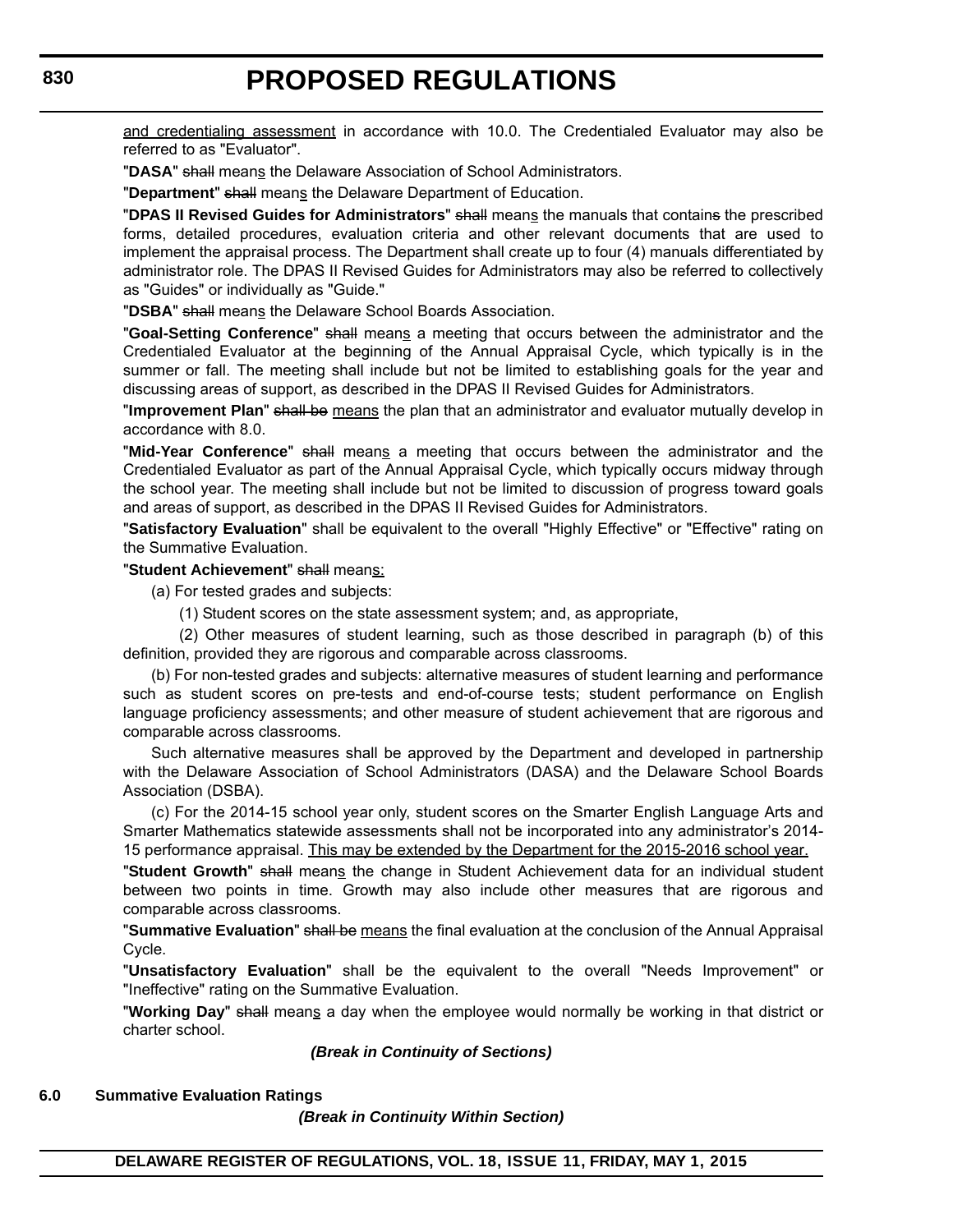- 6.2 The Summative Evaluation shall also include one of four overall ratings: "Highly Effective", "Effective", "Needs Improvement" or "Ineffective".
	- 6.2.1 "**Highly Effective**" shall means that the administrator has earned an Effective or Highly Effective rating in the first four (4) Appraisal Components and an Exceeds rating in the Student Improvement Component.
	- 6.2.2 "**Effective**" shall means that the administrator has earned an Effective or Highly Effective rating in at least three (3) of the first four (4) Appraisal Components with zero (0) Ineffective ratings and a Satisfactory or Exceeds rating in the Student Improvement Component.
	- 6.2.3 "**Needs Improvement**" shall means that:
		- 6.2.3.1 The administrator has earned Effective or Highly Effective ratings in one (1) or two (2) of the first four (4) Appraisal Components with zero (0), one (1) or two (2) Ineffective ratings and a Satisfactory or Exceeds rating in the Student Improvement Component, or
		- 6.2.3.2 The administrator has earned Effective or Highly Effective ratings in three (3) or four (4) of the first four (4) Appraisal Components and an Unsatisfactory rating in the Student Improvement Component.
		- 6.2.3.3 The administrator has earned three (3) Effective or Highly Effective and one (1) Ineffective rating on the first four Appraisal Components and a Satisfactory or Exceeds rating in the Student Improvement Component.
	- 6.2.4 "**Ineffective**" shall means that:

#### *(Break in Continuity of Sections)*

#### **10.0 Evaluator(s) Credentials**

- 10.1 Evaluators shall have successfully completed the DPAS II training as developed by the Department of Education. Evaluators shall receive a certificate of completion which is valid for five (5) years and is renewable upon completion of professional development focused on DPAS II as specified by the Department of Education. Credentialing processes and assessments shall be established and conducted by the Department of Education, and developed in collaboration with school and district level administrators.
	- 10.1.1 The Department of Education shall annually monitor implementation of DPAS II for Administrators.
- 10.2 The training shall occur no less than once every three (3) years and shall include techniques for observation and conferencing, content and relationships of the state standards for administrators, and a thorough review of the DPAS II Revised Guides for Administrators. Activities in which participants practice implementation of DPAS II procedures shall be included in the training. Evaluator credentials for the utilization of each of the DPAS II Revised Guides are earned upon successful completion of the credentialing assessment for the appropriate Guide. Evaluator credentials are valid for five years from the date of issue. Evaluators may seek to renew their credentials within 24 months prior to the expiration date. Credentialing assessment(s) for all Guides shall be established and implemented no later than August 1, 2017.
	- 10.2.1 Completion of a foundational DPAS II training for the appropriate Guide(s) shall allow evaluators to conduct administrator evaluations until the credentialing assessment is established and implemented for the applicable DPAS II Revised Guide for Administrators.
	- 10.2.2 Upon the initial implementation of the credentialing assessment, the Department shall establish a time period during which the assessment will be offered at least three (3) times in order to provide multiple opportunities for an individual to earn the credential. Once available, an administrator shall have the opportunity to take the assessment for each applicable Guide three times. Administrators shall earn their credential during one of those opportunities before continuing their work. If an administrator does not earn a credential, they will not be permitted to conduct administrator evaluations in the applicable Guide(s), but, in order to earn their credential, shall have the opportunity to take the assessment again during the next time period that such a credentialing assessment is offered.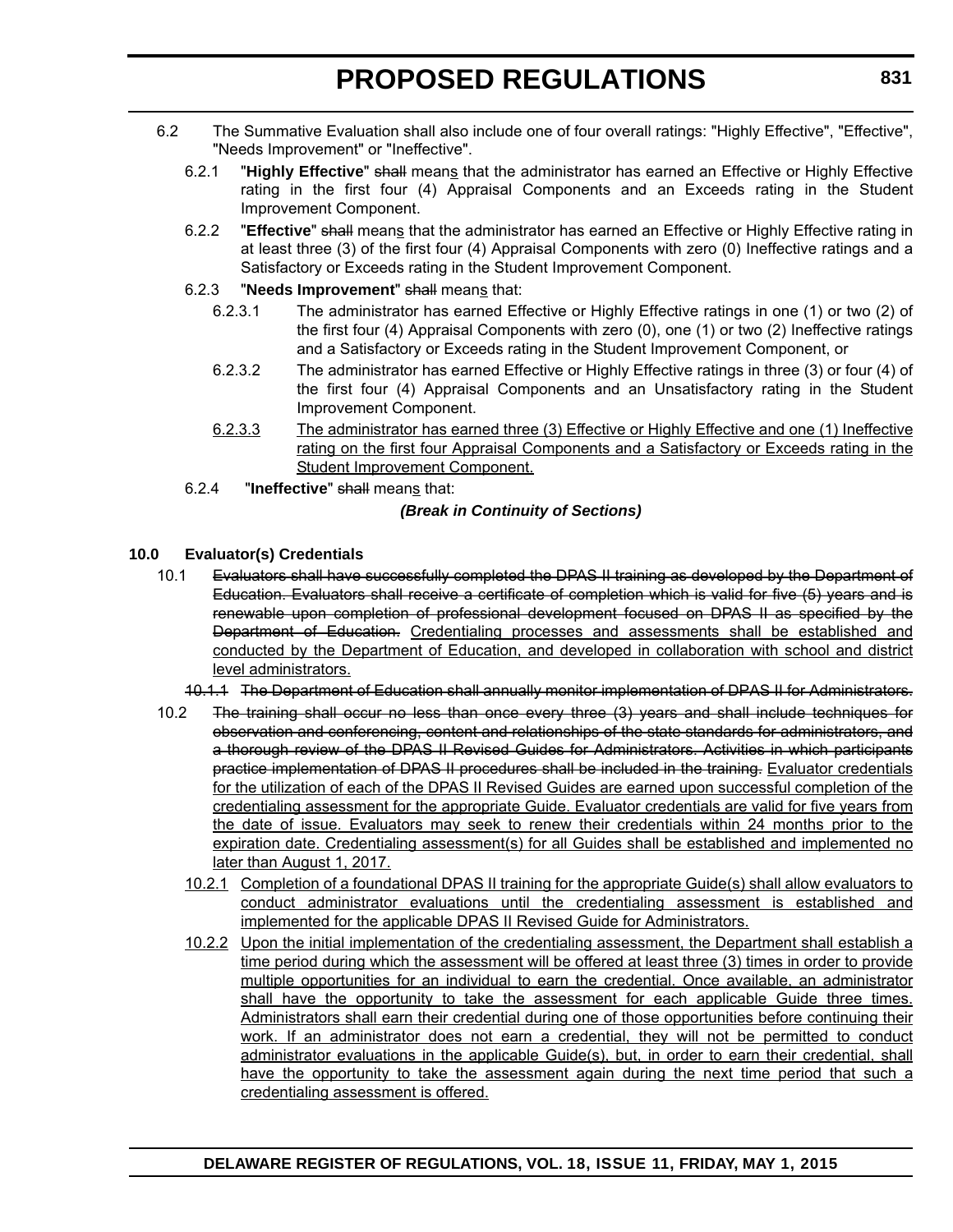- <span id="page-32-0"></span>10.2.3 Thereafter, the Department shall establish a schedule during which each administrator shall have no less than three opportunities to renew their credential, for each applicable Guide, prior to its expiration.
- 10.3 The credentialing process shall be conducted by the Department of Education.

#### **11.0 Evaluator Training**

- 11.1 Training opportunities shall be offered annually and shall include techniques for observation and conferencing and a review of the DPAS II Revised Guides for Administrators. Activities in which participants practice implementation of DPAS II procedures may be included.
- 11.2 Evaluators shall complete a DPAS II training for the appropriate Guide(s) as developed by the Department of Education upon notice from the Department subsequent to substantive changes to an applicable DPAS-II Revised Guides for Administrators.

#### **12.0 DPAS II for Administrator Monitoring**

The Department of Education shall annually monitor implementation of DPAS II for Administrators.

#### **1113.0 Evaluation of Process**

The Department of Education shall conduct an annual evaluation of the administrator appraisal process. The evaluation shall, at a minimum, include a survey of administrators and interviews with a sampling of administrators. Data from the evaluation and proposed changes to DPAS II Revised shall be presented to the State Board of Education for review on an annual basis.

#### **\*Please Note: As the rest of the sections were not amended they are not being published. A copy of the regulation is available at:**

**[108A Administrator Appraisal Process Delaware Performance Appraisal System \(DPAS II\) Revised](http://regulations.delaware.gov/register/may2015/proposed/18 DE Reg 828 05-01-15.htm)**

#### **OFFICE OF [THE SECRETARY](http://www.doe.k12.de.us/site/default.aspx?PageID=1)**

Statutory Authority: 14 Delaware Code, Section 122(b) (14 **Del.C.** §122(b)) 14 **DE Admin. Code** 804

#### **PUBLIC NOTICE**

#### **Education Impact Analysis Pursuant To 14 Del.C. Section 122(d)**

#### **[804 Immunizations](#page-3-0)**

**A. Type of Regulatory Action Required** Amendment to Existing Regulation

### **B. Synopsis of Subject Matter of the Regulation**

The Secretary of Education intends to amend 14 **DE Admin. Code** 804 Immunizations. This regulation is being amended to be in alignment with recommendations made by the Delaware Division of Public Health related to immunizations for students.

Persons wishing to present their views regarding this matter may do so in writing by the close of business on or before **June 5, 2015** to Tina Shockley, Education Associate, Department of Education, Regulatory Review, at 401 Federal Street, Suite 2, Dover, Delaware 19901. A copy of this regulation may be viewed or obtained at the Department of Education, Finance Office located at the address listed above.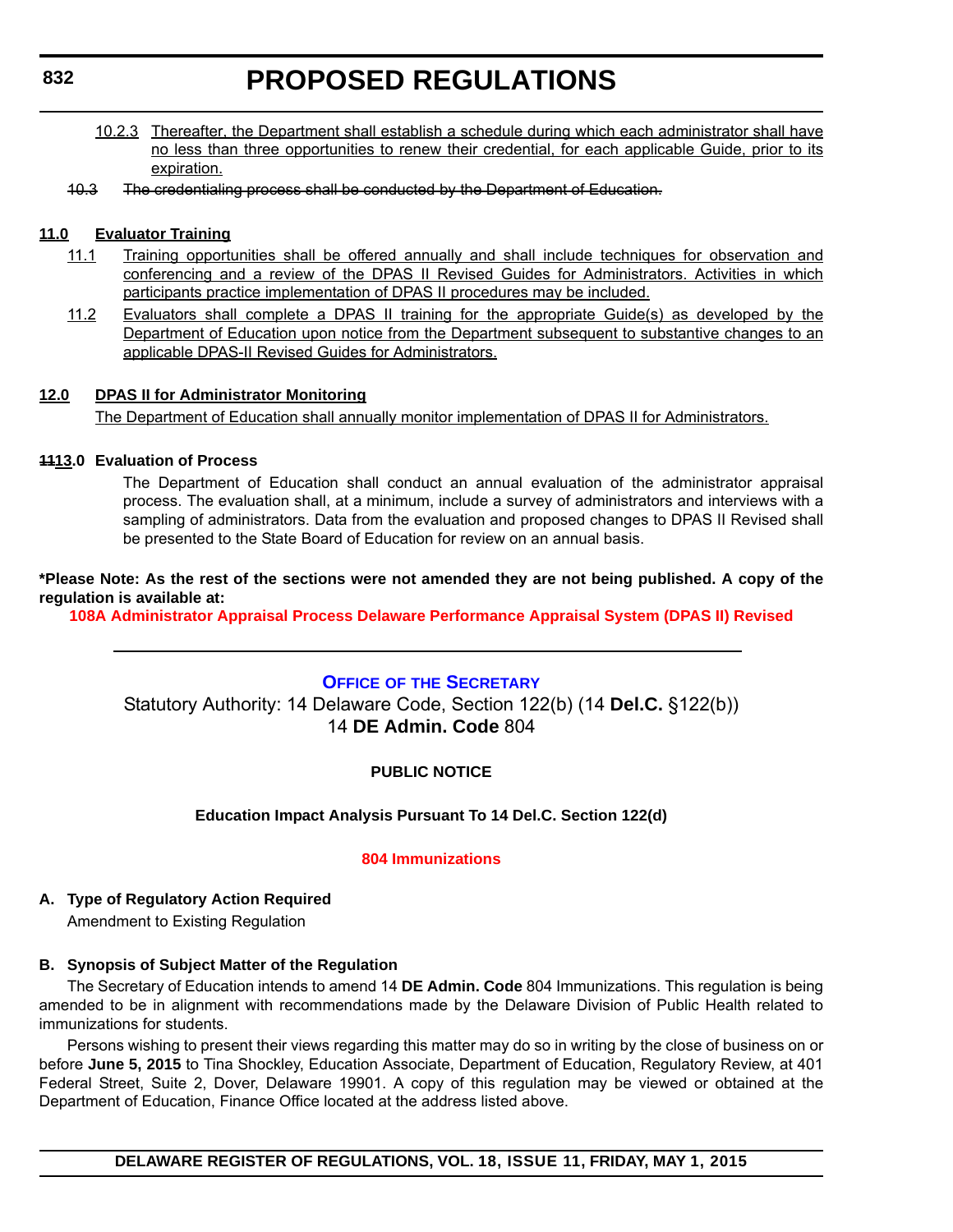#### **C. Impact Criteria**

1. Will the amended regulation help improve student achievement as measured against state achievement standards? The amended regulation addresses the health and safety needs of the school community.

2. Will the amended regulation help ensure that all students receive an equitable education? The amended regulation is intended to continue to ensure all students receive an equitable education by decreasing the risk of communicable disease in the school community.

3. Will the amended regulation help to ensure that all students' health and safety are adequately protected? The amendment will address students' health and safety.

4. Will the amended regulation help to ensure that all students' legal rights are respected? The amended regulation continues to ensure that all students' legal rights are respected.

5. Will the amended regulation preserve the necessary authority and flexibility of decision making at the local board and school level? The amended regulation does not change the decision making at the local board and school level.

6. Will the amended regulation place unnecessary reporting or administrative requirements or mandates upon decision makers at the local board and school levels? The amended regulation does not place any unnecessary reporting or administrative requirements on decision makers.

7. Will the decision making authority and accountability for addressing the subject to be regulated be placed in the same entity? The decision making authority and accountability for addressing the subject to be regulated does not change because of the amendment.

8. Will the amended regulation be consistent with and not an impediment to the implementation of other state educational policies, in particular to state educational policies addressing achievement in the core academic subjects of mathematics, science, language arts and social studies? The amendment is consistent with and not an impediment to the implementation of other state educational policies.

9. Is there a less burdensome method for addressing the purpose of the regulation? There is not a less burdensome method for addressing the purpose of the regulation.

10. What is the cost to the State and to the local school boards of compliance with the regulation? There is no expected cost to implementing this amended regulation.

#### **804 Immunizations**

#### **1.0 Definitions**

"**Entering Grade 9 Students**" means any child entering Grade 9 or an equivalent school or program for this age.

"**School Enterer**" means any child between birth and twenty (20) years inclusive entering or being admitted to a Delaware public school district or public school for the first time, including but not limited to, foreign exchange students, immigrants, students from other states and territories and children entering from nonpublic schools.

#### **2.0 Minimum Immunizations Required for All School Enterers**

- 2.1 All School Enterers shall have immunizations given up to four days prior to the minimum interval or age and shall include:
	- 2.1.1 Four or more doses of diphtheria, tetanus, pertussis (DTaP, DTP, or other approved vaccine) or a an approved combination of these vaccines (DTaP, DTP, DT, or other). A booster dose of Td or Tdap (adult) is recommended by the Division of Public Health for all students at age 11 or five years after the last DTaP, DTP or DT dose was administered whichever is later. Notwithstanding this requirement:
		- 2.1.1.1 A child who received a fourth dose prior to his or her fourth birthday shall have a fifth dose;
		- 2.1.1.2 A child, who received the first dose of Td (adult) diphtheria and tetanus containing vaccine as adult Td vaccine at or after age seven, may meet this requirement with only three doses of Td or approved formulation, e.g., Tdap (adult).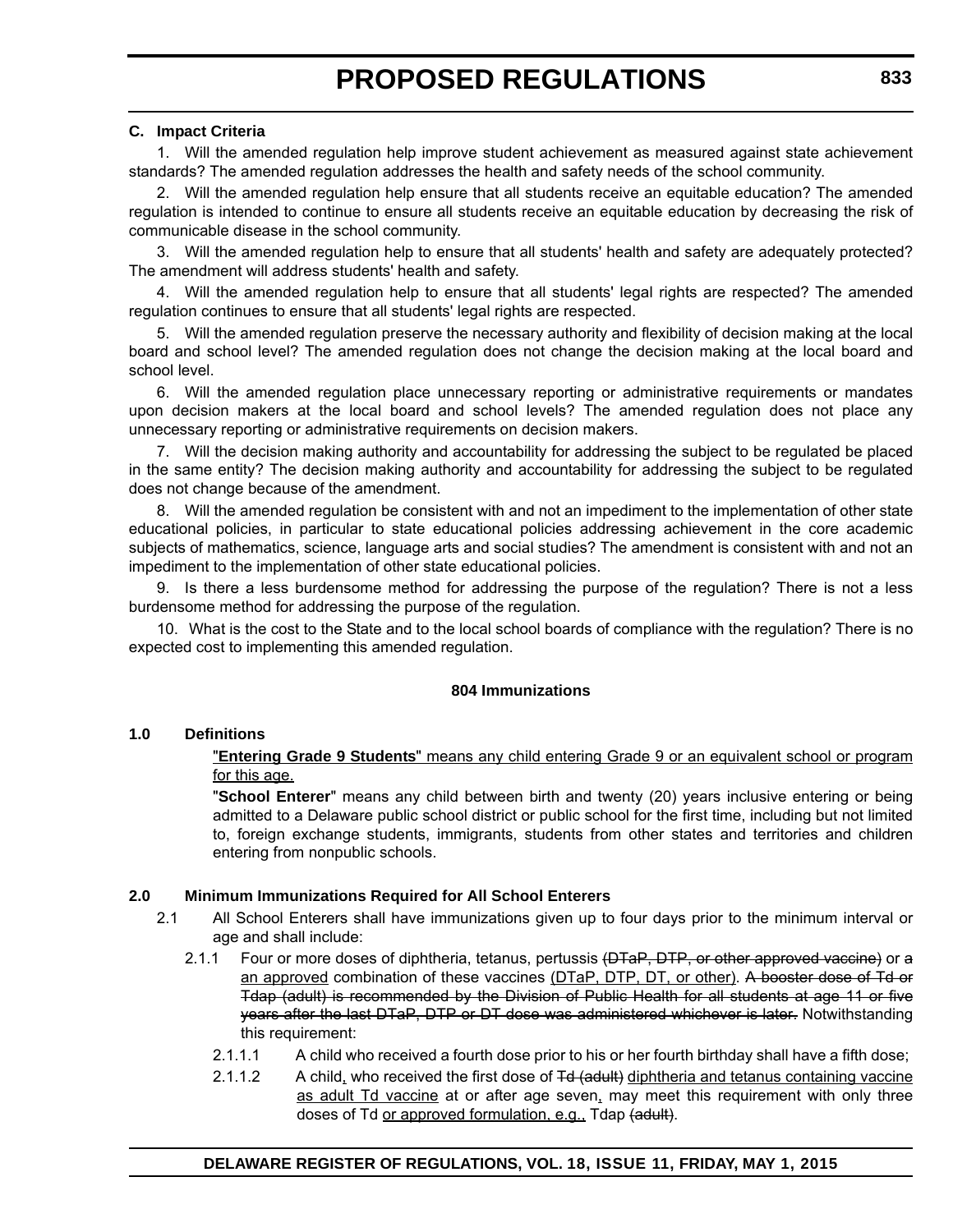- 2.1.2 Three or more doses of inactivated polio virus vaccine (IPV), oral polio vaccine (OPV), or a combination of these vaccines. Notwithstanding this requirement:
	- 2.1.2.1 A child who received a third dose prior to his or her fourth birthday shall have a fourth dose.
- 2.1.3 Two doses of measles, mumps and rubella (MMR) vaccine. The first dose should be administered on or after the age of 12 months. The second dose should be administered after the fourth birthday. Individual combination vaccines of measles, mumps, rubella (MMR) may be used to meet this requirement.
	- 2.1.3.1 Disease histories for measles, rubella and mumps shall not be accepted unless serologically confirmed.
- 2.1.4 Three doses of Hepatitis B vaccine.
	- 2.1.4.1 For children 11 to 15 years old age, two doses of a vaccine approved by the Center for Disease Control (CDC) may be used.
	- 2.1.4.2 Titers are not acceptable in lieu of completing the vaccine series and a disease history for Hepatitis B shall not be accepted unless serologically confirmed.
- 2.1.5 Two doses of Varicella vaccine. is required beginning in the 2003-2004 school year with kindergarten. One grade shall be added each year thereafter so that by the 2015-2016 school year all children in grades kindergarten through 12 shall have received the vaccination. Beginning in the 2008-2009 school year new enterers into the affected grades shall be required to have two doses of the Varicella vaccine. The first dose shall be administered on or after the age of twelve (12) months and the second at kindergarten entry into a Delaware public school. A written disease history, provided by the health care provider, parent, legal guardian, Relative Caregiver or School Enterer who has reached the statutory age of majority (18), 14 **Del.C.** §131(a)(9), will be accepted in lieu of the Varicella vaccination. Beginning in the 2008-2009 school year, a disease history for the Varicella vaccination must be verified by a health care provider to be exempted from the vaccination.
	- 2.1.5.1 The first dose shall be administered on or after the age of twelve (12) months and the second at kindergarten entry into a Delaware public school.
	- 2.1.5.2 A written disease history, provided by the health care provider, will be accepted in lieu of the Varicella vaccination.
- 2.2 Children who enter school prior to age four (4) shall follow current Delaware Division of Public Health recommendations.

#### **3.0 Minimum Immunizations for Entering Grade 9 Students**

- 3.1 Beginning in school year 2016-2017, in addition to those in Section 2.0, proof of the below identified immunizations shall be provided by Entering Grade 9 Students. These immunizations are strongly recommended, but not required, for Entering Grade 9 Students in school year 2015-2016:
	- 3.1.1 An adolescent booster dose of DTaP or DTP administered at age 11 or five years after the last DTaP, DTP, or DT dose, whichever is later.
	- 3.1.2 One dose of meningococcal vaccine.
- 3.2 Schools will coordinate with the Division of Public Health to provide services to non-compliant Entering Grade 9 Students.

(Non-regulatory guidance: Please refer to 14 **DE Admin. Code** 815 Health Examinations and Screenings for health examinations required for entering grade 9 students.)

#### **3.04.0 Certification of Immunization**

34.1 The parent, legal guardian, Relative Caregiver or a School Enterer who has reached the statutory age of majority (18), 14 **Del.C.** §131(a)(9), shall present a certificate specifying the month, day, and year that the immunizations were administered by a licensed health care practitioner.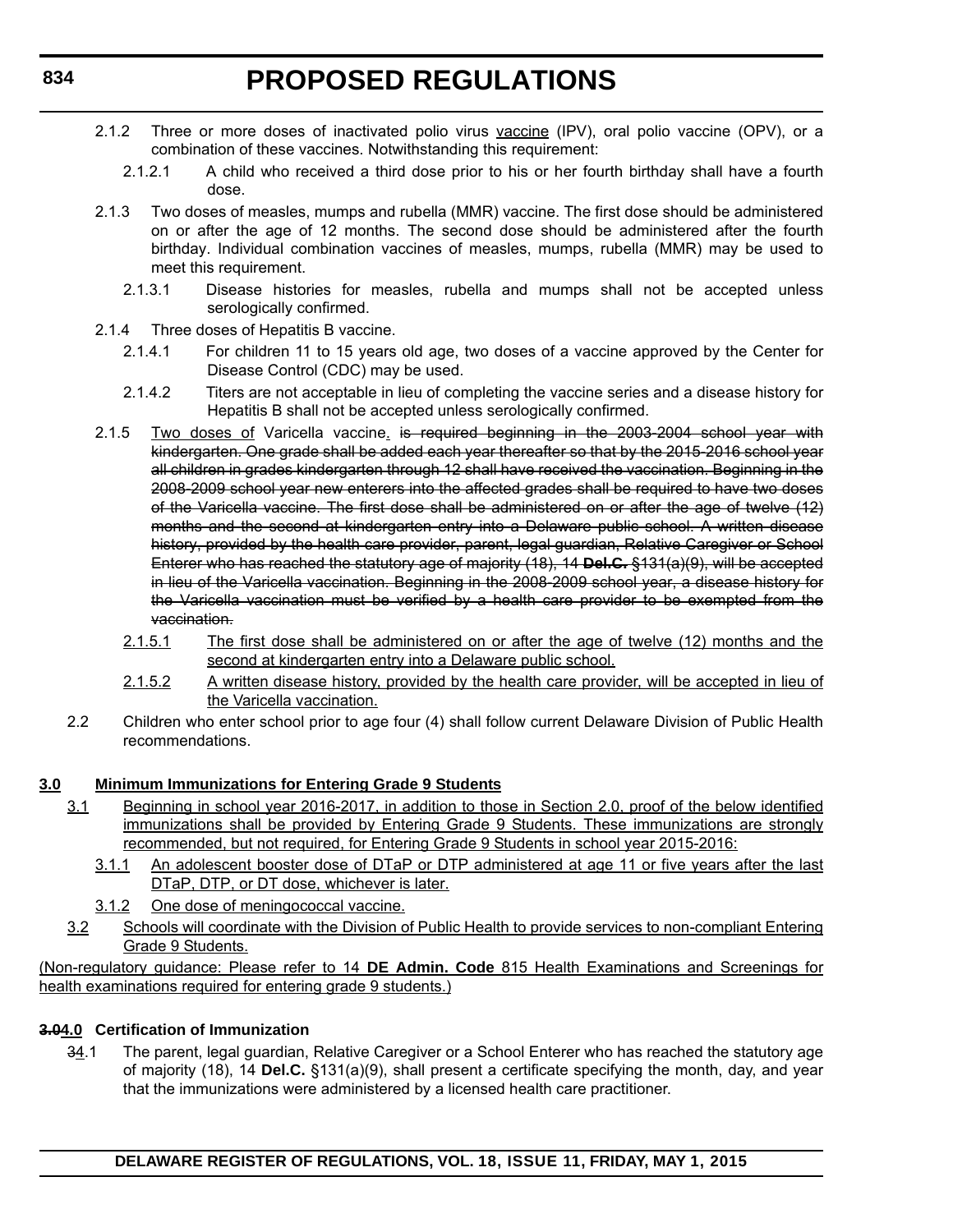- 34.2 According to 14 **Del.C.** §131, a principal or person in charge of a school shall not permit a child to enter into school without acceptable evidence of immunization. The parent, legal guardian, Relative Caregiver or a School Enterer who has reached the statutory age of majority (18), 14 **Del.C.** §131(a)(9), shall be notified of this requirement in writing. Within 14 calendar days after notification, evidence must be presented to the school that the basic series of immunizations has been initiated or has been completed.
- $34.3$  A school enterer may be conditionally admitted to a Delaware school district by presenting a statement from a licensed health care practitioner who specifies that the School Enterer has received at least:
	- 34.3.1 One dose of DTaP, or DTP, or DT; and
	- 34.3.2 One dose of IPV or OPV; and
	- 34.3.3 One dose of measles, mumps and rubella (MMR) vaccine; and
	- 34.3.4 The first dose of the Hepatitis B series; and
	- 34.3.5 One dose of Varicella vaccine as per 2.5.
	- 4.3.6 One dose of meningococcal vaccine.
- 34.4 14 **DE Admin. Code** 901 Education of Homeless Children and Youth 6.0 states that "School districts shall ensure that policies concerning immunization, guardianship and birth certificates do not create barriers to the school enrollment of homeless children and youth". To that end, school districts shall as stated in 14 **DE Admin. Code** "assist homeless children and youth in meeting the immunization requirements".
- 34.5 Title In accordance with the provisions of 14 **Del.C.**, Ch. 1, Subchapter III-A Interstate Compact on Education For Children of Military Families (MIC3) and its enabling regulation, provides that a School Enterer or Entering Grade 9 Student who is subject to MIC3 shall be allowed thirty (30) calendar days from the date of enrollment or within such time as is reasonably determined under the rules promulgated by the Interstate Commission, to obtain or to initiate the basic a series of immunizations required by this regulation.
- 34.6 If the School Enterer or Entering Grade 9 Student fails to complete the series of required immunizations, the parent, legal guardian, Relative Caregiver or a school enterer student who has reached the statutory age of majority (18), 14 **Del.C.** §131(a)(9), shall be notified that the School Enterer or Entering Grade 9 Student will be excluded according to 14 **Del.C.** §131.

#### **4.05.0 Lost or Destroyed Immunization Record**

When a student's immunization record has been lost or destroyed by the medical provider who administered the vaccine, the parent, legal guardian, Relative Caregiver or a school enterer who has reached the statutory age of majority (18), 14 **Del.C.** §131(a)(9),shall sign a written statement to this effect and must obtain at least one dose of each of the immunizations as identified in  $3.3$   $4.3$ . Evidence that the vaccines were administered shall be presented to the superintendent or his or her designee.

#### **5.06.0 Exemption from Immunization**

- 56.1 Exemption from this requirement may be granted in accordance with 14 **Del.C.** §131 which permits approved medical and notarized religious exemptions.
	- 6.1.1 Medical exemptions are reviewed and approved by the Delaware Division of Public Health.
- 56.2 Alternative dosages or immunization schedules may be accepted with the written approval of the Delaware Division of Public Health.

#### **6.07.0 Verification of School Records**

The Delaware Division of Public Health shall have the right to audit and verify school immunization records to determine compliance with the law.

#### **7.08.0 Documentation**

 $78.1$  School nurses shall record and maintain documentation of each student's immunization status.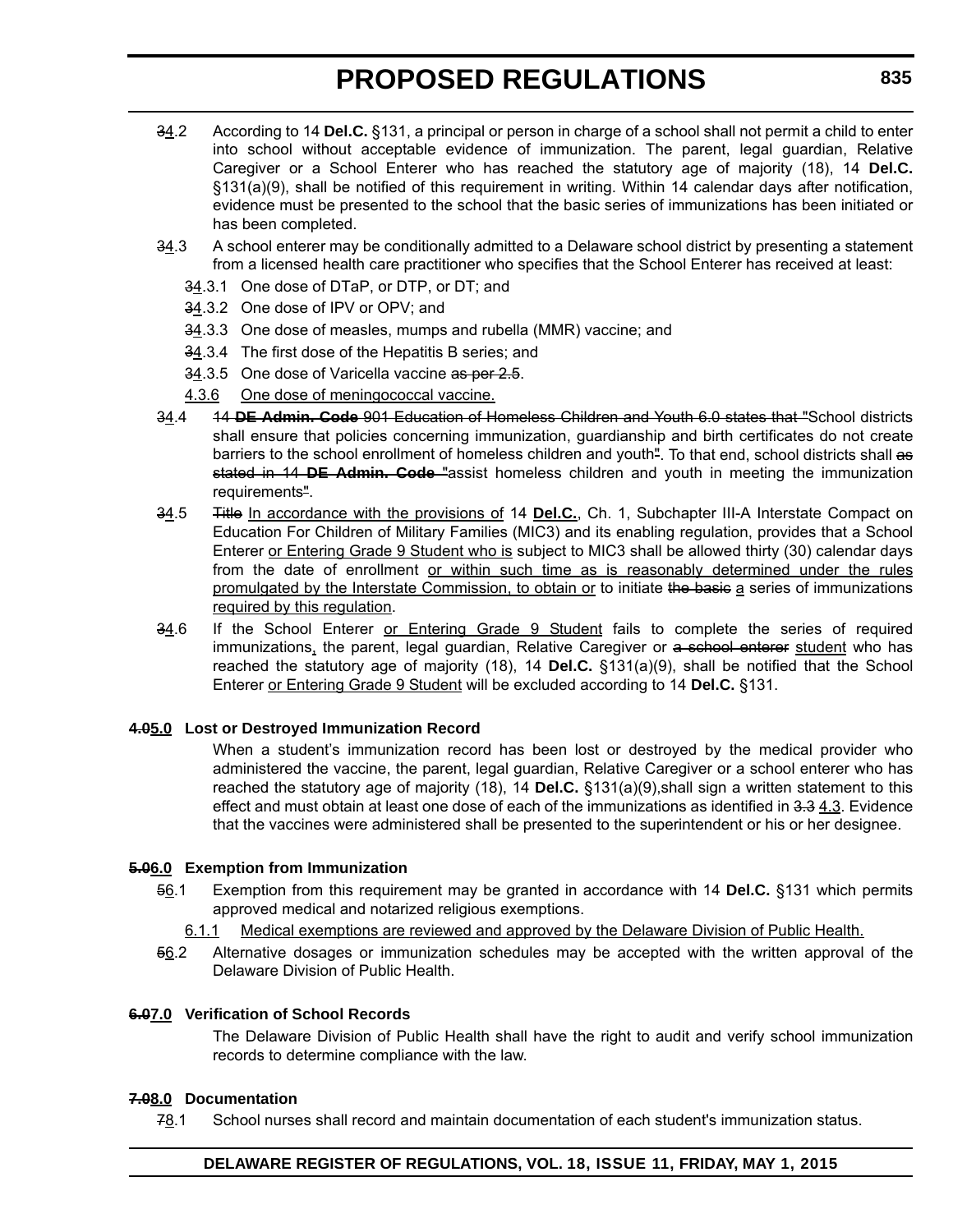**836**

# **PROPOSED REGULATIONS**

78.2 Each student's immunization record shall be included in the Delaware Immunization Registry.

## **OFFICE OF [THE SECRETARY](http://www.doe.k12.de.us/site/default.aspx?PageID=1)**

Statutory Authority: 14 Delaware Code, Section 122(b) (14 **Del.C.** §122(b))

## **PUBLIC NOTICE**

## **Education Impact Analysis Pursuant To 14 Del.C. Section 122(d)**

## **[902 Gifted or Talented Education Plan](#page-3-0)**

## **A. Type of Regulatory Action Required**

New Regulation

## **B. Synopsis of Subject Matter of the Regulation**

The Secretary of Education seeks the consent of the State Board of Education to add 14 **DE Admin. Code** 902 Gifted or Talented Education Plan. This regulation is being created pursuant to 14 **Del.C.** §3126, which states that the extent of programs and facilities provided for children determined to be gifted or talented shall be in accordance with the rules and regulations of the Department. This regulation develops the rules and regulations relative to standards for identifying gifted or talented students, and the development, implementation and monitoring of programs for gifted or talented children. It is being republished because of feedback received related to the timing of the development and implementation of plans and whether charter schools should be subject to this requirement. The regulation has been updated to provide more time for school districts to develop and implement plans and to eliminate this requirement by regulation for charter schools. Additionally, the regulation has been revised to change the order of some of the subsections so that information about the same subject or component is grouped together. Finally, the regulation has been revised to clarify the process of identification of a gifted or talented student.

Persons wishing to present their views regarding this matter may do so in writing by the close of business on or before **June 5, 2015** to Tina Shockley, Education Associate, Department of Education, Regulatory Review, at 401 Federal Street, Suite 2, Dover, Delaware 19901. A copy of this regulation may be viewed or obtained at the Department of Education, Finance Office located at the address listed above.

## **C. Impact Criteria**

1. Will the amended regulation help improve student achievement as measured against state achievement standards? The regulation is intended to improve gifted or talented students' achievement as measured against state achievement standards.

2. Will the amended regulation help ensure that all students receive an equitable education? The regulation is intended to continue to ensure all students receive an equitable education.

3. Will the amended regulation help to ensure that all students' health and safety are adequately protected? This regulation does not specifically address students' health and safety.

4. Will the amended regulation help to ensure that all students' legal rights are respected? The regulation continues to ensure that all student's legal rights are respected.

5. Will the amended regulation preserve the necessary authority and flexibility of decision making at the local board and school level? The regulation does not change the decision making at the local board and school level.

6. Will the amended regulation place unnecessary reporting or administrative requirements or mandates upon decision makers at the local board and school levels? The regulation does not place any unnecessary reporting or administrative requirements on decision makers.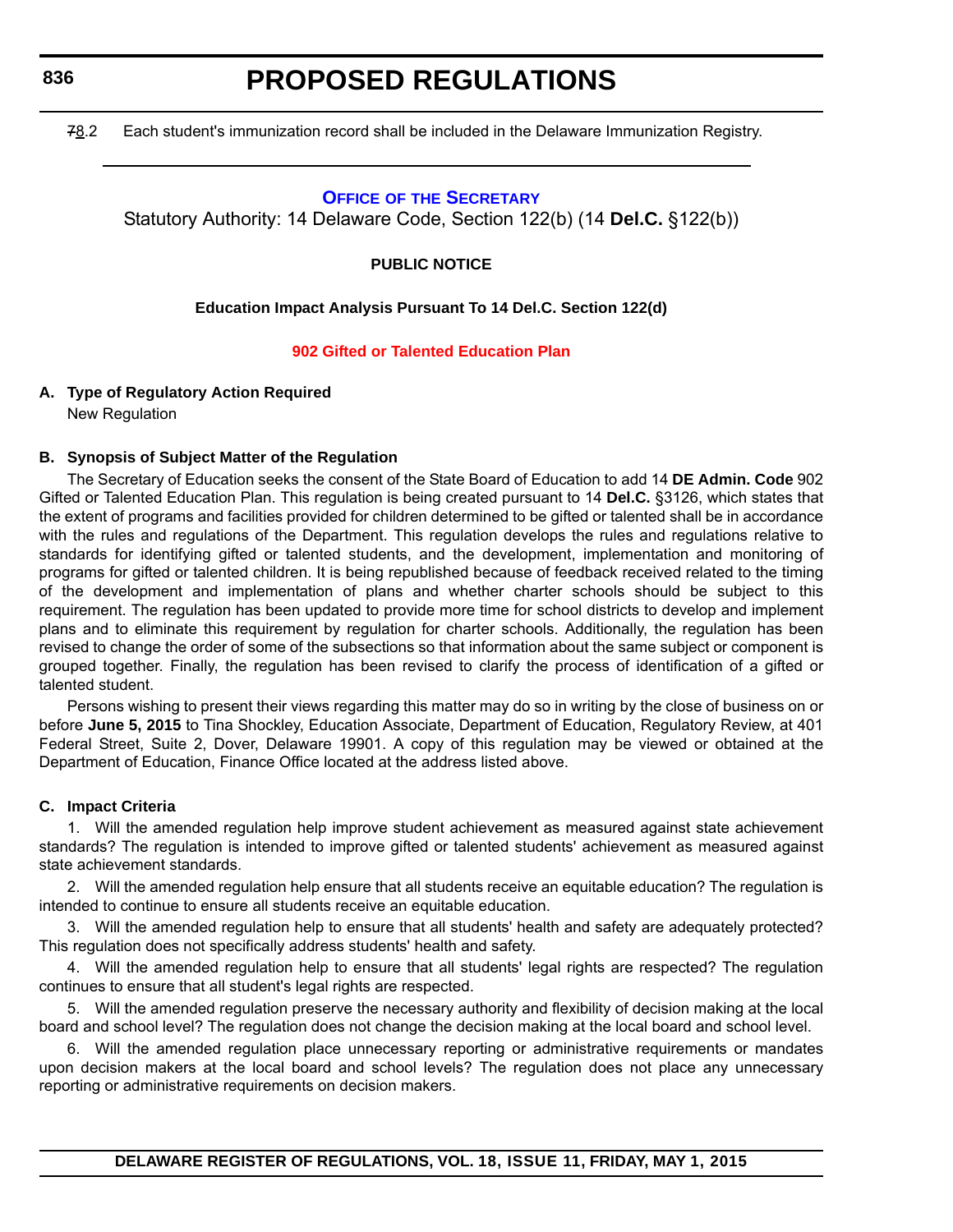7. Will the decision making authority and accountability for addressing the subject to be regulated be placed in the same entity? The decision making authority and accountability for addressing the subject to be regulated does not change because of the regulation.

8. Will the amended regulation be consistent with and not an impediment to the implementation of other state educational policies, in particular to state educational policies addressing achievement in the core academic subjects of mathematics, science, language arts and social studies? The regulation is consistent with and not an impediment to the implementation of other state educational policies.

9. Is there a less burdensome method for addressing the purpose of the regulation? There is not a less burdensome method for addressing the purpose of the regulation.

10. What is the cost to the State and to the local school boards of compliance with the regulation? There may be a cost to school districts and charter schools for specialized training for teachers to teach specific for gifted or talented students, but schools may also utilize existing staff if qualified to teach gifted or talented students.

## **902 Gifted or Talented Education Plan**

## **1.0 Purpose**

The purpose of this regulation is to establish that a gifted or talented student, as identified by professionally qualified person(s), may require differentiated educational program(s) or service(s) beyond those normally provided by the regular school program in order to address the individual's capabilities.

## **2.0 Definitions**

"**Gifted or Talented Education Plan (Plan)**" means a document developed by a school district for the development, implementation, and evaluation of an identification process and appropriate services for gifted or talented students.

"**Gifted or Talented Student**" means a student in the chronological age group four (4) through the end of the school year in which the child attains the age of 21 or until receipt of a regular high school diploma, whichever occurs first, who has been identified by a professionally qualified person(s) as meeting the following definition of gifted or talented:

A child capable of high performance with demonstrated achievement and/or potential ability in any of the following areas, singularly or in combination:

General intellectual ability;

Specific academic aptitude;

Creative or productive thinking;

Leadership ability;

Visual and performing arts ability; or

Psychomotor ability.

"**Relative Caregiver**" means, pursuant to 14 **Del.C.** §202 (f)(1), an adult who, by blood, marriage or adoption, is the child's great grandparent, grandparent, step grandparent, great aunt, aunt, step aunt, great uncle, uncle, step uncle, step parent, brother, sister, step brother, step sister, half brother, half sister, niece, nephew, first cousin, or first cousin once removed but who does not have legal custody or legal guardianship of the student.

## **3.0 Development and Components of the Plan**

- 3.1 Each school district shall have a Plan for educational services for identified gifted or talented students. The Plan, at a minimum, shall:
	- 3.1.1 Outline goals and specific outcomes;
	- 3.1.2 Be developed with input from various stakeholder groups including parents;
	- 3.1.3 Provide the process for identification of gifted or talented students by professionally qualified persons;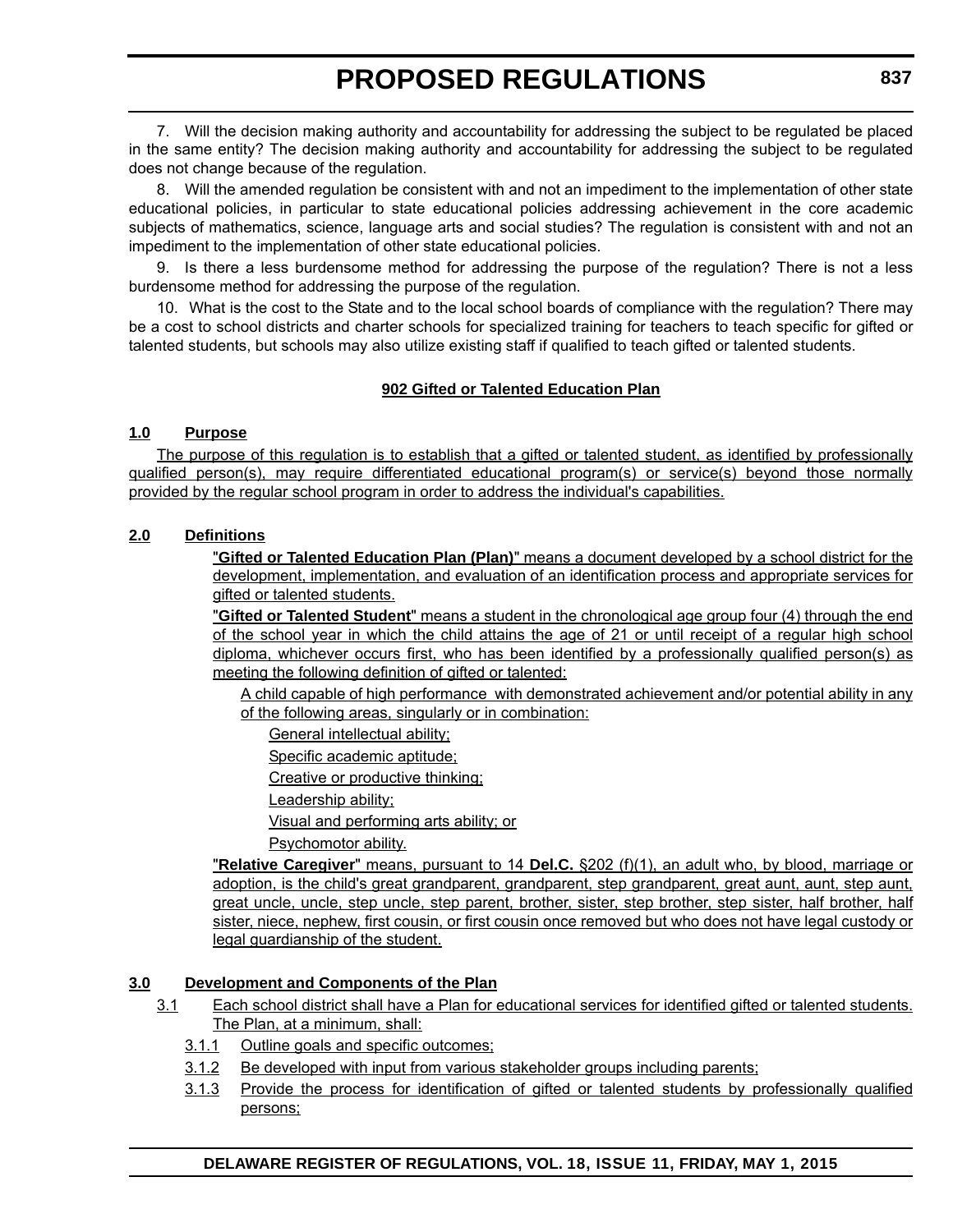- 3.1.4 Outline an identification process that ensures all students have an equal opportunity to be identified and participate in the program;
- 3.1.5 Provide for a communication process, which shall include procedures to inform parent(s), guardian(s), or Relative Caregiver(s) of a student's participation in the gifted or talented education program;
- 3.1.6 Establish procedures for requiring that, at a minimum, each teacher assigned to teach a student identified as gifted or talented be certified in accordance with the applicable Professional Standards Board regulations.
- 3.1.7 Establish procedures for consideration of the identification and placement of a student who was identified as gifted or talented in the school district from which the student transferred; and
- 3.1.8 Provide for an evaluation of the Plan provided for its gifted or talented students.
- 3.2 The Plan should be provided to the Department of Education by July 1, 2016 for implementation no later than August 1, 2017 and each year thereafter.

## **4.0 Department of Education Responsibilities**

- 4.1 The Department of Education shall maintain a resource guide of best practices, on its website, that a school district may use in the development and implementation of its Plan.
- 4.2 Each Plan shall be reviewed periodically by the Department of Education for compliance with this regulation, and any substantive changes to the Plan shall be provided for review for compliance with this regulation.

## **[DEPARTMENT OF HEALTH AND SOCIAL SERVICES](http://www.dhss.delaware.gov/dhss/dmma/) DIVISION OF MEDICAID AND MEDICAL ASSISTANCE**

Statutory Authority: 31 Delaware Code, Section 512 (31 **Del.C.** §512)

## **PUBLIC NOTICE**

## **[Medicaid Reimbursement for Prescription Drugs – Multi-State Purchasing Pool Supplemental Drug Rebate](#page-3-0)  Agreement**

In compliance with the State's Administrative Procedures Act (APA - Title 29, Chapter 101 of the Delaware Code), 42 U.S.C., §1902(a)(13)(A) of the Social Security Act, 42 CFR §447.205, and under the authority of Title 31 of the Delaware Code, Chapter 5, Section 512, Delaware Health and Social Services (DHSS) / Division of Medicaid and Medical Assistance (DMMA) is proposing to amend the Delaware Title XIX Medicaid State Plan regarding the *Multi-State Purchasing Pool Supplemental Rebate Agreement (SRA)* for pharmaceutical products specifically, *to include Medicaid Managed Care Organization (MCO) utilization for accrual of supplemental rebates*.

Any person who wishes to make written suggestions, compilations of data, testimony, briefs or other written materials concerning the proposed new regulations must submit same to Sharon L. Summers, Planning & Policy Development Unit, Division of Medicaid and Medical Assistance, 1901 North DuPont Highway, P.O. Box 906, New Castle, Delaware 19720-0906 or by fax to 302-255-4425 by May 31, 2015.

The action concerning the determination of whether to adopt the proposed regulation will be based upon the results of Department and Division staff analysis and the consideration of the comments and written materials filed by other interested persons.

## **SUMMARY OF PROPOSAL**

The purpose of this notice is to advise the public that Delaware Health and Social Services (DHSS)/Division of Medicaid and Medical Assistance (DMMA) is proposing to amend the Title XIX Medicaid State Plan regarding the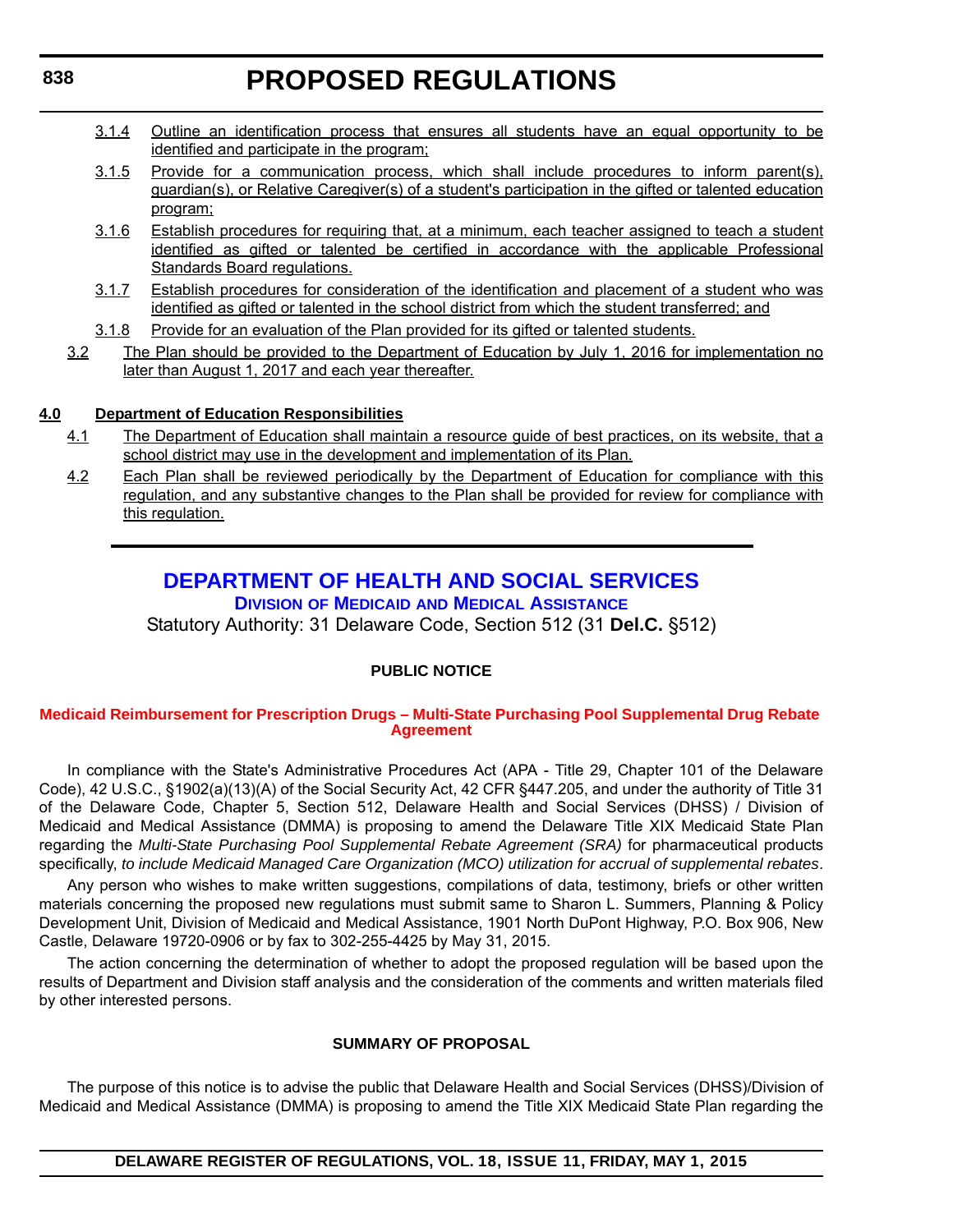*Multi-State Purchasing Pool Supplemental Rebate Agreement (SRA)* for pharmaceutical products specifically, *to include Medicaid Managed Care Organization (MCO) utilization for accrual of supplemental rebates*.

#### **Statutory Authority**

- Patient Protection and Affordable Care Act (Pub. L. No. 111-148 as amended by the Health Care and Education Reconciliation Act of 2010 (Pub. L. No. 111-152)), together known as the Affordable Care Act. Specifically, Section 2501, *Prescription Drug Rebates*
- 1927(a)(1) and 1927 (a)(4) of the Social Security Act, *authorizes state to enter directly into separate or supplemental rebate agreements with manufacturers*
- 1902(a)(19) of the Social Security Act*, care and services under a Medicaid state plan be provided in a manner consistent with simplicity of administration and the best interests of beneficiaries*
- 42 CFR §440.120, *Prescribed drugs*
- 42 CFR §447.201, *State plan requirements*
- 42 CFR §447.205, *Public notice of changes in Statewide methods and standards for setting payment rates*

## **Background**

#### *Medicaid Supplemental Drug Rebate Agreements*

The federal Omnibus Budget Reconciliation Act of 1990, section 4401 added §1927 to the Social Security Act. Section 1927 provides that States may enter separate or supplemental drug rebate agreements as long as such agreements achieve drug rebates equal to or greater than the drug rebates set forth in the Secretary's national rebate agreement with drug manufacturers, which is published at 56 F.R. 7049 (1991). Specifically, the drug rebate statute, at section 1927(a)(1) of the Social Security Act (Act), provides that "the Secretary may authorize a State to enter directly into agreements with a manufacturer." Also, section 1927(a)(4) of the Act provides that any drug rebate agreement between a State and drug manufacturers and in effect on November 5, 1990, may constitute a rebate agreement in compliance with the statute if the Centers for Medicare and Medicaid Services (CMS) determines that any such agreement "provides for rebates that are at least as large as the rebates otherwise required under this section." CMS accordingly believes that Congress intended that States that seek CMS approval under section 1927(a)(1) to enter directly into agreements with manufacturers must ensure that any such agreement will achieve drug rebates that are at least equal to the rebates set forth in the Secretary's rebate agreements with manufacturers.

Currently, prescription drug manufacturers are required to enter into a rebate agreement. The agreement requires manufacturers to provide state Medicaid programs with rebates for the drugs purchased for recipients on an outpatient basis. *Section 2501* of the Patient Protection and Affordable Care Act (ACA) makes two modifications to the prescription drug rebate program. The first modification, which took effect on January 1, 2010, increases the minimum rebate amount but requires the State to remit 100 percent of the additional rebates collected to the federal government. The second modification, which took effect on March 23, 2010, extends the application of the prescription drug rebates program to prescription drugs that are provided to Medicaid recipients who are enrolled in Medicaid Managed Care Organizations (MCOs).

#### **Summary of Proposal**

Among the services provided to recipients of services under the Delaware Medical Assistance Program (DMAP) are prescription drugs and related pharmacy services. Expenditures for pharmacy services are offset in part by rebate agreements with suppliers of prescription drugs. Part of the system by which Delaware receives these rebates is a multi−state purchasing pool supplemental rebate agreement.

The existing multi-state supplemental rebate agreement (SRA) between the State of Delaware and pharmaceutical manufacturers for legend drugs provided fee-for-service to Medicaid individuals was approved by CMS on February 20, 2014 with an effective date Of October 1, 2013. Delaware participates in the TOP\$ program, the multistate Medicaid pharmaceutical purchasing pool administered by Provider Synergies, LLC, an affiliate of Magellan Medicaid Administration. This agreement was revised by adding definitions and structural changes to the SRA including the option of including Medicaid Managed Care Organization (MCO) utilization for accrual of supplemental rebates. Upon approval of this agreement, CMS advised that a separate state plan amendment

## **DELAWARE REGISTER OF REGULATIONS, VOL. 18, ISSUE 11, FRIDAY, MAY 1, 2015**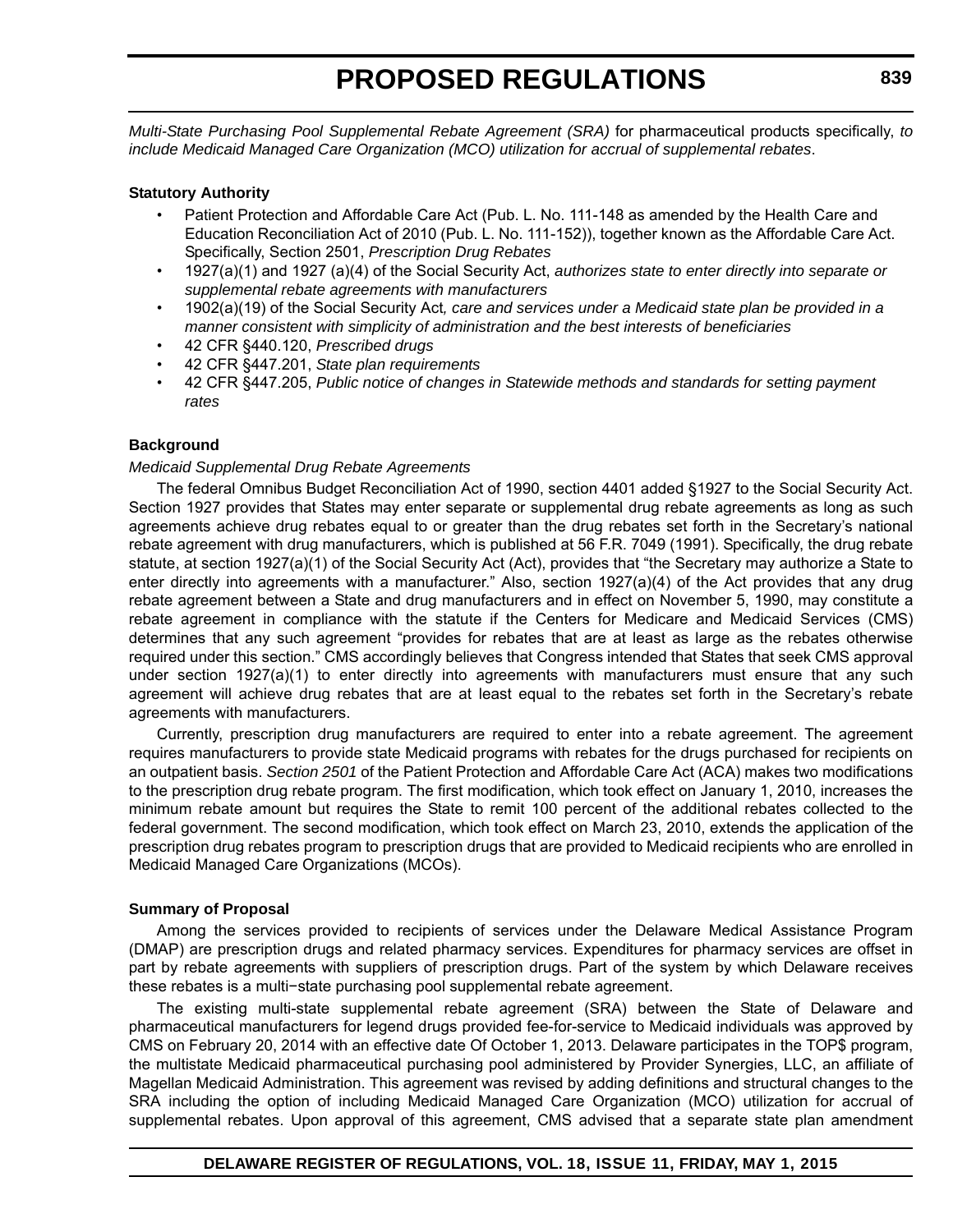## **840**

# **PROPOSED REGULATIONS**

(SPA) will be required if the state intends to exercise the option of including MCO utilization for supplemental rebates.

DHSS/DMMA intends to exercise this option and submit to CMS for review and approval a SPA to include MCO utilization for supplemental rebate collection.

#### *Public Notice*

*Under the provisions of 42 U.S.C., §1902(a)(13)(A) of the Social Security Act, 42 CFR §447.205 and Title 29, Chapter 101 of the Delaware Code, DHSS/DMMA gives notice and provides an open comment period for thirty (30) days to allow all stakeholders an opportunity for public input regarding any significant proposed change in its method and standards for setting payment rates for Medicaid services. Comments must be received by 4:30 p.m. on May 31, 2015.*

The provisions of this state plan amendment relating to the methodology and payment rates for prescription drugs and related pharmacy services are subject to approval by CMS. The draft SPA page(s) may undergo further revisions before and after submittal to CMS based upon public comment and/or CMS feedback. The final version may be subject to significant change.

Also, upon CMS approval, the applicable Delaware Medical Assistance Program (DMAP) Provider Policy Specific Manuals will be updated. Manual updates, revised pages or additions to the provider manual are issued, as required, for new policy, policy clarification, and/or revisions to the DMAP program. A newsletter system is utilized to distribute new or revised manual material and to provide any other pertinent information regarding manual updates.

#### **Fiscal Impact Statement**

The following fiscal impact is projected:

|                             |     | <b>FFY2015</b>   | <b>FFY2016</b>   |     | <b>FFY2017</b> |
|-----------------------------|-----|------------------|------------------|-----|----------------|
| <b>Federal Supplemental</b> | Ι\$ | $(4,860,453)$ \$ | (10,012,534)     | I\$ | (10, 212, 785) |
|                             |     |                  |                  |     |                |
| <b>Federal Share</b>        | S   | $(2,606,661)$ \$ | $(5,489,872)$ \$ |     | (5,599,670)    |
|                             |     |                  |                  |     |                |
| <b>State Share</b>          | \$  | $(2,253,792)$ \$ | $(4,522,662)$ \$ |     | (4,613,115)    |

## **DMMA PROPOSED REGULATION #15-08 REVISION:**

Attachment 3.1-A Page 5 Addendum Continued 2

## STATE PLAN UNDER TITLE XIX OF THE SOCIAL SECURITY ACT STATE: **DELAWARE**

## **LIMITATIONS**

## **12.a. Prescribed Drugs Continued:**

## **Drug Rebate Agreements**

- A supplemental rebate agreement submitted to CMS on December 10, 2013 amended the December 20, 2005 version of the "State of Delaware TOP\$SM The Optimal PDL \$solution ("TOP\$") State Supplemental Rebate Agreement" authorized under Transmittal Number SP-412, has been authorized by CMS.
	- Pharmaceutical manufacturers are allowed to audit utilization rates;

## **DELAWARE REGISTER OF REGULATIONS, VOL. 18, ISSUE 11, FRIDAY, MAY 1, 2015**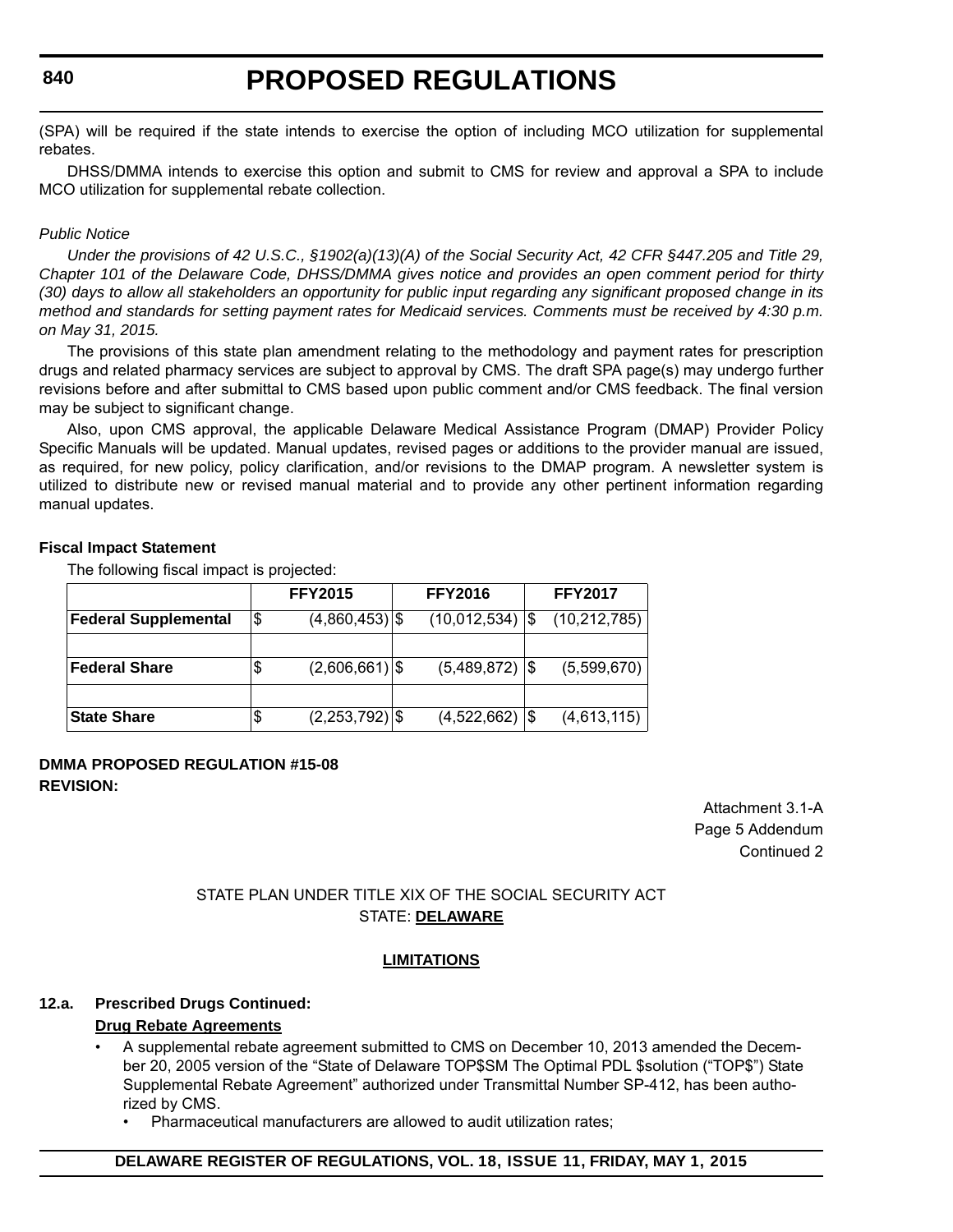- Compliance with the reporting requirements for state utilization information and restrictions to coverage;
- The unit rebate amount is confidential and cannot be disclosed for purposes other than rebate invoicing and verification; and,
- Rebate agreements between the state and a pharmaceutical manufacturer that are separate from the drug rebate agreements of Section 1927 are authorized by the Centers for Medicare and Medicaid Services. The state reports rebates from separate agreements to the Secretary for Health and Human Services. The state will remit the federal portion of any state supplemental rebates collected.
- Participation in the TOP\$ multi-state rebate program will not limit the state's ability to submit a SPA to authorize the implementation of a state-specific supplemental rebate agreement.
- Supplemental rebate agreements would apply to the drug benefit, both fee-for-service and those paid by contracted managed care organizations (MCOs).

## **DIVISION [OF PUBLIC HEALTH](http://www.dhss.delaware.gov/dhss/dph/index.html)**

Statutory Authority: 16 Delaware Code, Section 7903 (16 **Del.C.** §7903) 16 **DE Admin. Code** 4455

## **PUBLIC NOTICE**

#### **[4455 Delaware Regulations Governing a Detailed Plumbing Code](#page-3-0)**

The Office of Engineering, Health Systems Protection Section, Division of Public Health, Department of Health and Social Services, is proposing to adopt the 2015 Delaware Plumbing Code. The purpose of the amendments is to update the requirements so that they are in concert with current plumbing standard. Due to the extensive number of amendments the current regulations will be repealed and replaced in their entirety with the proposed regulations being published. On May 1, 2015, the Division plans to publish as proposed the amended regulations specified below, and hold them out for public comment per Delaware law.

## **NOTICE OF PUBLIC HEARING**

A public hearing will be held on Friday, May 29, 2015 at 3:00 p.m. in the Conference Room, located in the Office of Engineering at the Edgehill Shopping Center 43 South DuPont Hwy, Dover, Delaware.

Copies of the proposed regulations are available for review in the May 1, 2015 edition of the Delaware *Register of Regulations*, accessible online at: <http://regulations.delaware.gov/default.shtml>or by calling the Office of Engineering at (302) 741-8640.

Any person who wishes to make written suggestions, testimony, briefs or other written materials concerning the proposed regulations must submit same to Doug Lodge P.E., the Division of Public Health by Friday, June 5, 2015 at:

Doug Lodge P.E. Division of Public Health Office of Engineering 43 South DuPont Hwy Dover, DE 19901 Email: *[doug.lodge@state.de.us](mailto:doug.lodge@state.de.us)* Phone: (302) 741-8640

**\*Please Note: Due to the size of the proposed regulation, it is not being published here. A copy of the regulation is available at:**

**[4455 Delaware Regulations Governing a Detailed Plumbing Code](http://regulations.delaware.gov/register/may2015/proposed/18 DE Reg 841 05-01-15.htm)**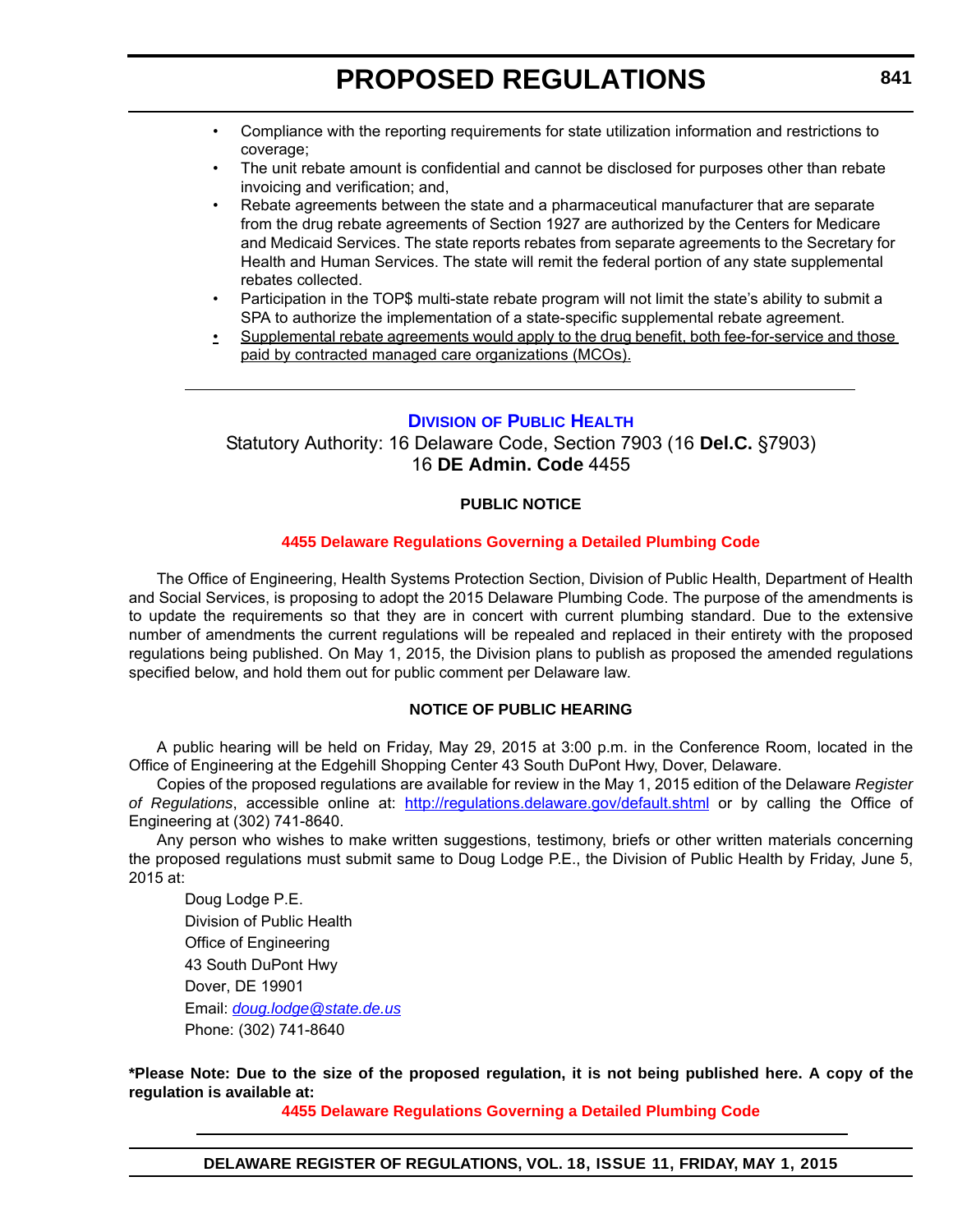### **DIVISION [OF PUBLIC HEALTH](http://www.dhss.delaware.gov/dhss/dph/index.html)**

**AUTHORITY ON RADIATION PROTECTION** Statutory Authority: 16 Delaware Code, §7405 (16 **Del.C.** § 7405) 16 **DE Admin. Code** 4465

#### **PUBLIC NOTICE**

#### **Delaware Radiation Control Regulations: 4465 Part D Standards for Protection Against Radiation [4465 Part J Notices, Instructions and Reports to Workers, Inspections](#page-3-0)**

The Authority on Radiation Protection (ARP), with the Office of Radiation Control, Health Systems Protection Section, Division of Public Health, Department of Health and Social Services, is proposing revisions to two sets of Delaware Radiation Control Regulations. The purpose of the amendments is to update the requirements so that they are in concert with current healthcare standards and to align them more closely with current state administrative code and federal requirements. On May 1, 2015, the ARP plans to publish as proposed the amended regulations specified below, and hold them out for public comment per Delaware law.

#### **NOTICE OF PUBLIC HEARING**

The Authority on Radiation Protection (ARP), with the Office of Radiation Control, Health Systems Protection Section, Division of Public Health, Department of Health and Social Services, will hold a public hearing to discuss the proposed Delaware Radiation Control Regulations. Due to the extensive number of amendments the ARP has concluded that these two sets of current regulations should be repealed and replaced in their entirety with the proposed regulations being published.

| DE Admin Code No. | <b>Current Delaware Citation</b> | Title                                   |
|-------------------|----------------------------------|-----------------------------------------|
| 4465              | Part D                           | <b>Standards for Protection Against</b> |
|                   |                                  | Radiation                               |
| 4465              | Part J                           | Notices, Instructions and Reports to    |
|                   |                                  | Workers; Inspections                    |

The public hearing will be held on Wednesday, May 27, 2015 at 2:30 p.m. in the Third Floor Conference Room, located in the Jesse Cooper Building, 417 Federal Street, Dover, Delaware.

Copies of the proposed regulations are available for review in the May 1, 2015 edition of the Delaware *Register of Regulations*, accessible online at: <http://regulations.delaware.gov/default.shtml> or by calling the Office of Radiation Control at (302) 744-4546.

Any person who wishes to make written suggestions, testimony, briefs or other written materials concerning the proposed regulations must submit same to Frieda Fisher-Tyler by Monday, June 8, 2015 at:

Frieda Fisher-Tyler Division of Public Health 417 Federal Street Dover, DE 19901 Email: [Frieda.Fisher-Tyler@state.de.us](mailto:Frieda.Fisher-Tyler@state.de.us) Phone: (302) 744-4546

**\*Please Note: Due to the size of the proposed regulation, it is not being published here. A copy of the regulation is available at:**

**[Delaware Radiation Control Regulations](http://regulations.delaware.gov/register/may2015/proposed/18 DE Reg 842 05-01-15.htm)**

**DELAWARE REGISTER OF REGULATIONS, VOL. 18, ISSUE 11, FRIDAY, MAY 1, 2015**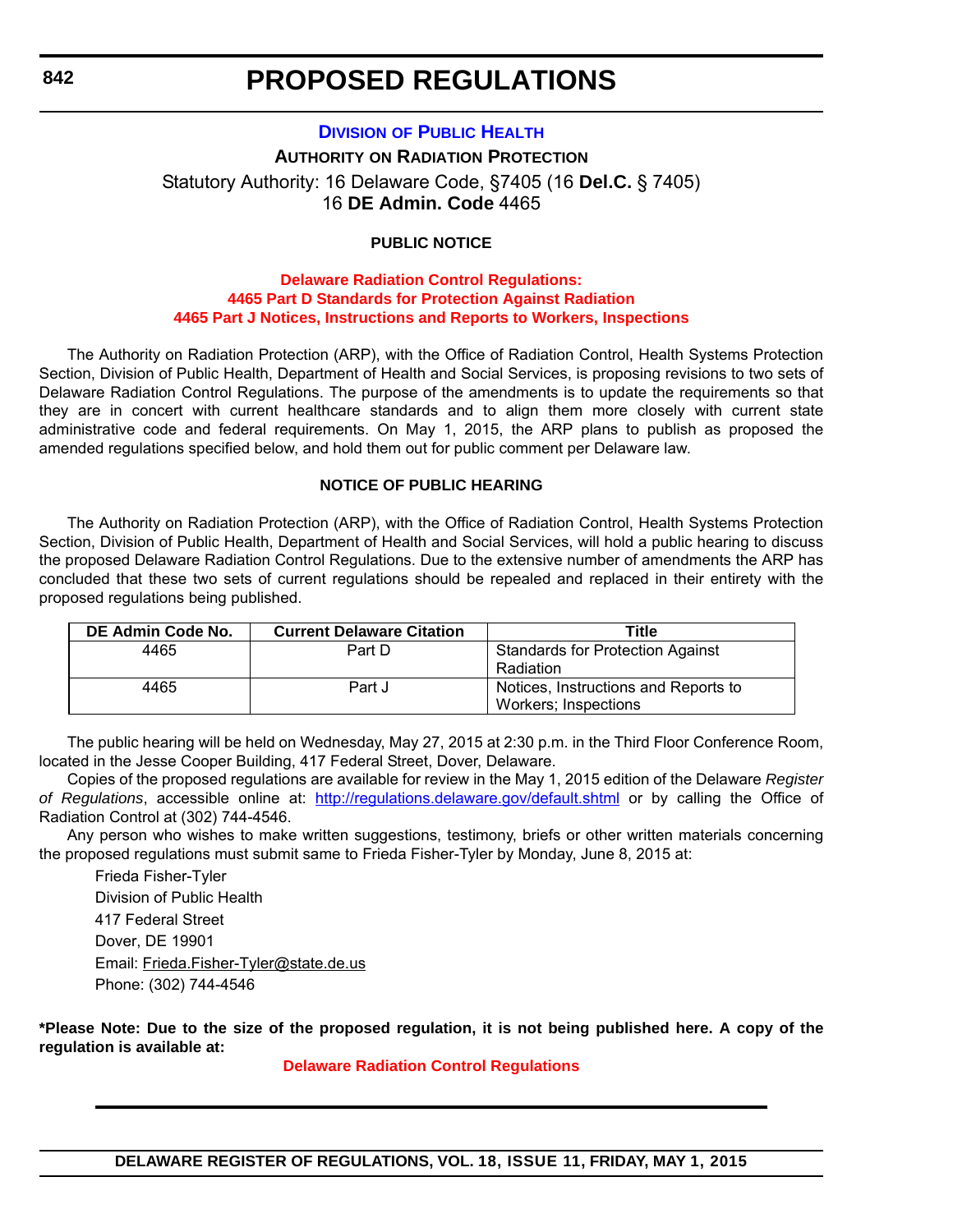## **[DEPARTMENT OF LABOR](http://ui.delawareworks.com/)**

**DIVISION OF UNEMPLOYMENT INSURANCE**

Statutory Authority: 19 Delaware Code, Section 3302(17) (19 **Del.C.** §3302(17))

19 **DE Admin. Code** 1202

## **PUBLIC NOTICE**

#### **[1202 Unemployment Insurance Regulations](#page-3-0)**

The Delaware Department of Labor, Division of Unemployment Insurance proposes this regulation in accordance with Section 3302(17) of Title 19 of the **Delaware Code** to establish procedures for submitting and processing claims for partial unemployment insurance.

The Delaware Department of Labor, Division of Unemployment Insurance solicits written comments from the public concerning the proposed regulation. Any such comments should be submitted to the Director of the Division of Unemployment Insurance, Thomas H. Ellis, by mail to: Delaware Division of Unemployment Insurance, P.O. Box 9950, Wilmington, DE 19809-0950, or by email to: Thomas.Ellis@state.de.us. Written comments must be received by Mr. Ellis on or before **June 1, 2015** to be considered prior to the adoption of the proposed regulation. Copies of the proposed regulation are available upon request.

### **1202 Unemployment Insurance Regulations** *(Break in Continuity of Sections)*

#### **22.0 Partial Unemployment Insurance**

- 22.1 **Definitions.** As used in this section, unless the context clearly requires otherwise:
	- "**Partially unemployed individual**" means a partially unemployed individual is an employee who, during any given week, is still employed by his or her employer but worked less than his or her regular full-time hours because of the lack of full-time work.
		- "**Week of partial unemployment**" means, with respect to a partially unemployed individual whose wages are paid on a weekly basis, a week of partial unemployment shall consist of his or her pay period week. With respect to a partially unemployed individual whose wages are not paid on a weekly basis (e.g., bi-weekly, monthly) a week of partial unemployment shall be any consecutive seven day period the Division may prescribe as to any employee or group of employees as it deems appropriate.
	- 22.2 **Original Benefit Year Claim.** In order to file a claim for partial unemployment insurance, a partially unemployed individual must establish an original benefit year claim in person at one of the Division's local offices or by using the Division's on-line filing system.
	- 22.3 **Responsibility To File Low Earnings Report (Form UC-114).** After the end of any week in which an employer has furnished any of its employees with less than regular full-time work (or the earnings equivalent thereto), on the customary payday for the pay period during which full-time work was unavailable the employer or the employee shall deliver a completed Low Earnings Report (Form UC-114) to the nearest Division local office signed by both the employer and the employee.
	- 22.4 **Division's Responsibility on Receipt of Form UC-114.** Upon receiving a Form UC-114, the Division shall promptly process the information contained in it so that a timely payment of unemployment insurance may be made to the partially unemployed individual who has established an original benefit year claim. For any given week, if the earnings stated on a Form UC-114 exceed the earnings allowance for the partially unemployed individual based on his or her weekly benefit amount, the Division will mail a notice to the affected employee stating the reason why no partial unemployment insurance is owed for the week in question.
	- 22.5 **Time For Filing Claims for Partial Unemployment.** No claim for partial unemployment insurance benefits may be made more than 14 days after the week ending period reflected on the Form UC-114 being filed.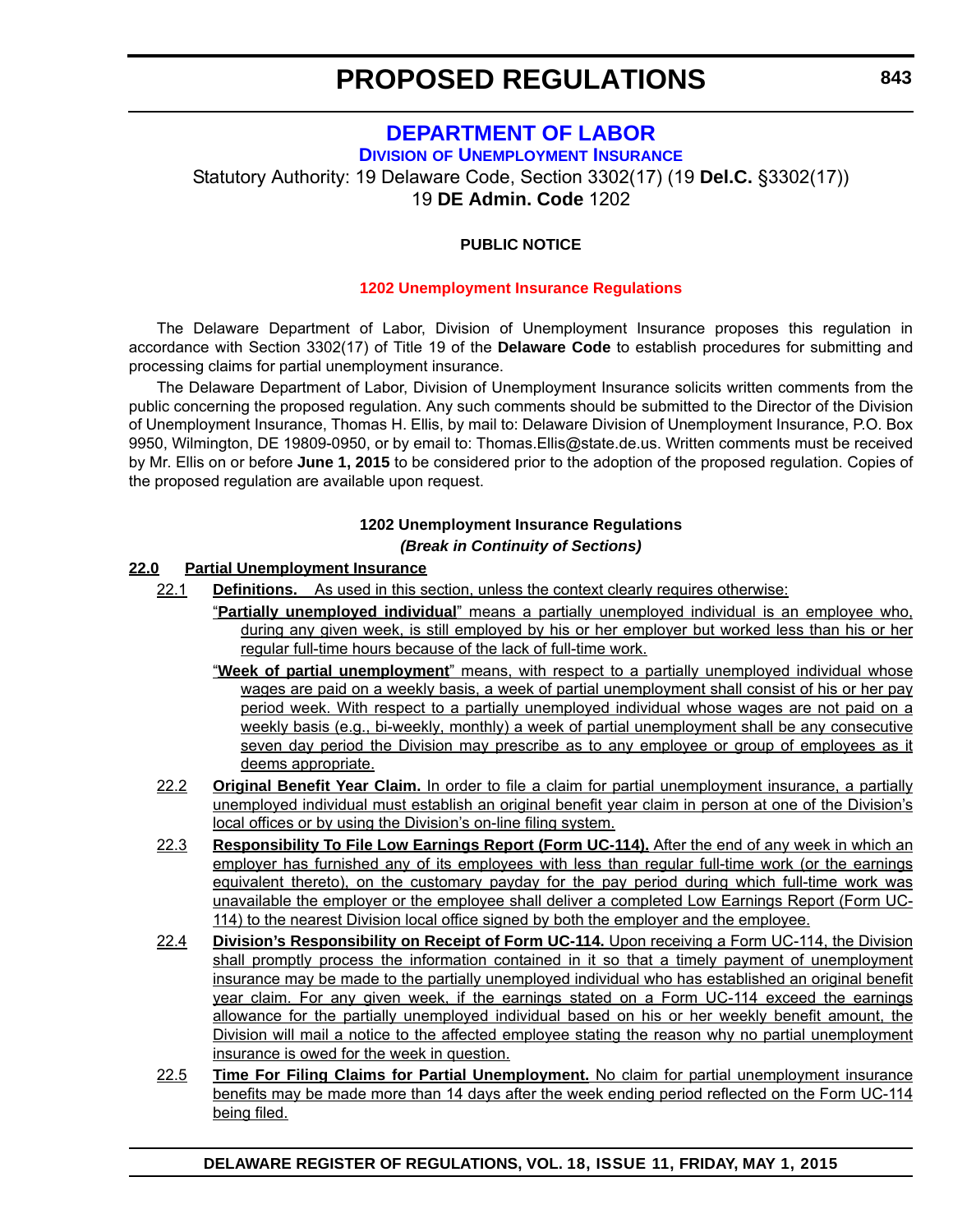## 22.6 **Employer Records in Connection with Partial Unemployment.** In addition to the records required to be maintained by employers set forth in Section 4.0, each employer shall maintain for a period of four years payroll records containing the following information on each employee that was determined to be eligible to receive partial unemployment insurance:

- 22.6.1 the amount of wages earned by week;
- 22.6.2 the specific dates of weeks of less than full-time work by the employee; and
- 22.6.3 the number of hours of work lost by each employee, if any, due to the employee's unavailability for work.

**\*Please Note: As the rest of the sections were not amended they are not being published. A copy of the regulation is available at:**

**[1202 Unemployment Insurance Regulations](http://regulations.delaware.gov/register/may2015/proposed/18 DE Reg 843 05-01-15.htm)**

## **[DEPARTMENT OF NATURAL RESOURCES AND ENVIRONMENTAL](http://www.dnrec.delaware.gov/fw/Pages/FWPortal.aspx) CONTROL**

## **DIVISION OF FISH AND WILDLIFE**

Statutory Authority: 7 Delaware Code, Sections 1902(a)(1); 2804; 2806 (7 **Del.C.** §§1902(a)(1); 2804; 2806) 7 **DE Admin. Code** 3710, 3711 & 3712

**REGISTER NOTICE #2015 - 02**

## **[3700 Shellfish](#page-3-0)**

## **1. TITLE OF THE REGULATION:**

3710 Conch

3711 Conch Minimum Size Limits 3712 Commercial Conch Dredge Licenses [Commercial Conch Season]

## **2. BRIEF SYNOPSIS OF THE SUBJECT, SUBSTANCE AND ISSUE:**

The purpose of this action is to provide Delaware's licensed knobbed conch, *Busycon carica*, dredgers with access to this resource similar to that of their New Jersey counterparts.

The Department received a request from the commercial shellfishing sector to align Delaware's knobbed conch management measures with those measures presently in place in the State of New Jersey. New Jersey's conch dredge landings are an authorized by-catch of their blue crab dredge fishery. The New Jersey conch fishery is constrained by a five-inch minimum size limit with a five month season from November 15 through April 15 and a cap of 93 dredge licenses. Delaware's directed knobbed conch fishery is presently constrained by a six-inch minimum size limit (3.5-inch minimum whorl diameter) with no closed season and delayed entry to the fishery. The lower minimum size limit in New Jersey poses a potential economic disadvantage to Delaware conch harvesters fishing the shared waterbody of Delaware Bay.

The Department agrees that parity with New Jersey's management measures is desirable; however, complete alignment (season dates and license cap) with the New Jersey by-catch fishery does not serve the best interest of Delaware's directed conch dredge fishery. Therefore, the Department proposes to adopt a five-inch minimum size limit (3-inch minimum whorl diameter) with a five month open season from January 15 through June 15. The proposed minimum size limit will provide economic parity with New Jersey and the implementation of a five month harvest season is expected to constrain harvest without unduly jeopardizing the sustainability of the resource. The number of active licenses in the Delaware conch dredge fishery (17 in 2014), does not warrant additional licensing restrictions at this time.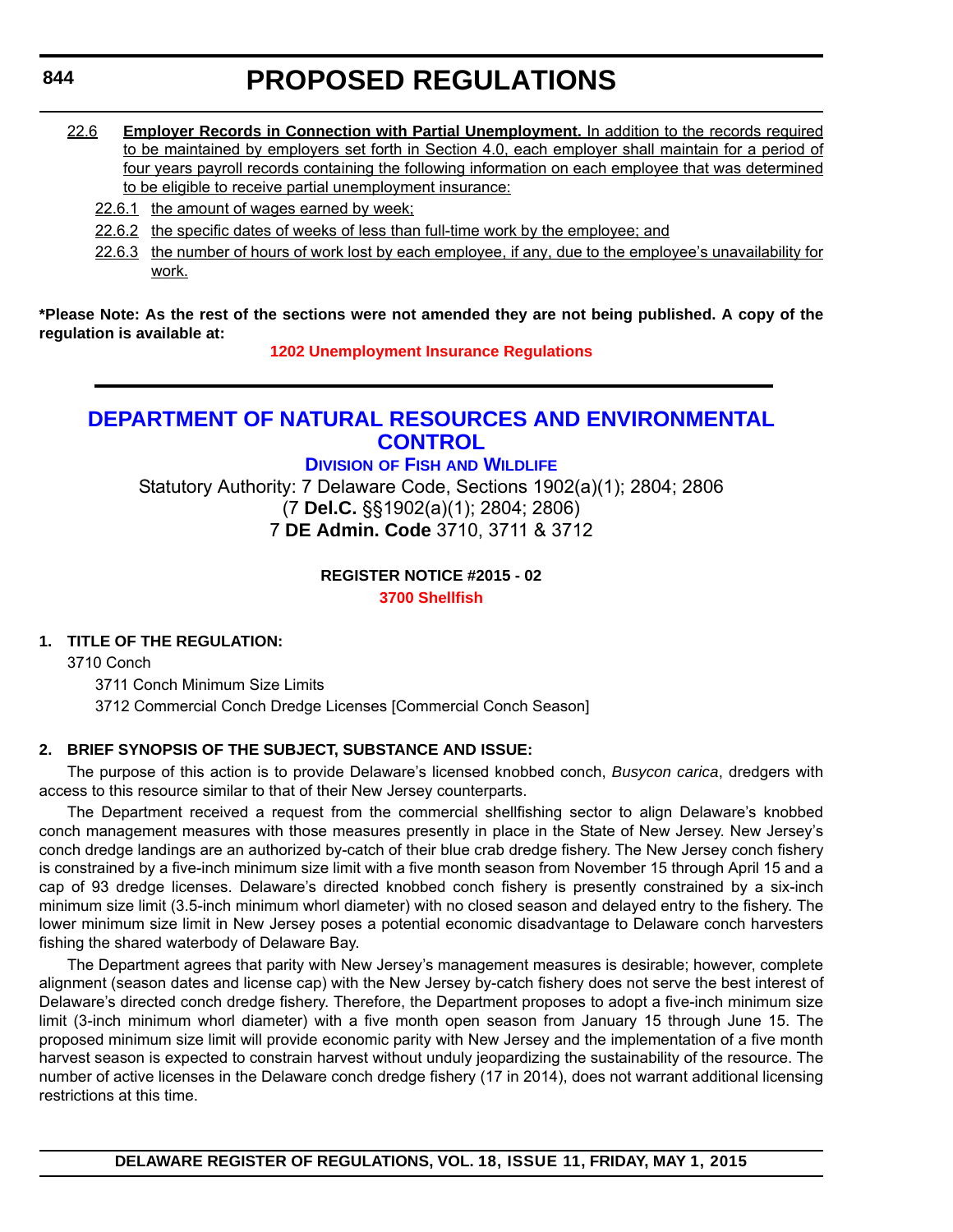- **3. POSSIBLE TERMS OF THE AGENCY ACTION:** None.
- **4. STATUTORY BASIS OR LEGAL AUTHORITY TO ACT:** 7 **Del.C.** §§1902(a)(1), §2804, §2806

## **5. LIST OF OTHER REGULATIONS THAT MAY BE IMPACTED OR AFFECTED BY THE PROPOSAL:** N/A

#### **6. NOTICE OF PUBLIC COMMENT:**

The hearing record on the proposed changes to 7 **DE Admin. Code** §§3710, 3711 and 3712 pertaining to knobbed conch will be open May 1, 2015. Individuals may submit written comments regarding the proposed changes via e-mail to Lisa.Vest@state.de.us or via the USPS to Lisa Vest, Hearing Officer, DNREC, 89 Kings Highway, Dover, DE 19901 (302) 739-9042. A public hearing on the proposed amendment will be held on May 28, 2015 beginning at 6:00 PM in the DNREC Auditorium, located at the Richardson & Robbins Building, 89 Kings Highway, Dover, DE 19901.

#### **7. PREPARED BY:**

Stewart Michels Stewart.Michels@state.de.us (302) 739-9914

David E. Saveikis, Director

#### **3710 Conch**

#### **3711 Conch Minimum Size Limits**

(Penalty Section **7 Del.C. §1912**)

- 1.0 It shall be unlawful for any person to possess any channeled conch, *Busycotypus canaliculatum*, that measures less than six (6) inches in length or 3 1/8 inches in diameter at the whorl.
- 2.0 Notwithstanding the provisions of paragraph 1.0, a person may possess no more than five (5) channeled conchs per 60 pounds that are less than six (6) inches in length or 3 1/8 inches in diameter at the whorl.
- 3.0 It shall be unlawful for any person to possess any knobbed conch, *Busycon carica*, that measures less than five 5  $\frac{1}{4}$  inches in 2007, 5  $\frac{1}{2}$  inches in 2008, 5  $\frac{3}{4}$  inches in 2009, and six (6) inches in length in 2010. Beginning in 2010, the minimum length shall remain 6 inches thereafter until changed by regulation. The minimum diameter at the whorl shall be no less than 3 inches in 2007, 3 ¼ inches in 2008, 3 ¼ inches in 2009 and 3 ½ inches in 2010 and shall remain 3 ½ inches thereafter until changed by regulation five (5) inches in length or less than three (3) inches in diameter at the whorl.
- 4.0 Notwithstanding the provisions of paragraph 3.0, a person may possess no more than five (5) knobbed conchs per 60 pounds that are less than the allowable minimum length limit or the minimum diameter at the whorl.

#### **3712 Commercial Conch Dredge Licenses Season**

(Penalty Section 7 **Del.C**. § 1912)

1.0 Pursuant to §2803(c) of 7 **Del.C**, the Department shall not issue any new conch dredge licenses for a period of 5 years to begin January 1, 2006. Licenses may continue to be issued pursuant to §2803(d) of 7 **Del.C**. Notwithstanding 7 **Del.C.** §§2803(a) and 2805, it is unlawful to for a vessel equipped with a dredge to possess knobbed conch during the period June 16 through January 14.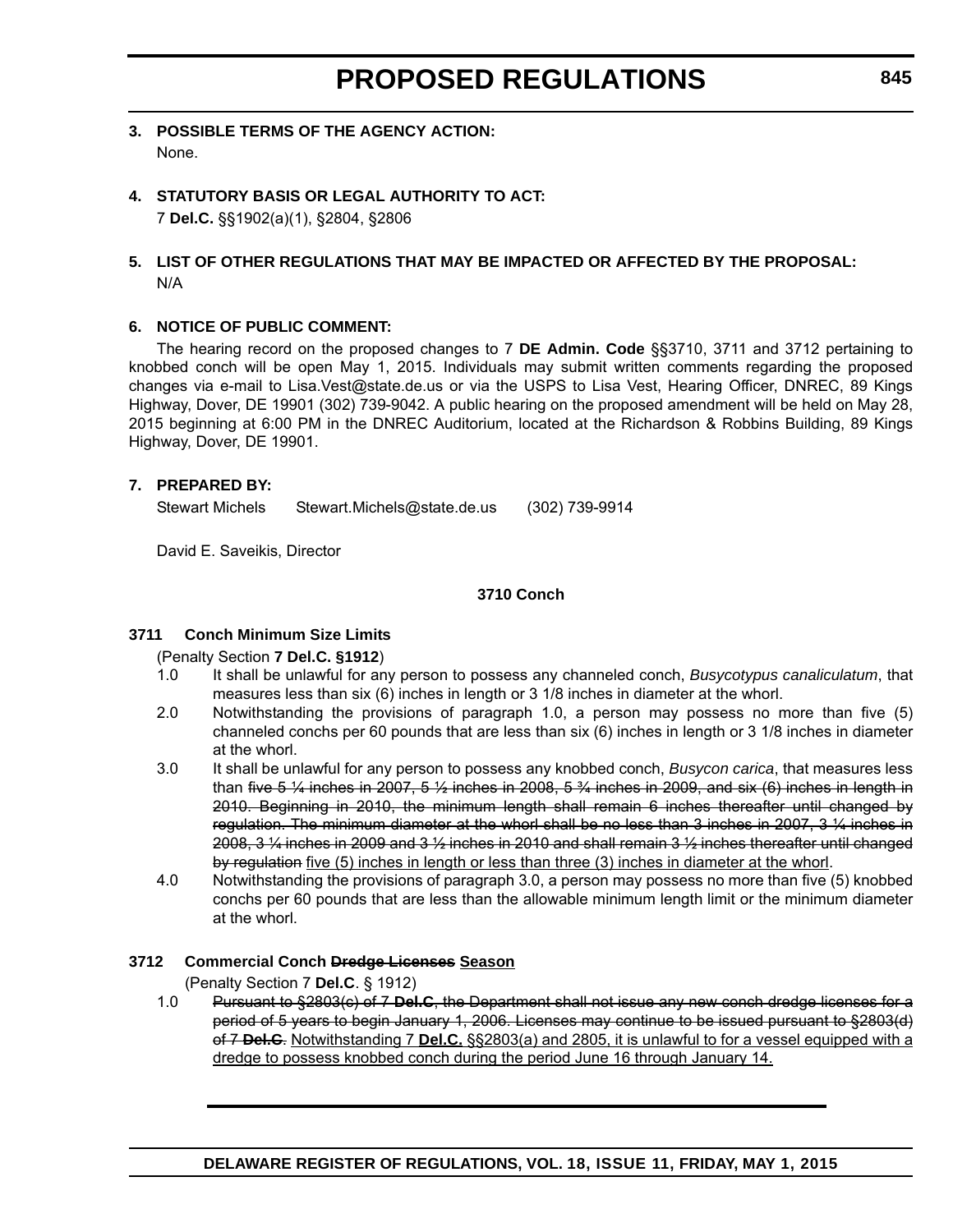## **[DEPARTMENT OF SAFETY AND HOMELAND SECURITY](http://dsp.delaware.gov/) DIVISION OF STATE POLICE**

## **1300 BOARD OF EXAMINERS OF PRIVATE INVESTIGATORS & PRIVATE SECURITY AGENCIES** Statutory Authority: 24 Delaware Code, Section 1304 (24 **Del.C.** §1304) 24 **DE Admin. Code** 1300

## **PUBLIC NOTICE**

## **[1300 Board of Examiners of Private Investigators & Private Security Agencies](#page-3-0)**

Notice is hereby given that the Board of Examiners of Private Investigators and Private Security Agencies, in accordance with Del. Code Title 24 Chapter 13 proposes to amend Rule 1.0 – Firearms Policy – clarifying the initial course of instruction, the re-qualifications and making provisions for armored car guards; Rule 6.0 – Criminal Offenses – gives the Director the authority to take action when necessary and changes the title names to match the Delaware Code changes; Rule 9.0 – Qualified Manager/License Holder – clarifies what agencies the Delaware manager may work for and gives the minimum law enforcement experience requirement; Rule 11.0 – Personnel Rosters and Job Assignments – requires the private investigative agencies to submit rosters every three months as listed and requires everyone to submit a roster even if there are no employees working in Delaware. If you wish to view the complete Rules, contact Ms. Peggy Anderson at (302) 672-5304. Any persons wishing to present views may submit them in writing, by May 31, 2015, to Delaware State Police, Professional Licensing, P.O. Box 430, Dover, DE 19903. The Board will hold its quarterly hearings Thursday, July 9, 2015, 10:00am, at the Tatnall Building, 150 Martin Luther King, Jr. Boulevard South, Room 112, Dover, DE.

#### **1300 Board of Examiners of Private Investigators & Private Security Agencies**

#### **1.0 Firearm's Policy**

- 1.1 Rule 1.0 shall apply only to individuals licensed under 24 **Del.C.** Ch. 13, while such individuals are acting in the performance of their duties as an armed security guard or armored car guard.
- 1.12 No person individual licensed under 24 **Del.C.** §§1315 & 1317 Ch. 13 shall carry a firearm unless that person individual has first passed an approved firearms course of instruction and an initial qualification administered by an approved certified firearms instructor. The course of instruction shall include a minimum 40 hours of training. The Professional Licensing Section may waive the 40 hour training requirement depending upon the applicant's professional credentials, training and/or work experience (i.e. prior law enforcement). The initial qualification course may be used to fulfill one day and one low light requirement during the first year; however an additional day shoot must be completed at least 90 days after the date of initial certification, within the calendar year.
- 1.23 In order to carry a firearm, Iindividuals licensed to carry a firearm under 24 **Del.C.** Ch. 13 must shoot a minimum of three  $(3)$  qualifying shoots per calendar year, scheduled on at least two  $(2)$  separate days, with a minimum 90 days between scheduled shoots. Of these three  $(3)$ , there will be one  $(1)$ mandatory "low light" shoot and may be combined with a day shoot. Simulation is permitted and it may be combined with a daylight shoot. The initial qualification shoot may be used to fulfill one day and one low light requirement during the first year. Two day shoots shall not be completed on the same date.
	- 1.23.1 An individual not meeting the minimum qualifications set forth in 1.2 Rule 1.3 may have their firearms license suspended until such time that they meet the minimum three (3) qualifying shoots within the calendar year.
- 1.34 Firearms approved type of weapons Only the handguns with the following calibers are permitted:
	- 1.34.1 9mm;
	- 1.34.2 .357;
	- 1.34.3 .38;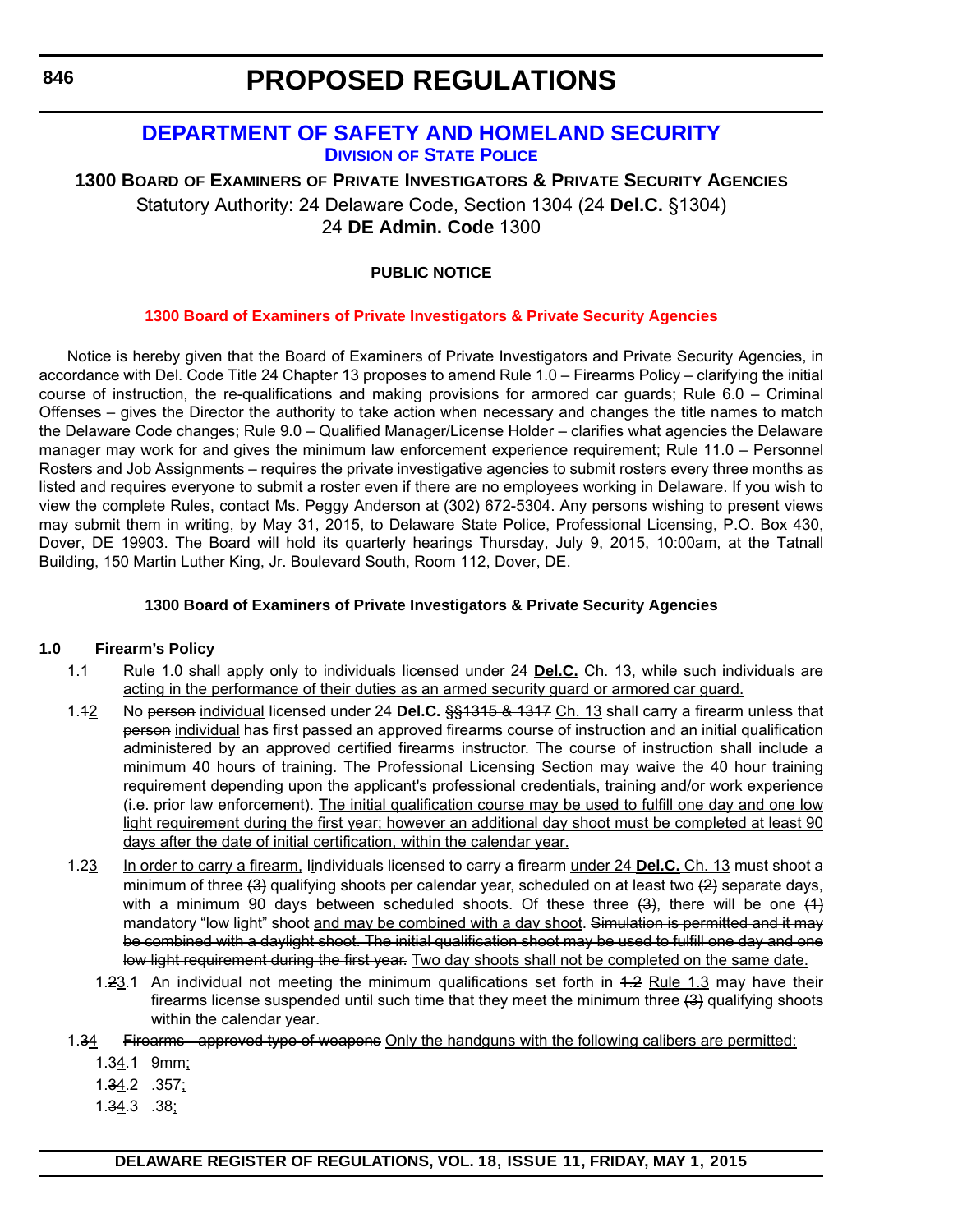- 1.34.4 .40;
- 1.34.5 .45; or
- 1.4.6 .357 SIG.
- 1.45 All weapons must be either a revolver or semi-automatic and must be double-action or double-action only and must be maintained to factory specifications.
- 1.56 Under no circumstances will anyone under this Rule be allowed to carry any type of shotgun or rifle or any type of weapon that is not described herein.
- 1.67 All individuals must qualify meet the minimum qualifications set forth in 1.3 with the same make/model/ caliber of weapon that he/she will carry.
- 1.78 All ammunition will must be factory fresh (no re-loads).
- 1.89 The minimum passing score is 80%.
- 1.910 All licenses are valid for a period of five  $(5)$  years, armored car licenses are valid for a period of two years, subject to proof of compliance of Rule 1.0 by submission of shoot certification or re-certification forms to the Professional Licensing Section, by January  $34<sup>st</sup> 15<sup>th</sup>$  of each year for the previous calendar year.
- 1.1011 Firearms Instructors providing instruction under Rule 1.0;
	- 1.1011.1 Firearms instructors must be certified by the National Rifle Association, a law enforcement training and standards commission (i.e. C.O.P.T.), and/or another professional firearms training institution as a "certified firearms instructor".
	- 1.4011.2 Firearms instructors are restricted to teaching and qualifying individuals according to the type of firearm matching their certification. (For example, a certified shotgun handgun instructor may only instruct and qualify individuals with the shotgun handgun.)
	- 1.1011.3 All firearms instructors must be approved by the Professional Licensing Section before they are authorized to instruct or qualify licensed individuals licensed under 24 **Del.C.** Ch. 13.

## *(Break in Continuity of Sections)*

## **6.0 Criminal Offenses**

- 6.1 In addition to those qualifications set forth in 24 **Del.C.** Ch. 13, no person required to be licensed under this chapter shall be issued a license, if that person has been convicted of Assault III within the last three (3) years.
- 6.2 For the purposes of 24 **Del.C.** Ch. 13, the Director of the Professional Licensing Section may deny an application, for a license or suspend, or revoke a license if the applicant or licensee has been convicted of a misdemeanor crime involving moral turpitude. A misdemeanor crime involving moral turpitude includes, but is not limited to, the following crimes in the Delaware Code (or similar crimes under the laws of other jurisdictions):
	- 6.2.1 Title 11 Crimes and Criminal Procedures Ch. 5 Specific Offenses:

## *(Break in Continuity Within Section)*

6.2.1.14 §1105 Endangering the Welfare of an Incompetent Person Crime Against a Vulnerable Adult;

## *(Break in Continuity Within Section)*

- 6.2.2 Title 16 Health and Safety Ch. 11 Nursing Facilities and Similar Facilities:
	- 6.2.2.1 §1166 Patient Neglect or Abuse §1136 Violations.
- 6.2.3 Title 31 Welfare Ch. 39 Adult Protective Services:
	- 6.2.3.1 §3913 Abuse/Neglect/Exploitation/Mistreatment of an Infirm Adult Violations.
- 6.3 Anyone applying for licensure under 24 **Del.C.** Ch. 13 shall not be issued a license if they have any pending criminal charge(s) for any crimes listed in this Chapter.
- 6.4 The Director of the Professional Licensing Section may suspend anyone licensed under 24 **Del.C.** Ch. 13 who has been arrested and that arrest could result in the conviction of any misdemeanor or felony as described in this Chapter.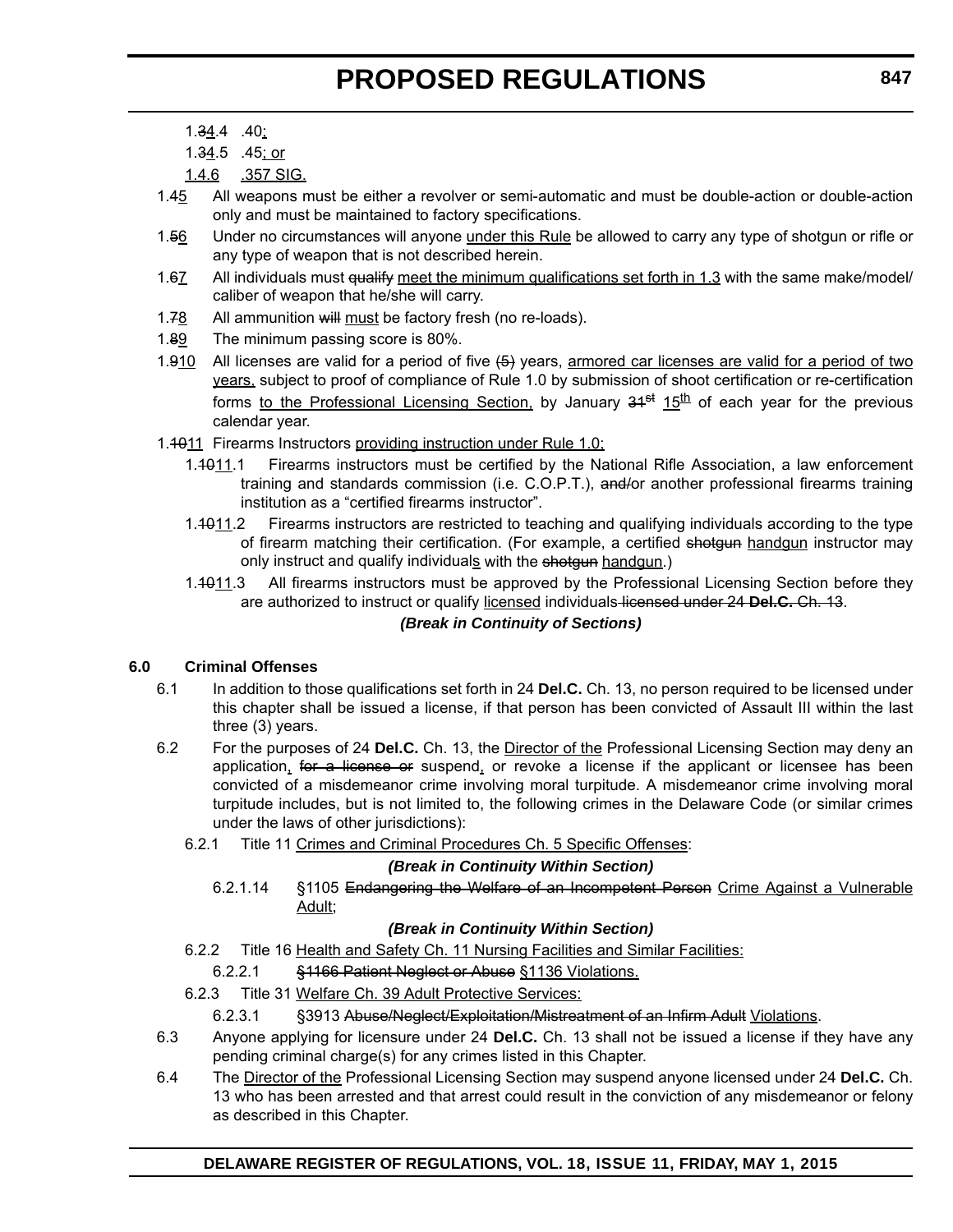## *(Break in Continuity of Sections)*

## **9.0 Qualified Delaware Manager/License Holder**

- 9.1 A qualified Delaware manager cannot may not be employed by more than one company private security agency, private investigative agency, or armored car agency at the same time. For example; a person cannot serve as a <del>qualified</del> Delaware manager for two separate private security agencies, and i or two separate private investigative agencies, or two separate armored car agencies. They may, however, serve as a Delaware manager where there will be no conflict of interest. For example, a person can serve as the Delaware manager for a private security agency and an armored car agency, or can serve as the Delaware manager for a private security agency and a private investigative agency, or can serve as the Delaware manager for a private investigative agency and an armored car agency.
- 9.2 A qualified license holder must be an owner/partner/corporate officer of the agency requesting licensure.
- 9.3 Law enforcement qualification shall be at a minimum of three years' experience not to include the training academy attendance.

## *(Break in Continuity of Sections)*

## **11.0 Personnel Rosters and Job Assignments**

11.1 Anyone licensed as a private security agency (Class B or C) under 24 **Del.C.** Ch. 13 shall submit an alphabetical personnel roster and a job site list to the Professional Licensing Section by the tenth of every month. Anyone licensed as a private investigative agency (Class A) under 24 **Del.C.** Ch. 13 shall submit an alphabetical personnel roster to the Professional Licensing Section by the tenth of January, April, July and October. Alphabetical personnel rosters shall include the full name, DOB, race, sec, expiration date, and position code of each individual in your employ. For example:

| Mark A. Smith               | 01/25/60            | w        | м | 01/25/99            | FA        |
|-----------------------------|---------------------|----------|---|---------------------|-----------|
| Helen E. White              | <del>03/17/71</del> | в        | F | <del>03/17/00</del> | FA        |
| John F. Henry               | 05/23/43            | В        | м | 05/23/00            | ᄆ         |
| James D. Williams           | <del>12/03/40</del> | w        | м | 06/30/99            | <b>MG</b> |
| <b>Frank G. Montgomery</b>  | 07/24/55            | в        | м | 06/30/99            | ₩         |
| Anne L. Murray              | <u>40/20/40</u>     | w        | F | 06/30/99            | GО        |
|                             |                     |          |   |                     |           |
| <u>Henry, John F.</u>       | 05/23/43            | B        | M | 05/23/00            | ΡI        |
| <b>Montgomery, Frank G.</b> | 07/24/55            | <u>B</u> | M | 06/30/99            | LН        |
| <u>Murray, Anne L.</u>      | 10/20/40            | w        | F | 06/30/99            | CO        |
| Smith, Mark A.              | 01/25/60            | W        | M | 01/25/99            | SG        |
| White, Helen E.             | 03/17/71            | <u>B</u> | F | 03/17/00            | FA        |
| Williams, James D.          | 12/03/40            | W        | М | 06/30/99            | ΜG        |

- SG Security Guard
- FA Firearm's Guard
- PI Private Investigator
- MG Delaware Manager
- LH License Holder
- CO Corporate Officer
- 11.2 Job site lists shall include the name, address, location, and hours of coverage. For example: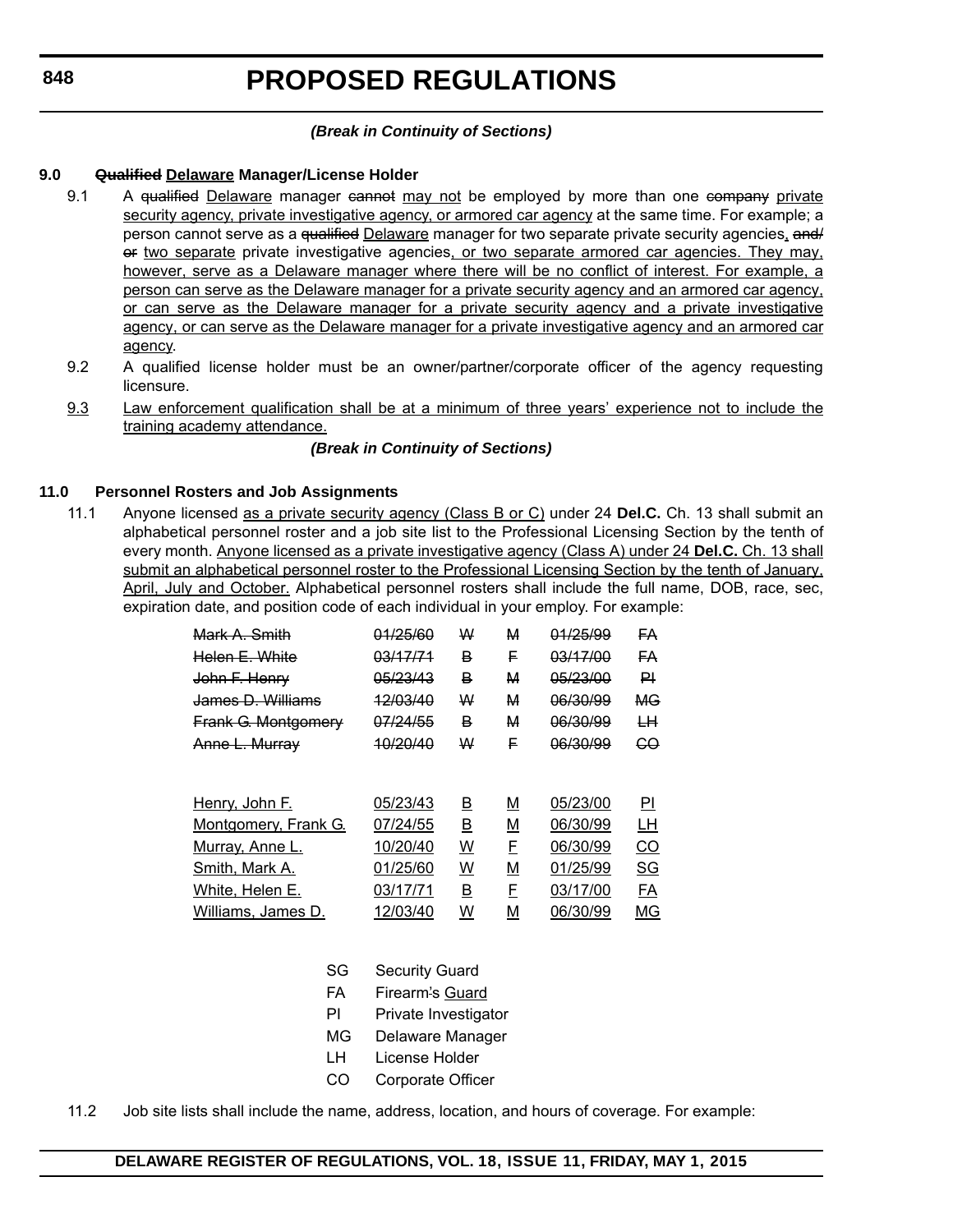The DuPont Industry Barley Mill Road 2200 - 0600 Hours, Monday, Wednesday, and Friday

11.3 Rosters shall be submitted as required in 11.1 regardless of the number of employees working in the State of Delaware, to include the licensed Delaware Manager.

**\*Please Note: As the rest of the sections were not amended they are not being published. A copy of the regulation is available at:**

**[1300 Board of Examiners of Private Investigators & Private Security Agencies](http://regulations.delaware.gov/register/may2015/proposed/18 DE Reg 846 05-01-15.htm)**

## **[DEPARTMENT OF STATE](http://dpr.delaware.gov/)**

**DIVISION OF PROFESSIONAL REGULATION**

## **1100 BOARD OF DENTISTRY AND DENTAL HYGIENE**

Statutory Authority: 24 Delaware Code, Section 1106(a)(1) (24 **Del.C.** §1106(a)(1)) 24 **DE Admin. Code** 1100

## **PUBLIC NOTICE**

## **[1100 Board of Dentistry and Dental Hygiene](#page-3-0)**

The Delaware Board of Dentistry and Dental Hygiene, pursuant to 24 **Del.C.** §1106(a)(1), proposes to revise its regulations. The proposed amendments to the regulations seek to clarify the bases and procedures for appeals to the dental and dental hygiene clinical examinations.

The Board will hold a public hearing on the proposed rule change on June 18, 2015 at 3:00 PM, Second Floor Conference Room A, Cannon Building, 861 Silver Lake Blvd., Dover, DE 19904. Written comments should be sent to Flora Peer, Administrator of the Delaware Board of Dentistry and Dental Hygiene, Cannon Building, 861 Silver Lake Blvd., Dover, DE 19904. Written comments will be accepted until August 3, 2015.

## **1100 Board of Dentistry and Dental Hygiene** *(Break in Continuity of Sections)*

## **10.0 Practical (Clinical) Examination**

Purpose. This regulation clarifies eligibility to take the practical (clinical) examination in dentistry and dental hygiene administered by the Board and identifies when successful examination scores expire.

## *(Break in Continuity Within Section)*

- 10.5 Any dentistry or dental hygiene applicant who fails the practical clinical examination may appeal the Board's decision. Such appeal shall be filed in writing with the Director of the Division of Professional Regulation within 20 days of the date of notification by the Board. Appeals are based on the facts surrounding the examiners decisions during the examination. Appeals based on patient behavior, tardiness, or failure to appear will not be considered.
	- 10.5.1 Appeal hearings shall be conducted in accordance with the Administrative Procedures Act, Chapter 101 of Title 29.
	- 10.5.2 The Board's scoring of the examination is presumed correct, and the burden of proof at an appeal hearing is on the appellant to prove otherwise. The appeal is limited to a determination of whether there exists substantial evidence to support the judgment of the examiners at the time of the examination.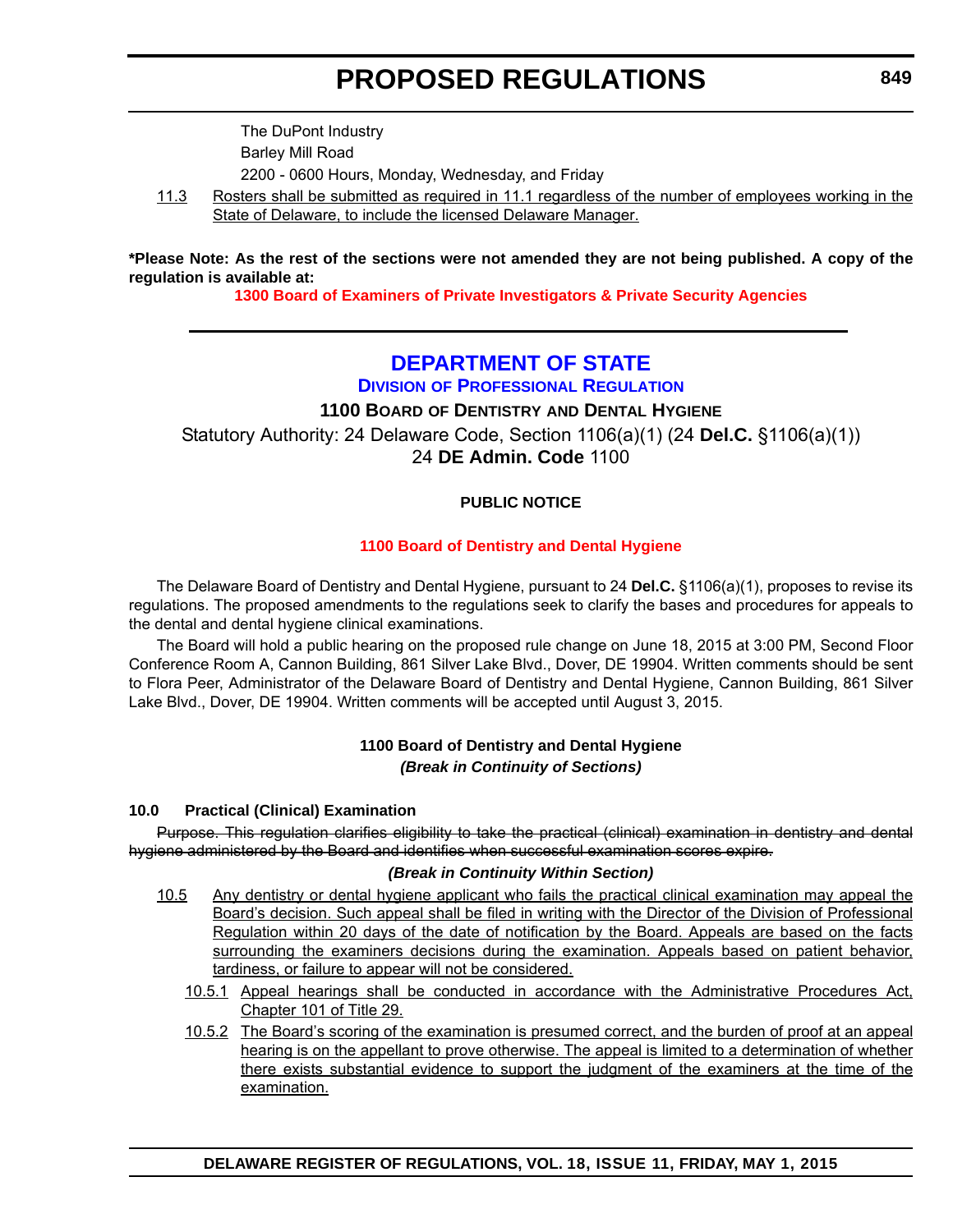## **850**

# **PROPOSED REGULATIONS**

10.5.2.1 The appeal panel may only consider documents, radiographs, and materials submitted during the examination that remain in the possession of the Board. The panel will not consider documentation or evidence that was not part of the examination, including opinions of the candidate or any other party, academic records, or letters of reference. The panel will not consider radiographs, photographs, or models of a patient taken after the completion of the examination.

#### **\*Please Note: As the rest of the sections were not amended they are not being published. A copy of the regulation is available at:**

## **[1100 Board of Dentistry and Dental Hygiene](http://regulations.delaware.gov/register/may2015/proposed/18 DE Reg 849 05-01-15.htm)**

## **DIVISION [OF PROFESSIONAL REGULATION](http://dpr.delaware.gov/)**

**1400 BOARD OF ELECTRICAL EXAMINERS**

Statutory Authority: 24 Delaware Code, Section 1406(a)(1) (24 **Del.C.** §1406(a)(1)) 24 **DE Admin. Code** 1400

## **PUBLIC NOTICE**

## **[1400 Board of Electrical Examiners](#page-3-0)**

Pursuant to 24 **Del.C.** §1406(a)(1), the Delaware Board of Electrical Examiners has proposed revisions to its rules and regulations. The rules pertaining to liability insurance, continuing education audits, inactive status, homeowner's permits, and exceptions to the license requirement are proposed to be amended.

A public hearing will be held on June 3, 2015 at 9:00 a.m. in the second floor conference room A of the Cannon Building, 861 Silver Lake Boulevard, Dover, Delaware, where members of the public can offer comments on the amendments to the rules and regulations. Anyone wishing to receive a copy of the proposed rules and regulations may obtain a copy from the Delaware Board of Electrical Examiners, 861 Silver Lake Boulevard, Dover, Delaware 19904. Persons wishing to submit written comments may forward these to the Board at the above address.

In accordance with 29 **Del.C.** §10118(a), the final date to receive written comments will be 15 days following the public hearing.

## **1400 Board of Electrical Examiners** *(Break in Continuity of Sections)*

## **2.0 Applications**

2.1 Applications may be obtained in person during regular business hours, on the Division of Professional Regulation ("Division") website or by mail. from the Division of Professional Regulation ("Division"). Applications must be made in the name of the individual, not a company. The Board shall approve the application form to insure that it contains all of the information necessary to satisfy the statutory requirements for licensure.

## *(Break in Continuity of Sections)*

## **3.0 Qualifications**

3.1 An applicant shall submit proof of qualifications verified by affidavit on a form approved by the Board. Proof of experience requires an affidavit from the supervising licensed electrician describing the nature of the experience. If an applicant cannot obtain the required affidavit from the supervising licensed electrician, W-2 tax forms showing full-time employment may be substituted at the discretion of the Board. The required experience and training must be completed prior to taking the licensure exam.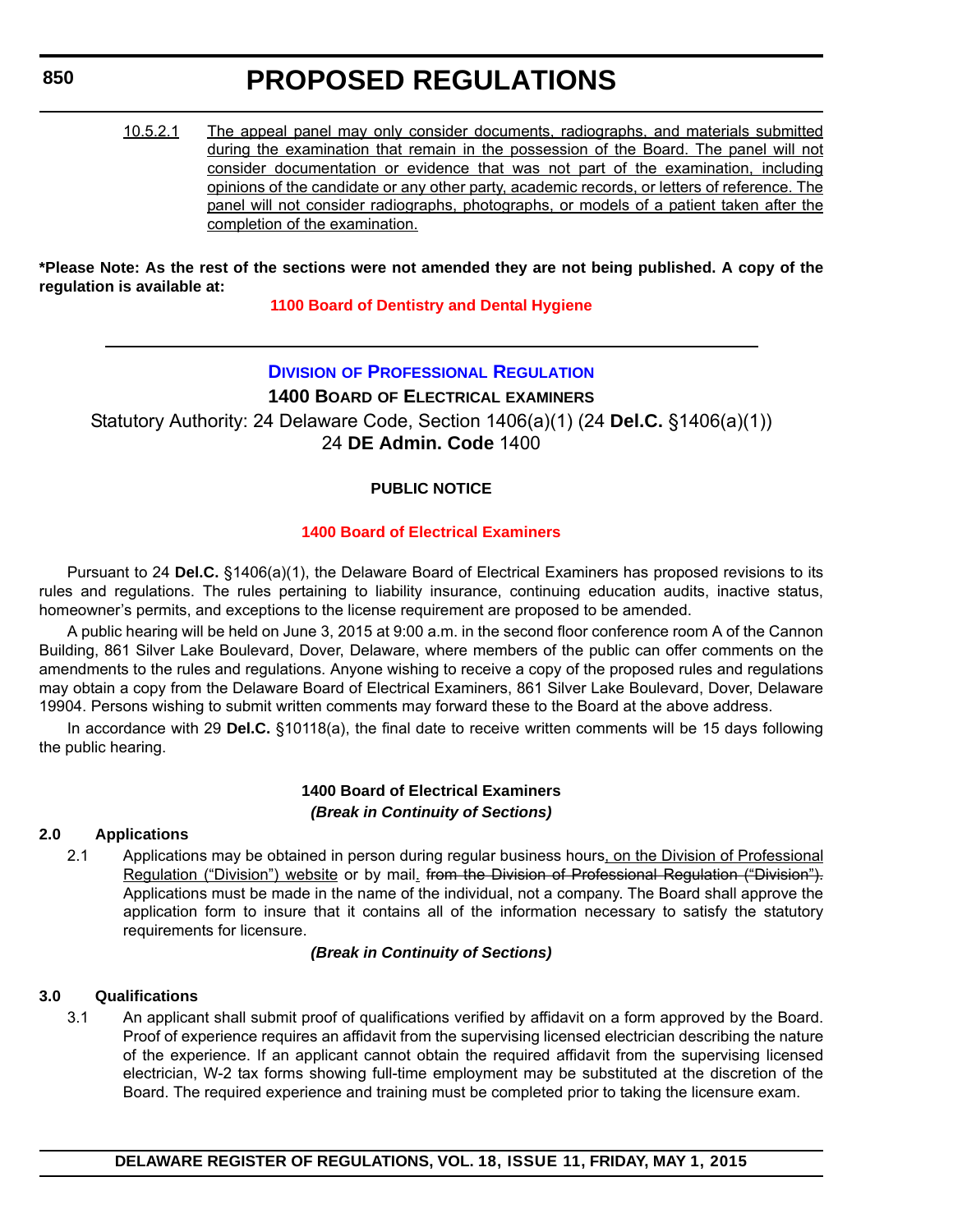- 3.2 Applicants relying on military training and experience must submit official documentation from the supervising officials showing type and approximate hours of work experience. Other official military documentation that reliably verifies military training and experience may be accepted at the discretion of the Board when supervisory officials are not available or cannot be located.
- 3.3 The requirement of two years of technical training under 24 **Del.C.** §1408 (a)(1)(c) can be met by successful completion of two years of technical training related to electrical technology in a vocational/ technical high school or by completion of 48 credit hours in technical training related to electrical technology at an accredited post-secondary school.
- 3.4 The experience necessary under 24 **Del.C.** §1408 to qualify for a particular license must relate to the activity authorized by such a license as defined in 24 **Del.C.** §1402(10) - (13).

#### **4.0 Examinations**

- 4.1 As a condition of licensure, applicants shall obtain a grade of 75% on the Division-approved test. Only the National Electrical Code Book can be used during the test as a reference. Applicants should submit a completed application with all necessary credentials for Board approval at least 45 days before the test is given. As long as the credentials have been approved, a license may issue from the Division of Professional Regulation upon proof of obtaining a passing score on the test, proof of insurance (in accordance with subsection 6.1), and payment of the fee as provided herein. A member of the State Board of Electrical Examiners may attend the examination. All scores will be presented to the Board at the first meeting after the examination results are available. The roster of persons qualified for licensure will appear in the minutes.
- 4.2 Applicants who fail two consecutive times with a grade of less than 50% each time must wait one year before retesting.

#### **5.0 [Reserved]**

#### **6.0 License and Insurance**

- 6.1 Licensees with the exception of Journeypersons and Apprentice Electricians shall maintain general liability insurance of at least \$300,000.00. Proof of insurance must be submitted with licensure applications and maintenance of the required insurance during the licensure period shall be attested to in the course of each licensure renewal.
- 6.2 The insurance requirement is satisfied for a licensee who is performing work as an employee as long as the employer is insured for the risk on the work performed as required under these regulations. A licensee who also works independently from his employer must maintain separate insurance for that risk as provided under these regulations.
- 6.3 Master and Limited Special Elevator Electricians do not need general liability insurance if the licensee's employer has general liability insurance. Elevator applicants and licensees agree to work only for an elevator company who maintains a general liability insurance policy for all of its employees, in the minimum amount of \$300,000.00.

## **7.0 Expiration and Renewal**

- 7.1 The licenses granted by the Board must be renewed by June 30th of each even numbered year, otherwise, they expire as of July 1<sup>st</sup>.
- 7.2 Renewal. It is the responsibility of the licensee to file a renewal application with the Board. The Board is not required to notify licensees of expiration dates. Renewal may be accomplished online at [www.dpr.delaware.gov.](http://www.dpr.delaware.gov)
	- 7.2.1 Renewal applications will be randomly audited by the Board to ensure their accuracy. Licensees selected for random audit will be notified of that selection within 60 days after the renewal deadline. Licensees must then submit the documentation requested by the date indicated on the audit notice.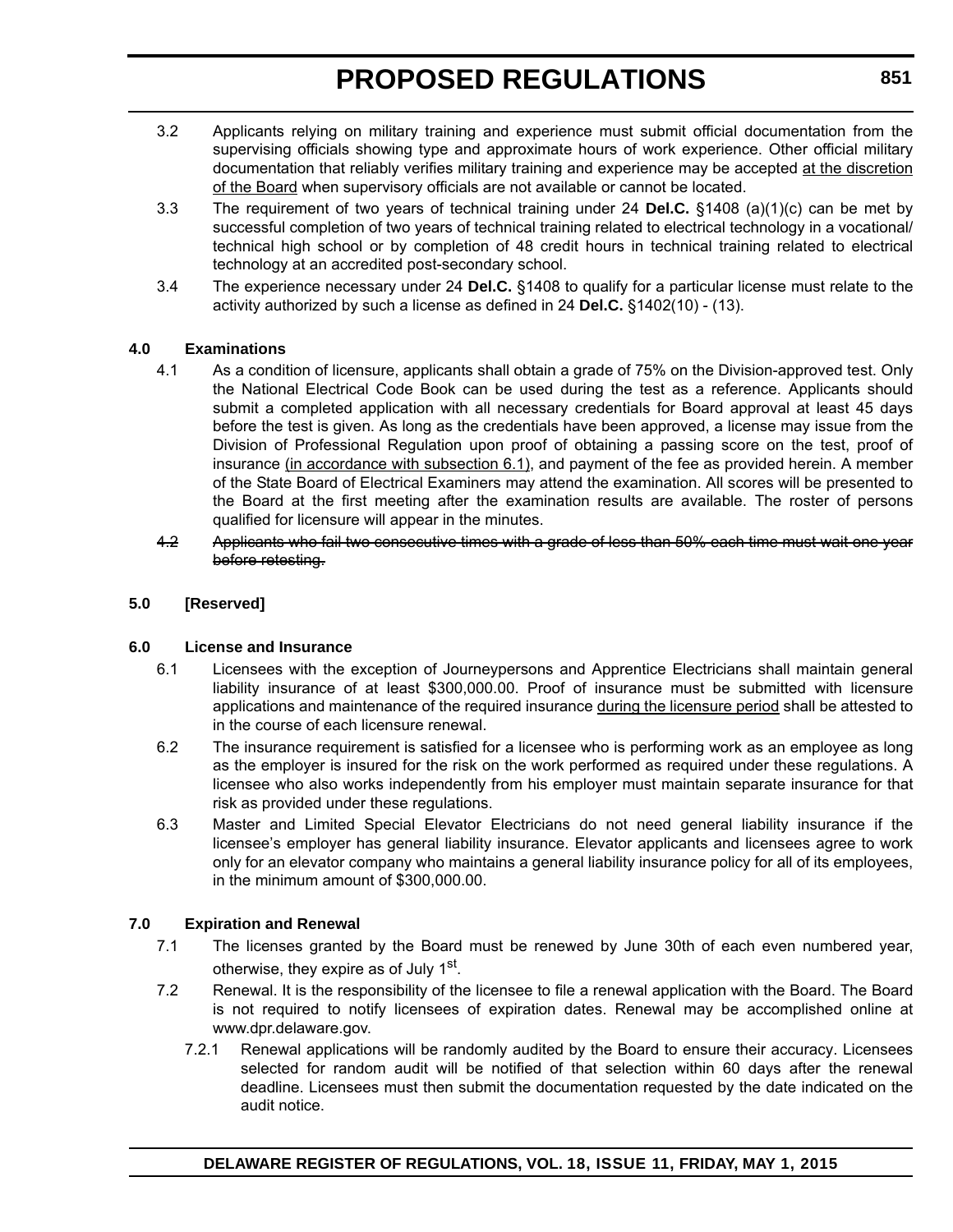- 7.2.2 As a condition of renewal, applicants must attest to completion of continuing education (CE) as required by Regulation Section 8.0 and must also attest to maintenance of the liability insurance required by Regulation Section 6.0. Attestation shall be completed electronically. Licensees selected for random audit will be required to supplement their attestations with documentation of CE attendance and maintenance of insurance coverage both at the time of renewal and during the biennial period that is the subject of the audit.
- 7.3 A licensee may renew an expired license within one year after the renewal deadline by meeting all requirements and paying a late fee set by the Division. All late renewals will be audited for compliance with the CE and insurance renewal requirements.
- 7.4 A licensee with an valid active license may request in writing to be placed on inactive status. Inactive status can be renewed electronically on a biennial basis by attestation of completing the required CE for licensure. Inactive licenses may be reactivated by the Board upon written request with proof of insurance (as required in accordance with Section 6.0) and payment of the appropriate fee set by the Division.

## *(Break in Continuity Within Section)*

## **8.0 Continuing Education**

## *(Break in Continuity Within Section)*

- 8.2.3 Sponsors or licensees seeking pre-approval should submit the request as provided in subsection 8.1.2 at least 60 days before the CE course is being offered.
- 8.2.4 Approval of CE automatically expires on September 1, 2002 and every three years thereafter on each September 1. A sponsor or licensee must reapply for approval as provided in subsection 8.2.2.

## *(Break in Continuity of Sections)*

## **10.0 Exceptions.**

- 10.1 No license is required for performing electrical work by the following persons or entities:
	- 10.1.1 A professional engineer in a manufacturing or industrial plant having six years experience in electrical planning and design who is registered with the Board and who is licensed and listed on the Delaware Association of Professional Engineers as the person responsible for the plant repairs, maintenance, and electrical additions; Any of the following individuals working in a manufacturing or industrial facility:
		- 10.1.1.1 An electrical engineer who is recognized by their company as the person responsible for facility repairs, maintenance, or electrical additions, and who is registered with the Board, or a professional electrical engineer who is registered with the Board and who is licensed and listed on the Delaware Association of Professional Engineers;
		- 10.1.1.2 An electrical engineer or electrical engineering technician, recognized by the manufacturing or industrial company as qualified, working in a laboratory environment conducting basic research and development;
		- 10.1.1.3 An "in-house" electrical engineer, electrical engineering technician, or other person conducting research and development building and testing a custom panel designed by the company and not commercially available, provided that such exception shall not extend to the permanent installation of the equipment;

## *(Break in Continuity Within Section)*

10.1.9 Factory trained, and authorized and employed representatives; provided such persons do only maintenance, start up, commissioning and repair work directly on their factory manufactured equipment and may not supervise non-licensees as part of such work.

## *(Break in Continuity of Sections)*

## **12.0 Required Inspection.**

**DELAWARE REGISTER OF REGULATIONS, VOL. 18, ISSUE 11, FRIDAY, MAY 1, 2015**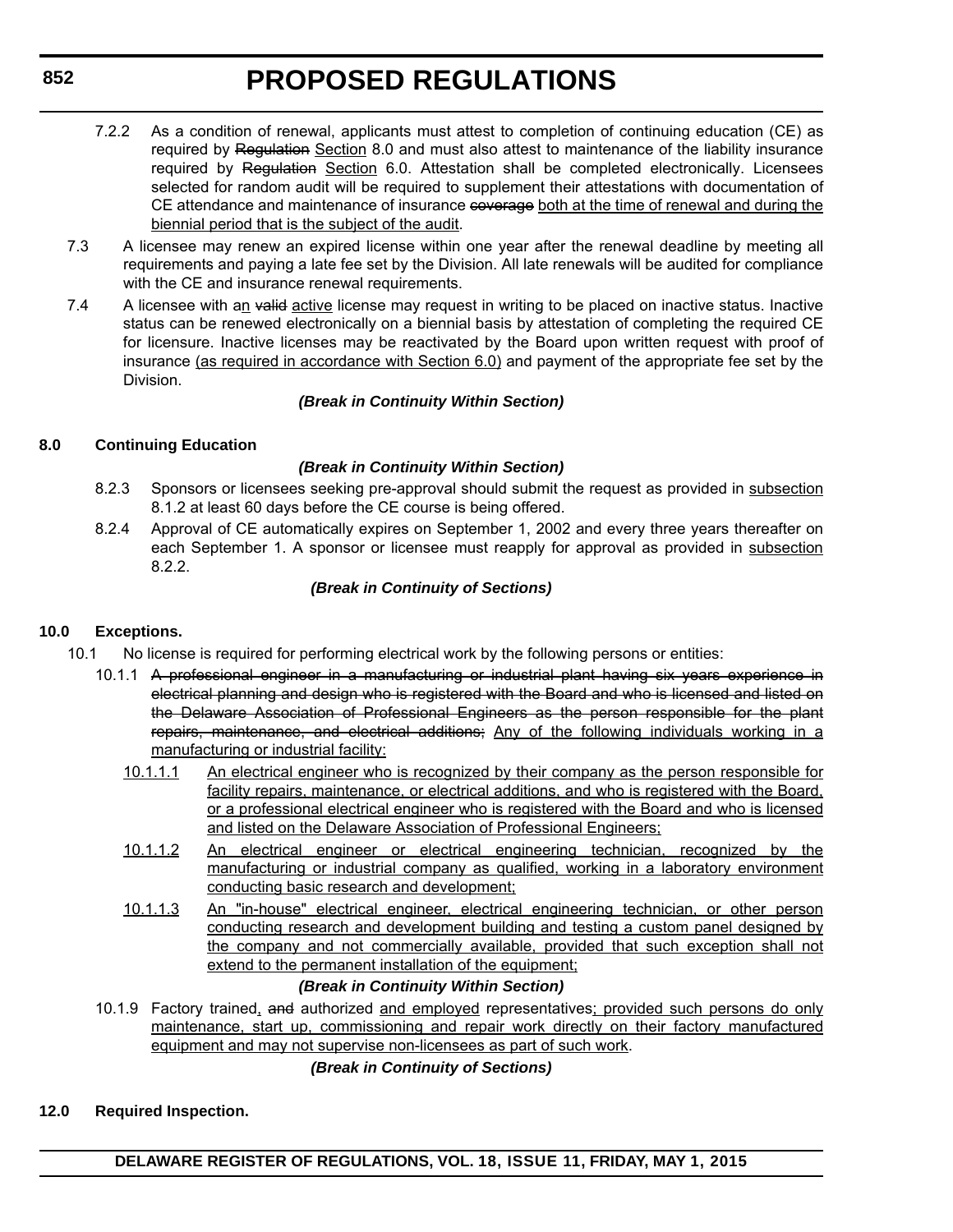#### *(Break in Continuity Within Section)*

12.2 An application for an inspection shall be filed with the inspection agency on a form, signed by the licensee, or person authorized under Rules subsections 12.7, 12.8, or 12.9, containing at least the following information:

#### *(Break in Continuity Within Section)*

12.4 An inspection agency shall not conduct an inspection of work performed until it has received a request made in compliance with Rule subsection 12.2.

#### *(Break in Continuity Within Section)*

12.9 Any person authorized to perform work by a homeowner's permit shall obtain a final inspection as provided in Rule Section 12.0 by an inspection agency licensed by the Board.

#### *(Break in Continuity Within Section)*

#### **13.0 Organization of the Board**

#### *(Break in Continuity Within Section)*

13.3 Meeting Minutes

The minutes of each meeting are taken by the Administrative Assistant Specialist from the Division of Professional Regulation and approved by the Board.

#### **14.0 Homeowners Permits**

#### *(Break in Continuity Within Section)*

14.8 Homeowner permits may only be issued for free standing structures and single family dwellings.

#### **15.0 Inspection agencies**

#### *(Break in Continuity Within Section)*

15.6 An inspection agency shall notify the Board in writing within 10 days when an employee leaves the agency or when a new employee is hired by the agency. This notification shall include the full name and address of the inspector. The date a new employee is hired by an inspection agency marks the beginning of the period in which the inspection examinations in Rule subsection 15.3 must be successfully completed.

**\*Please Note: As the rest of the sections were not amended they are not being published. A copy of the regulation is available at:**

#### **[1400 Board of Electrical Examiners](http://regulations.delaware.gov/register/may2015/proposed/18 DE Reg 850 05-01-15.htm)**

## **[DEPARTMENT OF TRANSPORTATION](http://www.deldot.gov/home/divisions/)**

**DIVISION OF PLANNING AND POLICY**

Statutory Authority: 17 Delaware Code, Sections 132(e), 507; 508 and 29 Delaware Code, Section 8404(8) (17 **Del.C.** §§132(e), 507 & 508; 29 **Del.C.** §8404(8)) 2 **DE Admin. Code** 2309

## **PUBLIC NOTICE**

#### **[2309 Standards and Regulations for Subdivision Streets and State Highway Access](#page-3-0)**

**Background**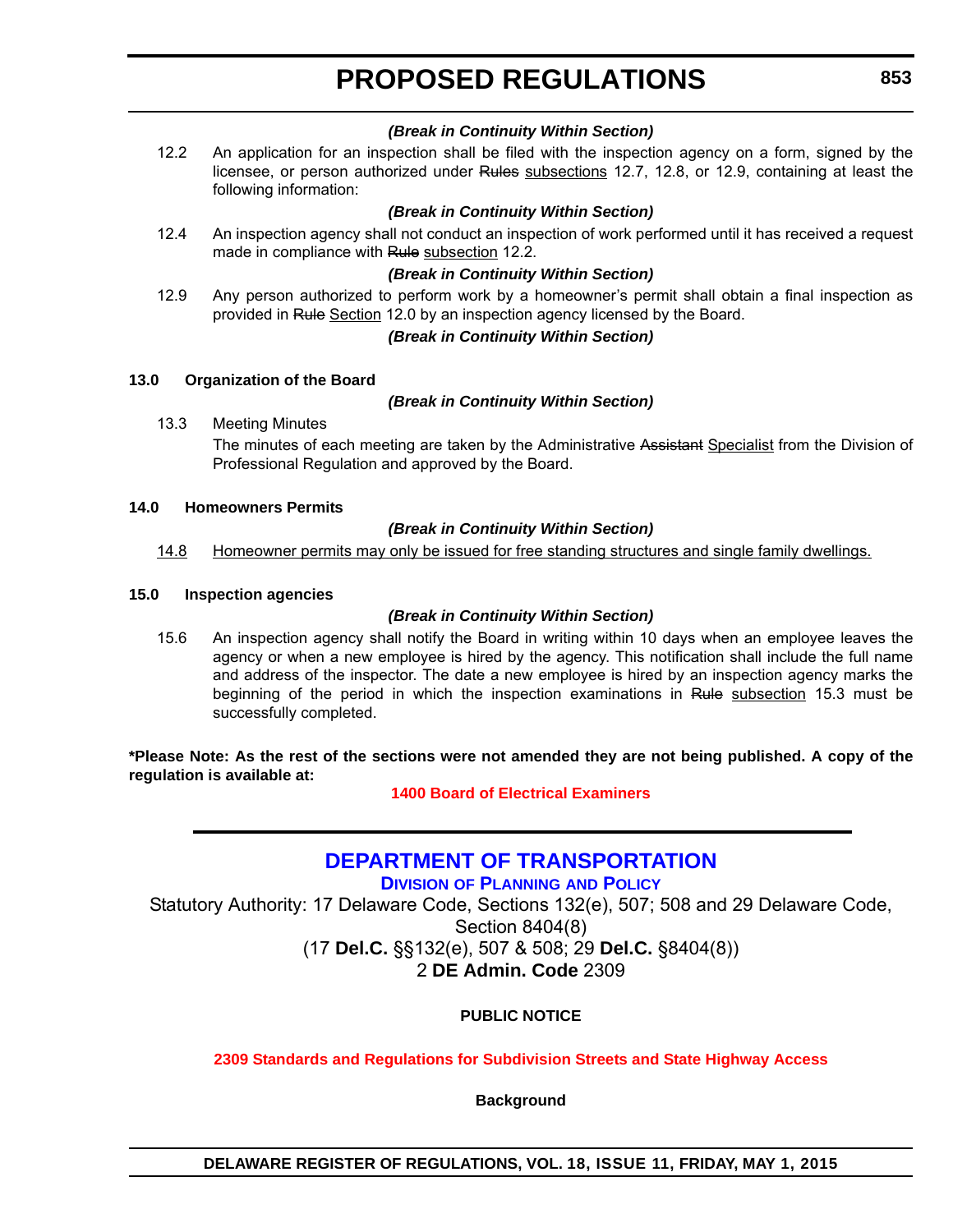**854**

# **PROPOSED REGULATIONS**

As authorized under 17 **Del.C.** §§132(e), 507, 508, and 29 **Del.C.** §8404(8), inter alia, the Delaware Department of Transportation, ("DelDOT"), through its Division of Planning and Public Policy, seeks to adopt general revisions to its existing regulations regarding development coordination.

The current regulations were enacted in March of 2015. The proposed regulations address some sections of the manual that were inadvertently changed during final adoption as well as proposed regulations that address procedural changes in the way we do business, and the addition of clarifying language. The changes take into account the issues and concerns identified and addressed as needing amendment by not only DelDOT staff, but also the end users of the current regulations.

## **Public Comment Period**

DelDOT will take written comments on these proposed general revisions to Section 2309 of title 2, Delaware Administrative Code, from May 1, 2015 through May 31, 2015. The public may submit their comments to:

Marc Coté, P.E., Assistant Director, Planning Development Coordination via email (Marc.Cote@state.de.us) or in writing to his attention:

Division of Planning Delaware Department of Transportation P.O. Box 778 Dover, DE 19903

The following table is the list of proposed changes by chapter for the use of the public to easily locate the proposed changes:

| Existing Development Coordination Manual Regulations can be found in the DE Administrative Code at:                                                                                                               |                 |                                                                                                                                                                                                                                                                                                                                  |                                                                                                                                                           |  |
|-------------------------------------------------------------------------------------------------------------------------------------------------------------------------------------------------------------------|-----------------|----------------------------------------------------------------------------------------------------------------------------------------------------------------------------------------------------------------------------------------------------------------------------------------------------------------------------------|-----------------------------------------------------------------------------------------------------------------------------------------------------------|--|
| http://regulations.delaware.gov/AdminCode/title2/2000/2300/2309.shtml#TopOfPage                                                                                                                                   |                 |                                                                                                                                                                                                                                                                                                                                  |                                                                                                                                                           |  |
| Summary of Proposed Changes to the Development Coordination Manual<br>(due to the size of the actual regulations, the affected chapters are<br>available in their entirety at the links provided in this posting) |                 |                                                                                                                                                                                                                                                                                                                                  |                                                                                                                                                           |  |
| Sec/Fig                                                                                                                                                                                                           | Para.           | DeIDOT Comment/Proposed Change                                                                                                                                                                                                                                                                                                   | Justification                                                                                                                                             |  |
| P.4.2                                                                                                                                                                                                             | 1 <sup>st</sup> | Add clarifying language regarding No Objection<br>to Recordation (LONOR) issuance: ",except in<br>such individual cases where DelDOT determines<br>that the proposal does not create any<br>transportation impacts and does not trigger<br>entrance/access improvements that would<br>require further review by the Department." | Allows for administrative<br>correspondence to peer agencies when<br>proposed site changes would pose "No<br>Impact" with respect to DCM<br>requirements. |  |
| P.6.B                                                                                                                                                                                                             |                 | Add clarifying language regarding Letter of no<br>Contention (≤ 199 ADT LONC) or LONOR<br>issuance: "as required (or exempted) in P.4.2"                                                                                                                                                                                         | Allows for administrative<br>correspondence to peer agencies when<br>proposed site changes would pose "No<br>Impact" with respect to DCM<br>requirements. |  |
| P.7.B                                                                                                                                                                                                             |                 | Add clarifying language regarding Letter of no<br>Contention (≥ 200 ADT LONC) or LONOR<br>issuance: "as required (or exempted) in P.4.2"                                                                                                                                                                                         | Allows for administrative<br>correspondence to peer agencies when<br>proposed site changes would pose "No<br>Impact" with respect to DCM<br>requirements. |  |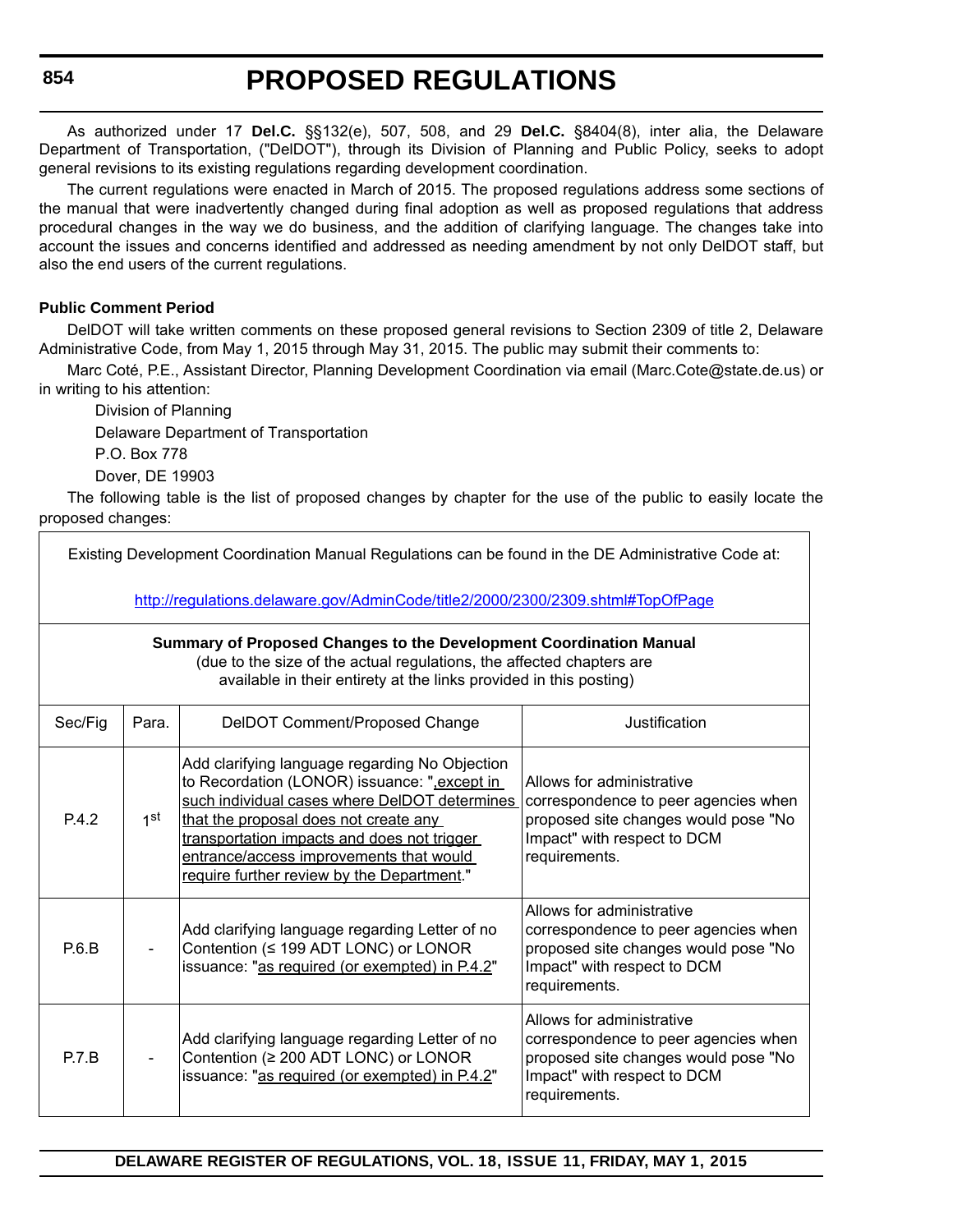| 3.4.2.F    |     | Add language directing users to more<br>information: "and Appendix M for more<br>information"                                                                                                                                                                                                                                                                                                                                                                               | Provide additional data to assist users in<br>developing the Traffic Generation<br>Diagram.                                                                |
|------------|-----|-----------------------------------------------------------------------------------------------------------------------------------------------------------------------------------------------------------------------------------------------------------------------------------------------------------------------------------------------------------------------------------------------------------------------------------------------------------------------------|------------------------------------------------------------------------------------------------------------------------------------------------------------|
| $4.3.7.$ U |     | Add language directing users to more<br>information: "(see Appendix M for example)"                                                                                                                                                                                                                                                                                                                                                                                         | Provide additional data to assist users in<br>developing the Traffic Generation<br>Diagram.                                                                |
| $4.4.3$ .U |     | Add language directing users to more<br>information: "(see Appendix M for example)"                                                                                                                                                                                                                                                                                                                                                                                         | Provide additional data to assist users in<br>developing the Traffic Generation<br>Diagram.                                                                |
| 5.5.4      | 2nd | Add clarifying language. See Section 5.5.4 for full<br>details of the revision.                                                                                                                                                                                                                                                                                                                                                                                             | Expanded list of site-conditions provided<br>to help explain when additional<br>underdrain may be required.                                                |
| 6.4.1.G.3  |     | Add clarifying language: "This requires<br>completion of a Federal W-9 form and a<br>Delaware State Substitute W-9 form available<br>online at http://accounting.delaware.gov/<br>w9 notice.shtml"                                                                                                                                                                                                                                                                          | Text is updated to explain that a Federal<br>W-9 Form is required along with<br>Delaware State Substitute W-9 form.                                        |
| 6.5.1.E.3  |     | Add clarifying language: "This requires<br>completion of a Federal W-9 form and a<br>Delaware State Substitute W-9 form online<br>available online at http://<br>accounting.delaware.gov/w9 notice.shtml"                                                                                                                                                                                                                                                                   | Text is updated to explain that a Federal<br>W-9 Form is required along with<br>Delaware State Substitute W-9 form.                                        |
| 6.5.2.1    | 3   | Revised Language: "Upon receipt of approved<br>construction drawings and following review of<br>items required in Section 6.5.1, the Public Works<br>Engineer will evaluate the items specified in<br>Section 6.5.2 prior to issuance of a permit for-<br>entrance construction-final "Notice to Proceed"<br>letter. The permit will serve as the notice to<br>proceed, allowing the developer to proceed with<br>permanent street construction within the<br>subdivision." | Previous text incorrectly described a<br>"Permit" process. Text revised to follow<br>current practice.                                                     |
| 6.7.1.D.3  |     | Add clarifying language: "This requires<br>completion of a Federal W-9 form and a<br>Delaware State Substitute W-9 Form enline<br>available online at http://<br>accounting.delaware.gov/w9 notice.shtml"                                                                                                                                                                                                                                                                   | Text is updated to explain that a Federal<br>W-9 Form is required along with<br>Delaware State Substitute W-9 form.                                        |
| 6.7.3.B    | 1   | Language Replaced. See Section 6.7.3.B for full<br>details of revision.                                                                                                                                                                                                                                                                                                                                                                                                     | Paragraph replaced to reflect current<br>practice, and correct clerical error that<br>was made during manual revisions that<br>occurred prior to adoption. |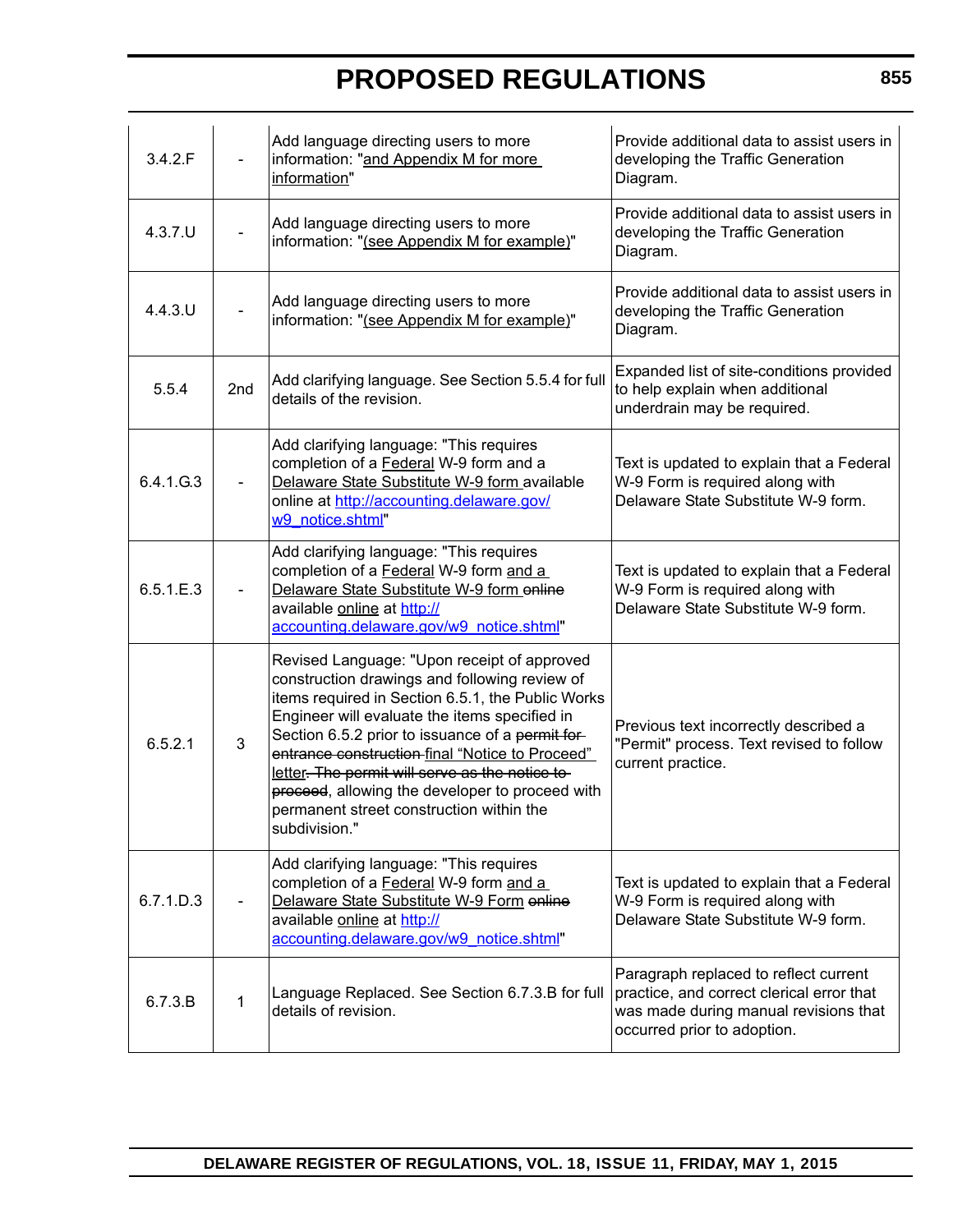| 8.2                   | $\mathbf{1}$ | Add Language to allow for more expedient<br>resolution of improper entrance usage pending<br>notification and actual construction process<br>being complete. See Section 8.2 for full details of<br>revision.                               | Situations occur where ongoing use of<br>an improper entrance (or use of non-<br>permitted access) poses traffic or safety<br>concerns, current process results in<br>lengthy delays pending implementation<br>of full notification process and eventual<br>construction work. |
|-----------------------|--------------|---------------------------------------------------------------------------------------------------------------------------------------------------------------------------------------------------------------------------------------------|--------------------------------------------------------------------------------------------------------------------------------------------------------------------------------------------------------------------------------------------------------------------------------|
| 8.2.D                 |              | Add new action to listed steps for resolution of<br>improper entrance usage. Allow for streamlined<br>process when voluntary compliance is achieved.<br>See Section 8.2.D for full details of revision.                                     | When there are no physical entrance<br>improvements that must be removed or<br>corrected, the notification/construction<br>part of this process adds much delay.<br>The ability to pursue voluntary<br>compliance provides greater benefit<br>much more quickly.               |
| 8.5.2                 |              | Revise Language in this Section to resolve<br>confusing regulation. See Section 8.5.2 for full<br>details of revision.                                                                                                                      | The text has been revised to better<br>define a threshold between being able to<br>utilize a standardized improved entrance<br>as shown in Figure 8.5.2-a vs.<br>requirement for a full entrance plan<br>submission.                                                           |
| Figure<br>$8.5.2 - a$ |              | Minor revisions including updates to reflect<br>changes within Section 8.5.2 listed above. See<br>Figure 8.5.2-a for full details of revision.                                                                                              | Changes to the figure's legend provide<br>updates to reflect changes proposed in<br>Section 8.5.2.<br>Additionally: the term "Min." for lane/<br>shoulder widths has been edited for<br>consistency, and the "revised date" label<br>has been removed.                         |
| 8.5.2                 |              | Add Language in this Section to require an MOT<br>Plan and a Lines and Grades Plan to allow for<br>adequate consideration of traffic safety and<br>constructability prior to permitting. See Section<br>8.5.2 for full details of revision. | Practice in the field has demonstrated<br>there are potentially gaps in the<br>consideration of traffic safety and<br>constructability vs. the more detailed<br>requirements used when completing a<br>full entrance plan submission.                                          |

**Please Note: Due to the size of the proposed regulation it is not being published here. The following links to the several parts of the proposed regulation are provided below:**

[Preface](http://regulations.delaware.gov/register/may2015/proposed/Preface.pdf) (**http://regulations.delaware.gov/register/may2015/proposed/Preface.pdf**)

[Chapter 3 Record Plan Design](http://regulations.delaware.gov/register/may2015/proposed/Chap3.pdf) (**http://regulations.delaware.gov/register/may2015/proposed/Chap3.pdf**) [Chapter 4 Construction Plans](http://regulations.delaware.gov/register/may2015/proposed/Chap4.pdf) (**http://regulations.delaware.gov/register/may2015/proposed/Chap4.pdf**)

[Chapter 5 Design Elements](http://regulations.delaware.gov/register/may2015/proposed/Chap5.pdf) (**http://regulations.delaware.gov/register/may2015/proposed/Chap5.pdf**)

[Chapter 6 Construction Administration](http://regulations.delaware.gov/register/may2015/proposed/Chap6.pdf) (**http://regulations.delaware.gov/register/may2015/proposed/ Chap6.pdf**)

[Chapter 8 Miscellaneous Access Guidelines](http://regulations.delaware.gov/register/may2015/proposed/Chap8.pdf) (**http://regulations.delaware.gov/register/may2015/proposed/ Chap8.pdf**)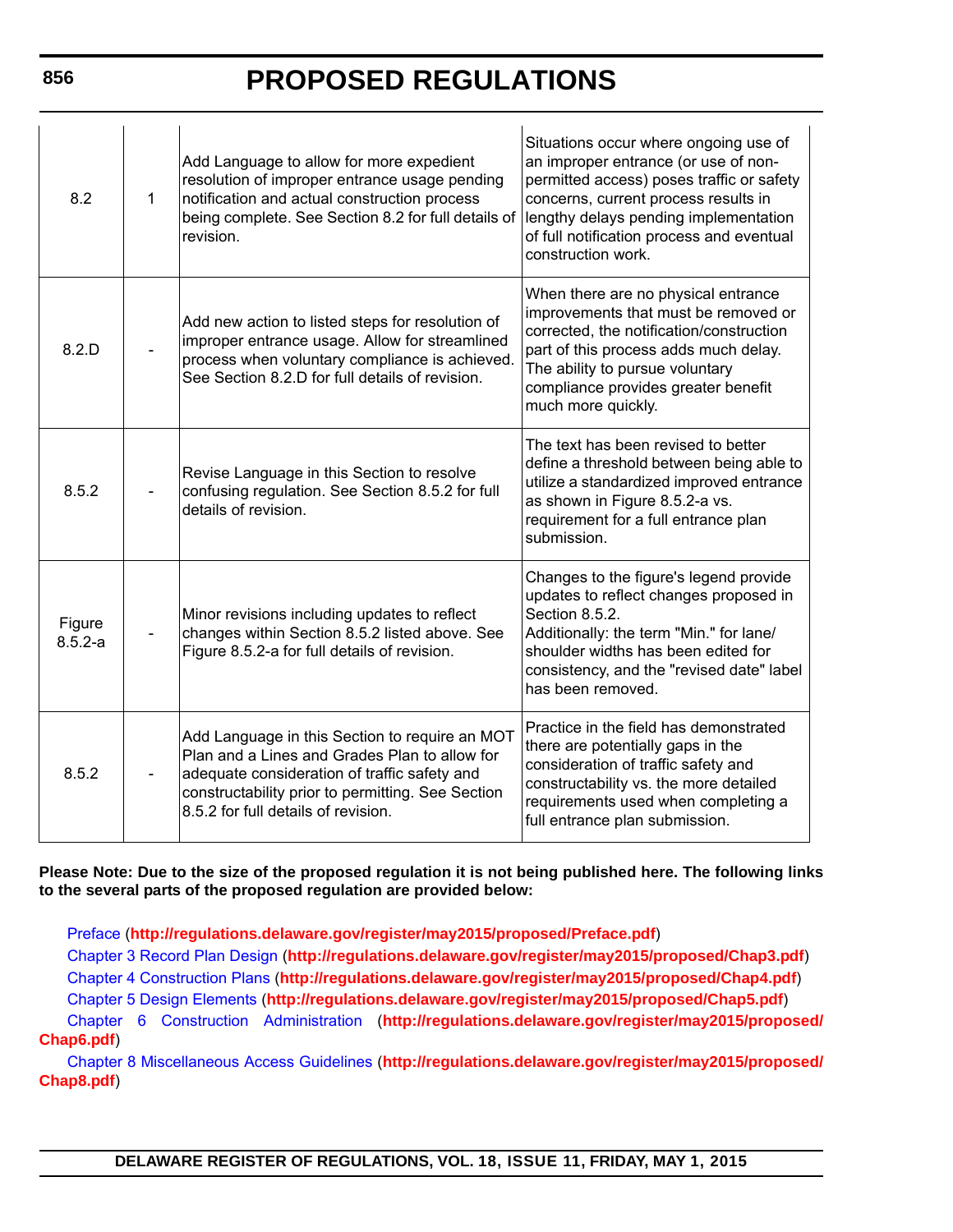## **Symbol Key**

Arial type indicates the text existing prior to the regulation being promulgated. Underlined text indicates new text added at the time of the proposed action. Language which is stricken through indicates text being deleted. **[Bracketed Bold language]** indicates text added at the time the final order was issued. **[Bracketed bold stricken through]** indicates language deleted at the time the final order was issued.

## **Final Regulations**

The opportunity for public comment shall be held open for a minimum of 30 days after the proposal is published in the *Register of Regulations*. At the conclusion of all hearings and after receipt within the time allowed of all written materials, upon all the testimonial and written evidence and information submitted, together with summaries of the evidence and information by subordinates, the agency shall determine whether a regulation should be adopted, amended or repealed and shall issue its conclusion in an order which shall include: (1) A brief summary of the evidence and information submitted; (2) A brief summary of its findings of fact with respect to the evidence and information, except where a rule of procedure is being adopted or amended; (3) A decision to adopt, amend or repeal a regulation or to take no action and the decision shall be supported by its findings on the evidence and information received; (4) The exact text and citation of such regulation adopted, amended or repealed; (5) The effective date of the order; (6) Any other findings or conclusions required by the law under which the agency has authority to act; and (7) The signature of at least a quorum of the agency members.

The effective date of an order which adopts, amends or repeals a regulation shall be not less than 10 days from the date the order adopting, amending or repealing a regulation has been published in its final form in the *Register of Regulations*, unless such adoption, amendment or repeal qualifies as an emergency under §10119.

## **[DEPARTMENT OF EDUCATION](http://www.doe.k12.de.us/site/default.aspx?PageID=1)**

**OFFICE OF THE SECRETARY**

Statutory Authority: 14 Delaware Code, Section 122(b) (14 **Del.C.** §122(b))

14 **DE Admin. Code** 727

## **REGULATORY IMPLEMENTING ORDER**

## **[727 Credit for Experience for Educators and for Secretarial Staff](#page-4-0)**

## **I. SUMMARY OF THE EVIDENCE AND INFORMATION SUBMITTED**

The Secretary of Education seeks the consent of the State Board of Education to amend 14 **DE Admin. Code** 727 Credit for Experience for Educators and for Secretarial Staff. This regulation is amended to clarify the credit for experience received for individuals who graduate from a five year preservice program as defined in the regulation and for individuals who graduate from a four year preservice program with a GPA of 3.75 or higher.

Notice of the proposed regulation was published in the *News Journal* and the *Delaware State News* on **February 27, 2015**, in the form hereto attached as *Exhibit "A"*. No comments were received.

## **II. FINDINGS OF FACTS**

The Secretary finds that it is appropriate to amend 14 **DE Admin. Code** 727 Credit for Experience for Educators and for Secretarial Staff in order to clarify the credit for experience received for individuals who graduate from a five year preservice program as defined in the regulation and for individuals who graduate from a four year preservice program with a GPA of 3.75 or higher.

## **III. DECISION TO AMEND THE REGULATION**

For the foregoing reasons, the Secretary concludes that it is appropriate to amend 14 **DE Admin. Code** 727 Credit for Experience for Educators and for Secretarial Staff. Therefore, pursuant to 14 **Del.C.** §122, 14 **DE Admin. Code** 727 Credit for Experience for Educators and for Secretarial Staff attached hereto as *Exhibit "B"* is hereby amended. Pursuant to the provision of 14 **Del.C.** §122(e), 14 **DE Admin. Code** 727 Credit for Experience for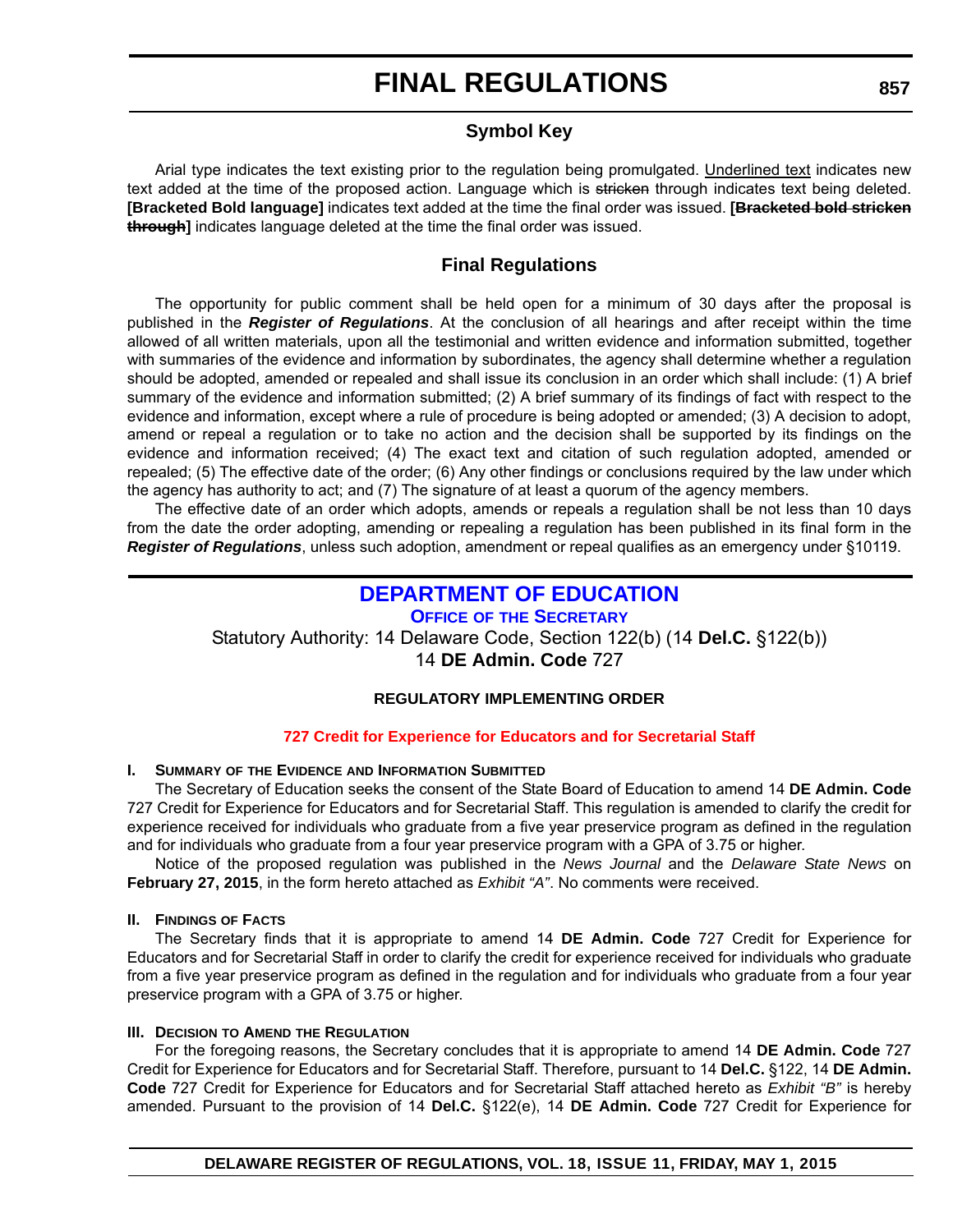## **858**

# **FINAL REGULATIONS**

Educators and for Secretarial Staff hereby amended shall be in effect for a period of five years from the effective date of this order as set forth in Section V. below.

#### **IV. TEXT AND CITATION**

The text of 14 **DE Admin. Code** 727 Credit for Experience for Educators and for Secretarial Staff amended hereby shall be in the form attached hereto as *Exhibit "B"*, and said regulation shall be cited as 14 **DE Admin. Code** 727 Credit for Experience for Educators and for Secretarial Staff in the *Administrative Code of Regulations* for the Department of Education.

#### **V. EFFECTIVE DATE OF ORDER**

The actions hereinabove referred to were taken by the Secretary pursuant to 14 **Del.C.** §122 on **April 16, 2015**. The effective date of this Order shall be ten (10) days from the date this Order is published in the Delaware *Register of Regulations.*

**IT IS SO ORDERED** the 16<sup>th</sup> day of April 2015.

#### **Department of Education**

Mark T. Murphy, Secretary of Education

Approved this 16th day of April 2015

#### **727 Credit for Experience for Educators and for Secretarial Staff**

#### **1.0 Educators Graduating from a 5 Year or 4 Year Preservice Program**

- 1.1 Definitions
	- 1.1.1 The following words and terms when used in this subsection shall have the following meaning unless the context clearly indicates otherwise:
		- **"Eligible Employee"** includes, but is not limited to, teachers, nurses, librarians, psychologists, therapists, and counselors paid in accordance with 14 **Del.C.** §1305 that were hired into their first professional position after June 30, 2001 and zero years of experience. The exception to the zero years of experience would be an employee who qualified for military experience credit under 14 **Del.C.** §1312(a) and 14 **DE Admin. Code** 706.
		- **"Five Year Preservice Program"** means a regionally accredited college or university five year planned degree program which includes an extensive clinical component or internship in the fifth year.
		- **"Four Year Preservice Program"** means a regionally accredited college or university four year preservice undergraduate bachelor degree program.
		- **"Grade Point Average (GPA)"** means the grade point average (GPA) stated on the official transcript of the regionally accredited college or university granting the bachelor's degree in the Four Year Preservice Program.
- 1.2 Pursuant to 14 **Del.C.** §1312(a), a graduate of a five year preservice program, or a graduate of a four year preservice program who graduates with a GPA of 3.75 or higher on a 4.0 scale or the equivalent, shall be granted one year of experience on the applicable state salary schedule. one year of experience on the applicable state salary schedule shall be granted to:
	- 1.2.1 A graduate of a four year preservice program who graduates with a GPA of 3.75 or higher on a 4.0 scale or the equivalent; or
	- 1.2.2 A graduate of a five year preservice program as defined above.
- 1.3 An employee eligible for one year of credited experience shall meet the definition of Eligible Employee in 1.1 and meet the requirements of 1.2.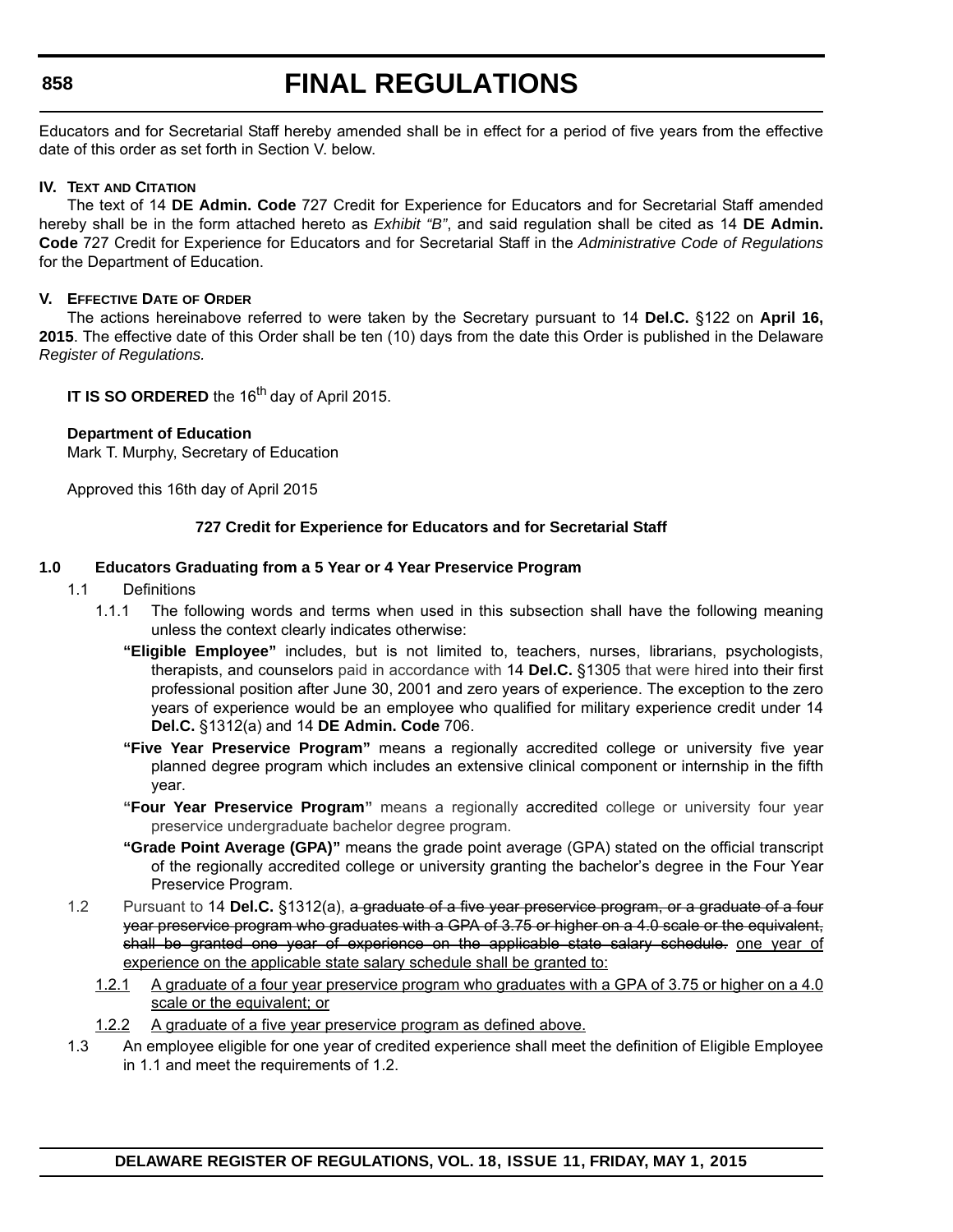#### **2.0 Administrators**

No credit for experience shall be given for part time employment in administrative or supervisory positions.

### **3.0 Teachers**

- 3.1 Days taught as a substitute or as a paraeducator may not be used toward credit for experience; however, employment as a teacher on a regular part time basis may be used toward credit for experience.
	- 3.1.1 A "**regular part time**" employee is one who is employed in a position which requires at least 50 hours per month for at least 9 months during any 12 consecutive month period.

#### **4.0 Secretarial Staff**

Secretaries may be granted one (1) year's of experience for each creditable year of experience as a secretary in private business, public or private school, or other governmental agency.

#### **5.0 Creditable Experience**

Creditable experience includes experience obtained while working outside of Delaware.

#### **6.0 Applicability**

This regulation applies to the determination of creditable experience for salary purposes only, and does not apply to the determination of creditable experience for pension purposes which is specified in 29 **Del.C.** Ch. 55. Laws on employment and salary for administrators, teachers, and secretaries are found in 14 **Del.C.** Ch. 13.

#### **OFFICE OF [THE SECRETARY](http://www.doe.k12.de.us/site/default.aspx?PageID=1)**

Statutory Authority: 14 Delaware Code, Section 122(b) (14 **Del.C.** §122(b)) 14 **DE Admin. Code** 923

## **REGULATORY IMPLEMENTING ORDER**

## **[923 Children with Disabilities Subpart B, General Duties and Eligibility of Agencies](#page-4-0)**

#### **I. SUMMARY OF THE EVIDENCE AND INFORMATION SUBMITTED**

The Secretary of Education seeks the consent of the State Board of Education to amend 14 **DE Admin. Code** 923 Children with Disabilities Subpart B General Duties and Eligibility of Agencies. This regulation is being amended as requested by the Governor's Advisory Council for Exceptional Citizens in regard to Senate Bill 229 of the 147<sup>th</sup> General Assembly in order to presumptively include the eligibility for extended school year reading services in a student's IEP for students who are not beginning to read by age seven.

Notice of the proposed regulation was published in the *News Journal* and the *Delaware State News* on **February 3, 2015**, in the form hereto attached as *Exhibit "A"*. Comments were received from Governor's Advisory Council for Exceptional Citizens and the State Council for Persons with Disabilities related to the inadvertent omission of the language "or are otherwise specifically authorized by statute" in subsection 6.2. The Department amended 6.2 to add this language.

Additionally the State Board of Education asked that the parent decline clause as listed in Regulation 925 Children with Disabilities Subpart D, Evaluations, Eligibility Determination, Individualized Education Programs be added to Regulation 923. The Department added such language in subsection 6.7 of this regulation.

#### **II. FINDINGS OF FACTS**

The Secretary finds that it is appropriate to amend 14 **DE Admin. Code** 923 Children with Disabilities Subpart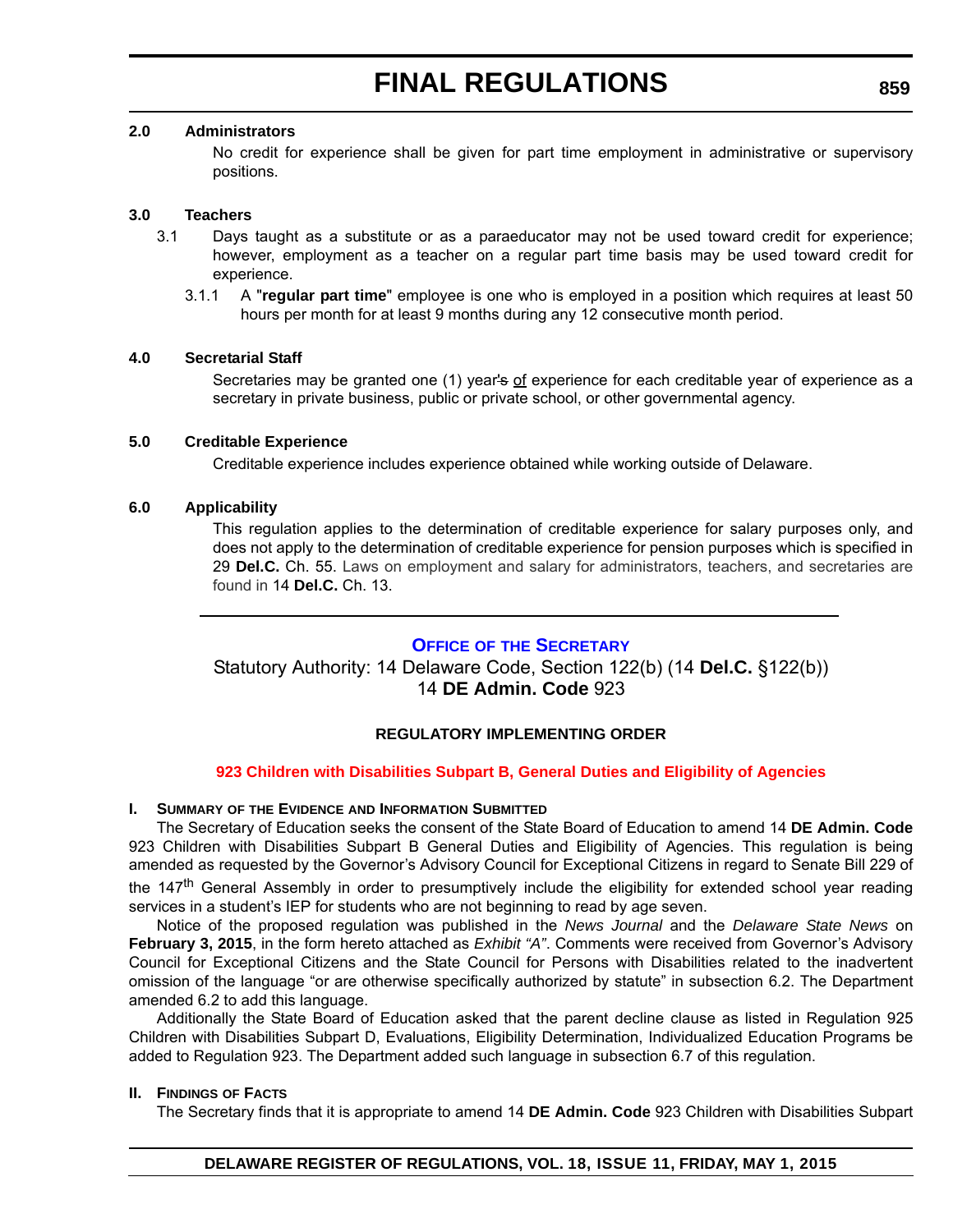#### **860**

# **FINAL REGULATIONS**

B General Duties and Eligibility of Agencies as requested by the Governor's Advisory Council for Exceptional Citizens in regard to Senate Bill 229 of the 147th General Assembly in order to presumptively include the eligibility for extended school year reading services in a student's IEP for students who are not beginning to read by age seven.

#### **III. DECISION TO AMEND THE REGULATION**

For the foregoing reasons, the Secretary concludes that it is appropriate to amend 14 **DE Admin. Code** 923 Children with Disabilities Subpart B General Duties and Eligibility of Agencies.

Therefore, pursuant to 14 **Del.C.** §122, 14 **DE Admin. Code** 923 Children with Disabilities Subpart B General Duties and Eligibility of Agencies attached hereto as *Exhibit "B"* is hereby amended. Pursuant to the provision of 14 **Del.C.** §122(e), 14 **DE Admin. Code** 923 Children with Disabilities Subpart B General Duties and Eligibility of Agencies hereby amended shall be in effect for a period of five years from the effective date of this order as set forth in Section V. below.

#### **IV. TEXT AND CITATION**

The text of 14 **DE Admin. Code** 923 Children with Disabilities Subpart B General Duties and Eligibility of Agencies amended hereby shall be in the form attached hereto as *Exhibit "B"*, and said regulation shall be cited as 14 **DE Admin. Code** 923 Children with Disabilities Subpart B General Duties and Eligibility of Agencies in the *Administrative Code of Regulations* for the Department of Education.

## **V. EFFECTIVE DATE OF ORDER**

The actions hereinabove referred to were taken by the Secretary pursuant to 14 **Del.C.** §122 on **April 16, 2015**. The effective date of this Order shall be ten (10) days from the date this Order is published in the *Delaware Register of Regulations.*

**IT IS SO ORDERED** the 16th day of April 2015.

#### **Department of Education**

Mark T. Murphy, Secretary of Education

Approved this 16th day of April 2015

## **State Board of Education**

Teri Quinn Gray, Ph.D., President Gregory B. Coverdale, Jr. Jorge L. Melendez, Vice President Terry M. Whittaker, Ed.D. G. Patrick Heffernan Randall L. Hughes II Barbara B. Rutt

## **923 Children with Disabilities Subpart B General Duties and Eligibility of Agencies**

**Non-regulatory note:** Some sections of this regulation are shown in *italics*. Federal law requires that the Delaware Department of Education identify in writing any Delaware rule, regulation or policy that is a state-imposed requirement rather than a federal requirement (see 20 USC §14079(a)(2)). The *italicized portions* of this regulation are Delaware-imposed requirements for the education of children with disabilities and are not specifically required by federal special education law and regulations.

## *(Break in Continuity of Sections)*

#### **6.0 Extended School Year Services**

- 6.1 General: Each public agency shall ensure that extended school year services are available as necessary to provide FAPE, consistent with 6.2.
- 6.2 Extended school year services shall be provided only if a child's IEP Team determines, on an individual basis, in accordance with 14 **DE Admin. Code** 925.20.0 through 925.24.0, that the services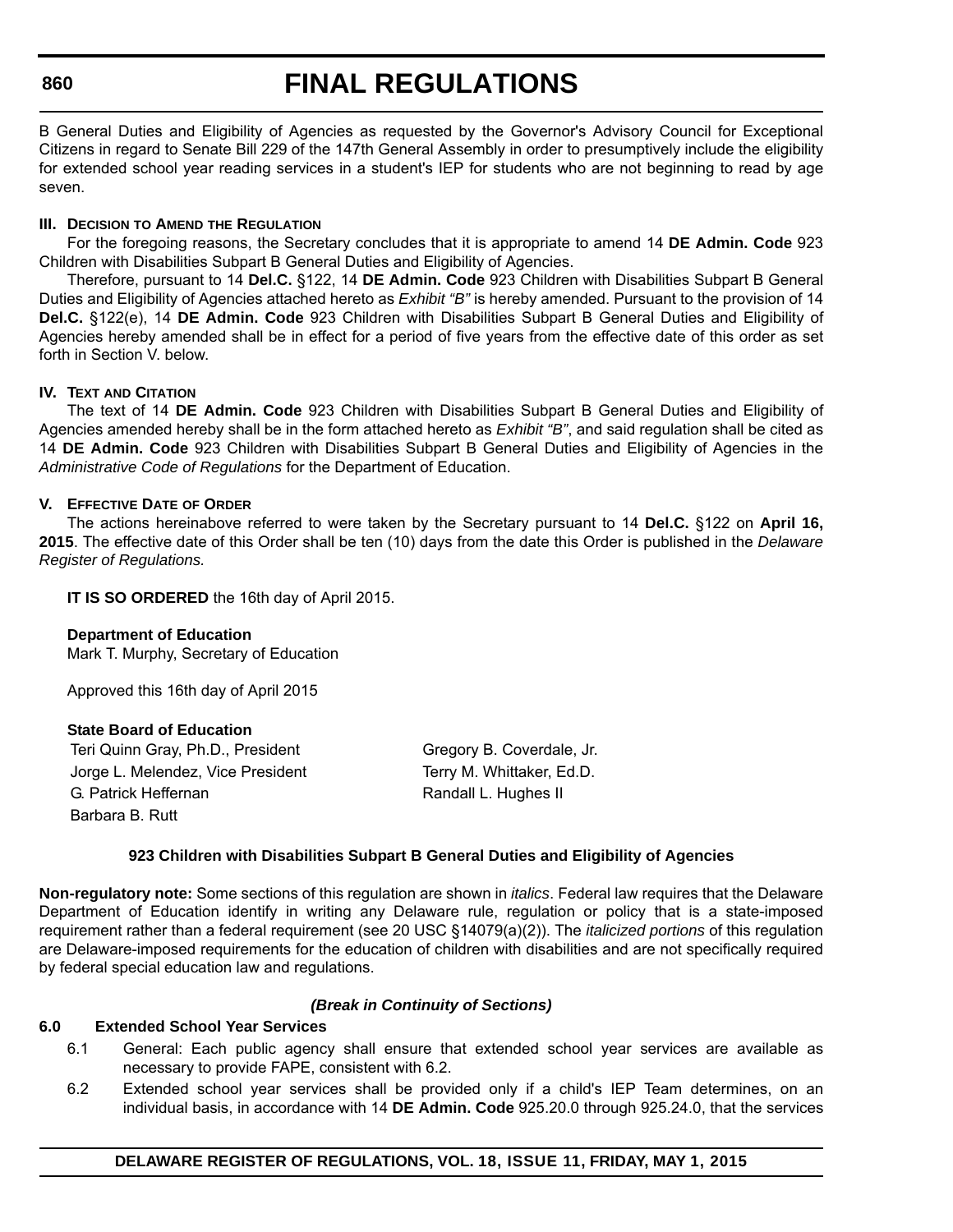are necessary for the provision of FAPE to the child **[or are otherwise specifically authorized by statute]**.

## *(Break in Continuity Within Section)*

*6.7 Reading acquisition: Notwithstanding any contrary provision in this section, if a child is not beginning to* read by age seven, or is beyond age seven and not yet beginning to read, the team shall *presumptively include extended year services in the IEP which incorporate evidence-based interventions that address the child's inability to read. [The parent may decline reading-based extended school year services. In addition, Tt]he team may decline to include such extended school year services in the IEP only if the team provides a specific explanation in the IEP why such services are inappropriate.*

*(Break in Continuity of Sections)*

**\*Please note that no additional changes were made to the regulation as originally proposed and published in the February 2015 issue of the** *Register* **at page 618 (18 DE Reg. 618). Therefore, the final regulation is not being republished here in its entirety. A copy of the final regulation is available at:**

**[923 Children with Disabilities Subpart B, General Duties and Eligibility of Agencies](http://regulations.delaware.gov/register/may2015/final/18 DE Reg 859 05-01-15.htm)**

## **OFFICE OF [THE SECRETARY](http://www.doe.k12.de.us/site/default.aspx?PageID=1)** Statutory Authority: 14 Delaware Code, Section 122(b) (14 **Del.C.** §122(b)) 14 **DE Admin. Code** 925

## **PUBLIC NOTICE**

#### **Education Impact Analysis Pursuant To 14 Del.C. Section 122(d)**

## **[925 Children with Disabilities Subpart D, Evaluations, Eligibility Determination, Individualized Education](#page-4-0)  Programs**

#### **I. SUMMARY OF THE EVIDENCE AND INFORMATION SUBMITTED**

The Secretary of Education seeks the consent of the State Board of Education to amend 14 **DE Admin. Code** 925 Children with Disabilities Subpart D, Evaluations, Eligibility Determination, Individualized Education Programs. This regulation is being amended as requested by the Governor's Advisory Council for Exceptional Citizens in regard to Senate Bill 229 of the 147<sup>th</sup> General Assembly in order to clarify that eligibility for reading-based extended school year services shall be determined in accordance with 14 **DE Admin. Code** §923.6.0.

Notice of the proposed regulation was published in the *News Journal* and the *Delaware State News* on **February 3, 2015**, in the form hereto attached as *Exhibit "A"*. Letters were received from Governor's Advisory Council for Exceptional Citizens and the State Council for Persons with Disabilities endorsing the regulations as it was originally published.

#### **II. FINDINGS OF FACTS**

The Secretary finds that it is appropriate to amend 14 **DE Admin. Code** 925 Children with Disabilities Subpart D, Evaluations, Eligibility Determination, Individualized Education Programs as requested by the Governor's Advisory Council for Exceptional Citizens in regard to Senate Bill 229 of the 147th General Assembly in order to clarify that eligibility for reading-based extended school year services shall be determined in accordance with 14 DE Admin. Code §923.6.0.

#### **III. DECISION TO AMEND THE REGULATION**

For the foregoing reasons, the Secretary concludes that it is appropriate to amend 14 **DE Admin. Code** 925 Children with Disabilities Subpart D, Evaluations, Eligibility Determination, Individualized Education Programs.

Therefore, pursuant to 14 **Del.C.** §122, 14 **DE Admin. Code** 925 Children with Disabilities Subpart D, Evaluations, Eligibility Determination, Individualized Education Programs attached hereto as *Exhibit "B"* is hereby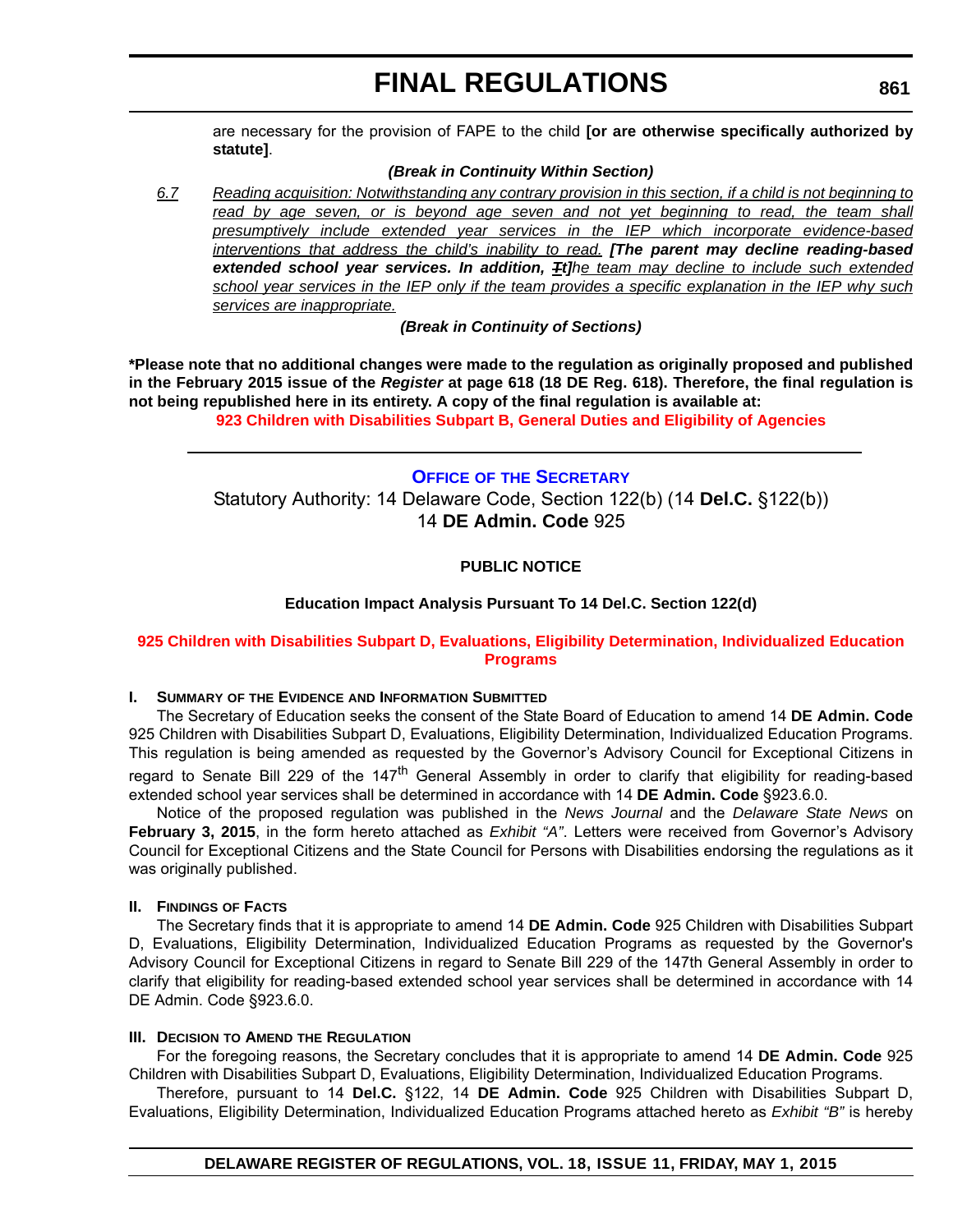#### **862**

## **FINAL REGULATIONS**

amended. Pursuant to the provision of 14 **Del.C.** §122(e), 14 **DE Admin. Code** 925 Children with Disabilities Subpart D, Evaluations, Eligibility Determination, Individualized Education Programs hereby amended shall be in effect for a period of five years from the effective date of this order as set forth in Section V. below.

## **IV. TEXT AND CITATION**

The text of 14 **DE Admin. Code** 925 Children with Disabilities Subpart D, Evaluations, Eligibility Determination, Individualized Education Programs amended hereby shall be in the form attached hereto as *Exhibit "B"*, and said regulation shall be cited as 14 **DE Admin. Code** 925 Children with Disabilities Subpart D, Evaluations, Eligibility Determination, Individualized Education Programs in the *Administrative Code of Regulations* for the Department of Education.

#### **V. EFFECTIVE DATE OF ORDER**

The actions hereinabove referred to were taken by the Secretary pursuant to 14 **Del.C.** §122 on **April 16, 2015**. The effective date of this Order shall be ten (10) days from the date this Order is published in the Delaware *Register of Regulations.*

**IT IS SO ORDERED** the 16<sup>th</sup> day of April 2015.

#### **Department of Education**

Mark T. Murphy, Secretary of Education

Approved this 16<sup>th</sup> day of April 2015

#### **State Board of Education**

Teri Quinn Gray, Ph.D., President Gregory B. Coverdale, Jr. Jorge L. Melendez, Vice President Terry M. Whittaker, Ed.D. G. Patrick Heffernan Randall L. Hughes II Barbara B. Rutt

**\*Please note that no changes were made to the regulation as originally proposed and published in the February 2015 issue of the** *Register* **at page 621 (18 DE Reg. 621). Therefore, the final regulation is not being republished. A copy of the final regulation is available at:**

**[925 Children with Disabilities Subpart D](http://regulations.delaware.gov/register/may2015/final/18 DE Reg 861 05-01-15.htm)**

## **[DEPARTMENT OF HEALTH AND SOCIAL SERVICES](http://www.dhss.delaware.gov/dhss/dph/index.html)**

**DIVISION OF PUBLIC HEALTH**

Statutory Authority: 16 Delaware Code, Section 122(3)y and z (16 **Del.C.** §122(3)y and z) 16 **DE Admin. Code** 4408

## **ORDER**

## **[4408 Facilities that Perform Invasive Medical Procedures](#page-4-0)**

## **NATURE OF THE PROCEEDINGS:**

The Delaware Department of Health and Social Services ("DHSS") initiated proceedings to adopt the State of Delaware Regulations Governing Facilities that Perform Invasive Medical Procedures. The DHSS proceedings to adopt regulations were initiated pursuant to 29 **Delaware Code** Chapter 101 and authority as prescribed by 16 **Del.C.** §122(3)y and z.

On February 1, 2015 (Volume 18, Issue 8), DHSS published in the Delaware *Register of Regulations* its notice

**DELAWARE REGISTER OF REGULATIONS, VOL. 18, ISSUE 11, FRIDAY, MAY 1, 2015**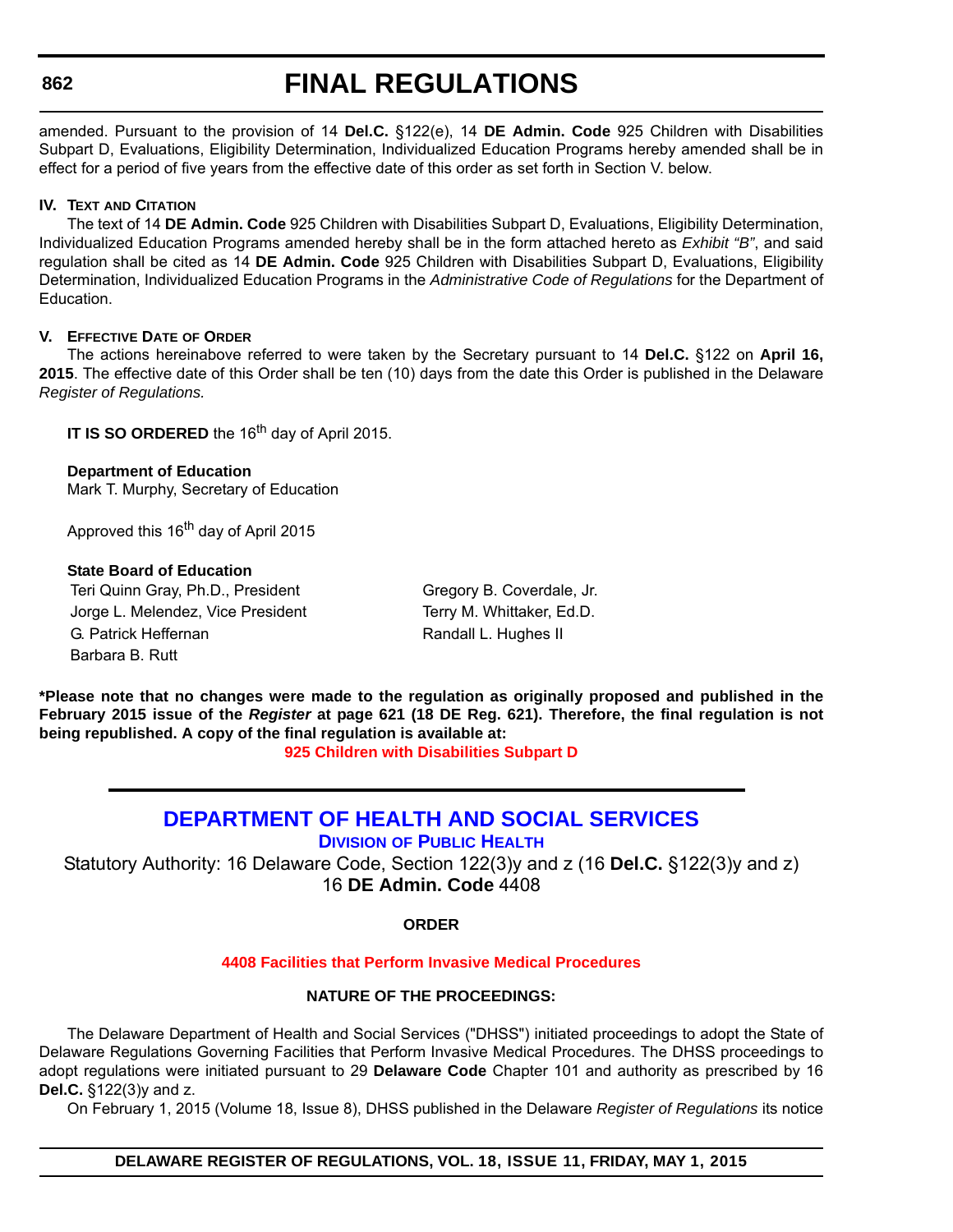of proposed regulations, pursuant to 29 **Del.C.** §10115. It requested that written materials and suggestions from the public concerning the proposed regulations be delivered to DHSS by March 3, 2015, after which time the DHSS would review information, factual evidence and public comment to the said proposed regulations.

Written comments were received during the public comment period and evaluated. The results of that evaluation are summarized in the accompanying "Summary of Evidence."

#### **SUMMARY OF EVIDENCE**

In accordance with Delaware Law, public notices regarding proposed Department of Health and Social Services (DHSS) Regulations Governing Facilities that Perform Invasive Medical Procedures were published in the *Delaware State News*, the *News Journal* and the Delaware *Register of Regulations*.

Entities offering written comments include:

• Planned Parenthood of Delaware, Ruth Lytle-Barnaby

• Medical Society of Delaware, Stephen J. Kushner, M.D., President and the Delaware Chapter of the American Congress of Obstetricians and Gynecologists (ACOG), Janice Tildon-Burton, M.D., Chair Public comments and the DHSS (Agency) responses are as follows:

#### **Planned Parenthood of Delaware, Ruth Lytle-Barnaby:**

Planned Parenthood of Delaware objects to the text of the proposed change in Section 2.0 of Regulation 4408, concerning invasive medical procedures.

Although we agree with the goals of the Division of Public Health in the proposed change, and we ourselves are in full compliance with the Regulation, the proposed draft addresses the issue faced by the Division in a flawed and inadequate way.

We understand that the genesis of the proposed changed to the Regulation arises from claims by a health care provider that it operates under standards which do not require adherence to the standards in the Regulation, that Regulation 4408 does not apply to it, and that it will not seek external accreditation. We agree that the Division's standards, as expressed in the Regulation, do and should apply to this provider. Yet, we believe that a different approach is advisable, to address the issue more broadly, and in a way that does not target providers of abortion.

The proposed change would alter the definition of anesthesia to read, "'Anesthesia' means anxiolysis, conscious sedation, deep sedation, major conduction anesthesia, minimal sedation, moderate sedation or general anesthesia and all anesthesia, including local anesthesia, used for surgical abortions. For invasive medical procedures other than surgical abortions, the following shall be excluded from the definition of anesthesia: This definition excludes: (1) local anesthesia, (2) the administration of less than 50% nitrous oxide in oxygen with no other sedative or analgesic medications by any route, or (3) a single, oral sedative or analgesic medication administration in doses appropriate for the unsupervised treatment of insomnia, anxiety, or pain."

We recommend that the Regulation be changed differently, by making two changes.

The first would be to amend the second sentence of section 1.0 to read:

These regulations establish standards with respect to the safe and sanitary conditions, and require the accreditation of any facility that performs invasive medical procedures in which the accepted standard of care requires anesthesia, major conduction anesthesia or sedation, or in which anesthesia or sedation is in fact used.

The second would be to modify the definition of Invasive Medical Procedure, to read:

"Invasive Medical Procedure" means any medical procedure, including dental and podiatric procedures, in which the accepted standard of care requires anesthesia, major conduction anesthesia or sedation, or in which anesthesia or sedation is in fact used.

These changes would make clear that the Division's standards apply to any instance where anesthesia or sedation is used. The definition of anesthesia need not be changed, and certainly need not be changed by reference to whether the procedure involves abortion. All invasive surgery using anesthesia or sedation should be covered - whether or not the accepted standard of care requires anesthesia or sedation - and the current exemptions, such as for local anesthesia, could continue to apply. The Division faces a situation where a provider is using anesthesia, not exempted by the Regulation, but claims that its "accepted standard of care" does not require it. The changes we propose would address this provider's claim, and foreclose use of this claim in the future by others who might be using a variety of procedures.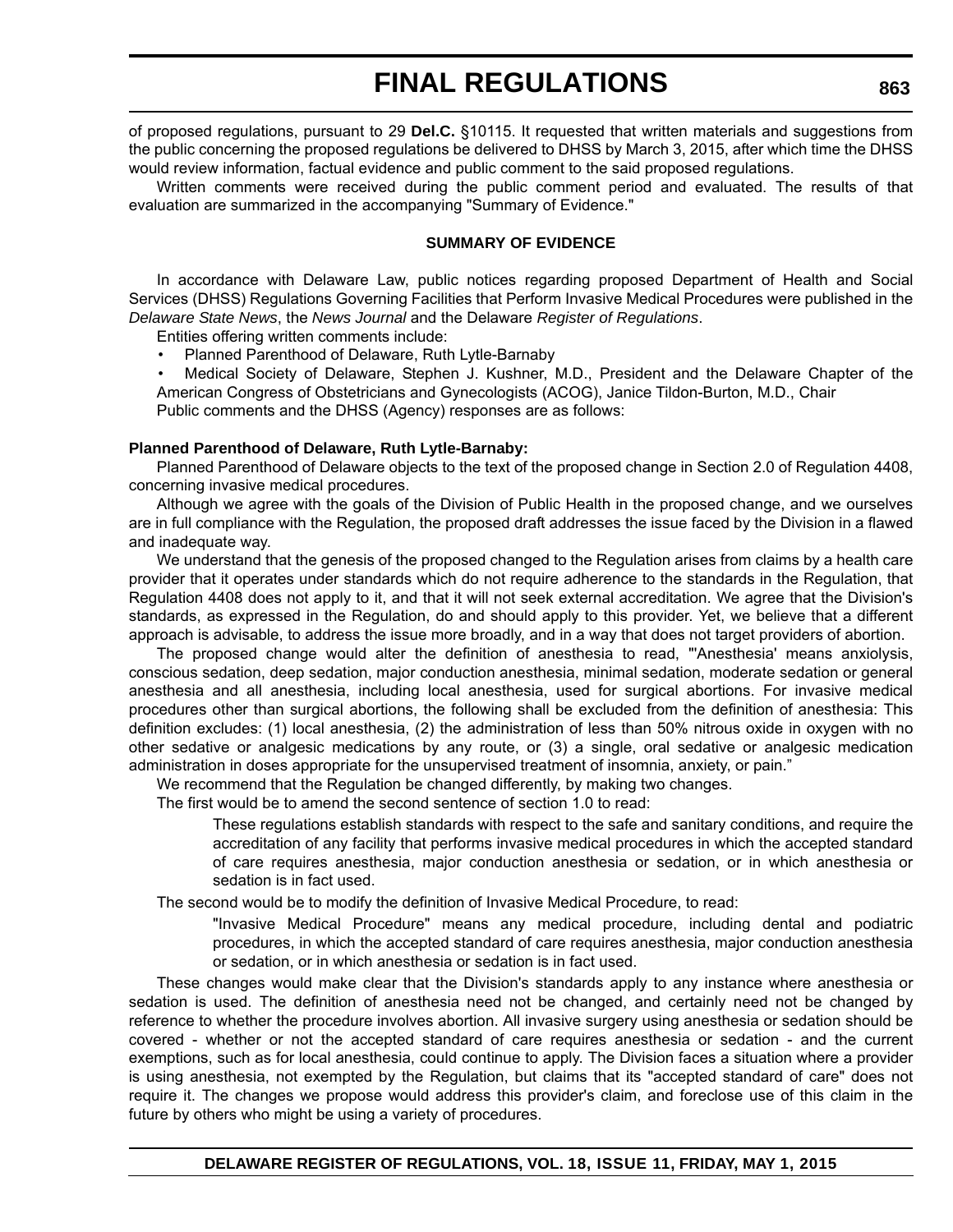Delaware has been able to regulate its medical practitioners based on broadly-applicable standards without resort to targeting abortion providers. The issue here does not require deviating from this standard.

Evasion of Regulation 4408 can be addressed without reference to a single type of procedure, as can a clarifying change to the Regulation to make unmistakable its application to the provider in question.

*Agency Response:* The Agency appreciates and acknowledges these comments. To ensure that patients undergoing a surgical abortion receive care in a safe and sanitary setting, as was the clear intent of the General Assembly, the regulations will remain as written.

#### **Medical Society of Delaware, Stephen J. Kushner, D.O., President and the Delaware Chapter of the American Congress of Obstetricians and Gynecologists (ACOG), Janice Tildon-Burton, M.D., Chair:**

On behalf of the Medical Society of Delaware (MSD) and the Delaware Chapter of the American Congress of Obstetricians and Gynecologists (ACOG), thank you for the opportunity to provide comments. The proposed changes, although short, have repercussions that are concerning to us both in precedent and in application.

While we recognize the statutory requirements and legislative history that have informed the decision to propose these changes, we cannot support the proposed regulatory change and urge that the Department take a hard look at alternative language. As proposed, this approach deviates sharply and dangerously from the procedure-neutral approach previously supported by our organizations and instead creates overbroad harm and poor precedent.

We feel strongly that the state cannot and should not have it "both ways" in their approach. Either there is a neutral decision that local anesthesia for all procedures triggers the regulations or it is stated clearly and plainly that the intent is to restrict abortion services.

As-written, these regulations will have unintended consequences of not only limiting abortion services, but also being over inclusive to include procedures that are "surgical abortions" but are related to miscarriages, gestational demise, and other procedures that are performed safely outside of a Facility and in an office.

We urge the Department to remain procedure-neutral.

Thank for your attention to our concerns. We appreciate your willingness to ensure that Delawareans are receiving the best care possible and share your goals in this matter.

*Agency Response:* The Agency appreciates and acknowledges these comments. To ensure that patients undergoing a surgical abortion receive care in a safe and sanitary setting, as was the clear intent of the General Assembly, the regulations will remain as written.

The public comment period was open from February 1, 2015 through March 3, 2015.

Based on comments received during the public comment period, no changes have been made to the proposed regulation. The regulation has been approved by the Delaware Attorney General's office and the Cabinet Secretary of DHSS.

#### **FINDINGS OF FACT:**

Based on public comments received, no changes were made to the proposed regulations. The Department finds that the proposed regulations, as set forth in the attached copy should be adopted in the best interest of the general public of the State of Delaware.

**THEREFORE, IT IS ORDERED**, that the proposed State of Delaware Regulations Governing Facilities that Perform Invasive Medical Procedures are adopted and shall become effective May 11, 2015, after publication of the final regulation in the Delaware *Register of Regulations*.

Rita M. Landgraf, Secretary

**\*Please note that no changes were made to the regulation as originally proposed and published in the February 2015 issue of the** *Register* **at page 623 (18 DE Reg. 623). Therefore, the final regulation is not being republished. A copy of the final regulation is available at:**

**[4408 Facilities that Perform Invasive Medical Procedures](http://regulations.delaware.gov/register/may2015/final/18 DE Reg 862 05-01-15.htm)**

**DELAWARE REGISTER OF REGULATIONS, VOL. 18, ISSUE 11, FRIDAY, MAY 1, 2015**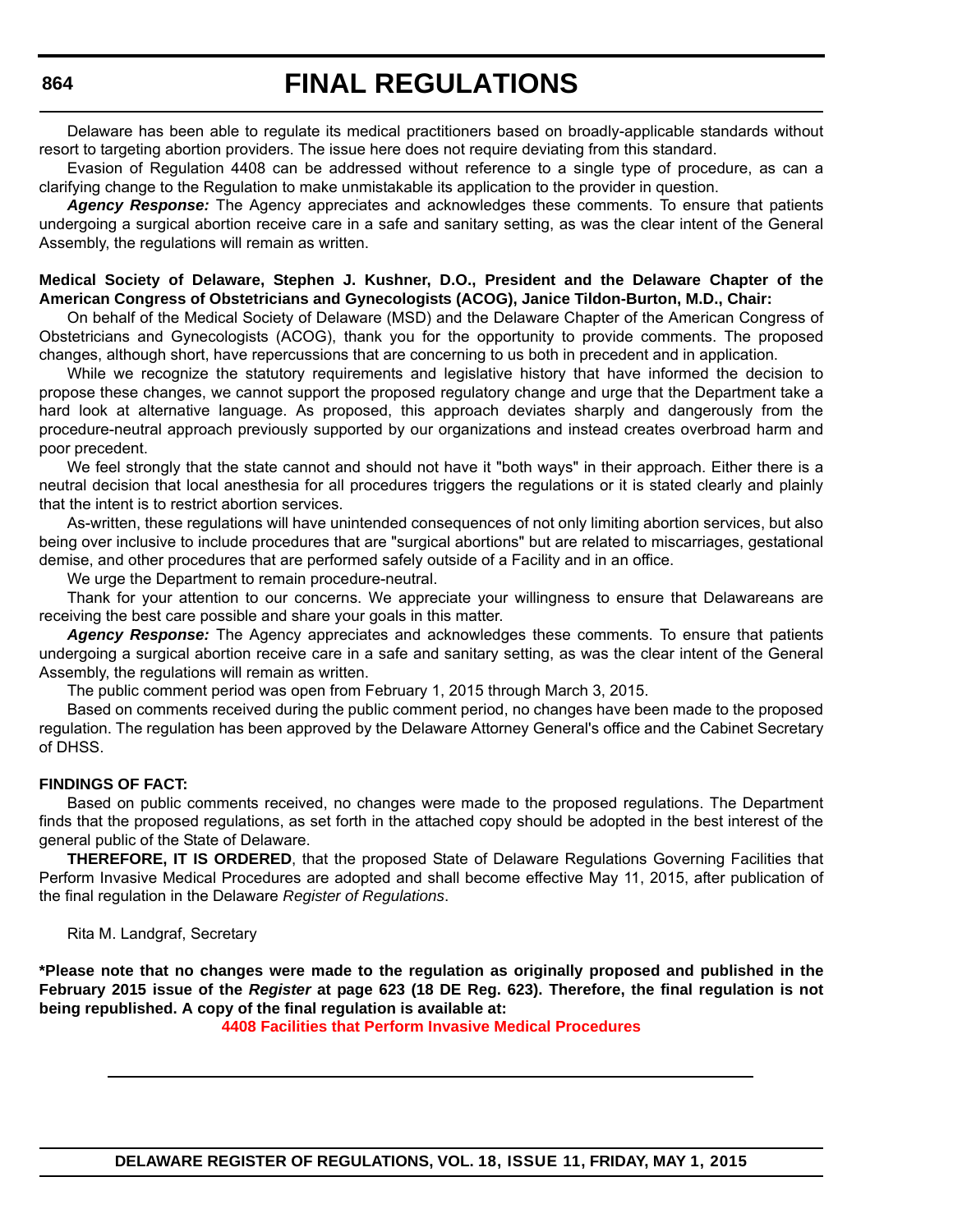## **DIVISION [OF PUBLIC HEALTH](http://www.dhss.delaware.gov/dhss/dph/index.html)** Statutory Authority: 16 Delaware Code, Section 122(3)v (16 **Del.C.** §122(3)v) 16 **DE Admin. Code** 4453

## **ORDER**

#### **[4453 Regulations Governing Cosmetology and Barbering](#page-4-0)**

#### **NATURE OF THE PROCEEDINGS:**

Delaware Health and Social Services ("DHSS") initiated proceedings to adopt the State of Delaware Regulations Governing Cosmetology and Barbering. The DHSS proceedings to adopt the regulations were initiated pursuant to 29 **Delaware Code** Chapter 101 and authority as prescribed by 16 **Delaware Code**, Section 122(3)v.

On January 1, 2015 (Volume 18, Issue 7), DHSS published in the Delaware *Register of Regulations* its notice of proposed regulations, pursuant to 29 **Delaware Code** Section 10115. It requested that written materials and suggestions from the public concerning the proposed regulations be delivered to DHSS by January 31, 2015, after which time the DHSS would review information, factual evidence and public comment to the said proposed regulations.

No written comments were received during the public comment period. Therefore, no evaluation or summarization of comments is presented in the accompanying "Summary of Evidence."

#### **SUMMARY OF EVIDENCE**

In accordance with Delaware Law, public notices regarding proposed Department of Health and Social Services (DHSS) Regulations Governing Cosmetology and Barbering were published in the *Delaware State News*, the *News Journal* and the Delaware *Register of Regulations*.

The public comment period was open from January 1, 2015 through January 31, 2015.

No comments were received on the proposed regulation during the public comment period and only technical changes have been made to the proposed regulation. The regulation has been reviewed by the Delaware Attorney General's office and approved by the Cabinet Secretary of DHSS.

#### **FINDINGS OF FACT:**

No public comments were received and only technical changes were made to the proposed regulations. The Department finds that the proposed regulations, as set forth in the attached copy should be adopted in the best interest of the general public of the State of Delaware.

**THEREFORE, IT IS ORDERED**, that the proposed State of Delaware Regulations Governing Cosmetology and Barbering are adopted and shall become effective May 11, 2015, after publication of the final regulation in the Delaware *Register of Regulations*.

Rita M. Landgraf, Secretary

#### **4453 Cosmetology and Barbering**

#### **1.0 General Provisions**

#### *(Break in Continuity Within Section)*

1.6 Effective Date. These Regulations shall become are **[adopted on (date) and have an]** effective **[date of on]** October 11, 2011 **[April May]** 11, 2015.

**\*Please note that no additional changes were made to the regulation as originally proposed and published in the January 2015 issue of the** *Register* **at page 512 (18 DE Reg. 512). Therefore, the final regulation is not being republished here in its entirety. A copy of the final regulation is available at: [4453 Regulations Governing Cosmetology and Barbering](http://regulations.delaware.gov/register/may2015/final/18 DE Reg 865 05-01-15.htm)**

**DELAWARE REGISTER OF REGULATIONS, VOL. 18, ISSUE 11, FRIDAY, MAY 1, 2015**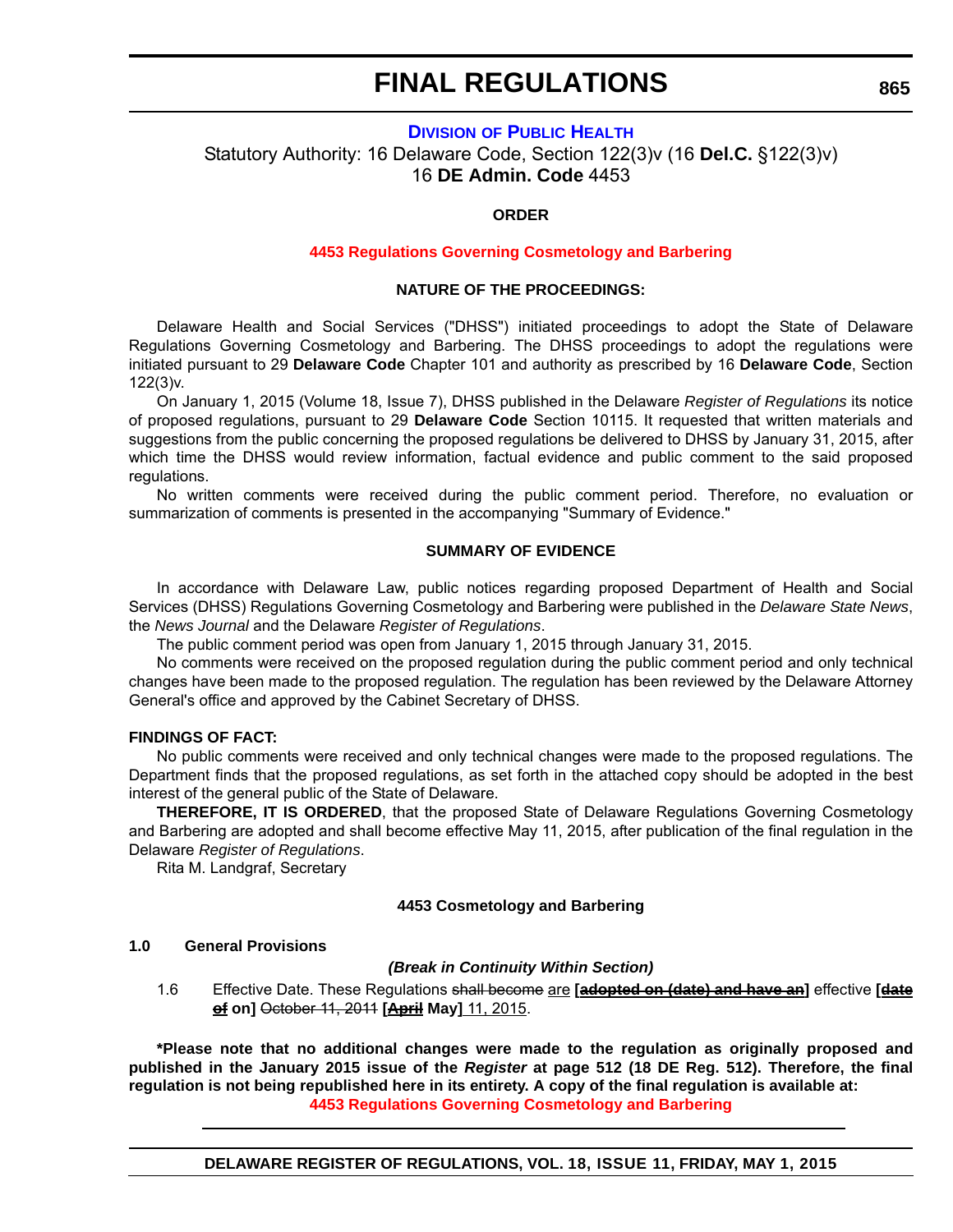## **DIVISION [OF PUBLIC HEALTH](http://www.dhss.delaware.gov/dhss/dph/index.html)**

**OFFICE OF ANIMAL WELFARE** Statutory Authority: 16 Delaware Code, Sections 3004F(d) and 3008F9(a) (16 **Del.C.** §§3004F(d) & and 3008F9(a))

#### **ORDER**

#### **[4501 Regulations For Animals Held in Shelter](#page-4-0)**

#### **NATURE OF THE PROCEEDINGS:**

Delaware Health and Social Services ("DHSS") initiated proceedings to adopt State of Delaware Regulations for Animals Held in Shelter. The DHSS proceedings to promulgate the regulations were initiated pursuant to 29 **Delaware Code** Chapter 101 and authority as prescribed by 16 **Delaware Code**, Section 122(3)p.

On February 1, 2015 (Volume 18, Issue 8), DHSS published in the Delaware *Register of Regulations* its notice of proposed regulations, pursuant to 29 **Delaware Code** Section 10115. It requested that written materials and suggestions from the public concerning the proposed regulations be delivered to DHSS by March 10, 2015, after which time the DHSS would review information, factual evidence and public comment to the said proposed regulations. In addition, a public hearing was held on February 23, 2015 at the DelDot Building, 800 Bay Road, Dover, Delaware.

Written and verbal comments were received during the public comment period and evaluated. The results of that evaluation are summarized in the accompanying "Summary of Evidence."

## **SUMMARY OF EVIDENCE**

In accordance with Delaware law, public notices regarding proposed Department of Health and Social Services (DHSS) Regulations governing Animals Held in Shelter were published in the *Delaware State News*, the *News Journal*, and the Delaware *Register of Regulations*. Written comments were received on proposed regulations during the public comment period (February 1, 2015 through March 10, 2015). A public hearing was held on February 23, 2015 to receive verbal comments regarding the proposed regulations. Comments were received by the following:

- Doug Beatty
- Tiffany Briddell, Shelter Manager, Delaware SPCA
- Felicia Cross, Executive Director, Forgotten Cats
- Rebecca Ferrer
- Jackie Figart
- Carol Furr
- Deborah Hamilton and Cheryl Heiks, Best Friends Animal Society
- Leora Briggs Hansa
- Caroline Hughes, VMD, President, Delaware SPCA
- Bryce Hurd
- Roberta A. Jackson, VMD, President, Delaware Board of Veterinary Medicine
- Sherene Lindo
- Sue Martell
- Tacia McIlvaine
- Janet Mitchell, VMD, President, Delaware Veterinary Medical Association
- Jane Pierantozzi, Executive Director and Bob Wasserbach, President, Faithful Friends Animal Society
- Araina Sala
- Catherine Samardza
- Dr. Ann Scharf
- Richard Shehorn, Jr.
- Velvet Sponaugle
- Kevin Usilton, Executive Director, First State Animal Center and SPCA

## **DELAWARE REGISTER OF REGULATIONS, VOL. 18, ISSUE 11, FRIDAY, MAY 1, 2015**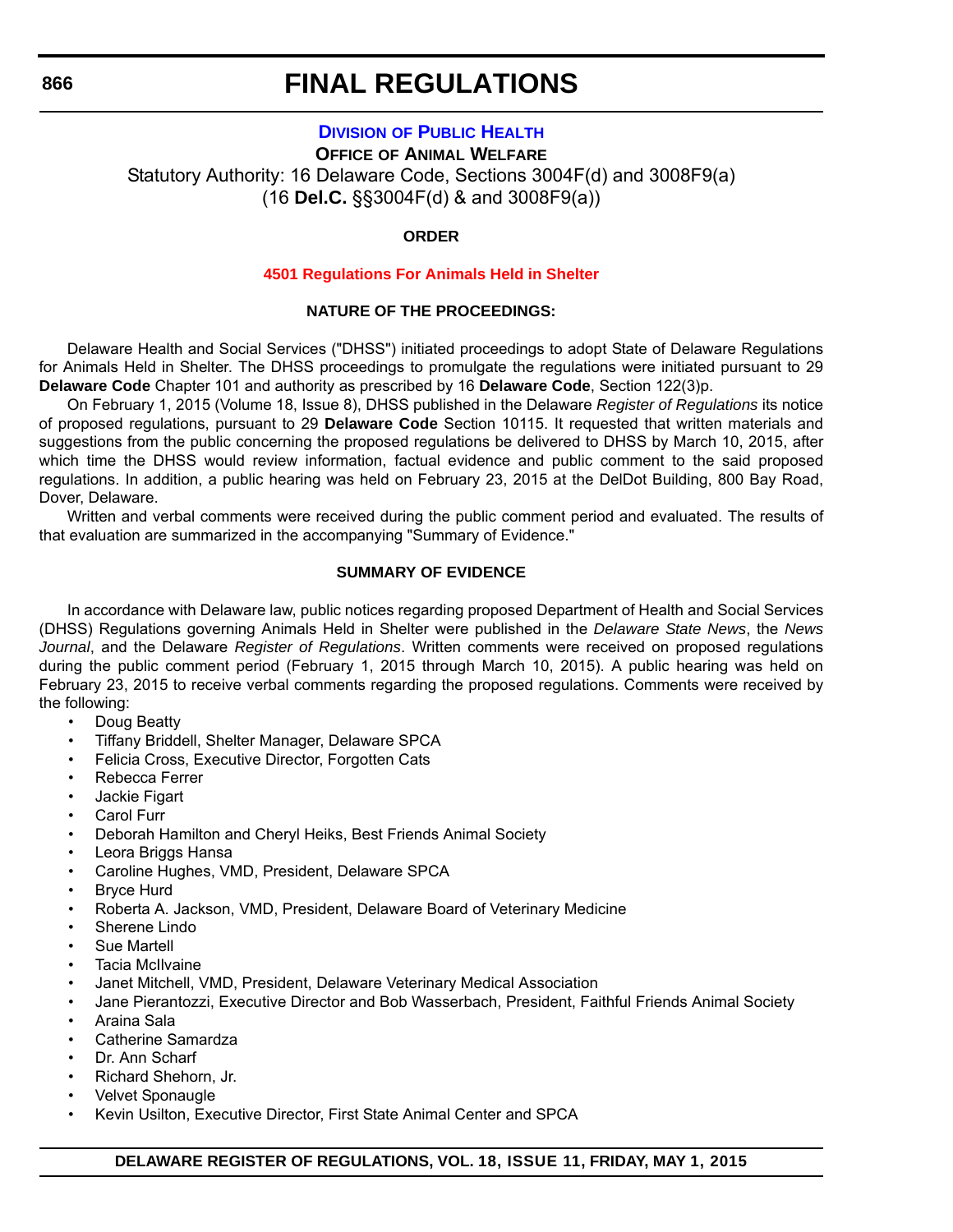• Sherri Warburton, Director of Animal Control, Delaware Animal Care and Control and First State Animal Center and SPCA

#### • Anita Wollison

In addition, comments were received by Marlene Oetzel, Beth Suydam and Patrick Carroll, but since the comments did not address the proposed regulations, they are not included here but they have been reviewed and are on file with the OAW.

Please note that comments included here are those that pertain directly to the proposed regulations. Those that did not address the regulations have not been incorporated. In some cases, it was necessary to summarize comments.

Public comments and the DHSS (Agency) responses are as follows:

#### **Tiffany Briddell, Shelter Manager, Delaware SPCA**

• My first comment involves training and certification for the euthanasia technicians. How would stress management be provided to them?

*Agency Response:* The Agency appreciates and acknowledges these comments. Per regulation 4.2, stress management is included in the core curriculum of the training course required for certification.

We are hoping to establish our own training program or protocol to train our employees. We would like a list of determining factors in the exclusion of the program if we are able to conduct our own training.

*Agency Response:* The Agency appreciates and acknowledges these comments. The regulations allow the Office of Animal Welfare to certify existing training courses, such as those offered in other states, which meet the standards set forth in 5.1. However, the organization or institution providing the training may not be an animal shelter in Delaware. To clarify, the Agency will revise regulation 5.1 to read "Any organization or institution desiring to conduct a euthanasia technician certification education program shall apply to the Office of Animal Welfare and submit satisfactory evidence that it is ready and qualified to instruct students in the prescribed basic curriculum for certifying euthanasia technicians and that it is prepared to meet other standards which may be established by the Office. The organization or institution may not be an animal shelter in Delaware."

#### **Felicia Cross, Executive Director, Forgotten Cats, Inc.**

1. Euthanasia should only be done by veterinarian.

*Agency Response:* The Agency appreciates and acknowledges these comments. Since 1985, Delaware law has permitted euthanasia of shelter animals by someone other than a veterinarian due to the potential volume of animals. The shelters will be responsible for ensuring that anyone who is not a licensed veterinarian, nationally certified euthanasia technician, or licensed veterinary technician performing euthanasia in their facility on shelter animals will be trained and certified according to these regulations. The purpose of these regulations is to ensure that when euthanasia is performed, it is done accurately and with compassion, minimizing distress and discomfort. The regulation will remain as written.

2. 10.2.3.6 the floor of the area shall provide dry, non-slip footing to prevent accident, and 10.2.3.7 the area shall be one that can be easily cleaned and disinfected, should be requirements for the entire facility not specifically listed under euthanasia.

*Agency Response:* The Agency appreciates and acknowledges these comments. Regulation 10.0 refers to euthanasia practices only, as required by 16 **Del.C.** §3004F, and therefore cannot be broadly applied to the rest of the facility. The conditions, equipment and supplies required are for the euthanasia area only. The regulation will remain as written.

3. 10.2.2.2 response protocols for accidental exposure of humans to euthanasia drugs or pre-euthanasia anesthetics and 10.2.2.3 Material Data Sheets for euthanasia drugs and pre-euthanasia anesthetics pertain to personnel protection and have nothing to do with animal welfare. I don't believe you should be telling shelters what supplies to have in a room as long as they are adhering to their protocol.

*Agency Response:* The Agency appreciates and acknowledges these comments. Regulation 10.0 is written to ensure the safety of both animals and people. It is important to have the euthanasia room properly equipped in order for a safe and humane procedure to take place. The environment and equipment requirements are in keeping with euthanasia protocols recommended by American Veterinary Medical Association, Humane Society of the United States and Association of Shelter Veterinarians. The regulation will remain as written.

## **Carol Furr, Leora Briggs Hansa, Catherine Samardza, Richard Shehorn, Jr., Tacia McIlvaine, Sherene**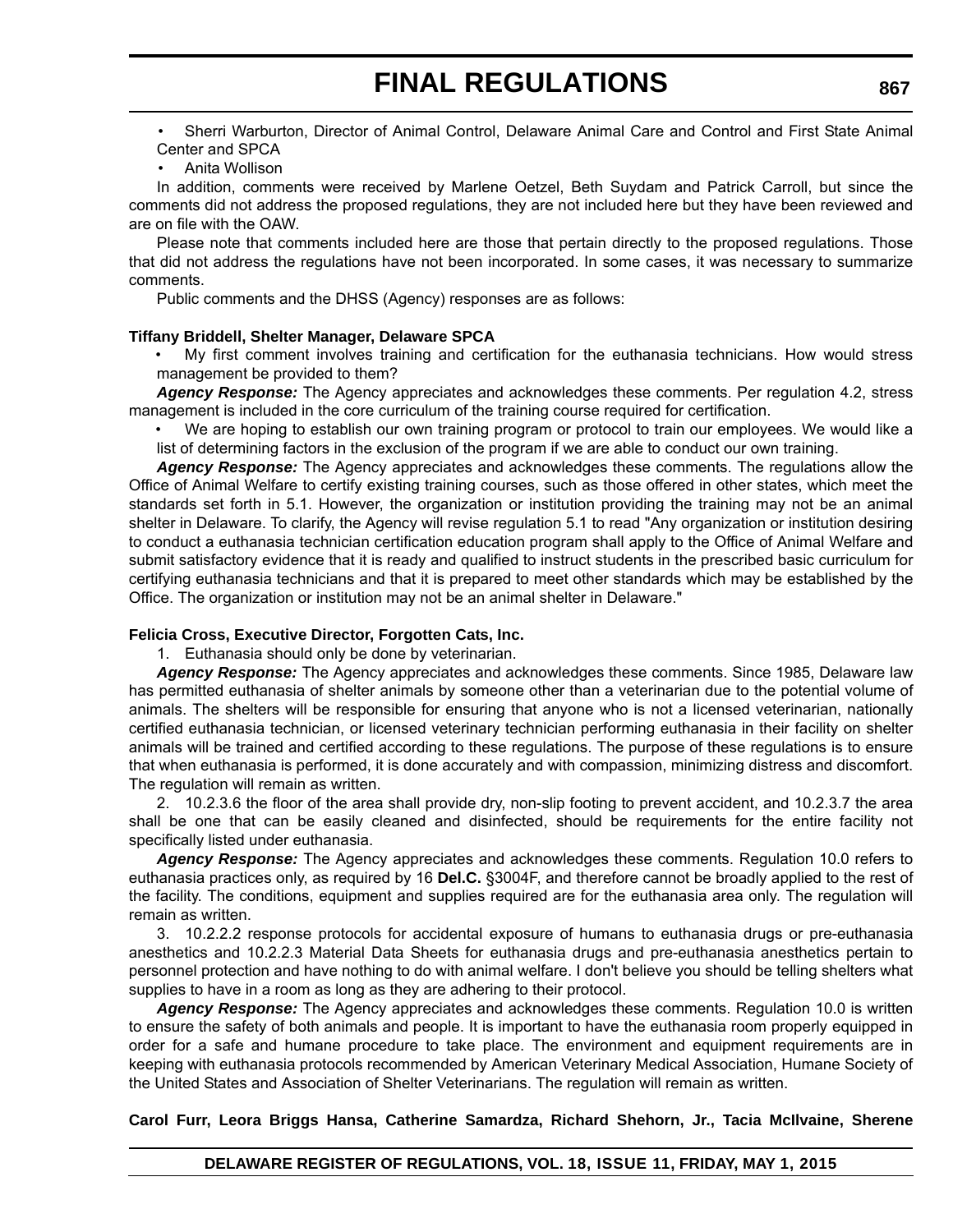#### **Lindo, Dr. Ann Scharf, Velvet Sponaugle, Douglas Beatty, Rebecca Ferrer, Anita Wollison**

It is disturbing that some things are not addressed in these regulations. For example, shelters are required to have a rescue registry, to work with placing animals rather than euthanizing them. The law is not specific, allowing shelters to pick and choose which rescues to work with, and euthanizing animals even if a rescue steps forward. Complaints concerning this issue have been brought to OAW multiple times, both as a formal complaint and as the subject in meetings with OAW's director. Yet there is nothing in the regulations concerning this shelter standard.

*Agency Response:* The Agency appreciates and acknowledges these comments. The law mandates that animal shelters shall establish and maintain a registry of organizations willing to accept animals for the purpose of adoption or long-term placement, but it does not specify that shelters must work with every rescue group. As rescues are not currently regulated or evaluated by the state or an independent overseer, it is up to the animal shelter to determine which rescues to which they will transfer animals and the criteria they use in evaluating those rescues. So long as the shelters establish and maintain a rescue registry that includes various recues, including breed specific rescues, they have met the requirements of the law. Therefore, the regulations will remain as written.

> Additionally, the laws and the regulations refer to "unadoptable animals" and "temperament." Neither term is defined, nor are there criteria to determine how animals are declared unadoptable or how a behavioral assessment is made. And this despite the fact that the temperament tests/behavioral assessments at First State Animal Center and SPCA have been questioned and criticized by both private citizens, the New Castle County audit and a NCC police officer sent to inspect the shelter for contractual compliance.

*Agency Response:* The Agency appreciates and acknowledges these comments. The term "unadoptable animals" is not used in the law nor in regulations and therefore, a definition is not required. To clarify, state law does not currently include a provision that animals be classified as "adoptable" or "unadoptable" in making decisions about euthanasia. The law instead lists the conditions that must be met before an animal is euthanized in 16 **Del.C.** §3004F. None of these requirements includes classifying an animal as "unadoptable". An animal shelter may euthanize an animal provided all six conditions of 16 **Del.C.** §3004F(b) are met, or if necessary to alleviate undue suffering or to protect shelter staff and/or other sheltered animals from an animal's severe aggression or contagious deadly health condition. As this comment does not address current language in the law or regulations, the regulations will remain as written. In addition, "temperament" is being removed from Regulation 11.1.3. As a result, temperament is only used once in the regulations (8.3) in the context of vaccinations and not euthanasia. Therefore, a definition is not warranted.

2.0 "Intake rate" should be more clearly defined; animals that are not in the shelter ("field documented") should not be included in the total, nor should animals that are brought to a shelter simply for spay/ neuter/vaccination services.

*Agency Response:* The Agency appreciates and acknowledges these comments. Intake is defined in 2.0 as "number of live animals for which the animal shelter assumes responsibility and are admitted for temporary shelter and care", so as to not be interpreted to include animals that are brought in for spay/neuter or returned in the field. The Agency will change "responsibility" to "custody" to clarify this point. In addition, a second sentence will be added to the definition which reads "This shall include animals admitted to the shelter, foster care, or a satellite location."

## 3.3.4 Shouldn't this read "*an approved training course*?"

*Agency Response:* The Agency appreciates and acknowledges these comments. The Agency will revise regulation 3.3.4 to read "Has successfully completed an approved euthanasia training course".

3.3.6 Shouldn't the certifying veterinarian be an outside agent from the shelter in question to prevent bias and preferential treatment?

*Agency Response:* The Agency appreciates and acknowledges these comments. The shelter veterinarian is the person overseeing the certified euthanasia technicians in the shelter and for that reason, needs to be comfortable with their level of skill and performance. The shelter veterinarian is also in the best position to assess the competency of the technician. However to receive certification by the Office of Animal Welfare, a person must first satisfy the requirements in 3.3, including the submission of proof of proficiency as documented by the shelter veterinarian. Therefore, the regulations will remain as written.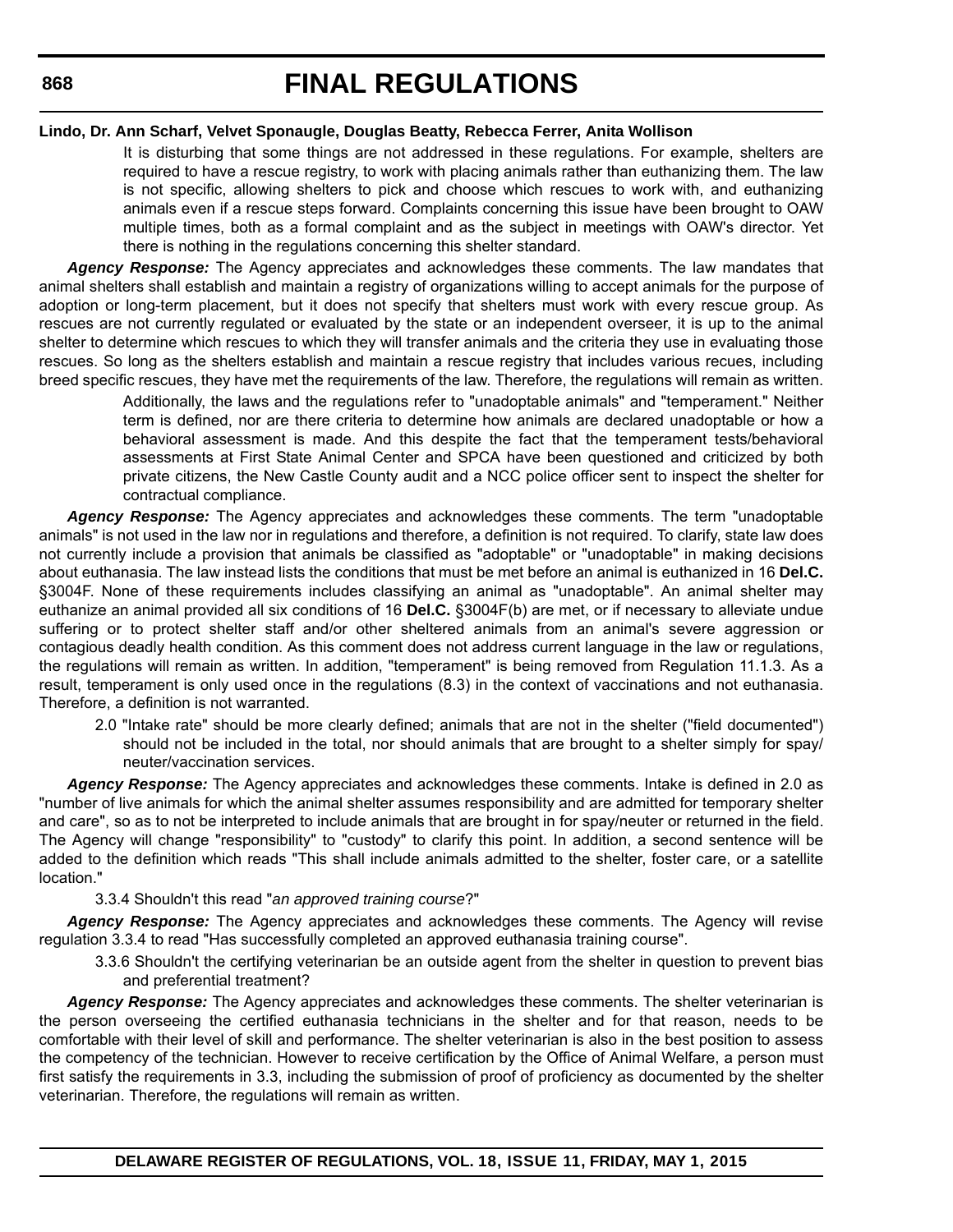4.0 Twelve (12) hours seems like a short period of time to certify a person to safely and humanely kill animals.

*Agency Response:* The Agency appreciates and acknowledges these comments. This is the minimum requirement and does not preclude further training. Some individuals may require additional practical training, as determined by the shelter or consulting veterinarian, to meet the proficiency requirement. In drafting this regulation, national training programs and other states' regulations regarding euthanasia technician training programs were used as reference. The regulations will remain as written.

5.0 This section solicits organizations/institutions to step forward to conduct this training program. This training should not be provided by any shelter or shelter staff that is currently operating, and the regulations should make that clear. Otherwise, what's the point of this regulation?

*Agency Response:* The Agency appreciates and acknowledges these comments. This provision is included to allow the Office of Animal Welfare to certify existing training courses, such as those offered in other states, which meet the standards established in regulation 5.0. The Agency will revise regulation 5.1 to read "Any organization or institution desiring to conduct a euthanasia technician certification education program shall apply to the Office of Animal Welfare and submit satisfactory evidence that it is ready and qualified to instruct students in the prescribed basic curriculum for certifying euthanasia technicians and that it is prepared to meet other standards which may be established by the Office. The organization or institution may not be an animal shelter in Delaware."

7.3 Revocation of certification. This states that if a euthanasia technician fails to meet the original terms of certification, OAW "may" revoke the certification. This should be "shall." The only thing worse than laws based on the honor system are regulations that are voluntary in nature.

*Agency Response:* The Agency appreciates and acknowledges these comments. The Agency will revise regulation 7.3 to change "may" to "shall".

7.4 This section says that concerns regarding any euthanasia technician's behavior or proficiency or animal handling should be reported to OAW. But nothing follows this statement. Shouldn't there be a required investigation noted here? Because in the law, or regulations, we have learned the hard way that if it isn't written down, it doesn't count.

*Agency Response:* The Agency appreciates and acknowledges these comments. The OAW already has enforcement authorization under 16 **Del.C.** §3008F and has the powers to conduct investigations or inspections as necessary. Therefore, the regulations will remain as written.

8.3 Refers to vaccines and who can administer them. Refers to "trained shelter personnel" with no definition or criteria for that training.

*Agency Response:* The Agency appreciates and acknowledges these comments. The Agency will revise the last sentence of 8.3 to read "Vaccines shall be given as soon as safe to do so and be administered by a licensed veterinarian, a veterinary technician, or trained shelter personnel under the direction of a veterinarian, veterinary technician or animal care manager."

8.4 Refers to examination of animals within 72 hours of entry to shelter. Again, refers to "shelter personnel with knowledge and training in animal health assessment." No criteria to determine that knowledge.

*Agency Response:* The Agency appreciates and acknowledges these comments. The Agency will revise the second sentence of 8.4 to read "Exam must be performed by a licensed veterinarian, veterinary technician, or shelter personnel with knowledge and training in animal health assessment under the direction of a veterinarian, veterinary technician or animal care manager.

10.1 Lists those who can perform euthanasia, but does not list a Delaware, OAW certified technician. Why not? This section does mention a "person certified by a licensed veterinarian as proficient." This phrase should be removed and replaced with "a technician certified by the Office as determined in Section 3.0."

*Agency Response:* The Agency appreciates and acknowledges these comments. The Agency will revise 10.1 to read "… or a person certified by a licensed veterinarian as proficient to perform euthanasia (hereby referred to as certified euthanasia technician) after completion of the certification requirements outlined in regulation 3.0. The certified euthanasia technician is only permitted to perform euthanasia on shelter animals within the animal shelter of which they are employed. No one other than the shelter or consulting veterinarian may perform euthanasia on privately owned animals."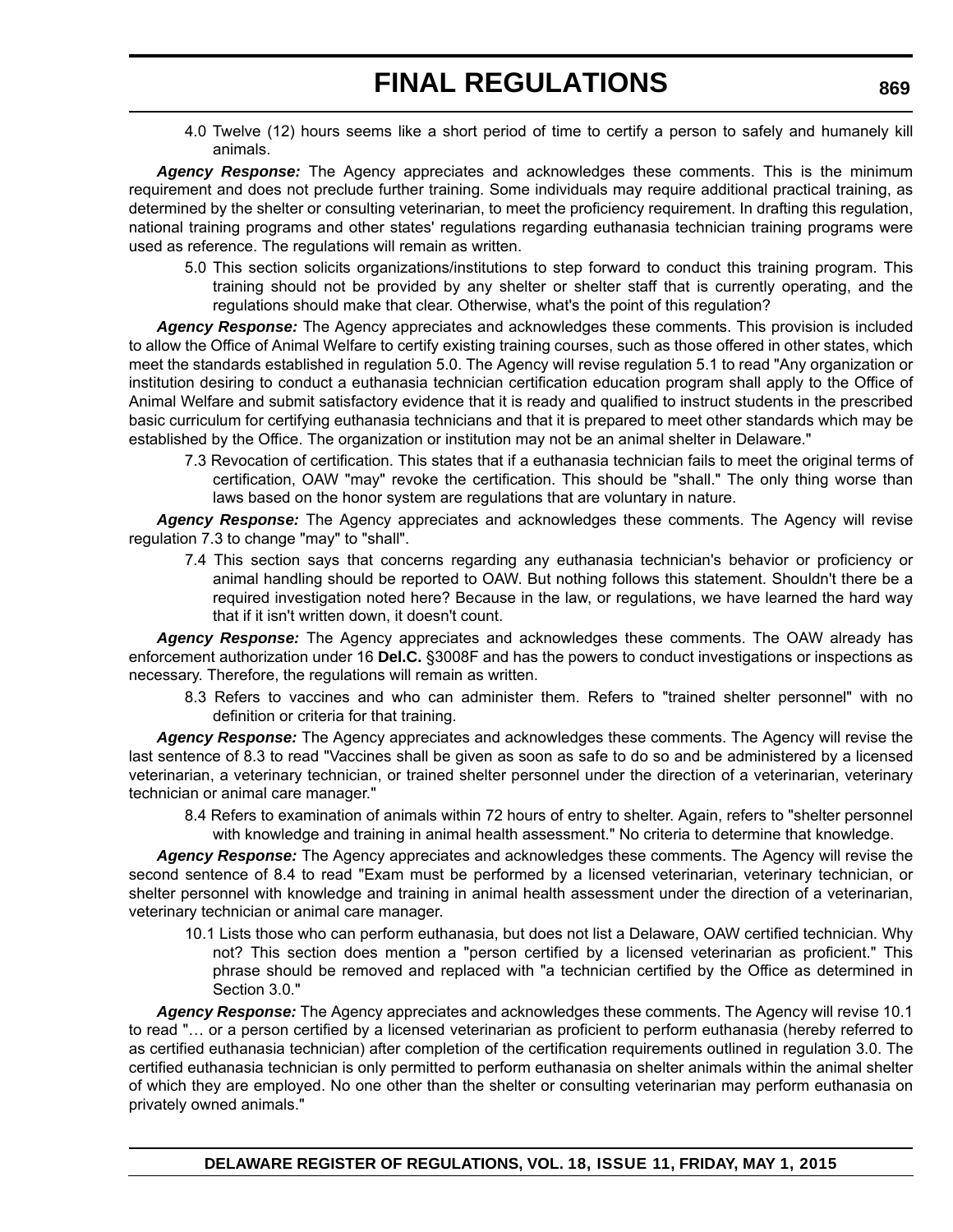10.2 and 11.3 Allowing the use of three separate euthanasia manuals will result in lack of consistency in the shelters. One manual - AVMA - should be determined as the euthanasia policy manual. In addition, there should be a note that the guidelines used must be the most current available.

*Agency Response:* The Agency appreciates and acknowledges these comments. Regulation 5.3 mentions these three organizations - AVMA, HSUS and AHA - as having OAW approved euthanasia technician training courses. Therefore, shelter veterinary staff should have the flexibility to have available the manual of the training program in which they participated. In addition, all three manuals are considered to be suitable reference materials for staff. The regulation does state "current copy" of euthanasia reference manual, requiring that the most current version to be used. The regulations will remain as written.

10.2.4.12 This section should require all shelters to comply with DEA requirements for controlled substances on the premises. Because it was noted in the 2012 NCC audit that FSAC (then KCSPCA) was in violation of DEA regulations.

*Agency Response:* The Agency appreciates and acknowledges these comments. The Agency is making a revision to regulation 10.2.5 to address this issue, and will read "All chemical agents, pre-euthanasia anesthetics and euthanasia drugs used in the euthanasia area shall be clearly labeled, logged, and stored according to state and federal laws."

10.4 Euthanasia allowed in transport vehicles. This should only be allowed by a licensed veterinarian who can properly determine the condition of the animal in question.

*Agency Response:* The Agency appreciates and acknowledges these comments. Regulation 10.4 addresses emergency situations involving a severely injured or ill animal where attempting to move the animal would cause greater pain. The same rules governing who can perform euthanasia in an animal shelter as stated in 10.1 apply here. The regulations will remain as written.

11.1.3 Intracardiac injections (aka "heart stick" and "cardiac stick") is not a preferred form of euthanasia listed by AVMA or the Association for Shelter Veterinarians for shelter environments. And no euthanasia should be allowed solely due to an "animal's temperament." Determining an animal's temperament has not been established in these regulations nor by legislation. AND if a healthy animal has already been heavily sedated - as required - it should no longer be necessary to use a "heart stick."

*Agency Response:* The Agency appreciates and acknowledges these comments. As stated in Section 11.1.3, intracardiac injection is only to be used as a last resort when intravenous or intraperitoneal cannot be successfully administered due to animal's physical condition, and it is only to be administered by a veterinarian. Further, the regulation states that intracardiac (IC) injection may only be performed on a deeply anesthetized or unconscious animal so the animal is unable to feel pain. IC is currently an acceptable method of euthanasia listed in the most current edition of AMVA Guidelines (2013), pages 27-28. In certain cases, a veterinarian will need to deem the most appropriate and most humane method, and should have the discretion to make that judgment based on the situation. The regulation will remain as written.

11.5 Refers to the number of persons required to handle animals in any euthanasia procedure. Text reads "The handler should be trained in safe and humane animal handling techniques." Trained by whom? What criteria should be used to determine if a person is adequately trained?

*Agency Response:* The Agency appreciates and acknowledges these comments. The regulations will remain as written.

11.9 Why do these regulation discuss killing an entire litter of puppies or kittens and their mother? Why would this be necessary? Any exceptions allowing this should be noted, or this section should be removed to avoid the tacit permission implied to do this.

*Agency Response:* The Agency appreciates and acknowledges these comments. There may be medical conditions in which animals cannot be rehabilitated or that pose a significant health risk to animals or staff, such as Rabies. The purpose of this regulation is to minimize distress to the animals, should such a scenario arise. The Agency will revise the second sentence of 11.9 to read "When selected for euthanasia by the shelter veterinarian, mother animals should be euthanized prior to their offspring."

13.3.2 Confirmation of death - cardiac stick syringe - see our comments on 11.1.3.

*Agency Response:* The Agency appreciates and acknowledges these comments. In following the guidelines outlined by the AVMA and Association of Shelter Veterinarians, regulation 13.0 requires a combination of criteria in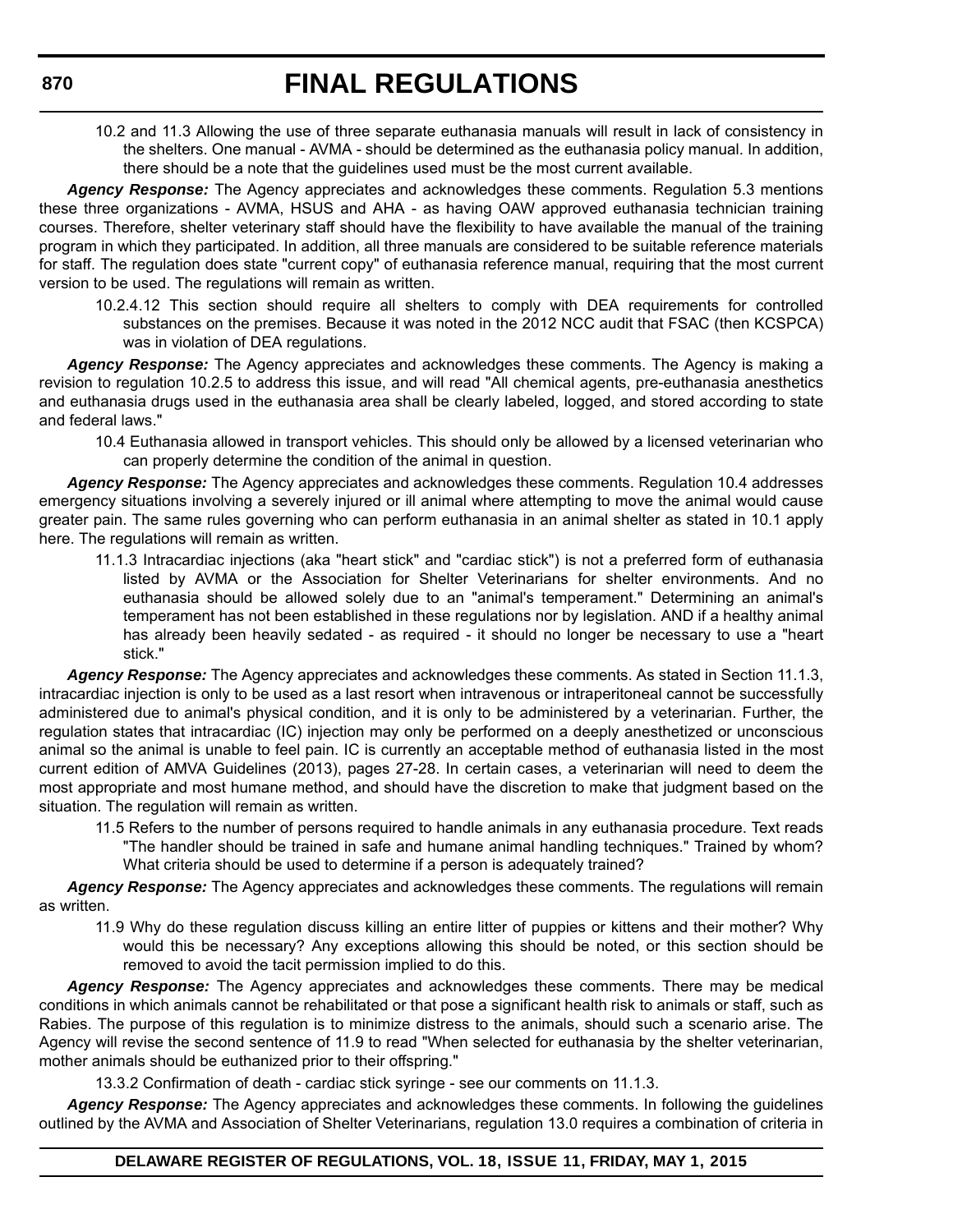reliably confirming death. Verification of death by cardiac puncture is an acceptable method. The regulation will remain as written.

13.3.3 Confirmation of death - "onset of rigor mortis." Rigor sets in at between 3 and 6 hours after death. 11.8 requires that "no animal shall be left unattended between the time euthanasia procedures are first begun and the verification of death." This section should be struck - because either someone will be sitting staring at a dead animal for hours, or that animal will be left unattended while rigor sets in.

*Agency Response:* The Agency appreciates and acknowledges these comments. Regulation 13.0 applies to any animal that dies in a shelter, not only animals that were euthanized. Rigor mortis is a definitive method for verification of death and would be a sufficient way to confirm death if an animal dies in a shelter of natural causes. As such, rigor mortis should remain in this section. To clarify, rigor mortis is one way that shelters may confirm death, it is not a requirement. They may instead verify by using stethoscope or by cardiac stick syringe. Therefore, the regulation will remain as written.

14.5 states that records must be maintained for a minimum of 24 months unless otherwise directed by the Department. Has anyone checked the State of Delaware retention policy for records such as this? The FOIA policies? We think that allowing a shelter to destroy records after two years will prevent any reasonable comparison or analysis of statistics, whether to demonstrate problems or improvements. In addition, there are no penalties listed here for any violations. Why not? Again, that sort of oversight is what caused so many problems with the laws.

*Agency Response:* The Agency appreciates and acknowledges these comments. The regulation does meet FOIA requirements, and statistics are being gathered on a quarterly and annual basis. A violation of this subsection is a violation of the law. Penalties are described in 15.3. However, to meet state requirements for state-funded organizations, and requirements set by 24 DE Admin. Code 3300, subsection 2.1.9, the Agency will revise regulation 14.5 to read "Records must be maintained for minimum of 48 months from the date created unless otherwise directed by the Department."

15.1.1 Unannounced inspections: the word "annually" implies that a yearly anniversary is known. Additionally, once a year is not enough, and regulations that only mandate one inspection will not result in consistent and thorough oversight. This should be a minimum of three times per year, no "annually" mentioned.

*Agency Response:* The Agency appreciates and acknowledges these comments. The regulation states that inspections will be performed at least annually, and that additional inspections may be conducted as the Department deems necessary. The regulations will remain as written.

15.1.2 Title 9 refers to dog control. It covers dog-at-large, dangerous and potentially dangerous dogs, and humane treatment standards for individuals and commercial kennels. Shelters are exempt from the humane treatment standards. What kind of crimes are being postulated here? That should be clarified. Currently, the "proper authorities" is FSAC. We do not believe this section is necessary if shelters are exempt from Title 9.

*Agency Response:* The Agency appreciates and acknowledges these comments. Proper authorities for Title 9 would be the Counties. Shelters are not exempt from Title 9. The regulation will remain as written.

15.3.1 No penalties are specified. Violations "may" be accompanied by an order of correction. Again, this establishes the regulations as optional on the part of the Office and Department, establishes no financial penalties and leaves the time frame of any corrective action unspecified. This should all be spelled out, with corrective orders required from the Office, so that there is no inconsistency in enforcement.

*Agency Response:* The Agency appreciates and acknowledges these comments. Penalties are described in 15.3. The timeframe will be determined as appropriate to the specific situation and the type and severity of the violation. The Agency will revise 15.3.1 to change "may" to "shall".

## **Deborah Hamilton and Cheryl Heiks, Best Friends Animal Society**

Best Friends Animal Society is submitting the following comments on the Division of Public Health, Office of Animal Welfare proposed regulations for Animals Held in Shelter under statutory authority in Title 16, Sections 3004F(d) and 3008F(a).

Best Friends submits these comments acknowledging the advancement and limitations of the newly enacted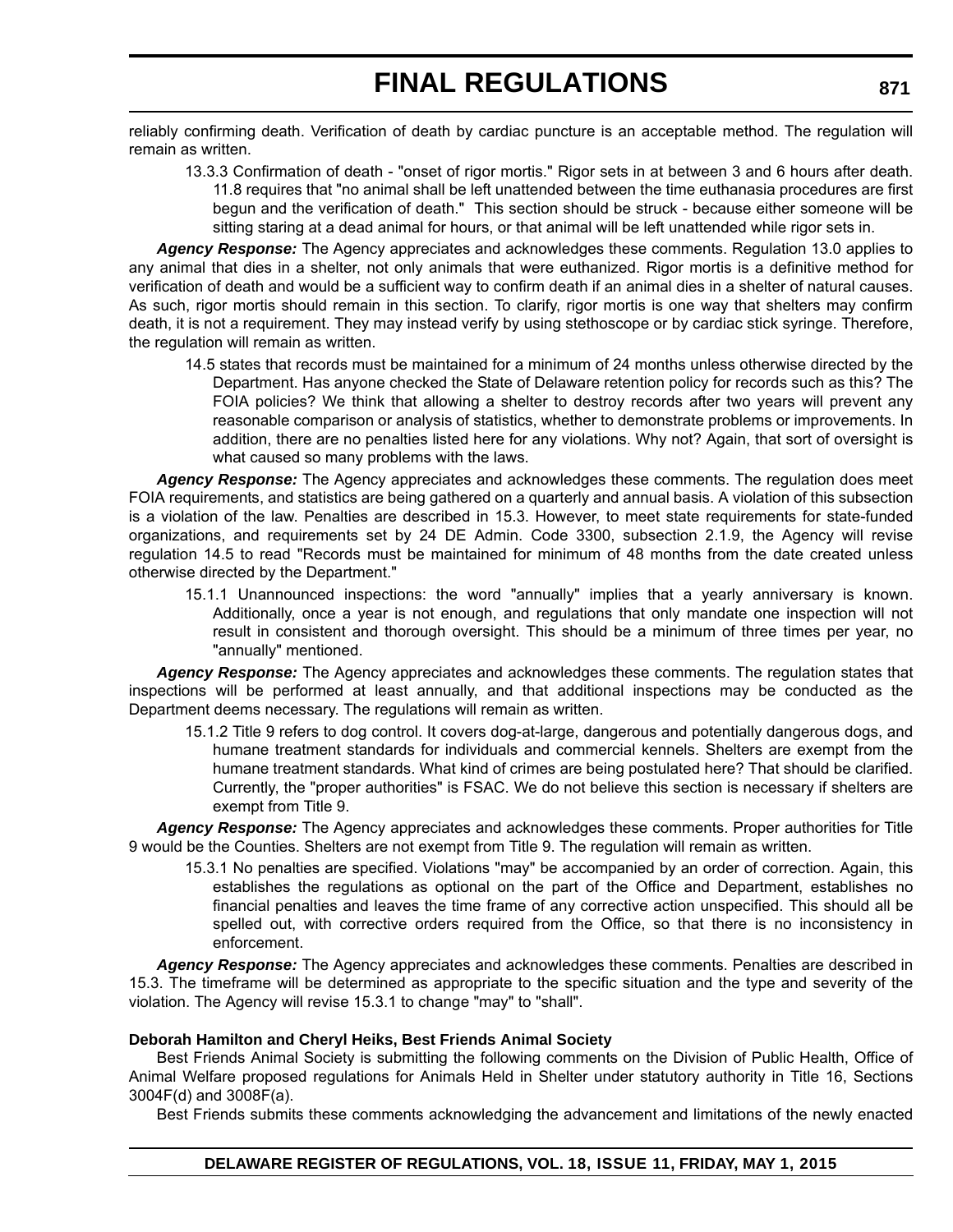statute that does not authorize the full range of best practices in shelter standards for all animals. The regulations as proposed contain provisions that Best Friends interprets as vastly improving upon limited existing requirements for care and record keeping.

Best Friends supports the draft regulations as they apply to animal shelters (including rescue organizations that operate a brick and mortar shelter) and define:

- minimum standards of care and treatment;
- requirements for adoption and recovery:
- acceptable standards, methods and procedures of euthanasia;
- training and certification requirements for certified euthanasia technicians;
- record keeping obligations;
- procedures for inspections and complaints.

The protection and care for animals in shelters is the primary focus of this current proposal for regulation and is a core concern of shelter operators. Best Friends supports any and all additional actions to increase opportunities for placement and adoption of companion animals from shelters as a crucial goal of shelters to reduce the number of healthy animals euthanized reflecting the most basic freedom to live.

The training requirements in the proposed regulations focuses solely on "euthanasia". The code provisions enable animal shelters to impound or seize animals, however there is not specific training/handling requirements for working with these more challenging animals and their behaviors. Best Friends recommends that animal sheltering personnel should have adequate training in areas of their work in addition to euthanasia and including but not limited to rehabilitation and first aid. Training is an ongoing need and should reflect a continuous learning process.

*Agency Response:* The Agency appreciates and acknowledges these comments. Training for shelter personnel, beyond training for certified euthanasia technicians, is not required by law and is therefore provided at the discretion of each animal shelter. The regulation will remain as written.

In addition to adoption as companion animals, Best Friends would like to point out that for cats another successful outcome for healthy outdoor cats is to become part of a "Trapped, Neutered and Returned to Field Community Cat Program." Addressing this outcome for cats in future statutory authority and subsequent regulation is needed for the Office of Animal Welfare.

> Best Friends recommends that in contemplating future consideration beyond companion animals, adding "other live outcomes" to the draft language and amended in the purpose statement revised to read: Section 1.2 Authority and Purpose - "The overall purpose of these regulations is to promote and ensure the protection and care of companion animals in animal shelters and to increase opportunities for their placement, adoption and other live outcomes."

*Agency Response:*: The Agency appreciates and acknowledges these comments. The law as currently written concerns sheltered animals that may be suitable for adoption or placement. Therefore, the regulation will remain as written.

> In addition, revision of the data collection by shelters should be expanded through revised language such as: Section 2.0 Definitions - "Euthanasia Rate" is the number measuring the numbers and types of animals that are being euthanized and for what type of animals in custody of an animal shelter (including privately owned) that are (strike "have been") euthanized including the reason for this outcome.

*Agency Response:* The Agency appreciates and acknowledges these comments. The Agency will revise the definition of "Euthanasia rate" in regulation 2.0 Definitions to read "is the number of animals, by animal type, in custody of an animal shelter that have been euthanized. This shall not include euthanasia of privately owned pets."

Best Friends applauds the inclusion of language in the title for Section 9.0 Animal Adoption, Recovery and Rehabilitation. This acknowledgement of rehabilitation as part of the shelter care is a powerful message by inclusion of rehabilitation as part of the shelter mission. Additionally, the inclusion of standardized provisions for publication of stray animals and hours for potential reunification with owners or caregivers is in keeping with the intent of newly authorized statutory authority for Office of Animal Welfare.

> In Section 11.0 Euthanasia Methods and Procedures for Animal Shelters, 11.1.3, it is worth noting that if the animal is "deeply anesthetized", his/her temperament or physical condition should never be problematic and ideally the option would be removed completely as it requires heavy sedation regardless, if that is the case, sedate the animal and use either 11.1.1 or 11.1.2.

### **DELAWARE REGISTER OF REGULATIONS, VOL. 18, ISSUE 11, FRIDAY, MAY 1, 2015**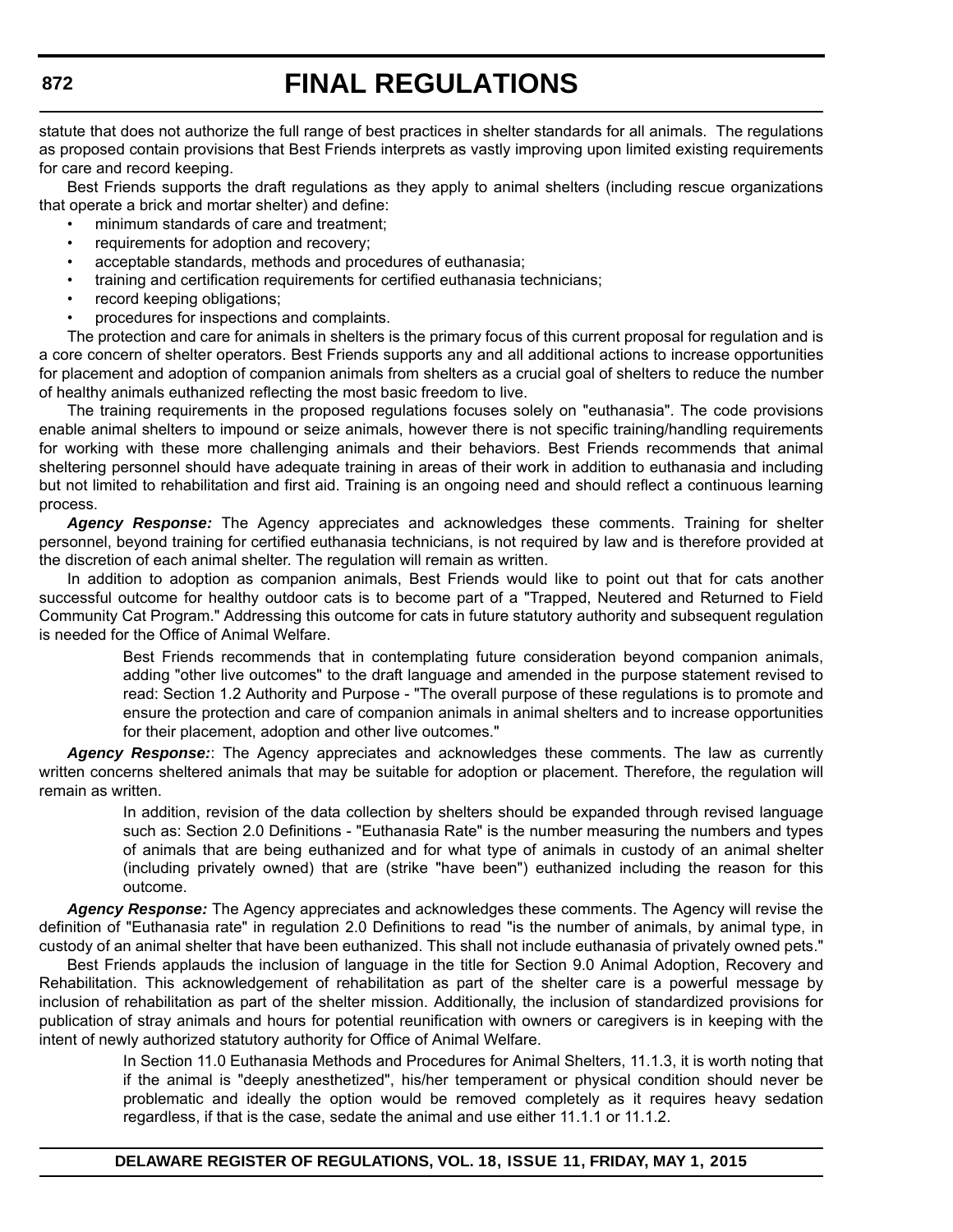*Agency Response:* The Agency appreciates and acknowledges these comments. The Agency will revise regulation 11.1.3 to remove the word "temperament". As stated in Section 11.1.3, intracardiac injection is only to be used as a last resort when intravenous or intraperitoneal cannot be successfully administered due to animal's physical condition, and it is only to be administered by a veterinarian. Further, the regulation states that intracardiac (IC) injection may only be performed on a deeply anesthetized or unconscious animal so the animal is unable to feel pain. IC is currently an acceptable method of euthanasia listed in the most current edition of AMVA Guidelines (2013), pages 27-28. In certain cases, a veterinarian will need to deem the most appropriate and most humane method, and should have the discretion to make that judgment based on the situation. The regulation will remain as written.

> Section 14.0 covers Record Keeping and Reporting for Animal Shelters and Best Friends supports this requirement. Best Friends would like to note that the National Federation of Humane Societies Basic Matrix for shelter data reporting delineated can be found at http://aspcapro.org/sites/default/files/nfhsbasic-matrix-fillable.pdf. The Basic Data Matrix serves as a tool for data collection across a wide spectrum of agencies and puts forward the minimal amount of data a sheltering organization should collect, including "Return to Field" for cats.

*Agency Response:* The Agency appreciates and acknowledges these comments. Regulation 14.0 clarifies reporting requirements required by law, which will result in uniform data reporting from all animal shelters. In addition, definitions for adoption, euthanasia rate, and intake rate are included in regulation 2.0 to eliminate confusion and inconsistency in data reporting. Therefore, the regulation will remain as written.

Best Friends is deeply respectful of the legislative and Markell administration commitment to improved structure support for animal shelters and for animals in shelter environments. This is clearly reflected in the proposed regulations notwithstanding the additional work that remains to enact further modernization of animal protection statutory provisions. Thank you for your attention to the comments.

### **Caroline Hughes, VMD, President, Delaware Society for the Prevention of Cruelty to Animals**

I am concerned that the regulations are over-reaching when they discuss pre-euthanasia anesthetics in part because many of these drugs are controlled substances that fall under the purview of the DEA and require a veterinarian to have licensure. It's the law. And Sections 1 and 7 specifically mention the ability to have the sodium pentobarbital, but it does not mention other drugs that constitute pre-use of euthanasia anesthetics. So I want to ensure that it is not implied that certified euthanasia technicians have access and full ability to use these drugs which would be outside the purview of other laws in the state.

*Agency Response:* The Agency appreciates and acknowledges these comments. Regulation 11.2 will be revised to read "Pre-euthanasia anesthetics shall be administered to animals who are aggressive, severely distressed, or frightened as directed by the shelter veterinarian. This does not prevent the use of pre-euthanasia anesthetics for other animals as instructed by the shelter veterinarian."

I'm concerned, from the Delaware SPCA's point of view of the cost of euthanasia training course. I'm also interested that in the definitions "euthanasia training course" was not defined.

*Agency Response:* The Agency appreciates and acknowledges these comments. The shelters will be responsible for ensuring that anyone who is not a licensed veterinarian, nationally certified euthanasia technician, or licensed veterinary technician performing euthanasia in their facility on shelter animals will be trained and certified according to these regulations. Any cost associated with meeting this requirement will be the obligation of the shelter or employee and may vary depending on where the training is obtained. However, to assist the animal shelters with compliance in the initial year, training is being provided at no cost to the shelters by the Office of Animal Welfare in spring 2015. In addition, the euthanasia training course is fully detailed in regulation 4.0. Therefore, a definition is not necessary. The regulation will remain as written.

> In Section 4.1, it talks about a veterinarian certifying that these individuals have demonstrated competency in applying skills outlined in 4.2, but it does not further define how said veterinarian will demonstrate competency. So one veterinarian at one shelter may think it's fine to observe a technician inducing euthanasia on one animal. Another veterinarian may require ten procedures with their presence. And, therefore, I don't find this to be uniform or serving of the public or the animals across the State of Delaware.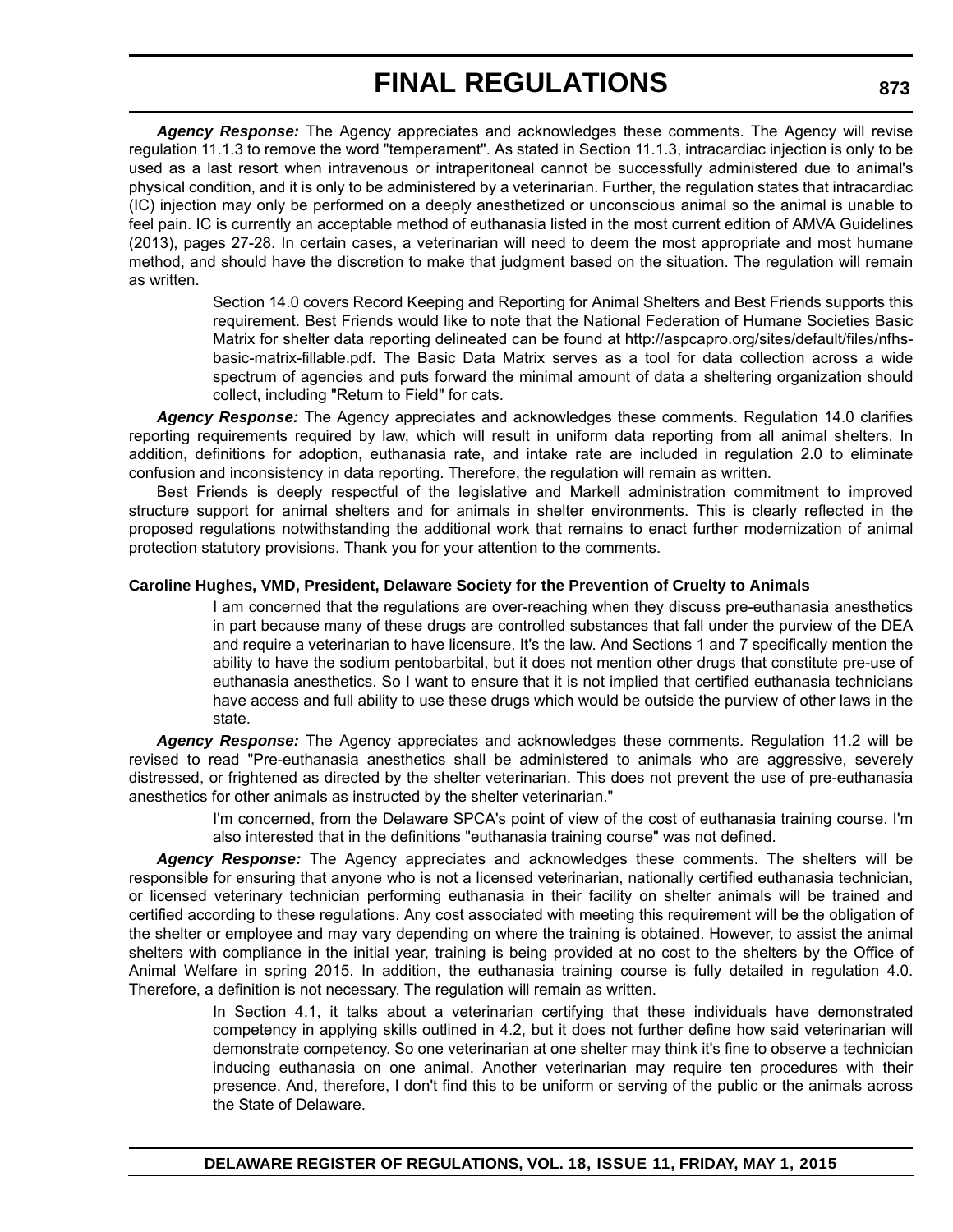*Agency Response:* The Agency appreciates and acknowledges these comments. The shelter veterinarian is the person overseeing the certified euthanasia technicians in the shelter and for that reason, needs to be comfortable with their level of skill and performance. The shelter veterinarian is also in the best position to assess the competency of the technician. Because each trainee may have a different level of skill and experience, a uniform approach will not work for all. The regulation needs to give the veterinarian some flexibility to exercise their own discretion in assessing competency. The regulation will remain as written.

> "In the opinion of the Office" is mentioned in 6.2 and also, for example - and it's throughout these Regulations. 5.1, it says that "...that is prepared to meet other standards which may be established by the Office." I think this is not clear and is vague and allows the Office to potentially not be uniform in how they administer certain parts of these regulations.

*Agency Response:* The Agency appreciates and acknowledges these comments. The Agency reserves the right to define additional standards based on changing industry standards or continuing education needs of certified persons. The regulation will remain as written.

> In 7.4 they describe disciplinary actions for the euthanasia technician, and it is very important to add besides "technical proficiency of euthanasia" the "determination of death." I think we've all heard too often that animals have been said to be euthanized and discovered the next day alive. So I think that would be very beneficial to add to 7.4.

Agency Response: The Agency appreciates and acknowledges these comments. The Agency will revise regulation 7.4 to read "Any concerns regarding the technical proficiency of euthanasia, the ability to accurately confirm death, professional behavior, or the handling of animals being euthanized of a certified euthanasia technician shall be directed to the Office immediately."

> In 8.4, it talks about "shelter personnel with knowledge and training in animal health assessment." Well, who decides who has training in an animal health assessment? If I read two articles on the Web, does that allow me to have suitable knowledge of animal health assessment? Again, that's vague and not clear and allows different shelters to determine who will have knowledge and training of animal health assessment and different standards.

*Agency Response:* The Agency appreciates and acknowledges these comments. The Agency will revise the second sentence of 8.4 to read "Exam must be performed by a licensed veterinarian, veterinary technician, or shelter personnel with knowledge and training in animal health assessment under the direction of a veterinarian, veterinary technician or animal care manager.

> 10.1 describes something that I think is a little bit confusing. It describes the certified euthanasia technician is only permitted to perform euthanasia within the animal shelter of which they are employed. So what I'm confused about is: If a private person brings their animal to the shelter, does that imply that the euthanasia technician will be allowed to euthanize the privately-owned animal as well as the animals that are held within the shelter? And I believe the law is called Animals Held in a Shelter. So that's not clear to me.

*Agency Response:* The Agency appreciates and acknowledges these comments. The law, 16 Del. C. 30F, applies only to animals in custody of an animal shelter, not privately-owned animals. Therefore, a certified euthanasia technician would not ever be allowed to euthanize a privately-owned animal. The Agency is making a revision to 10.1 to read "… or a person certified by a licensed veterinarian as proficient to perform euthanasia (hereby referred to as certified euthanasia technician) after completion of the certification requirements in regulation 3.0. The certified euthanasia technician is only permitted to perform euthanasia on shelter animals within the animal shelter of which they are employed. No one other than the shelter or consulting veterinarian may perform euthanasia on privately owned animals."

> 10.2.3.8 not accessible to public when euthanasia is performed. I understand when these are animals held in shelter the public may not want to be there. However, there are instances where a private citizen may want a veterinarian or somebody else who's working in the clinic at one of these shelters to euthanize their animals and would want them to be there and present. I'm concerned that that would preclude the ability of the owner to be present.

*Agency Response:* The Agency appreciates and acknowledges these comments. As stated above, the law applies only to animals in custody of an animal shelter, not privately-owned animals. The regulation will remain as written.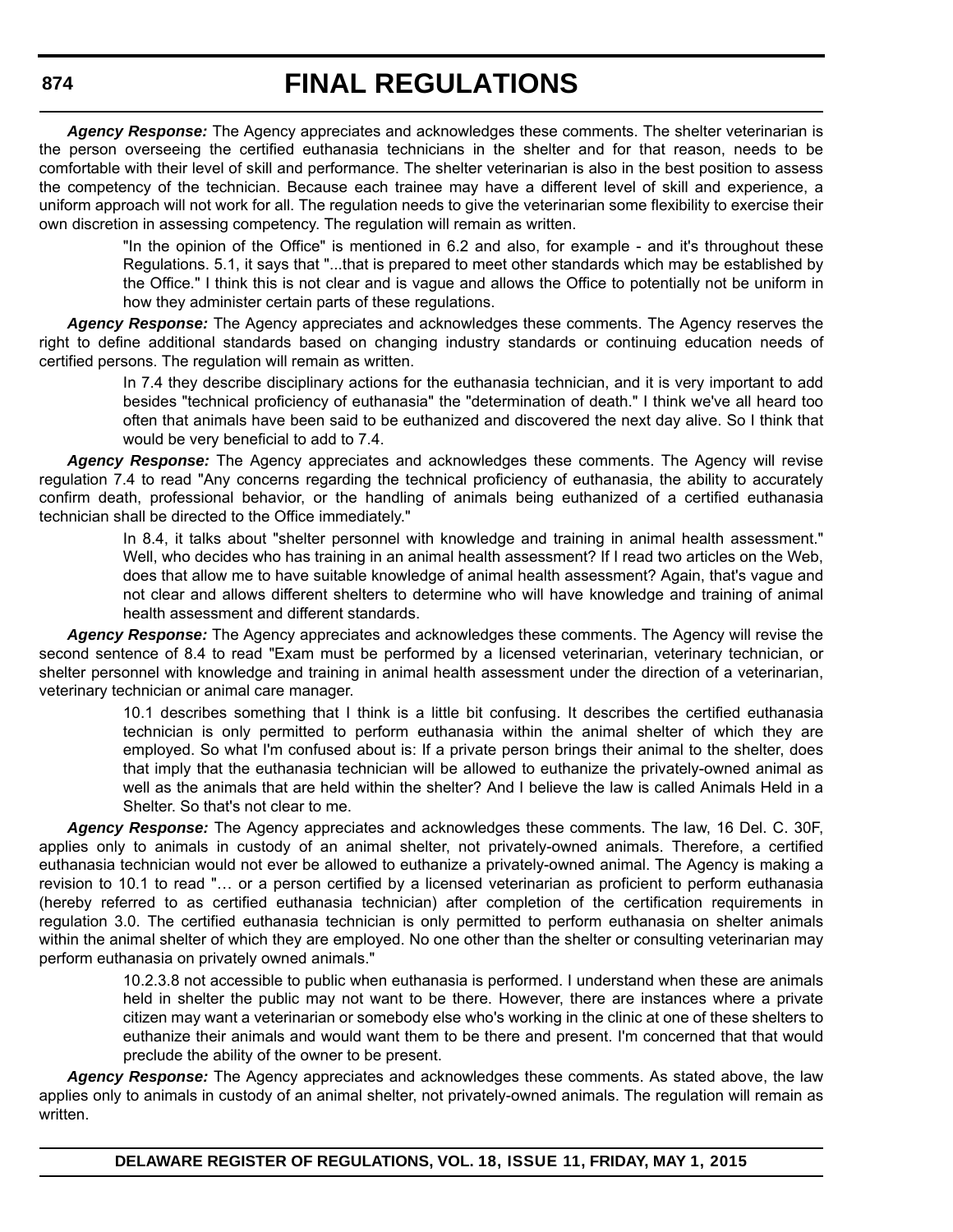10.2.4.2 talks about holding cages. I think this is in conflict with 11.9 where they describe "no animal shall be permitted to observe or hear the euthanasia of another animal." But why would you have holding cages in a room where you're going to euthanize animals? It conflicts in my mind.

*Agency Response:* The Agency appreciates and acknowledges these comments. As stated in regulation 10.2.4.2, the cages are available "to hold an animal waiting for the pre-euthanasia anesthetic or euthanasia drug to take effect, if needed." The purpose is not so multiple animals can be in the room at the same time, and therefore, does not conflict with 11.9. To clarify, the Agency will revise 10.2.4.2 to read "Holding cages of the appropriate size available to hold an animal while waiting for a pre-euthanasia anesthetic or euthanasia drug to take effect, if needed, should be easily accessible in or near the room. These cages shall be maintained in a clean and sanitary condition. If these cages are in the euthanasia room, and occupied, no other animal may be euthanized at the same time pursuant to 11.9."

> 10.2.5 does not address how these drugs, specifically euthanasia drug, which is allowed in the law pentobarbital will be stored. But, in addition, if you're going to include pre-euthanasia drugs or other chemical agents, I believe storage is imperative to be mentioned in some way.

*Agency Response:* The Agency appreciates and acknowledges these comments. The Agency will revise regulation 10.2.5 to read "All chemical agents, pre-euthanasia anesthetics and euthanasia drugs used in the euthanasia area shall be clearly labeled, logged and stored according to state and federal laws."

> 14.1. I just wonder why all the words of the law are repeated in the rules and regulations. I don't think this is necessary and it makes for just confusion to the general audience about the regulations. I think it's a total repeat of what's in the law in 14.1.

*Agency Response:* The Agency appreciates and acknowledges these comments. Regulation 14.1 includes some clarifying language that has been added to the law, 16 Del. C. §3007F. This language can be found in 14.1.6 and 14.1.7. When modifying a list, it is standard to include the whole list for context. The regulation will remain as written.

> 15.3. These penalties are very vague and very difficult for me to understand. But, specifically, I see no penalties for euthanasia technicians if they are performing euthanasia in an improper role and what would occur and what are the warning periods? Is there remediation? What goes on that way?

*Agency Response:* The Agency appreciates and acknowledges these comments. Penalties for violations of the 16 Del. C. 30F are detailed in 16 Del. C. §107(a). Regulation 15.3.1 further describes the range of corrective actions that may be ordered for violations, and will be determined by the Office depending on the specific situation. As stated in 7.3, certified euthanasia technicians may have their certificate revoked by the Office. In addition, 16 Del. C. §3006F describes any violation of euthanasia method and procedure, 16 Del. C. §3004F(d) constitutes a class A misdemeanor and shall be punishable as provided by law. The regulation will remain as written.

> 15.2.3. It talks about a final written report will be posted on the department website at the conclusion of the proceedings. I guess, again, this comes back to the definition of "complaints" of actual of nuisance complaints versus the volume versus where is this department website? How will this all be followed up? So that was very vague in my mind.

*Agency Response:* The Agency appreciates and acknowledges these comments. Any citizen may come forth with a complaint concerning alleged violations of this subchapter. The Office of Animal Welfare's law enforcement professionals will analyze each complaint to determine if it falls within the scope of authority of the Office of Animal Welfare and if there is probable cause to launch an investigation. Not all complaints are posted online, only those where violations are found. The regulation will remain as written.

### **Bryce Hurd, Sue Martell, Tacia McIlvaine, Araina Sala, Jackie Figart**

Several public comments were received regarding the use of intracardiac injection (IC) as a method of euthanasia in animal shelters. In summary, these individuals believe IC to be a painful method of euthanasia and as such, should not be permitted in animal shelters.

*Agency Response:* The Agency appreciates and acknowledges these comments. As stated in Section 11.1.3, intracardiac injection is only to be used as a last resort when intravenous or intraperitoneal cannot be successfully administered due to animal's physical condition, and it is only to be administered by a veterinarian. Further, the regulation states that intracardiac (IC) injection may only be performed on a deeply anesthetized or unconscious animal so the animal is unable to feel pain. IC is currently an acceptable method of euthanasia listed in the most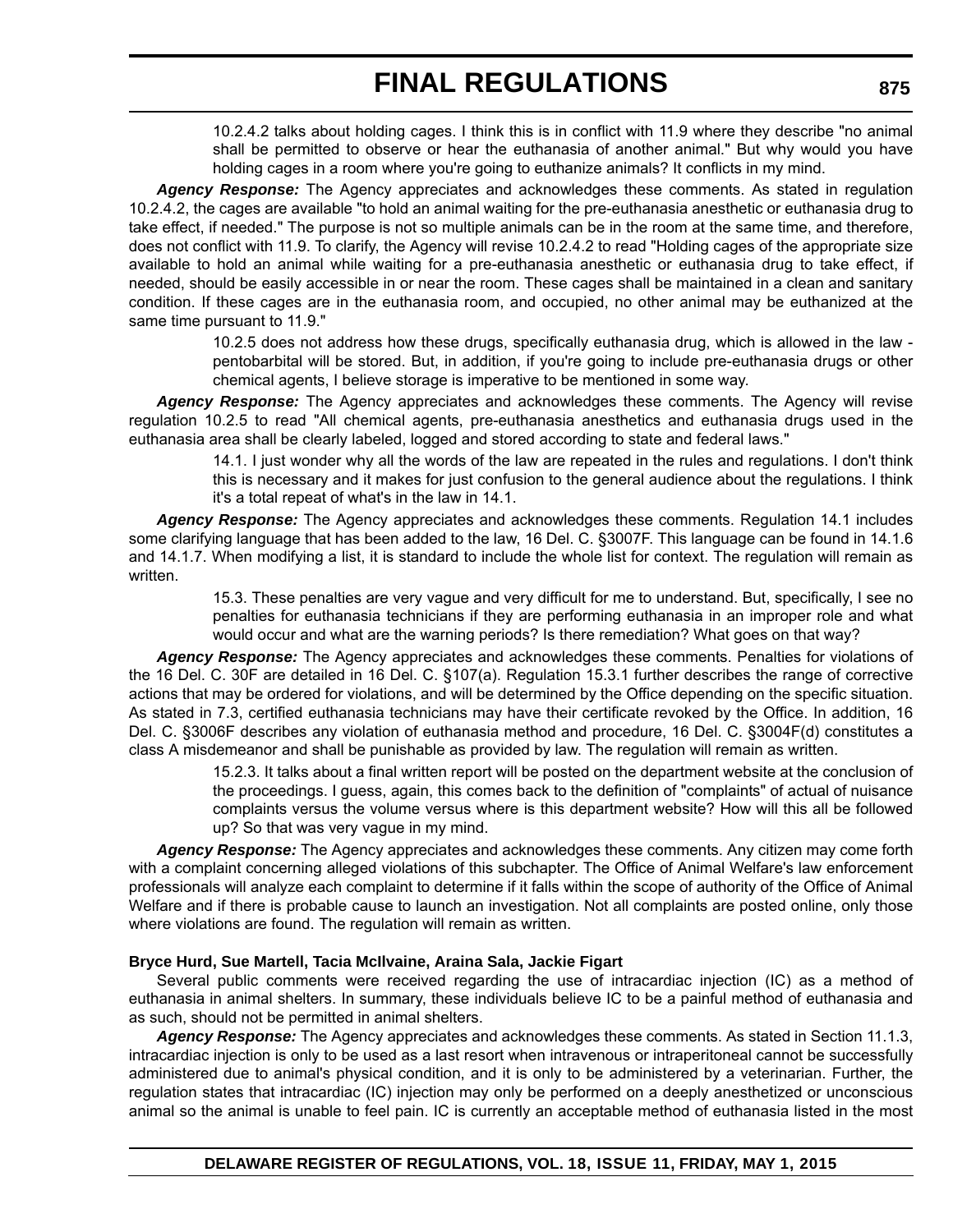### **876**

# **FINAL REGULATIONS**

current edition of AMVA Guidelines (2013), pages 27-28. In certain cases, a veterinarian will need to deem the most appropriate and most humane method, and should have the discretion to make that judgment based on the situation. The regulation will remain as written.

#### **Roberta A. Jackson, VMD, President, Delaware State Board of Veterinary Medicine**

Our board had the opportunity to review your draft of the euthanasia technician proposed legislation and offer the following comments/suggestions below. I welcome the chance to discuss the matter further at our mutual convenience, should you feel it necessary.

1. We take issue with the term "certified euthanasia technician". Licensed Veterinary Technicians in our state have completed extensive training, taken a rigorous licensing examination, pay a licensing fee, and fulfill 6 hours of yearly continuing education requirements. We find it offensive to the LVT in our state that have worked so hard to be recognized in the state to share the term technician with the people completing your proposed training regimen. We would like to suggest the term be replaced with "certified euthanasia specialist".

*Agency Response:* The Agency appreciates and acknowledges these comments. Although we recognize and understand the case for using an alternative title, the term "certified euthanasia technician" is currently in the Delaware Shelter Standard Law and to change that term would require an amendment to the law. The term "certified euthanasia technician" is the industry-recognized term in animal sheltering to identify shelter personnel, who are not veterinarians, that have received specific training in performing euthanasia in animal shelters. We consulted many other states' regulations and national animal welfare organizations for reference and this term is used broadly. Therefore, the regulation will remain as written.

2. We take issue that the draft as written does not mention any type of fee for the certification of these individuals. We maintain if the individuals are serious enough in their chosen career to undergo training, they should be willing to pay a fee to offset the training and recertification and not draw funds away from the rabies' surcharge designed intent of low cost spays and neuters.

*Agency Response:* The Agency appreciates and acknowledges these comments. To clarify, no money is being taken from the state spay/neuter fund to cover training costs. The shelters will be responsible for ensuring that anyone who is not a licensed veterinarian, nationally certified euthanasia technician, or licensed veterinary technician performing euthanasia in their facility on shelter animals will be trained and certified. Any cost associated with meeting that requirement will be the obligation of the shelter or the employee and may vary depending on where the training is obtained. However, to assist the animal shelters with compliance in the initial year, training is being provided at no cost to the shelters by the Office of Animal Welfare in spring 2015. The regulation will remain as written.

3. We propose licensed veterinary technicians also be required to complete the training referenced in Section 4.0 for the certified euthanasia "technician". We especially value the training they would receive in regard to stress management as it relates to this particularly grueling area.

*Agency Response:* The Agency appreciates and acknowledges these comments. The law does not require additional training for licensed veterinary technicians, so requiring it in regulations would contradict the law. We will, however, strongly encourage the training for any licensed veterinary technicians working in animal shelters that will be performing euthanasia of shelter animals. The regulation will remain as written.

4. We propose that Section 4.2.3 add the following language: "…as well as review federal and state laws regulating the storage and accountability of euthanasia and other controlled substances."

*Agency Response:* The Agency appreciates and acknowledges these comments. The Agency will revise 4.2.3 to read "Proper dose calculation and record keeping, proper storage, handling and disposal of preeuthanasia anesthetics and euthanasia drugs in accordance with state and federal laws."

5. We question the humanity of intracardiac and intraperitoneal injections without a clause requiring sedation of the animal first. We don't believe that intracardiac injection is an acceptable method of euthanasia based on the current AVMA guidelines. Or are there different rules surrounding humane euthanasia of non-owned pets that we may be unaware of?

*Agency Response:* The Agency appreciates and acknowledges these comments. As stated in Section 11.1.3, intracardiac injection is only to be used as a last resort when intravenous or intraperitoneal cannot be successfully administered due to animal's physical condition, and it is only to be administered by a veterinarian. Further, the regulation states that intracardiac (IC) injection may only be performed on a deeply anesthetized or unconscious animal so the animal is unable to feel pain. IC is currently an acceptable method of euthanasia listed in the most current edition of AMVA Guidelines (2013), pages 27-28. In certain cases, a veterinarian will need to deem the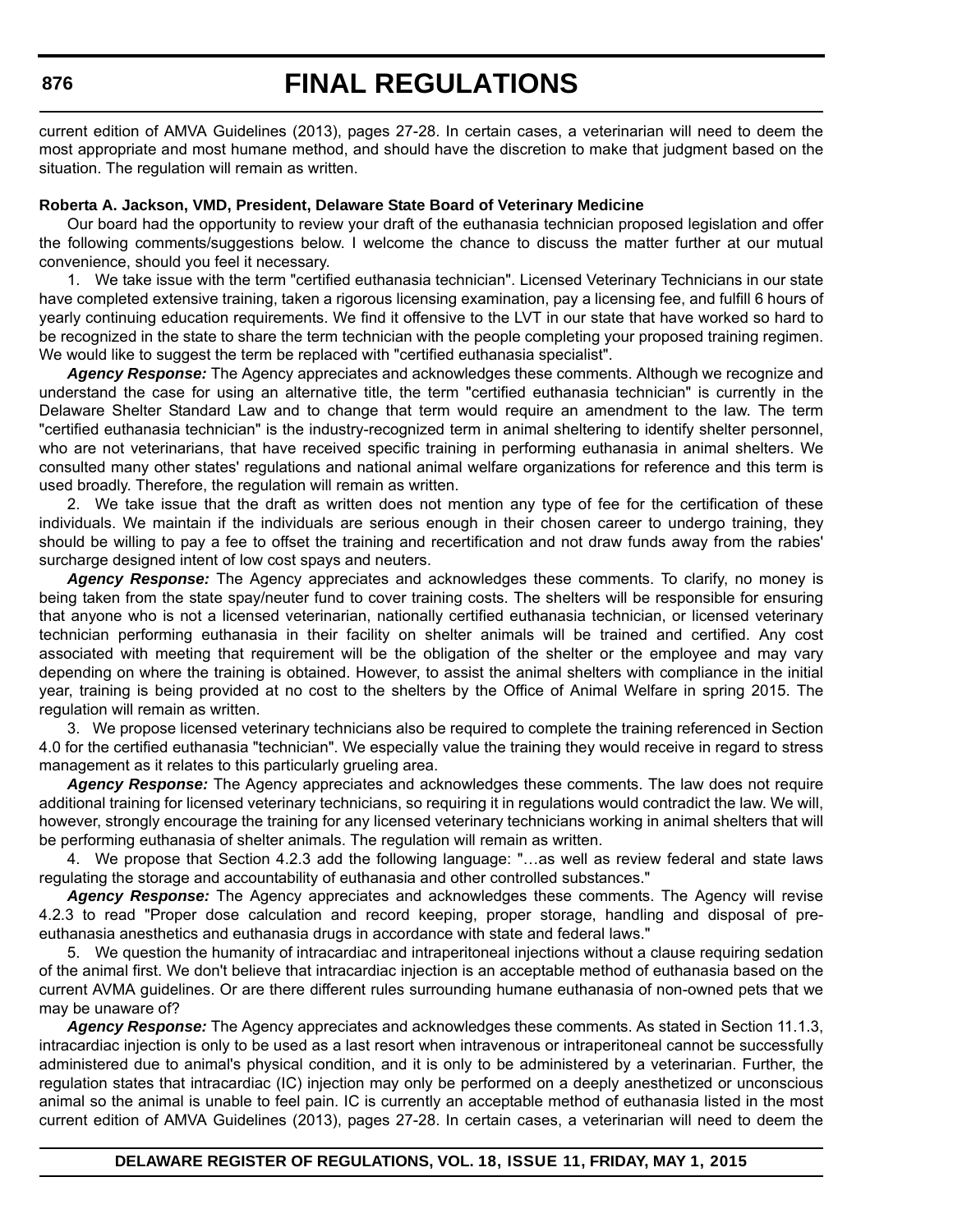most appropriate and most humane method, and should have the discretion to make that judgment based on the situation. The regulation will remain as written.

6. We propose Section 6.3 and 6.4 be changed to five days.

*Agency Response:* The Agency appreciates and acknowledges these comments. The Agency will revise 6.3 and 6.4 to five business days.

7. We propose Section 7.0 include a clause that applicants must receive a total of 6 hours continuing education in order to renew certification, specifically addressing compassion fatigue.

*Agency Response:* The Agency appreciates and acknowledges these comments. Compassion fatigue training is included in the initial certification training. The Agency agrees that continuing education involving compassion fatigue would be valuable for euthanasia technicians and all animal shelter staff, however, such training is not readily available. Due to the uncertainty of availability and cost of training, we cannot make it a requirement, only a recommendation. The Agency will work to identify compassion fatigue training opportunities or resource materials for shelter staff as they become available. The regulation will remain as written.

#### **Tacia McIlvaine**

I was disheartened to read several of the proposed regulations put forth to the public for consideration in regards to animals held in shelter.

> Intracardiac injection by hypodermic needle may be performed only by a licensed veterinarian and only when performed on a deeply anesthetized animal to whom intravenous or intraperitoneal cannot be successfully administered due to animal's temperament or physical condition." If the animal is already anesthetized, there is no need, nor excuse for using the heart stick on an animal for temperament.

*Agency Response:* The Agency appreciates and acknowledges these comments. The Agency will revise regulation 11.1.3 to remove the word "temperament".

> The fact that all Delaware shelters euthanasia policy manuals and procedures, as mandated by Delaware Code, were not presented to the public by the Office of Animal Welfare to consider for this public comment period, to me, is lackadaisical. The fact that the proposed regulations put forth by the Office of Animal Welfare reads very similar to the proposed regulations submitted by the Delaware Department of Agriculture in 2013 (16 **DE Reg.** 1023 04-01-13), seems very disingenuous. Not to mention very disrespectful of the legislators and citizens who worked to create this office to protect Delaware's companion animals that have the misfortune of ending up in the shelter system. I respectfully request that the Delaware Office of Animal Welfare remove any new euthanasia protocols not already specified in Delaware Code until such time as the contracted dog control/animal cruelty agencies have demonstrated a complete and total adherence to Delaware laws already in place. I also respectfully request that the OAW go back to the "drawing board" and redo this entire process. Copying and pasting previously submitted regulations is unacceptable. And thoughtless.

*Agency Response:* The Agency appreciates and acknowledges these comments. Delaware law requires that any animal shelter performing euthanasia shall have a current policy and procedure manual and that it shall be made available to OAW upon request. However, Delaware law does not require the OAW to share the manuals with the public. 16 **Del.C.** §3004F(d)(1) mandates that regulations shall be promulgated by the Department regarding acceptable methods of euthanasia in animal shelters. 16 **Del.C.** §3004F(d)(4) mandates that training and certification requirements for euthanasia technicians shall be established by the Department. These regulations satisfy both mandates. The Office of Animal Welfare reviewed previously-submitted public comments to the Department of Agriculture in drafting these regulations and consulted with the Delaware Board of Veterinary Medicine. The Office also initiated a contract with a veterinary consultant to draft regulations in alignment with AVMA guidelines and industry standards. The regulation will remain as written.

#### **Janet Mitchell, VMD, President, Delaware Veterinary Medical Association**

The Board of the Delaware Veterinary Medical Association has had an opportunity to review and discuss the proposed Regulations for Animals Held in Shelters. We appreciate the thoroughness and detail of this document. In general we are supportive of the materials as written. We do have a few comments for your consideration.

1. Regarding section 11.4 we recommend that it read "Large animal species shall or must be euthanized by a licensed veterinarian….."

*Agency Response:* The Agency appreciates and acknowledges these comments. The Agency will revise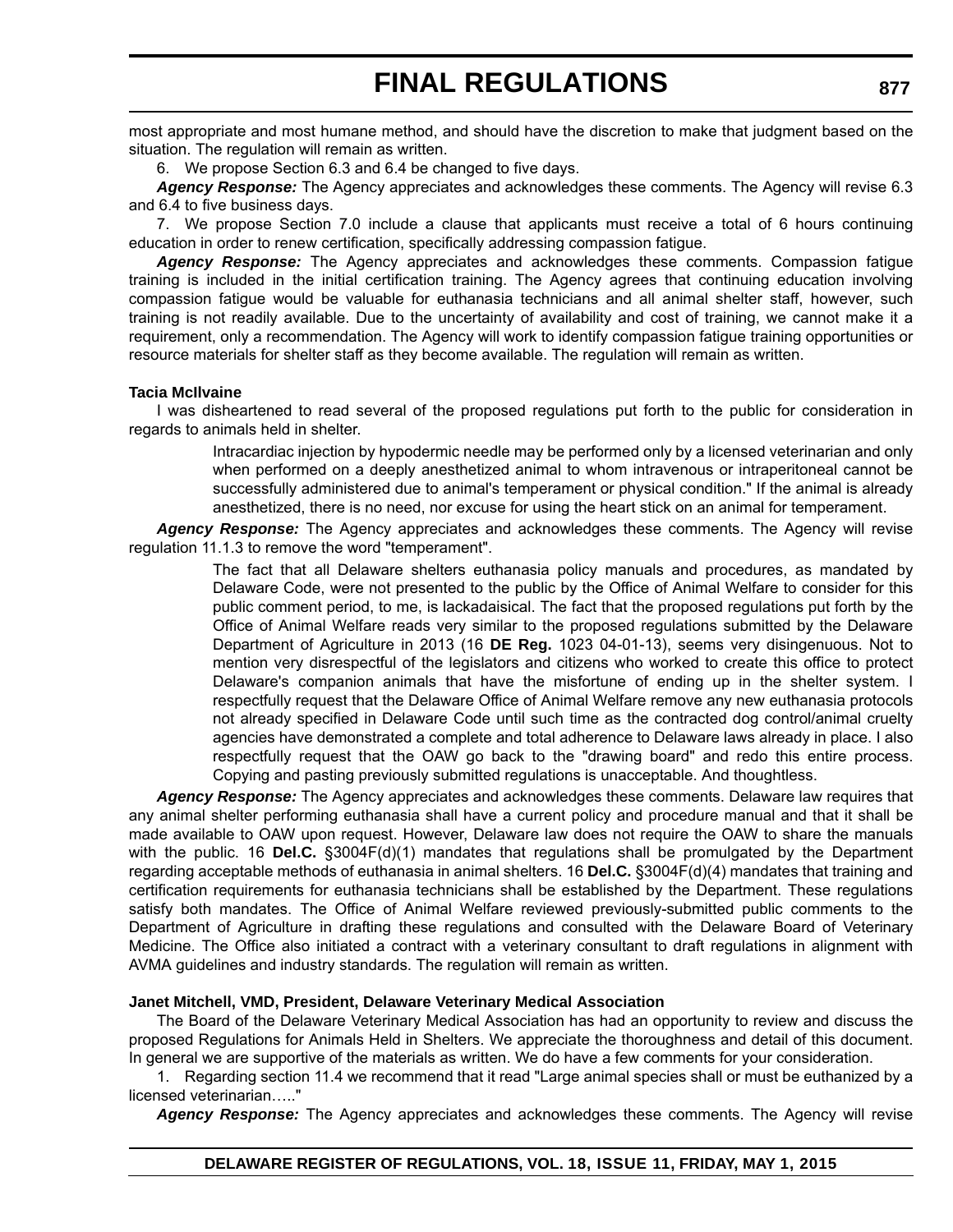regulation 11.4 to read "Large animal species shall be euthanized by a licensed veterinarian proficient with the handling of horses and livestock."

2. Regarding Section 8.4 we have concern with the term shelter personnel serving in the capacity to make health assessments. We would recommend limiting this to veterinarians and veterinary technicians/medical assistants.

*Agency Response:* The Agency appreciates and acknowledges these comments. The Agency will revise the second sentence of regulation 8.4 to read "Exam must be performed by a licensed veterinarian, veterinary technician, or shelter personnel with knowledge and training in animal health assessment under the direction of a veterinarian, veterinary technician or animal care manager."

3. Should the term "companion animal" be defined?

*Agency Response:* The Agency appreciates and acknowledges these comments. The Agency will revise the second paragraph of regulation 1.0 to remove the word "companion".

#### **Jane Pierantozzi, Executive Director, and Bob Wasserbach, President, Faithful Friends Animal Society**

Faithful Friends Animal Society is generally in favor of state regulations that support Delaware's shelter standards laws and ensure the protection and care of companion animals while held in shelter. We are pleased to have reviewed the Office of Animal Welfare's proposed shelter regulations, pursuant to Title 16 of **Delaware Code**, §§ 3004F and 3008F.

We take note that the regulations are specific to §3004F(d) "Euthanasia method and procedure" but feel that 3004F(a), (b) and (c) must also logically be addressed as they pertain to euthanasia in animal shelters, for which we have concerns. We respectfully submit our written comments pertaining to *Regulations for Animals Held in Shelter*:

> **2.0**: We ask that the terms "Severely aggressive" (to mean posing an imminent danger to staff) and "Aggressive" (to mean exhibiting defensive but trainable behaviors, such as food/treat guarding or aggression toward other animals) be added to the list of definitions to distinguish the levels of aggression since these terms influence outcomes for animals held in shelter.

*Agency Response:* The Agency appreciates and acknowledges these comments. The term "severely aggressive" is not used in the regulations and therefore cannot be included in the definitions. The term "aggressive" is only used once in regulation 11.2 and is not used in a manner where severity of aggressiveness is relevant. Therefore, the regulation will remain as written.

> **5.1**: We are concerned that there will be lack of consistency in euthanasia training, and therefore a range of quality of training, if each shelter is allowed to develop an in-house training program. Regulation 5.1 seems to grant the authority to do so. How could the Office of Animal Welfare possibly monitor a shelter's in-house training to assure quality of training and to ensure that practical training criteria are met satisfactorily?

*Agency Response:* The Agency appreciates and acknowledges these comments. This provision is included to allow the Office of Animal Welfare to certify existing training courses, such as those offered in other states, which meet the standards established in regulation 5.0. The Agency will revise regulation 5.1 to read "Any organization or institution desiring to conduct a euthanasia technician certification education program shall apply to the Office of Animal Welfare and submit satisfactory evidence that it is ready and qualified to instruct students in the prescribed basic curriculum for certifying euthanasia technicians and that it is prepared to meet other standards which may be established by the Office. The organization or institution may not be an animal shelter in Delaware."

> **7.4**: Will OAW have a policy for handling whistle-blower complaints about improper or unprofessional behavior with regard to euthanizing animals?

*Agency Response:* The Agency appreciates and acknowledges these comments. Any citizen may come forth with a complaint concerning alleged violations of this subchapter. The Office of Animal Welfare's law enforcement professionals will analyze each complaint to determine if it falls within the scope of authority of the Office of Animal Welfare and if there is probable cause to launch an investigation. The Office has policies and procedures for processing complaints. All investigative reports are confidential, and we protect the privacy of persons who report complaints to our Office.

> **8.4**: We are concerned with the vagueness of the language "shelter personnel with knowledge and training in animal health assessment" in that there should be specificity on the knowledge and training required. Certainly a person with veterinary training would presumably be able to assess an animal's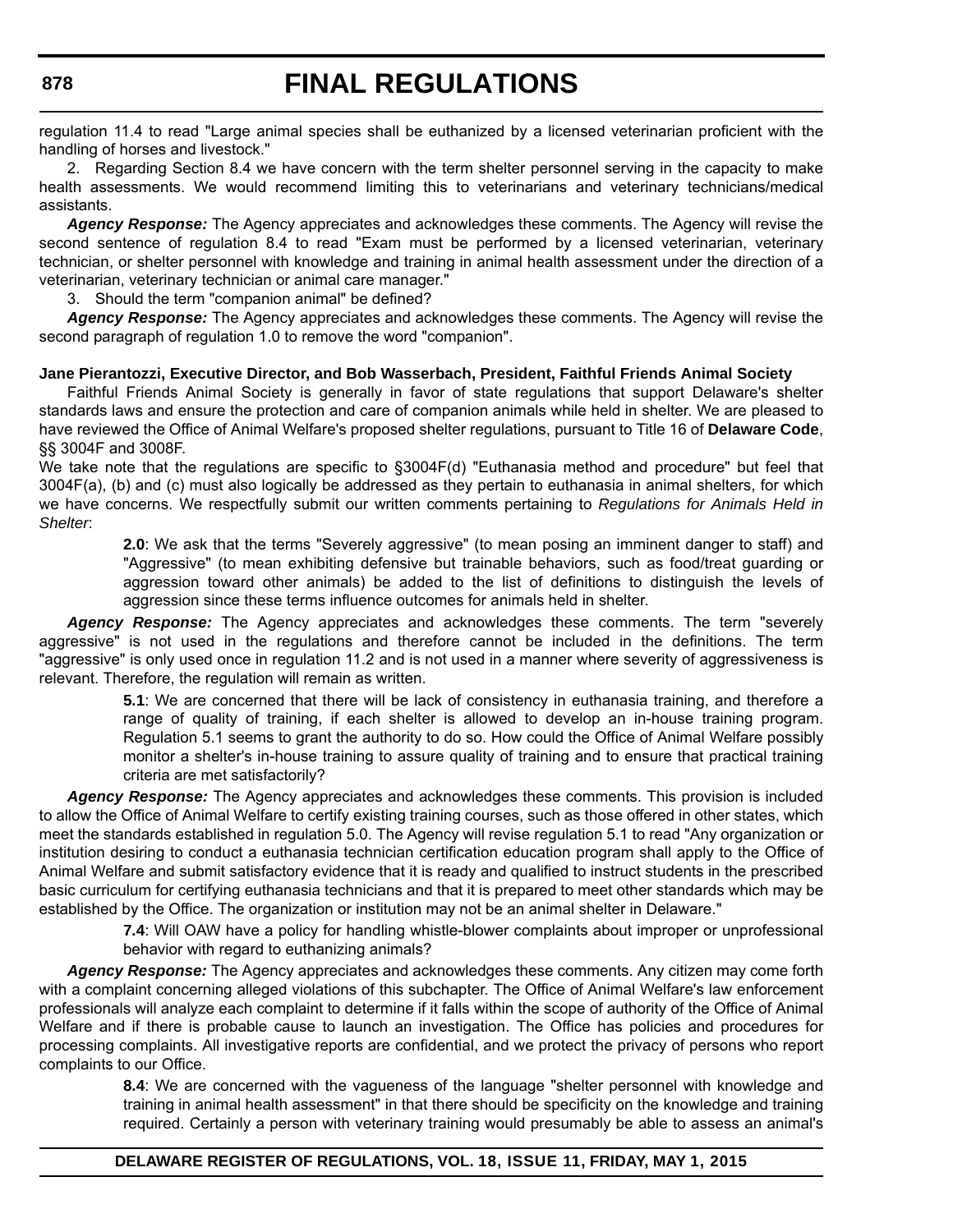health adequately, as would a person with animal behavioral training to be able to assess temperament and behavioral issues. Persons without such skills should be assessing neither health nor temperament. We know that some shelters, including FSAC-SPCA, routinely use a boxed "temperament test" to make life-or-death decisions about animals rather than for behavioral modification training, for which the tests were intended; FSAC's rate of euthanasia of dogs "due to aggression" is disproportionately high (30 to 43%). We are concerned about animals being unfairly labeled "severely aggressive" and euthanized before the 72-hour (or 5-day) holding period. We ask that some guidelines be developed for employing such tests by laypersons to assess temperament and that the terms "severely aggressive" and "aggressive behaviors" be distinguished from one another.

*Agency Response:* The Agency appreciates and acknowledges these comments. The Agency will revise the second sentence of 8.4 to read "Exam must be performed by a licensed veterinarian, veterinary technician, or shelter personnel with knowledge and training in animal health assessment under the direction of a veterinarian, veterinary technician or animal care manager." Regarding euthanasia decisions based on aggression, 16 **Del.C.** §3002F(a) states that animal evaluation and testing protocols for newly impounded animals are to be developed with a licensed veterinarian. Additionally, 16 **Del.C.** §3004F(c) states that the decision to euthanize an animal immediately to "protect shelter staff and/or other sheltered animals from an animal's severe aggression" shall be made by a licensed veterinarian.

> **9.0**: Animal Adoption, Recovery and Rehabilitation, fails to address 3004F (a) and (b) that require animal shelters to meet certain conditions before an animal is euthanized, including transferring to another shelter or a rescue group and maintaining a rescue registry, per 3003F(d). We believe that it would be beneficial to Delaware citizens to have access to a publicly posted, state-maintained rescue registry so they know who to contact for help rescuing an animal. A state-maintained rescue registry would also maintain fairness by eliminating discriminatory practices by some shelters that result in fewer animals being saved. There should be valid reasons why any rescue would be removed from such a list, such as loss of nonprofit status or business license, committing fraud, or animal cruelty, for example. If the state is unable to maintain a statewide rescue registry, it should require that each shelter make its rescue registry available to OAW upon request.

*Agency Response:* The Agency appreciates and acknowledges these comments. The law mandates that animal shelters shall establish and maintain a registry of organizations willing to accept animals for the purpose of adoption or long-term placement, but it does not specify that shelters must work with every rescue group. As rescues are not currently regulated or evaluated by the state or an independent overseer, it is up to the animal shelter to determine which rescues to which they will transfer animals and the criteria they use in evaluating those rescues. So long as the shelters establish and maintain a rescue registry that includes various recues, including breed specific rescues, they have met the requirements of the law. With regard to shelters making rescue registries available to OAW, Delaware law, 16 **Del.C.** §3008F(d), states that "Upon request of the Department, animal shelters shall make available records concerning the requirements of this subchapter." Therefore, the regulations will remain as written.

> **9.1**: We strongly recommend the state invest in a publicly accessible, single online repository for shelters to post identifying information about stray animals in shelter so Delaware pet owners have just one online place to look for lost pets. It's too difficult for owners to relocate lost pets using the current, seriously fragmented, animal control system, and a single online portal could vastly improve our state's pitifully low return-to-owner rate.

*Agency Response:* The Agency appreciates and acknowledges these comments. Regulation 9.1 requires all animal shelters to post stray animals on their website within 24 hours of intake. The purpose of this provision is to aid in the recovery of lost pets by owners searching for them.

> **10.2.3.8**: We believe the euthanasia room should be accessible to a pet owner who is requesting euthanasia so that an owner can remain with his/her pet at the very end of its life until it takes its last breath. This should not be denied to a grieving pet owner.

*Agency Response:* The Agency appreciates and acknowledges these comments. These regulations apply only to Animals Held in Shelter, 16 **Del.C.** Chapter 30F. Therefore, regulation 10.2.3.8 only applies to animals in custody of an animal shelter, not privately-owned animals. If an animal shelter provides euthanasia services for public animals, this procedure may only be performed by a Delaware licensed veterinarian pursuant to 23 **Del.C.**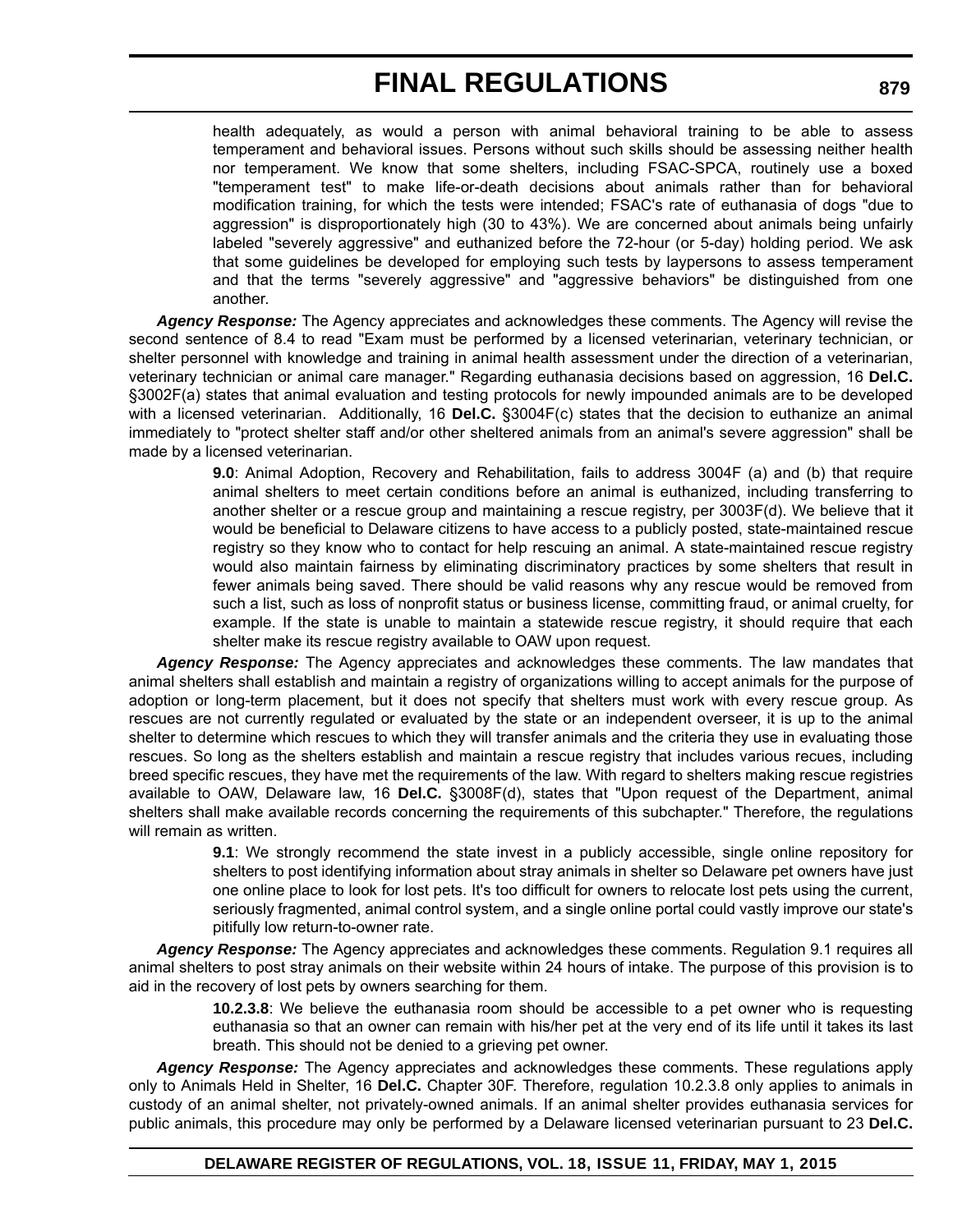Chapter 33. The regulation will remain as written.

**11.6**: We ask that this step be documented in the animal's record, along with the authorization required in 11.7.

*Agency Response*: The Agency appreciates and acknowledges these comments. The Department has the authority to request protocols and documentation concerning this regulation. The regulation will remain as written.

> **11.7**: There should be documentation (e.g., signed checklist) to support that the shelter did indeed exhaust reasonable alternatives, per the conditions under 3004F(a) and (b), before it euthanized an animal.

*Agency Response:* The Agency appreciates and acknowledges these comments. The Department has the authority to request protocols and documentation concerning this regulation. The regulation will remain as written.

> **14.0**: Recordkeeping: It is our understanding that shelters should be using the Asilomar format for standardized reporting of shelter statistics, including euthanasia. We believe this should be in the regulations and a shelter should not be allowed to create its own particular line/category that is not in the Asilomar Accords and that misrepresents its statistics, for example, by including animals that are not actually held at the shelter (e.g., an animal brought in by a member of the public for a spay or neuter). This apparently relates to the intake rate in the regulations.

*Agency Response:* The Agency appreciates and acknowledges these comments. Current law does not mirror the requirements of the Asilomar Accords. However, Regulation 14.0 serves to clarify reporting requirements which will result in uniform data reporting from all animal shelters. In addition, definitions for adoption, euthanasia rate, and intake rate are included in regulation 2.0 to eliminate confusion and inconsistency in reporting. Therefore, the regulation will remain as written.

> **14.1.9, 14.1.10 & 14.3**: We ask that copies of any and all records of examination notes, vaccinations, and medical treatment, as well as health history if known, travel with the animal when that animal is adopted or transferred to another shelter or rescue organization. This will help remove some of the mystery surrounding each animal's health and prevent over-vaccinating the animal.

*Agency Response:* The Agency appreciates and acknowledges these comments. The Agency will add regulation 14.6 to read "A medical history to include examinations, vaccinations, and all medical treatment shall be provided in written form with the animal at the time of adoption or transfer."

> **14.3**: We ask that OAW specify that records should be easily accessible. When the New Castle County (NCC) Auditor's Office engaged a contractual auditor to audit Kent County SPCA's (now FSAC-SPCA's) compliance with the NCC contract, the auditor's report stated, "As noted elsewhere in the report, Audit had great difficulty retrieving and assessing information on these elements. Some of the records on euthanasia test items could not be located. Many of those that were retrieved were pulled from folders that were in boxes in no obvious order."

*Agency Response:* The Agency appreciates and acknowledges these comments. 16 **Del.C.** §3008F(d) states, "Upon request of the Department, animal shelters shall make available records concerning the requirements of this subchapter." The regulations will remain as written.

> **15.3**: We realize that the OAW does not have authority under the current law to issue more severe sanctions for noncompliance than what 16 **Del.C.** §107(a) allows. We hope that the OAW will work the State Legislature to have harsher penalties for severe violations of the law.

*Agency Response:* The Agency appreciates and acknowledges these comments.

**15.1.2**: We don't understand why an inspection would just be looking at compliance with 16 Del.C. Section 3008F. We believe the inspection should encompass the whole of Chapter 30F, "Animals Held in Shelter." We ask that it be edited to read, "…compliance with or violations of 16 Del.C. Chapter 30F or of these regulations for animals held in shelter."

*Agency Response:* The Agency appreciates and acknowledges these comments. The Agency will edit the first sentence of regulation 15.1.2 to read, "... compliance with or violations of 16 Del.C. Ch. 30F."

#### **Cathy Samardza (comments made at public hearing not covered in Ms. Samardza's written comments)**

Certifications do cost money. In most other states, it's the responsibility of the euthanasia technician to pay for those certifications and the registration and for the training. I agree they cost money. I don't agree that that's a

**DELAWARE REGISTER OF REGULATIONS, VOL. 18, ISSUE 11, FRIDAY, MAY 1, 2015**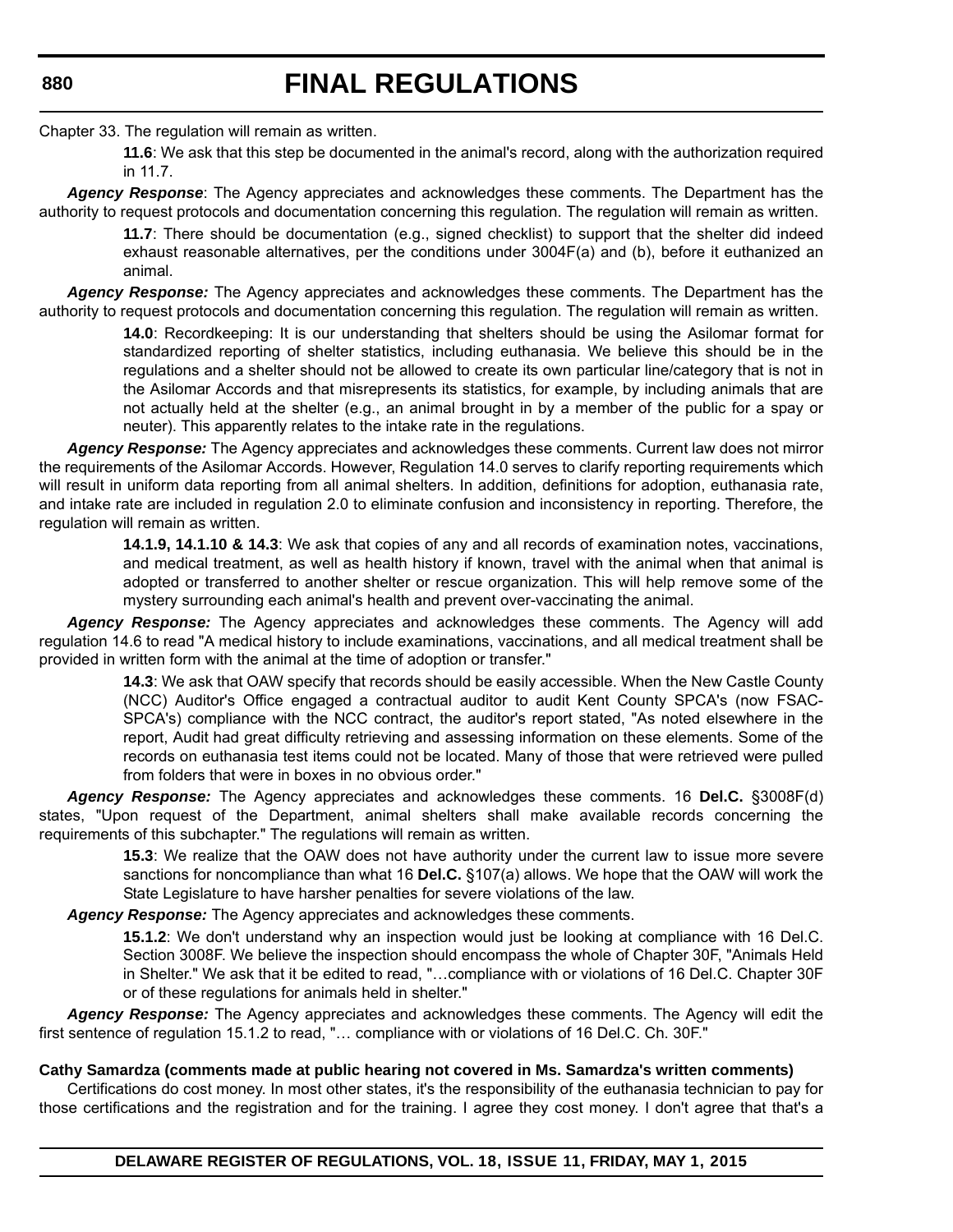problem except that there is no mention of registration fees in there at all.

*Agency Response:* The Agency appreciates and acknowledges these comments. The shelters will be responsible for ensuring that anyone who is not a licensed veterinarian, nationally certified euthanasia technician, or licensed veterinary technician performing euthanasia in their facility on shelter animals will be trained and certified. Any cost associated with meeting that requirement will be the obligation of the shelter or the employee and may vary depending on where the training is obtained. However, to assist the animal shelters with compliance in the initial year, training is being provided at no cost to the shelters by the Office of Animal Welfare in spring 2015. The regulation will remain as written.

### **Velvet Sponaugle**

Although I am now a private citizen, I have extensive euthanasia experience as well as veterinary technician experience. I graduated from the University of Delaware in 1971 with as BS in Agricultural Science and a minor in Veterinary Medicine. I started working at the Kent County SPCA in the seventies. My duties included the complete care of the adult dog kennels as well as euthanasia. When the SPCA acquired responsibility for Animal Cruelty investigations, I became the first Animal Cruelty Officer. I took several law enforcement courses. After I left the SPCA, I continued my career as a Veterinary Technician for the next 40 years. With this background, I can make some observations regarding the Office of Animal Welfare Proposal.

3-1 There is no such classification as Nationally Certified Euthanasia Technician. There are courses provided by national organizations such as the American Humane Association. But; there are no nationally certified Euthanasia Technicians; there are only state certified Euthanasia Technicians. A licensed Veterinary Technician has no training in euthanasia. This is not covered in the courses offered in the curriculum. To my knowledge, Veterinary Technicians are not permitted to perform euthanasia in any state. A licensed Veterinary Technician should be required to take the extra courses to acquire the certification in euthanasia procedures, not be automatically excused from the requirements of Euthanasia Technician. Sections 3-5 as well as 10.1 also mentions these classifications

*Agency Response:* The Agency appreciates and acknowledges these comments. The law does not require additional training for licensed veterinary technicians, so requiring it in regulations would contradict the law. We will, however, strongly encourage the training for any licensed veterinary technicians working in animal shelters that will be performing euthanasia of shelter animals. The regulation will remain as written.

7.3 The pertinent line - the Office of Animal Welfare "may" revoke their certification should be "shall revoke".

*Agency Response:* The Agency appreciates and acknowledges these comments. The Agency will revise regulation 7.3 to change "may" to "shall".

11.8 No animal shall be left unattended between the time of euthanasia procedures are first begun and the verification of death. 13.3.3 Onset of rigor mortis - This happens over a period of 2 to 6 hours. 11.8 and 13.3.3 these two sections provide unintended problems. Unless you intend that the Euthanasia person to be tied up for several hours this section "13.3.3" needs to be struck.

*Agency Response:* The Agency appreciates and acknowledges these comments. Regulation 13.0 applies to any animal that dies in a shelter, not only animals that were euthanized. Rigor mortis is a definitive method for verification of death and would be a sufficient way to confirm death if an animal dies in a shelter of natural causes. As such, rigor mortis should remain in this section. To clarify, rigor mortis is one way that shelters may confirm death, it is not a requirement. They may instead verify by using stethoscope or by cardiac stick syringe. Therefore, the regulation will remain as written.

### **Kevin Usilton, Executive Director, First State Animal Center and SPCA**

I am submitting written testimony in opposition of the animal shelter standards that were written and presented for discussion on February 2015. These standards are lacking clarification in some areas and are overstepping the bounds of oversight in other areas.

> If these standards are so important for animal shelters, what about the hundreds of animals sitting in our rescue agencies? These agencies should be subject to the same level of oversight as a brick and mortar shelter.

*Agency Response:* The Agency appreciates and acknowledges these comments. At this time, the law only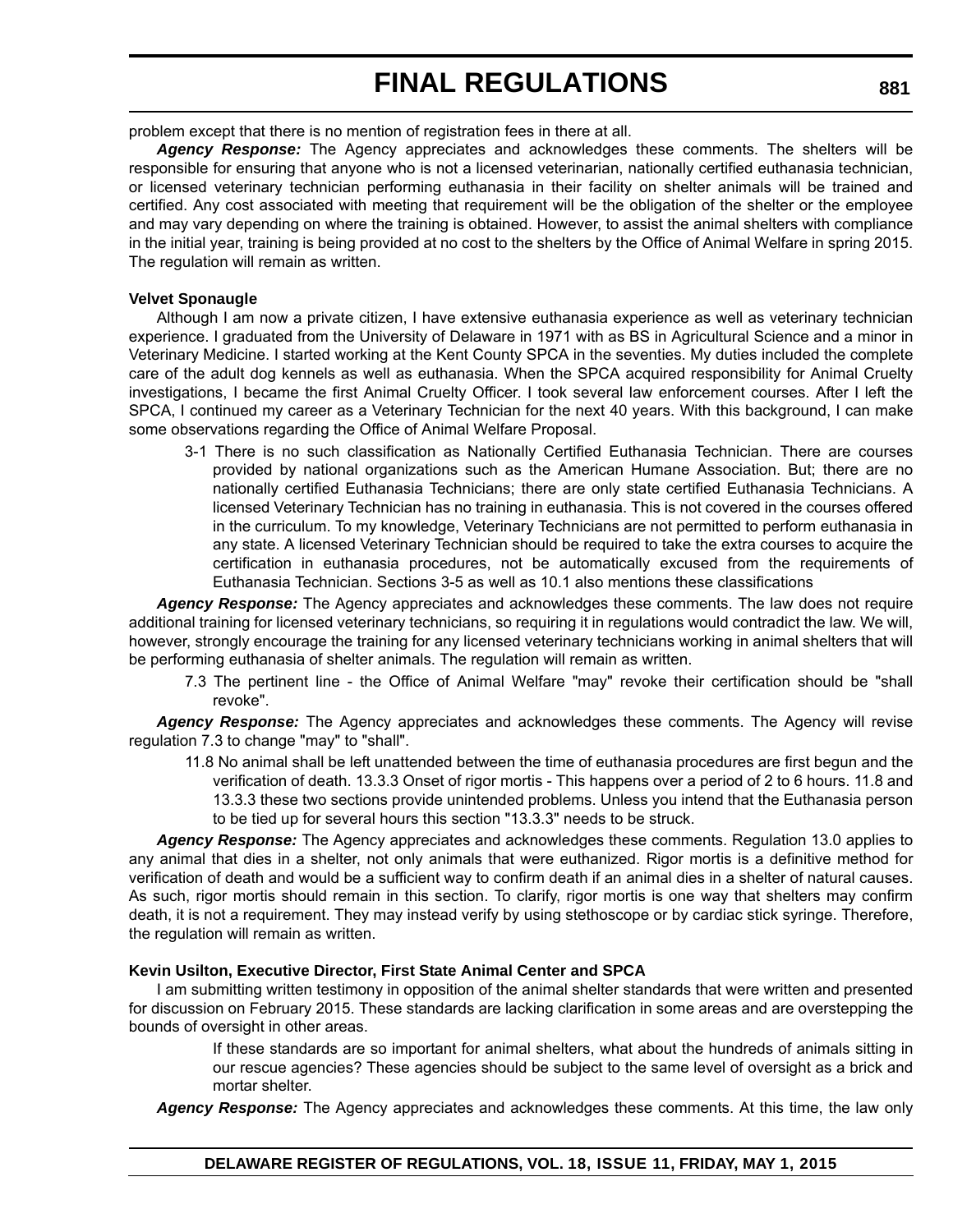applies to animal shelters and therefore, these regulations cannot apply to entities that do not fall under that description. The definition of "animal shelter" can be found in regulation 2.0 Definitions.

> Minimum standards of care and treatment: This is an area which is lacking in clarification from Title 16. The intentions of shelter standards should be to set standards for minimum levels of care for animal. As such, there are no standards, for the five freedoms of animal welfare as published by the Animal Welfare Council in 2009. These five freedoms are freedom from hunger and thirst, freedom from discomfort, freedom from pain, injury, or disease, freedom to express normal behavior, and freedom from fear and distress.

*Agency Response:* The Agency appreciates and acknowledges these comments. Regulation 8.0 - 8.4 provides clarity for the provisions of the law that address shelter care and treatment, specifically 16 **Del.C.** §3002F. To make further changes would involve an amendment of the law, which is outside the statutory authority given to the Agency.

> Certification and training for euthanasia technicians, acceptable standards, methods, and procedure for euthanasia: This area is overstepping the bounds of oversight. We already have acceptable standards for euthanasia in Title 16; and the American Veterinary Medical Association has guidelines on euthanasia standards already published. These new regulations are requiring renewed training and certification of euthanasia technicians which does not raise the level of professional expertise, just makes additional administrative duties. Since our euthanasia is based on dog control and cruelty investigations, we will require our contracts for these services to supply the necessary resources to meet the new demand.

*Agency Response:* The Agency appreciates and acknowledges these comments. 16 **Del.C.** §3004F(d)(1) mandates that regulations shall be promulgated by the Department regarding acceptable methods of euthanasia in animal shelters. 16 **Del.C.** §3004F(d)(4) mandates that training and certification requirements for euthanasia technicians shall be established by the Department. These regulations satisfy both mandates. Should the animal shelter management decide that euthanasia be administered by a person who is not a licensed veterinarian, nationally certified euthanasia technician, or licensed veterinary technician, regulations 3.0-7.0 apply. The regulation will remain as written.

> Animal adoption, recovery, and rehabilitation: Where are the requirements for adoption? Missing is a key aspect of shelter/rescue operations. Many of our states animals languish in cages in shelters and rescues for one, two, three years. All adopted animals must be spayed/neutered, vaccinated, and microchipped prior to adoption paperwork being finalized. All microchips should be registered with a national company to ensure ease of returning lost pets should the pet become lost. Animal agencies should make every attempt to offer most available hours for adoption, is an example of overreach of authority. Nonprofit's donors and supporters will set the mission based programs to meet the needs of the community, it should not be oversight from a state agency.

*Agency Response:* The Agency appreciates and acknowledges these comments. Delaware law requires that animals must be spayed or neutered prior to adoption, and that they be vaccinated against specific diseases. It does not mandate that adopted animals be microchipped. The requirement that shelters be open to the public after normal business hours, including evening and weekends, is for the purpose of increasing opportunities for people to reclaim lost pets and to create increased opportunities for adoption. The specific hours of operation, as well as adoption policies and procedures are left to the individual shelters to define. Therefore, the regulation will remain as written.

> All found pets should be reported to the appropriate animal control agency as a found animal to be recorded in the lost and found registry. All found pets should be listed on a website to allow the lost owners visual identification to find their pet. All lost pets should also be reported to the appropriate animal control agency to be recorded in the lost and found registry. The lost and found registry should be update at least monthly, to ensure accurate information is on file.

*Agency Response:* The Agency appreciates and acknowledges these comments. According to 16 **Del.C.** §3003F(c)(2) and regulation 9.1, each animal shelter is already required to post found animals on their website within 24 hours of taking custody of that animal. Additionally, 9 **Del.C.** §910(c) already requires a person report a found dog to the appropriate agency within 48 hours of finding that dog. The regulation will remain as written.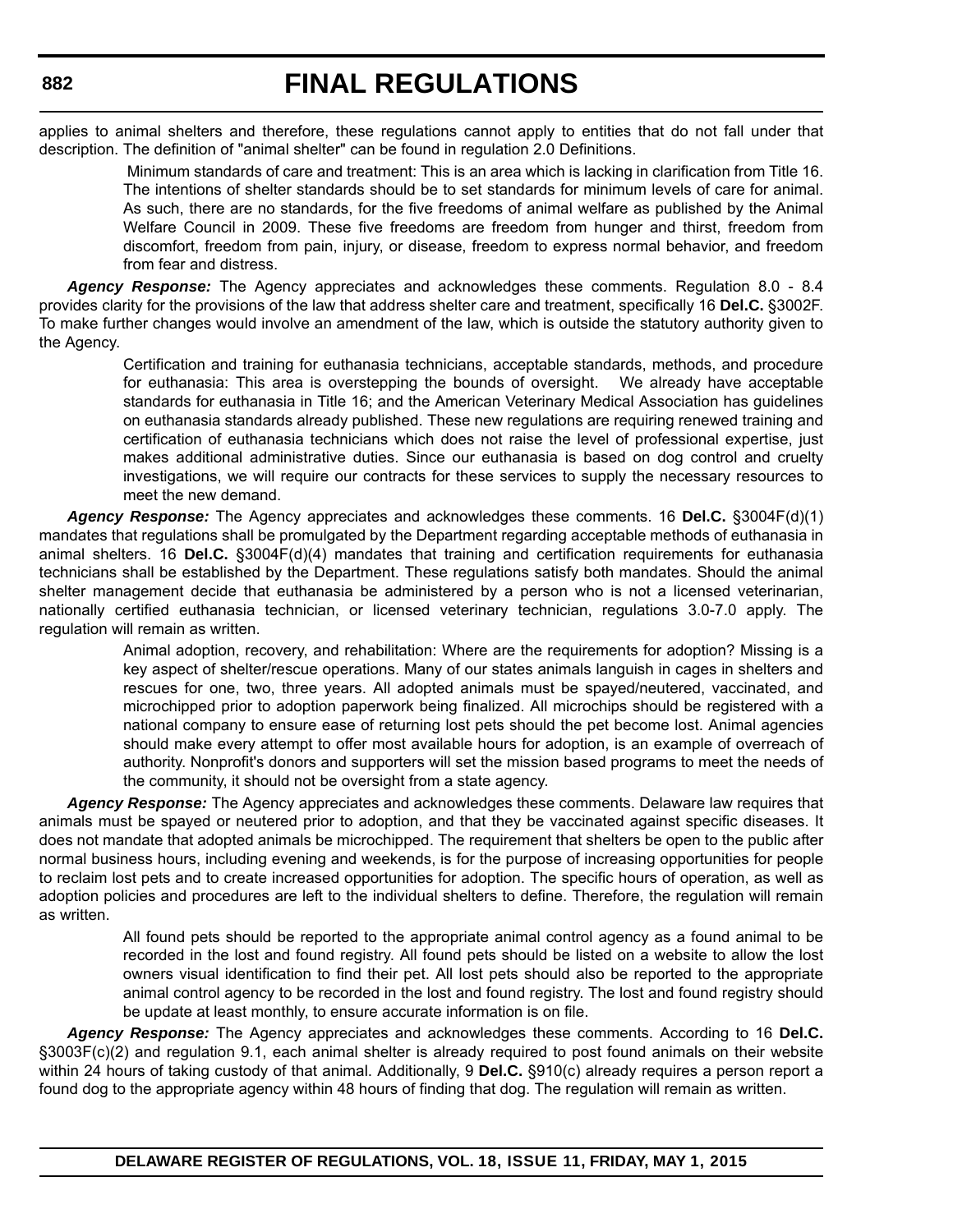Procedures for inspections and complaints: Processes for inspections and complaints, are not clearly defined. What constitutes a complaint? Is probable cause required? Is the complaint a witnessed event by the RP? Is it something they read on line? Is there recourse for unfounded complaints? Are their civil judgments against false harassing complaints?

*Agency Response:* The Agency appreciates and acknowledges these comments. Any citizen may come forth with a complaint concerning alleged violations of this subchapter. The Office of Animal Welfare's law enforcement professionals will analyze each complaint to determine if it falls within the scope of authority of the Office of Animal Welfare and if there is probable cause to launch an investigation. The Office has policies and procedures for processing complaints. All investigative reports are confidential, and we protect the privacy of persons who report complaints to our Office. The regulation will remain as written.

> Record keeping obligations: Record keeping for every animal, every detail of that animal, and every disposition of that animal and of course proof that every detail occurred to every animal is a mountainous administrative task for our large intake shelter. We utilize a shelter software program to track every detail of the animals which come to us for a safe place while temporarily homeless. As with any software program, there are limitations to the reports available, and these additional administrative requirements will again require additional resources. By adding additional reporting of 14.2 thru 14.5 how will these requirements help animals located in shelters?

*Agency Response:* The Agency appreciates and acknowledges these comments. Accurate records and data are essential for monitoring the health of the animals and ensuring basic standards of care. Documenting correct origins, descriptions and location of animals also plays an important role in reunification of lost pets with owners. Lastly, records are necessary to verify adherence to law. The records detailed in this regulation follow the recommendations outlined in the Association of Shelter Veterinarians Guidelines for Standards of Care in Animal Shelters, recognized as industry best practices. They are also similar to other states' requirements for record keeping by animal shelters. Documentation does not need to be computerized, but it does need to be legible. Sample forms are widely available for shelter professionals from organizations such as Maddie's Shelter Medicine Program at the University of Florida's website. The regulation will remain as written.

### **Sherri Warburton, Director of Animal Control**

### **Delaware Animal Care and Control and First State Animal Center and SPCA**

Definitions within this policy must be defined using the most concrete definitions. In this proposal in Section 2.0, Definitions, some must be expanded. Examples such as the term "euthanasia" shouldn't mirror accepted terminology used by veterinarians and animal welfare workers. The proposed definition of "euthanasia as an act of inducing a painless death" is vague and nondefining. In 2010 the Association of Shelter Veterinarians published Guidelines for Standards of Care in Animal Shelters. The Guidelines define euthanasia as "to cause the death of an animal using humane techniques...humane euthanasia is accomplished by an intravenous or intraperitoneal injection of a solution of sodium pentobarbital."

*Agency Response:* The Agency appreciates and acknowledges these comments. The definition for euthanasia will remain as written. The methods by which euthanasia may be performed are outlined in Regulation 11.0.

> The term "intake" is exclusionary. The Guidelines define "intake" as "the point of admittance of animals into a shelter." That's a more concrete definition and covers all intakes, including dead on arrivals or infor-testing animals, which technically would be excluded from your definition.

*Agency Response:* The Agency appreciates and acknowledges these comments. The regulations in question concern animals held in shelter only, not privately-owned animals. Animals who are dead on arrival or who are privately owned patients receiving spay/neuter surgeries or veterinary care should not be included in data reflecting the shelter intake population. The proposed definition of "intake" is intended to ensure uniform data reporting representing live animals admitted to the shelter's possession and their disposition, as recommended by the Asilomar Accords and National Humane Federation. The Agency will revise the definition of "Intake rate" in 2.0 to read "means the number of live animals for which an animal shelter assumes custody and are admitted for temporary shelter and care. This shall include animals admitted to the shelter, foster care, or a satellite location."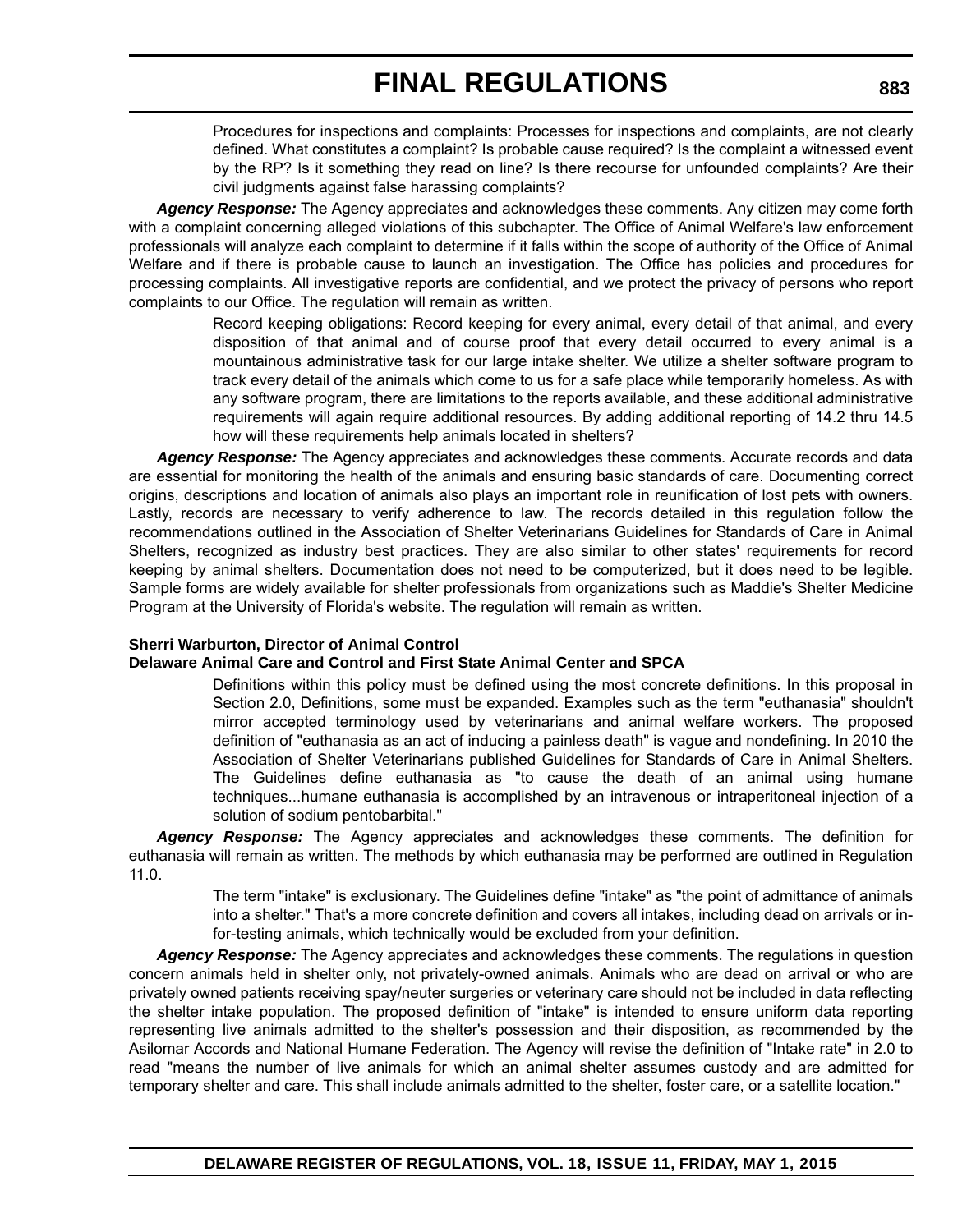And let's also look at what is absent from the definitions. Section 15.0, Inspections of Complaints of Animal Shelters. Missing from the definitions is defining what a "complaint" is. The most basic definition of a "complaint" is a "grievance." In the broadest spirit of defining a complaint, a tort must be committed that constitutes an offense that must be supported by probably cause. With the volatile nature of social media, are complaints going to be accepted by social media by the Office of Animal Welfare or must there be firsthand knowledge? The basis of what constitutes a complaint should be defined in 2.0.

*Agency Response:* The Agency appreciates and acknowledges these comments. Any citizen may come forth with a complaint concerning alleged violations of this subchapter. The Office of Animal Welfare's law enforcement professionals will analyze each complaint to determine if it falls within the scope of authority of the Office of Animal Welfare and if there is probable cause to launch an investigation. The regulation will remain as written.

> In closer examination of Section 15.0, I found it odd that only violations are mentioned and there's no mention of a definition of a warning. 15.3.1 states "The Department shall have the power to issue orders to correct deficiencies and to impose penalties pursuant to **Delaware Code** Title 16, Section 107(a)." Question: Who sets the defined penalty between not less than \$100 or more than \$1,000? The referenced statutes also states that "All fines and penalties assessed by the Department under this statute shall be retained by the Department in order to defray costs associated with the lead-based paint poisoning prevention program." After reading the entire penalty section, it appears the penalties statute is written for violations of the lead-based paint program and has nothing to do with animal welfare.

*Agency Response:* The Agency appreciates and acknowledges these comments. To clarify, the only statute referenced for penalties is 16 **Del.C.** §107(a) which applies to anyone who fails to comply with the regulations adopted by the Department. Lead-based paint penalties are described in 16 **Del.C.** §107(d) and are not referenced in the regulations. The amount assessed for penalties will be determined by the Department and will be based on the type and severity of violation.

> Policy 15.3.1 states "Violations must be corrected within a time frame established by the Department." This language is vague and, at the very least, should define the minimum correction time for an organization. Compare that to **Delaware Code** Title 9, Subsection 0903(c) for kennels which reeds "If, upon inspection or investigation, the premises or facilities are found not to satisfy the requirements for the humane handling and care and treatment of dogs specified in Subsection 904 of this title, the operator of premises or facilities shall be issued a warning identifying the deficiencies. Such operator shall have a minimum of ten business days to bring the premises or facility into compliance with Section 904 of this title."

*Agency Response:* The Agency appreciates and acknowledges these comments. The timeframe for correction will be determined as appropriate to the specific situation and the type and severity of the violation. Ten days, for instance, would not be appropriate where the health and welfare of animals is in imminent danger. Therefore, the regulation will remain as written.

> Lastly, there is no mention of actions involving the state veterinarian who still has a poultry and animal division. Since there's no full-time veterinarian on staff with the Office of Animal Welfare, it's alarming that veterinarian expertise in both writing policy and defining violations such as this Title 16 Animals Held in Shelters is absent.

*Agency Response:* The Agency appreciates and acknowledges these comments. The State Veterinarian has authority within Title 3, Agriculture, and the Shelter Standards Law is under Title 16, Health and Safety. The Office worked in consult with a Delaware licensed veterinarian in drafting these regulations.

The public comment period was open February 1, 2015 through March 10, 2015. Minor amendments were made to the proposed regulations based on public comment; these amendments are not substantive in nature. The regulations have been reviewed by the Delaware Attorney General's office and approved by the Cabinet Secretary of DHSS.

#### **FINDINGS OF FACT:**

Minor amendments were made to the proposed regulations based on public comment; these amendments are not substantive in nature. Additionally, some grammatical amendments were made to the proposed regulations. The Department finds that the proposed regulations, as set forth in the attached copy should be adopted in the best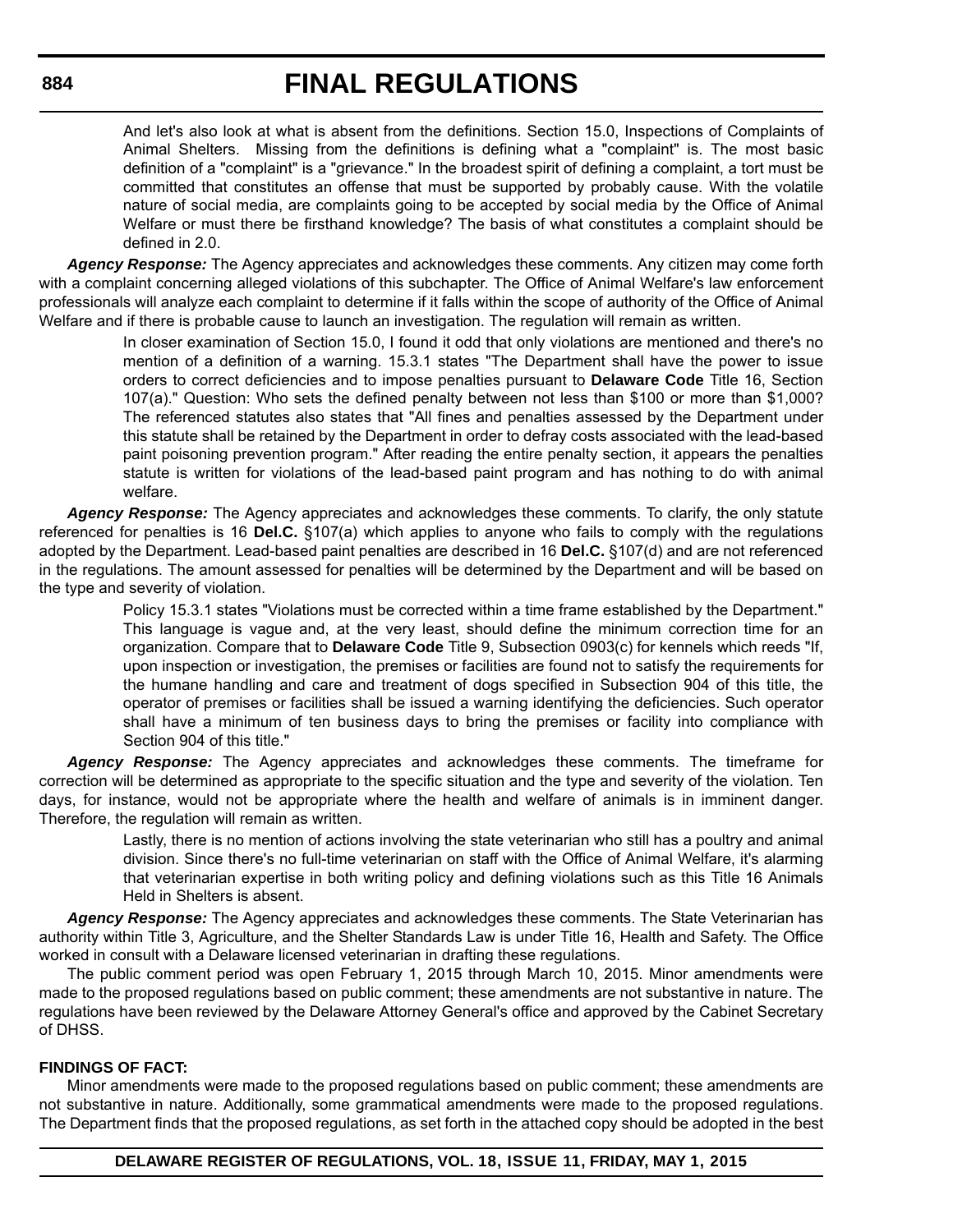interest of the general public of the State of Delaware.

**THEREFORE, IT IS ORDERED**, that the proposed State of Delaware Regulations for Animals Held in Shelter are adopted and shall become effective May 11, 2015, after publication of the final regulation in the Delaware *Register of Regulations*.

Rita M. Landgraf, Secretary

**\*Please Note: Due to the size of the final regulation, it is not being published here. A copy of the regulation is available at:**

### **[4501 Regulations For Animals Held in Shelter](http://regulations.delaware.gov/register/may2015/final/18 DE Reg 866 05-01-15.htm)**

### **DEPARTMENT OF JUSTICE**

**[VICTIMS' COMPENSATION ASSISTANCE PROGRAM ADVISORY COUNCIL](http://attorneygeneral.delaware.gov/VCAP/)** Statutory Authority: 11 Delaware Code, Section 9004 (11 **Del.C.** §9004)

### **ORDER**

#### **[302 Bylaws Governing the Victims' Compensation Assistance Program Advisory Council](#page-4-0)**

The Victims' Compensation Assistance Program's Advisory Council of the State of Delaware has adopted the final Bylaws, State of Delaware, Victims' Compensation Assistance Program, Advisory Council, attached hereto. The Bylaws will govern the actions of the Advisory Council.

#### **Decision of the Advisory Council**

The Victims' Compensation Assistance Program Advisory Council reviewed the proposed Bylaws over the course of several meetings and authorized the final draft at the meeting held on April 14, 2015.

#### **Statutory Basis or Legal Authority to Act:**

Title 11 Delaware Code, Chapter 90, Section 9003. The Bylaws are being filed pursuant to Section 10113(b) of the Administrative Procedures Act.

#### **Text of Rules Adopted**

The final version of the Bylaws of the Advisory Council is attached hereto.

ADOPTED, the 14th day of April, 2015, by the members of the Victims' Compensation Program Advisory Council.

Lisa Ogden, Director

### **302 Bylaws Governing the Victims' Compensation Assistance Program Advisory Council April 14, 2015**

#### **Article I Advisory Council Authority and Purpose**

- 1.1 Authority. The Victims' Compensation Assistance Program Advisory Council (hereinafter the "Advisory Council") exists by authority of Title 11 of the **Delaware Code**, Chapter 90, Sections 9003 and 9004, as amended.
- 1.2 Purpose. The General Assembly established the Advisory Council within the Department of Justice in order to advise and assist the Victim's Compensation Assistance Program and Appeals Board by providing the input and perspectives of members from a variety of backgrounds and experience in working with crime victims.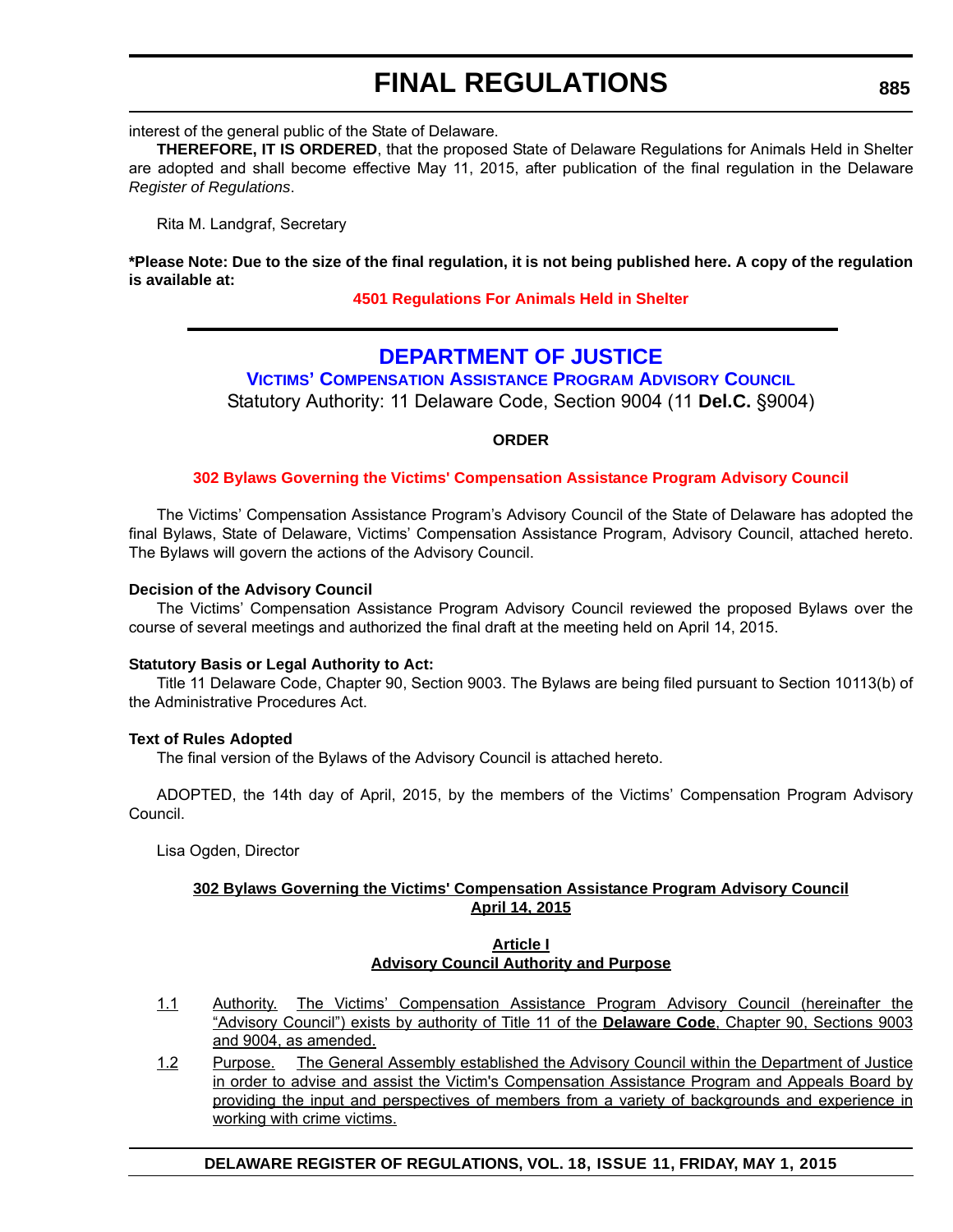1.3 Function. The Advisory Council shall have the following functions, powers and duties:

- (a) to review and comment on such rules and regulations as are proposed by the Victims' Compensation Assistance Program ("VCAP");
- (b) to serve in an advisory capacity to VCAP and the Appeals Board;
- (c) to recommend the adoption, amendment, or rescission of rules, regulations and policies implementing Chapter 90 of Title 11 of the **Delaware Code**; and
- (d) in its discretion to prepare an independent annual report describing the Advisory Council's activities.

### **Article II Membership**

- 2.1 Composition. The Advisory Council shall consist of eleven total members, four sitting *ex officio,* and seven at-large members appointed by the Governor. The membership of the Advisory Council shall be as follows:
	- (a) The Attorney General or the Attorney General's designee;
	- (b) The Chair of the Victim's Rights Task Force or the Chair's designee;
	- (c) The Chair of the Domestic Violence Task Force or the Chair's designee;
	- (d) The Chair of the Sexual Assault Network of Delaware or the Chair's designee;
	- (e) seven at-large members as follows:
		- (1) one member from the medical profession;
		- (2) one member from the mental health profession;
		- (3) one law-enforcement advocate working with a Delaware police agency;
		- (4) one member of the public residing in the City of Wilmington;
		- (5) one member of the public residing in New Castle County;
		- (6) one member of the public residing in Kent County; and
		- (7) one member of the public residing in Sussex County.
- 2.2 Term.
	- (a) The terms of the at-large members appointed by the Governor shall be three years or until a new member is appointed by the Governor. Where an at-large member serves in a holdover capacity for beyond the three-year term, the term of the appointed successor member shall run from the end of the original three-year term.
	- (b) The membership year shall begin upon the approval of the Governor of the at-large member's appointment.
	- (c) At-large members may be reappointed for consecutive terms at the discretion of the Governor, without limitation on total service time.
	- (d) An at-large member may resign or may be removed by the Governor at any time.
	- (e) The Governor shall be notified that a vacancy of an at-large position has occurred within thirty days of the Advisory Council learning of such vacancy.
	- (f) The Governor shall fill a vacancy of an at-large position on the Advisory Council within thirty days through the appointment of a qualified replacement.
	- (g) In case of a vacancy on the Advisory Council before the expiration of member's term, a successor shall be appointed by the Governor to serve the remainder of the unexpired term.
- 2.3 Roles and Responsibilities of Advisory Council Members.
	- (a) The Advisory Council shall monitor the balance in the State of Delaware Victims Compensation Fund through reports from the VCAP Director showing aggregate funds received and aggregate disbursements to victims and claimants.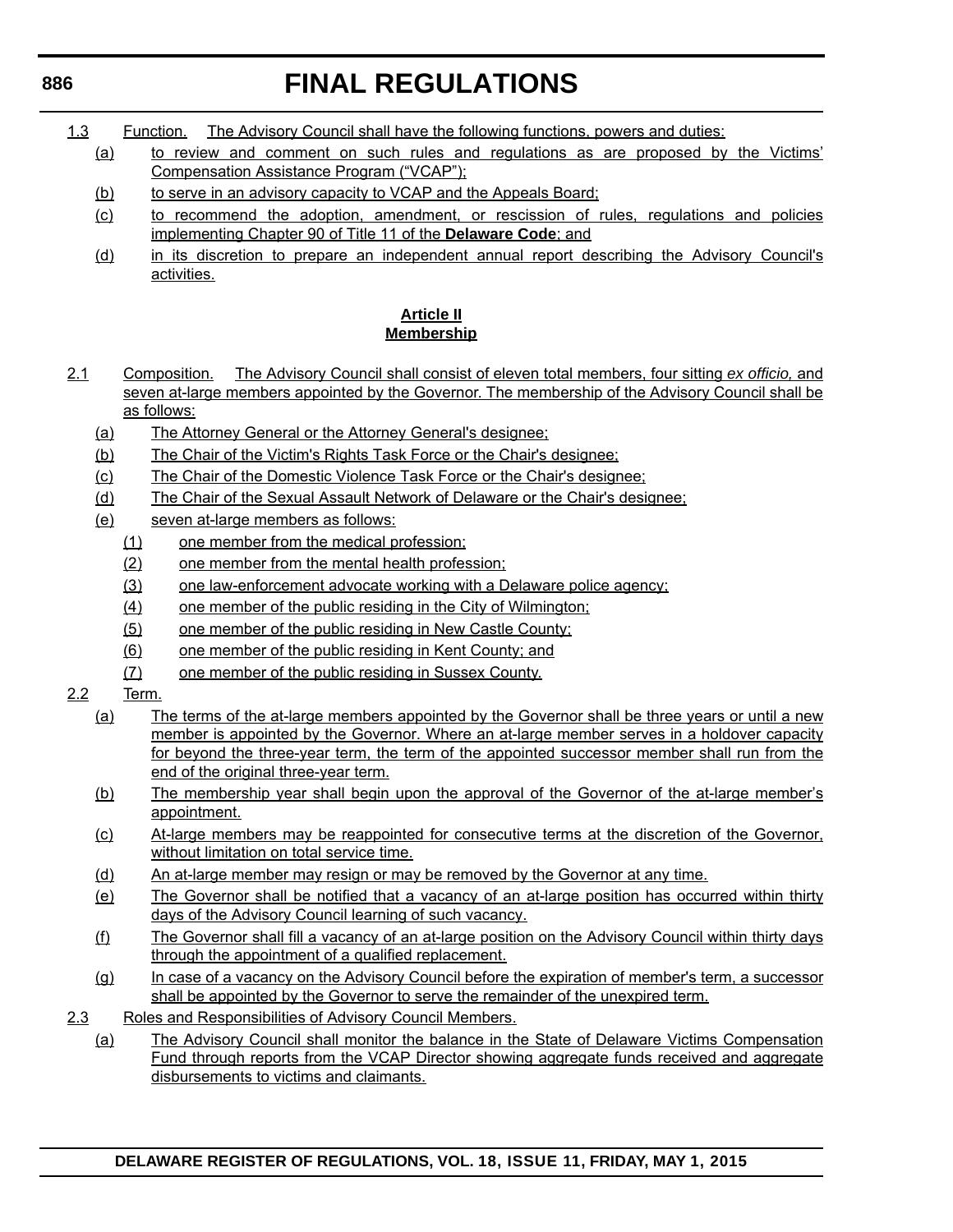- (b) The Advisory Council shall review the nature and volume of claims submitted to VCAP, with particular attention to areas or types of compensation that appear to be either inadequate or excessive.
- (c) The Advisory Council shall examine opportunities for VCAP to recover funds through restitution and reimbursement from collateral sources.
- (d) The Advisory Council shall work with VCAP in identifying caps and limits on categories of compensation that may be necessary to insure the solvency of the Victims' Compensation Fund.
- (e) The Advisory Council shall review and comment on proposed regulations prepared by VCAP prior to publication in the *Register of Regulations* and, in its discretion, on proposed regulations published in the *Register of Regulations*.
- (f) The Advisory Council shall solicit, review, and comment on VCAP statistical compilations, procedural manuals, and publications pertaining to VCAP operation.
- (g) The Advisory Council shall review and offer advice on the operation of the Appeals Board.
- (h) The Advisory Council shall engage in activities reasonably related to fulfillment of its functions compiled in §1.3 of the Bylaws.

### **Article III Officers and Duties**

### 3.1 Officers.

- (a) The Officers of the Advisory Council shall consist of a Chair, a Vice Chair, and a Secretary.
- (b) The Advisory Council shall select a Chair for a one-year term by vote of a simple majority of members at a meeting where a quorum is present. The elected Chair shall be eligible for reelection for successive terms.
- (c) The Advisory Council shall elect members to serve as the Vice-Chair and Secretary for a one-year term by a simple majority vote of members at a meeting where a quorum is present. The elected Vice-Chair and the Secretary shall be eligible for election for successive terms.

### 3.2 Duties.

- (a) The Chair shall:
	- (1) preside over all meetings;
	- (2) establish committees, work groups, and task forces, and appoint members to chair such groups;
	- (3) serve as the liaison between the Advisory Council and both VCAP and the Appeals Board; and
	- (4) perform such other duties as the Advisory Council may determine.
- (b) The Vice Chair shall:
	- (1) assume the duties of the Chair in his/her absence; and
	- (2) act as parliamentarian.
- (c) The Secretary shall be responsible for the timely preparation of accurate meeting minutes.

### **Article IV Meetings**

- 4.1 Number of Meetings.
	- (a) Meetings may be called by the Chair. The Advisory Council shall meet at least four times a year, and in such places as it deems necessary.
	- (b) Meetings of committees, work groups, and task forces shall be scheduled with the approval of the Chair and due notice to all Advisory Council members.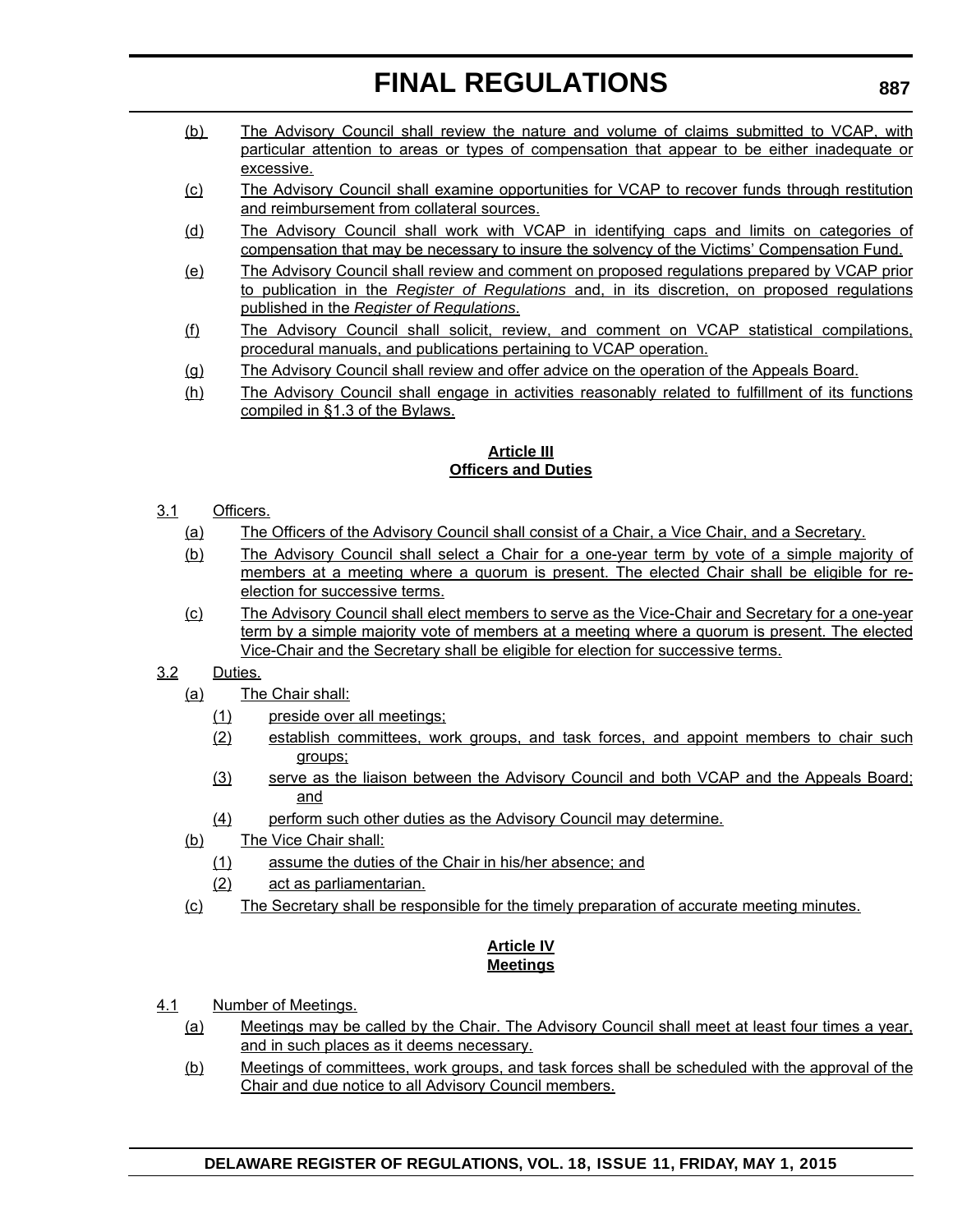4.2 Public Notice. All regular Advisory Council meetings shall be publicly announced sufficiently in advance of the dates they are to be held to ensure that all interested parties have an opportunity to attend; shall be open and accessible to the general public; and shall be held in accordance with the Delaware "Freedom of Information Act" (Title 29, Chapter 100 of the **Delaware Code**).

### 4.3 Quorum.

- (a) A quorum for any meetings of the full Advisory Council shall consist of 40% of the appointed members in attendance.
- (b) A call for quorum may be made at the beginning of each regularly scheduled meeting and may be verified at any time during the meeting.
- (c) A simple majority of the quorum may transact of any business of the Advisory Council.

### 4.4 Minutes.

- (a) Draft meeting minutes shall be compiled by the Secretary, or in the Secretary's discretion, by VCAP staff, consistent with §9005 of Title 11 of the **Delaware Code**.
- (b) The minutes shall include a record of those members present and a record, by individual members, of each vote taken and action agreed upon.
- (c) The Secretary shall authorize VCAP staff to electronically post draft minutes of meetings to the State of Delaware website within 20 working days of the meeting. Prior to being posted, draft minutes shall be distributed to members of the Advisory Council.
- (d) Draft minutes may be revised and corrected until approved by the Advisory Council at its next meeting. The final approved minutes shall be posted on the State of Delaware website within five business days of approval.

### **Article V Committees**

### 5.1 Committees.

- (a) Standing and special committees, work groups, and task forces may be appointed by the Chair as deemed necessary to carry on the work of the Advisory Council.
- (b) The Chair shall be an ex-officio member of all committees.
- 5.2 Executive Committee.
	- (a) The Advisory Council will maintain an Executive Committee of three members consisting of the Chair, Vice Chair, and Secretary.
	- (b) The Executive Committee may exercise all powers of the Advisory Council between meetings, exclusive of the power to amend the Bylaws.
	- (c) Written notice of all action taken by the Executive Committee shall be given to members no later than the next Council meeting.

### **Article VI Conflict of Interest**

- 6.1 Conflict of Interest. No member of the Advisory Council may cast a vote on any matter that is likely to provide a direct financial benefit to that member, or to an organization or business in which that member has a financial or ownership interest, or with which that member has an employment relationship. No member shall otherwise give the appearance of a conflict of interest as defined more specifically under 29 **Delaware Code** Chapter 58, the "State Employees', Officers' and Officials' Code of Conduct", which is incorporated herein by reference thereto.
- 6.2 Consultation. Any member of the Advisory Council may seek guidance with respect to a potential conflict of interest, by disclosing the nature of the potential conflict, and seeking an advisory opinion from the Deputy Attorney General assigned to the Advisory Council.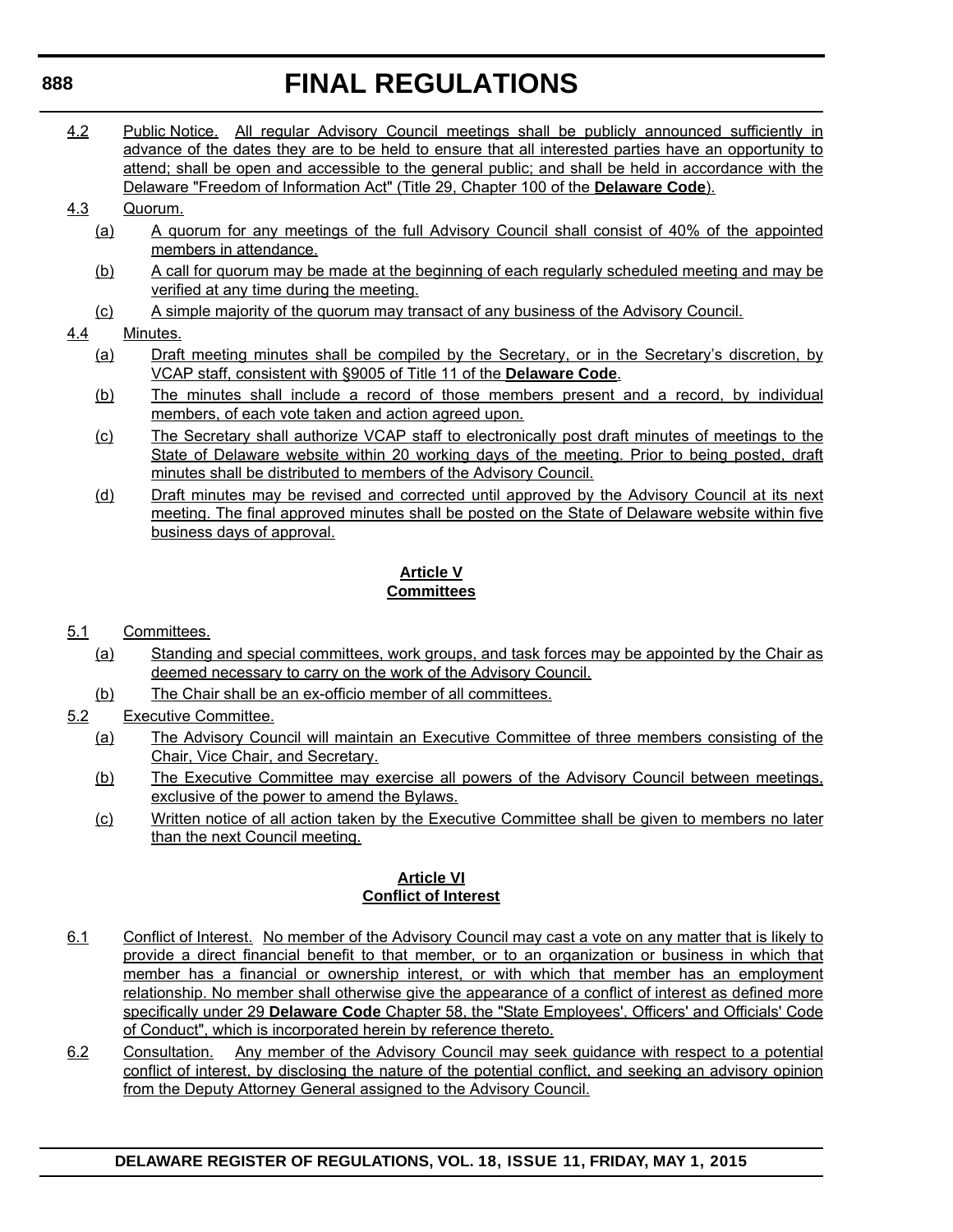### **Article VII General Provisions**

- 7.1 Amendment of Bylaws. Bylaws may be amended by a two-thirds (2/3) majority of the members, voting at a meeting where a quorum is present. Proposed changes to the Bylaws shall be submitted in writing to the membership a minimum of thirty (30) days prior to the vote.
- 7.2 Robert's Rules of Order. Rules of precedence of motions and other parliamentary procedures not specified herein shall be governed by Robert's Rules of Order.

### **[DEPARTMENT OF NATURAL RESOURCES AND ENVIRONMENTAL](http://www.dnrec.delaware.gov/fw/Pages/FWPortal.aspx)  CONTROL**

**DIVISION OF FISH AND WILDLIFE**

Statutory Authority: 7 Delaware Code, Section 901(c & d), 903(e)(2)a and 903(e)(3) (7 **Del.C.** §901(c & d), 903(e)(2)a and 903(e)(3)) 7 **DE Admin. Code** 3500

**Secretary's Order No.: 2015-F-0010**

### **[3500 Tidal Finfish](#page-4-0)**

### **RE: Approving Final Regulations to Amend 7 DE Admin. Code §§3502-06, as follows, to wit:**

3502 Striped Bass Spawning Season and Area Restrictions

3503 Striped Bass Recreational Fishing Seasons; Methods of Take; Creel Limit; Possession Limit

3504 Striped Bass Possession Size Limit; Exceptions

3505 Striped Bass Commercial Fishing Seasons; Quotas; Tagging and Reporting Requirements

3506 Striped Bass; Total Length Measurement

#### **Date of Issuance: March 30, 2015 Effective Date of the Amendment: May 11, 2015**

Under the authority vested in the Secretary of the Department of Natural Resources and Environmental Control ("Department" or "DNREC") pursuant to 7 **Del.C.** §§6006, 6010, the following findings of fact based on the record, reasons and conclusions are entered as an Order of the Secretary in the above-referenced regulatory proceeding.

### **Background, Procedural History and Findings of Fact**

This Order relates to proposed regulation Amendments to 7 **DE Admin. Code** §§3502-06, as follows, to wit: 7 **DE Admin. Code** 3502: *Striped Bass Spawning Season and Area Restrictions;* 7 **DE Admin. Code** 3503: *Striped Bass Recreational Fishing Seasons; Methods of Take; Creel Limit; Possession Limit;* 7 **DE Admin. Code** 3504: *Striped Bass Possession Size Limit; Exceptions;* 7 **DE Admin. Code** 3505: *Striped Bass Commercial Fishing Seasons; Quotas; Tagging and Reporting Requirements;* and 7 **DE Admin. Code** 3506: *Striped Bass Total Length Measurement* (hereinafter referred to as "*Striped Bass* regulations")*.* The Department's Division of Fish and Wildlife commenced the regulatory development process with Start Action Notice 2014-12 dated January 8, 2015. The Department published its initial proposed regulation Amendments in the February 1, 2015 *Delaware Register of Regulations.* The Department then held a public hearing on February 23, 2015. Consistent with 29 **Del.C.** §10118(a), the public hearing record remained open for public comment through March 10, 2015.

The purpose of this proposed regulatory promulgation is to adopt as final the aforementioned proposed Amendments to these *Striped Bass* regulations ("Amendments") consistent with Addendum IV to Amendment 6 of the Atlantic States Marine Fisheries Commission's ("ASMFC") Interstate Fishery Management Plan ("IFMP") for Atlantic Striped Bass. The proposed Amendments will accomplish a mandated 25% recreational fishery reduction by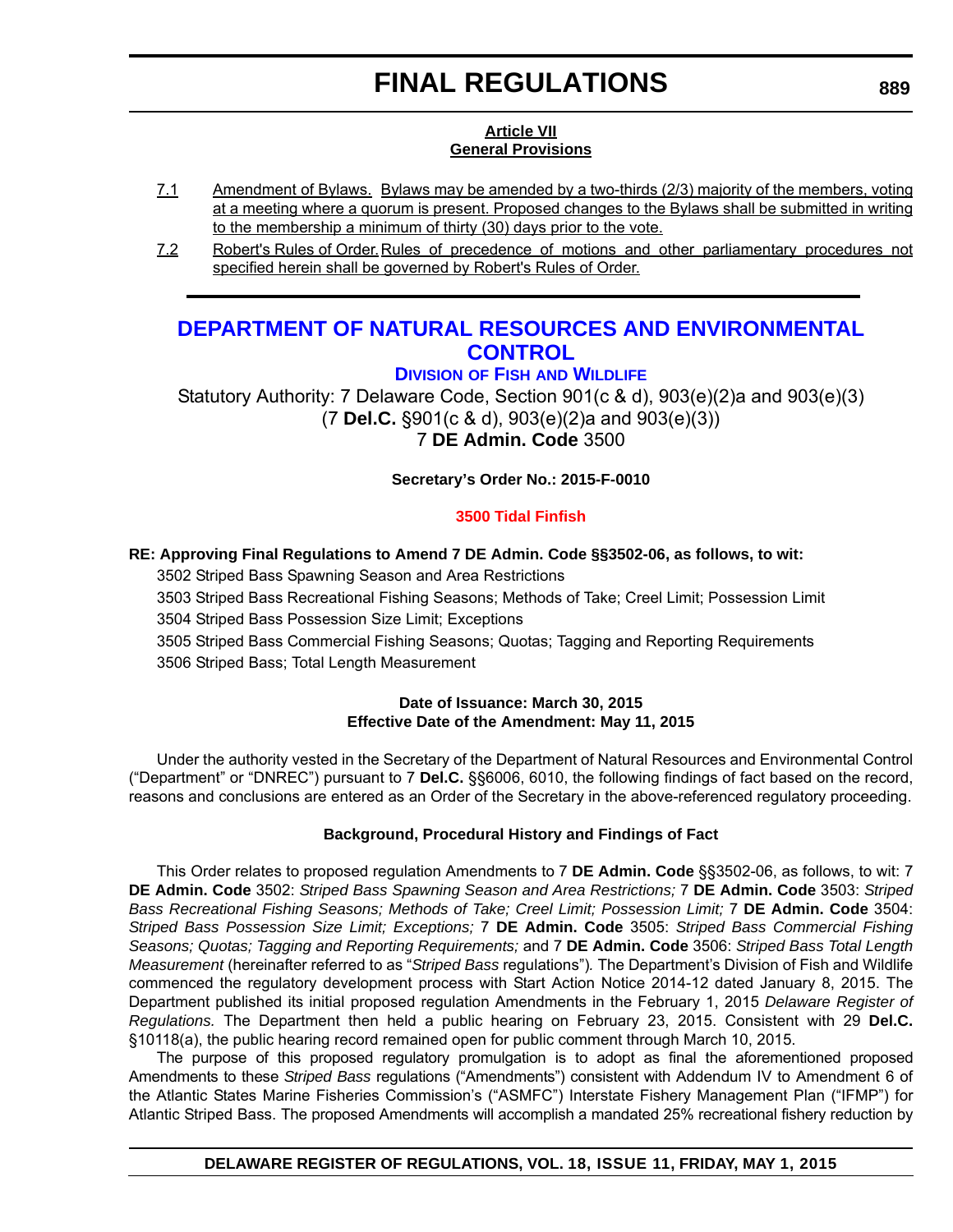adopting the parameters of Option CE1 for the 2015 striped bass season (as summarized below), provide greater opportunities for anglers to retain fish while having the least impact on angling-dependent businesses, clarify existing regulatory language with regard to commercial tagging and reporting requirements for striped bass; and offer minor editorial changes to existing regulatory language, not intended to change meaning, but rather to provide a greater understanding of said regulatory language to this regulatory community.

Addendum IV adopted new biological reference points based on the results of the 2013 benchmark stock assessment. The assessment indicated that the 2012 spawning stock biomass ("SSB") was well below the target SSB, and was approaching the overfished threshold. Projections show that SSB is likely to fall below the threshold in coming years. In response, Addendum IV requires states to reduce their striped bass harvest by 25%.

Delaware must comply with the ASMFC's changes to the Atlantic Striped Bass Fisheries Management Plan as approved in October 2014. While the striped bass stock is not currently overfished, the ASMFC requires a 25% reduction in fishing mortality in 2015 to avoid overfishing the declining spawning stock in the coming years.

The reduction of Delaware's striped bass harvest by 25% will be accomplished through a direct administrative adjustment to the annual commercial quota, and through adjustments, as necessary, to the season(s), minimum size and possession limit(s) for the recreational sector. Six management options, approved by ASMFC, were proposed by the Department in order to achieve the aforementioned required 25% reduction in Delaware's recreational harvest of this species.

While all six options are expected to achieve the required 25% reduction mandated by ASMFC, Option CE1 provides the most equitable access to the resource by anglers statewide, and has the least economic impact on the associated businesses (bait and tackle stores, for-hire vessels, etc.)." The summer slot season for the Delaware Bay, River and their tributaries, as provided for by Option CE1, targets resident male striped bass that are of minor importance to Delaware's spawning stock. In recent years, this harvest component has accounted for approximately one-third of Delaware's annual recreational striped bass landings, making it very important to Delaware River and Bay anglers and the associated businesses. Additionally, since Option CE1 was based on Delaware-specific data (as opposed to the other five options, which were developed using coastwide data), it provides greater opportunities for anglers to retain fish, while having the least impact on angling-dependent businesses. It should also be noted that Option CE1 was supported by the preponderance of public comment received.

The aforementioned proposed Amendments, along with the six management options approved by ASMFC, were presented and thoroughly vetted by the Department at the public hearing on February 23, 2015. Members of the public attended the February 23, 2015 hearing, and comment was received by the Department with regard to the six management options referenced above. It should also be noted that all proper notification and noticing requirements concerning this matter were met by the Department. Proper notice of the hearing was provided as required by law.

The Department's presiding hearing officer, Lisa A. Vest, prepared a Hearing Officer's Report dated March 24, 2015 ("Report"). The Report documents the proper completion of the required regulatory amendment process, establishes the record, and recommends the adoption of the proposed Amendments as attached to the Report as Appendix "B".

#### **Reasons and Conclusions**

Based on the record developed by the Department's experts and established by the Hearing Officer's Report, I find that the proposed regulatory Amendments to 7 **DE Admin. Code** §§3502-06: *Striped Bass* are well-supported. Therefore, the recommendations of the Hearing Officer are hereby adopted, and I direct that the proposed regulatory Amendments be promulgated as final.

I find that the Department's experts in the Division of Fish and Wildlife fully developed the record to support adoption of these regulatory Amendments. The adoption of these regulatory Amendments will allow Delaware to (1) adopt provisions consistent with Addendum IV to Amendment 6 of the ASMFC's IFMP for Atlantic Striped Bass, which require states to reduce their coastal striped bass harvest by 25%; (2) accomplish said 25% recreational fishery reduction by adopting the parameters of Option CE1 for the 2015 striped bass season; (3) provide greater opportunities for anglers to retain fish while having the least impact on angling-dependent businesses; (4) clarify existing regulatory language with regard to commercial tagging and reporting requirements for striped bass; and (5) provide minor editorial changes to existing regulatory language, not intended to change meaning, but rather to provide a greater understanding of said regulatory language to this regulatory community;

**DELAWARE REGISTER OF REGULATIONS, VOL. 18, ISSUE 11, FRIDAY, MAY 1, 2015**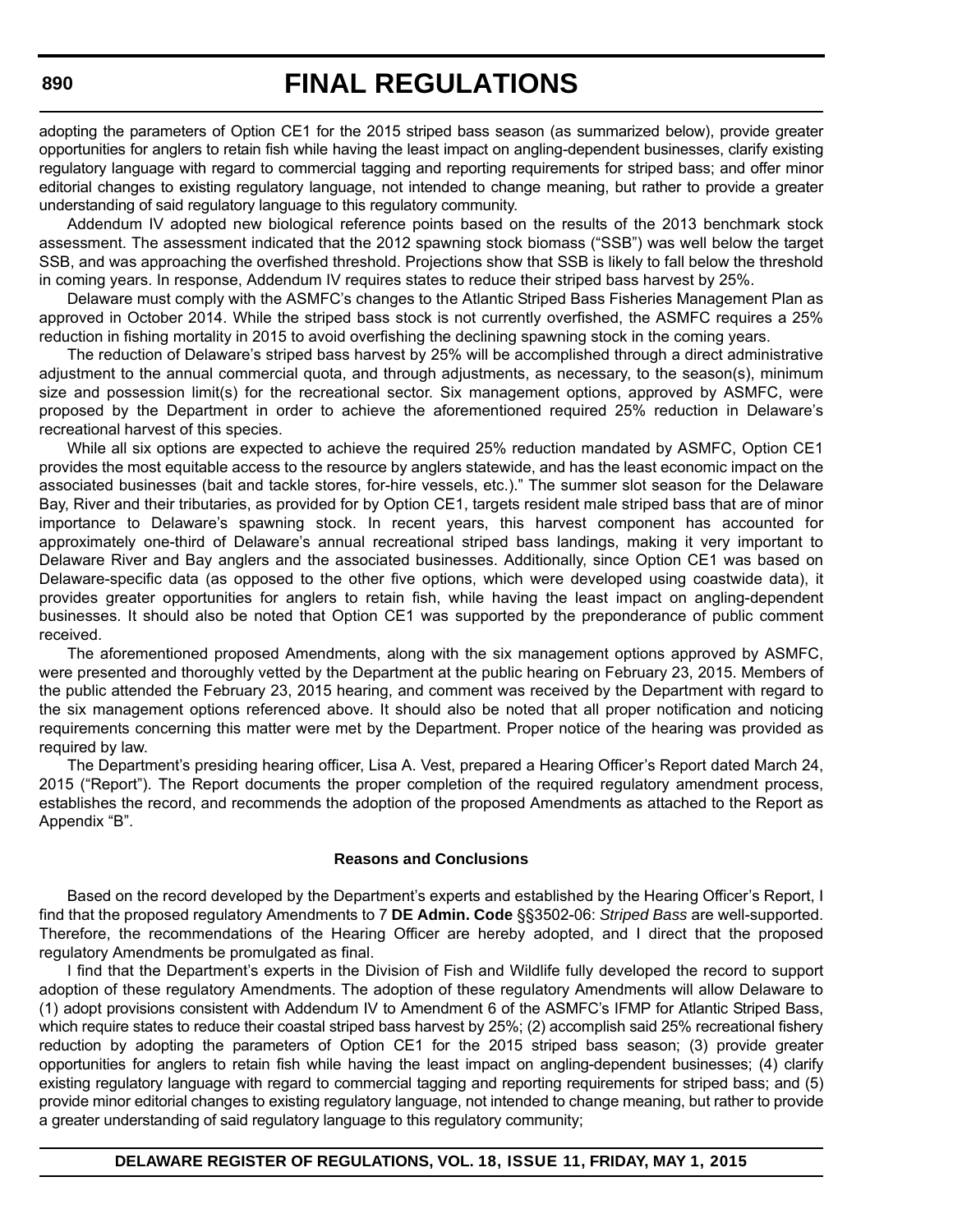In conclusion, the following reasons and conclusions are entered:

1. The Department has the statutory basis and legal authority to act with regard to the proposed Amendments to 7 **DE Admin. Code** §§3502-06, pursuant to 7 **Delaware Code**, Sections 901 (c) & (d), 903(e)(2)a, and 903(e)(3);

2. The Department has jurisdiction under its statutory authority, pursuant to 7 **Del.C.** Ch. 60, to issue an Order adopting these proposed regulatory Amendments as final;

The Department provided adequate public notice of the proposed regulatory Amendments and all proceedings in a manner required by the law and regulations, provided the public with an adequate opportunity to comment on said Amendments, including at the time of the public hearing held on February 23, 2015, and held the record open through close of business on March 10, 2015, consistent with 29 **Del.C.** §10118(a), in order to consider public comment on these proposed regulatory Amendments before making any final decision;

4. The Department's Hearing Officer's Report, including its established record and the recommended proposed regulatory Amendments as set forth in Appendix "B", are hereby adopted to provide additional reasons and findings for this Order;

5. The adoption of these proposed regulatory Amendments will allow Delaware to (1) adopt provisions consistent with Addendum IV to Amendment 6 of the ASMFC's IFMP for Atlantic Striped Bass, which require states to reduce their coastal striped bass harvest by 25%; (2) accomplish said 25% recreational fishery reduction by adopting the parameters of Option CE1 for the 2015 striped bass season, as follows, to wit: anglers shall have the opportunity to harvest up to two striped bass per day *in any combination* that measure 28-37 inches or greater than 44 inches (excluding the Delaware Bay, River and its tributaries from July 1 through August 31). The same limits shall apply in the Delaware Bay, River and its tributaries, except during the period July 1 through August 31, during which time anglers may only take up to two striped bass from  $20 - 25$  inches. No harvest shall be permitted from the spawning grounds during the period of April 1 through May 31; (3) provide greater opportunities for anglers to retain fish while having the least impact on angling-dependent businesses; (4) clarify existing regulatory language with regard to commercial tagging and reporting requirements for striped bass; and (5) provide minor editorial changes to existing regulatory language, not intended to change meaning, but rather to provide a greater understanding of said regulatory language to this regulatory community;

6. The Department has reviewed these proposed regulatory Amendments in the light of the Regulatory Flexibility Act, consistent with 29 **Del.C.** Ch. 104, and believes the same to be lawful, feasible and desirable, and that the recommendations as proposed should be applicable to all Delaware citizens equally;

7. The Department's proposed regulatory Amendments, as published in the February 1, 2015 *Delaware Register of Regulations*, and as set forth in Appendix "B" hereto, are adequately supported, are not arbitrary or capricious, and are consistent with the applicable laws and regulations. Consequently, they are approved as final regulatory amendments, which shall go into effect ten days after their publication in the next available issue of the *Delaware Register of Regulations*; and

8. The Department shall submit this Order approving as final the proposed Amendments to 7 **DE Admin. Code** §§3502-06: *Striped Bass* regulations to the *Delaware Register of Regulations* for publication in its next available issue, and provide such other notice as the law and regulation require and the Department determines is appropriate.

David S. Small, Secretary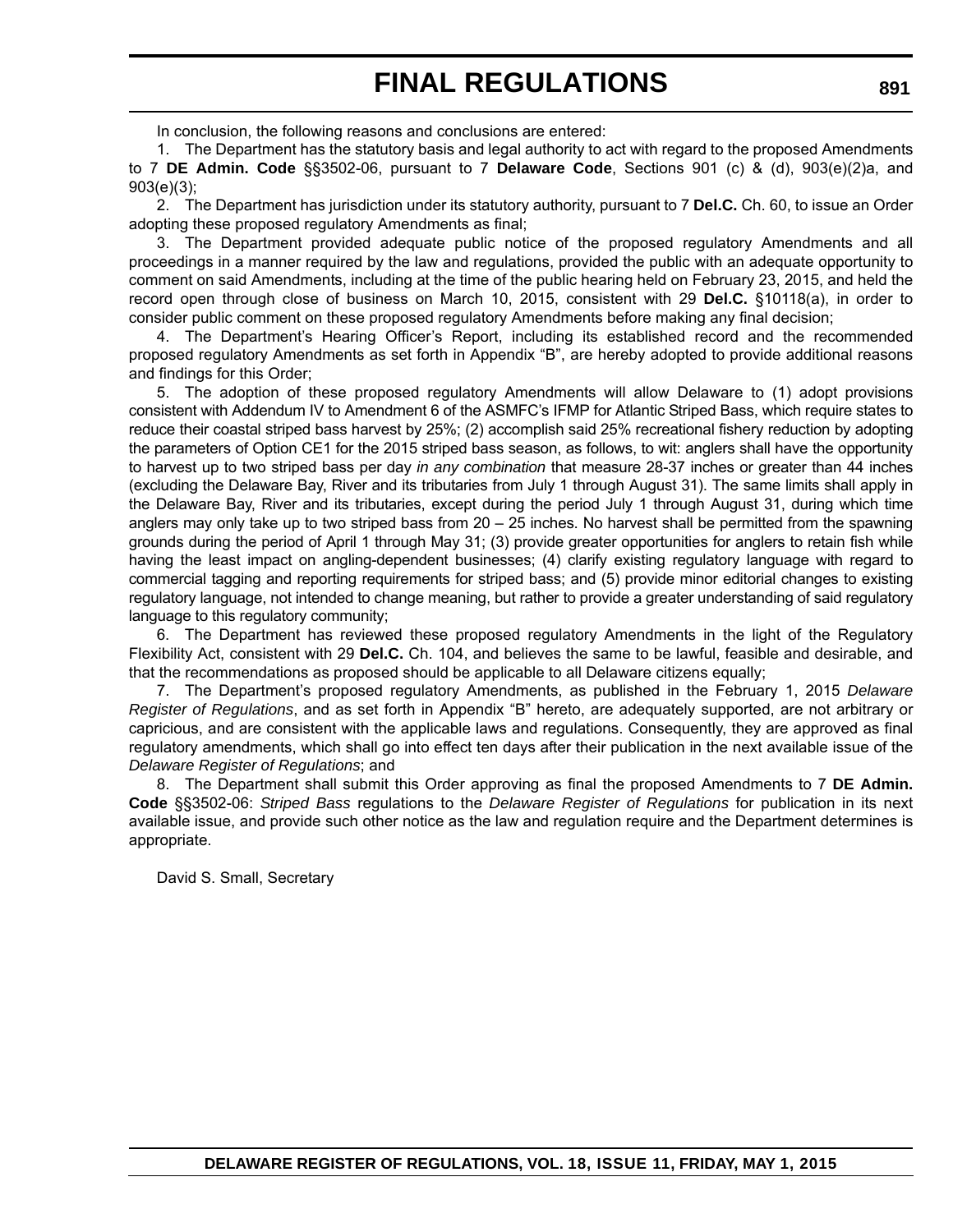| <b>Option</b> | Size Limit(s)             | <b>Posession</b><br>Limits(s) | <b>Open Season/Areas</b>                                                         |
|---------------|---------------------------|-------------------------------|----------------------------------------------------------------------------------|
| B5            | <del>&gt; 33 inches</del> |                               | All year & waters, except catch & release on<br>spawning grounds Apr. 1 - May 31 |
| B6            | <del>28 - 34 inches</del> | 2                             | All year & waters, except catch & release on<br>spawning grounds Apr. 1 - May 31 |
| <b>B7</b>     | <del>28 - 34 inches</del> | 4                             | All year & waters, except catch & release on                                     |
|               | $\geq$ 36 inches          | 4                             | spawning grounds Apr. 1 - May 31                                                 |
|               | <del>28 - 36 inches</del> | 4                             | All year & waters, except catch & release on                                     |
| <b>B8</b>     | <del>&gt;38 inches</del>  | 4                             | spawning grounds Apr. 1 - May 31                                                 |
|               | 28-37 inches              | 4                             | All year & waters, except catch & release on                                     |
| <b>B9</b>     | $\rightarrow$ 40 inches   | 4                             | spawning grounds Apr. 1 - May 31                                                 |
| CE1           | 28 - 37 inches and        |                               | All year & waters, except catch & release on                                     |
|               |                           |                               | spawning grounds Apr. 1 - May 31 and summer                                      |
|               | $>44$ inches              |                               | $slot (*)$                                                                       |
|               | *20 25 inches             |                               | *DE Bay, River & tidal tribs Jul 1 Aug 31                                        |

#### **Bass (Striped Bass; Black Sea Bass)**

### **3502 Striped Bass Spawning Season and Area Restrictions.**

(Penalty Section 7 **Del.C.** §936(b)(2))

- 1.0 The spawning season for striped bass (*Morone saxatilis*) in Delaware shall begin at 12:01 A.M. on April 1 and continue through midnight on May 31 of each calendar year.
- 2.0 It shall be is unlawful for any person to take and retain any striped bass during the striped bass spawning season from the Nanticoke River or its tributaries, the Delaware River and its tributaries to the north of a line extending due east beginning at and including the south jetty at the mouth of the C & D Canal, or the C & D Canal or its tributaries.
- 3.0 It shall be is unlawful for any person to fish a fixed gill net in the Nanticoke River or its tributaries or the C & D Canal or its tributaries during the striped bass spawning season.
- 4.0 It shall be is unlawful for any person to fish during the striped bass spawning season in the Nanticoke River or its tributaries or the C & D Canal or its tributaries with a draft drift gill net of multi- or monofilament twine larger than 0.28 millimeters in diameter (size #69) or a stretched mesh size larger than five and one-half (5 1/2) inches.
- 5.0 It shall be is unlawful for any person to fish any fixed gill net in the Delaware River north of a line beginning at Liston Point (River Mile 48.06) and continuing due east to the boundary with New Jersey during January, February, March, April or May.
- 6.0 It shall be is unlawful for any person to fish during the striped bass spawning season defined in 3502 section 1.0 and in the areas defined in 3502 section 2.0 with natural bait using any hook other than 3504 a non-offset circle hook when said hook measures greater than three-eighths (3/8s) inches as measured from the point of the hook to the shank of the hook.

# **3503 Striped Bass Recreational Fishing Seasons; Methods of Take; Creel Limit; Possession Limit.**

(Penalty Section 7 **Del.C.** §936(b)(2))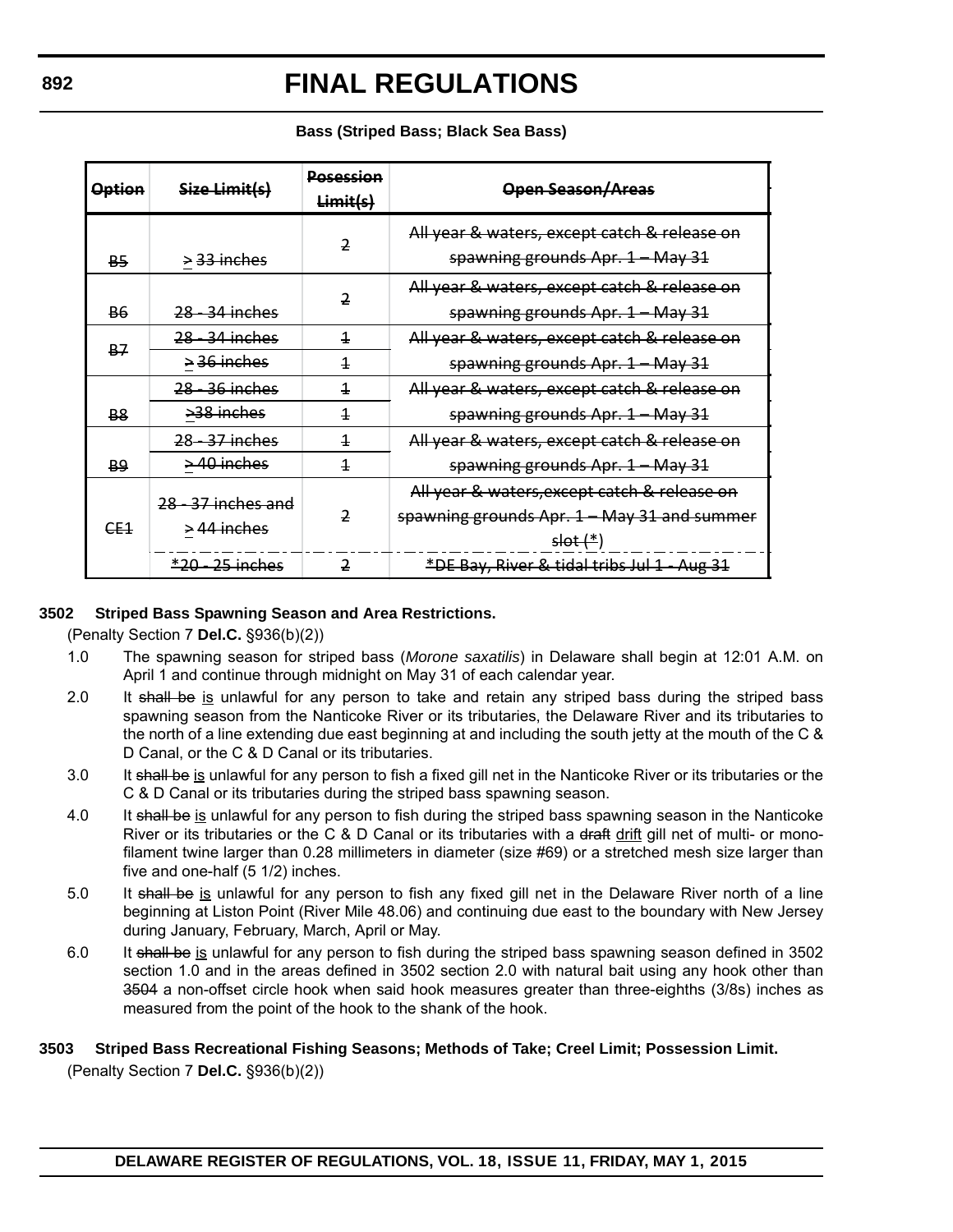- 1.0 It shall be is lawful for any person to take and reduce to possession striped bass from the tidal waters of this State at any time except as otherwise set forth in this regulation or in Tidal Finfish Regulations 3502 and 3504.
- 2.0 It shall be is unlawful for any recreational fisherman to take or attempt to take any striped bass from the tidal waters of this State with any fishing equipment other than a hook and line or a spear while said recreational fisherman using the spear is underwater. Recreational gill net permittees are not authorized to take and reduce to possession any striped bass in gill nets.
- 3.0 Unless otherwise authorized, it shall be is unlawful for any recreational fisherman to take and reduce to possession more than two (2) **[[TBD from Table] more than two (2)]** striped bass per day (**a day being 24 hours**) from the tidal waters of this State. Any striped bass taken from the tidal waters of this State that is not immediately returned, without unnecessary injury, to the same waters from which it was taken, is deemed taken and reduced to possession for purposes of this subsection.
- 4.0 Unless otherwise authorized, it shall be is unlawful for any recreational fisherman to have in possession more than two (2) **[[TBD from Table] two (2)]** striped bass at or between the place said striped bass was taken and said fisherman's personal abode or temporary or transient place of lodging.

### **3504 Striped Bass Possession Size Limit; Exceptions.**

(Penalty Section 7 **Del.C.** §936(b)(2))

- 1.0 Notwithstanding, the provisions of 7 **Del.C.** §929(b)(1), it shall be is unlawful for any recreational fisherman to take and reduce to possession any striped bass that measures less than twenty eight (28) inches in total length, except that recreational hook and line fisherman may take two (2) striped bass measuring not less than 20 - inches and not greater than 26 - inches from the Delaware River, Delaware Bay, or their tributaries during the months of July and August **[[TBD from Table] that measures less than twenty-eight (28) inches in total length or any striped bass that measures greater than thirty-seven (37) inches but less than forty-four (44) inches in total length, except that recreational hook and line fisherman may take two (2) striped bass measuring not less than twenty (20) inches and not greater than twenty-five (25) inches from the Delaware River, Delaware Bay, or their tributaries during the months of July and August]**.
- 2.0 Notwithstanding, the provisions of 7 **Del.C.** §929(b)(1), it shall be is unlawful for any commercial food fisherman to take and reduce to possession any striped bass that measure less than twenty-eight (28) inches in total length from the tidal waters of this State except that commercial gill net fishermen may take striped bass measuring no less than twenty (20) inches in total length from the tidal waters of the Delaware River and Delaware Bay or their tributaries during the period from February 15 through May 31 or from the tidal waters of the Nanticoke River or its tributaries during the period from February 15 through the month of March.
- 3.0 It shall be is unlawful for any person to possess a striped bass that measures less than 28 inches **[[TBD based on Table] less than 28 inches in total length or a striped bass that measures greater than thirty-seven (37) inches but less than forty-four (44) inches]**, total length, unless said striped bass is in one or more of the following categories:
	- 3.1 It has affixed, a valid strap tag issued by the Department to a commercial gill net fisherman and was legally taken and tagged by said commercial gill net fisherman from the tidal waters of the Delaware River and Delaware Bay or their tributaries during the period from February 15 through May 31; or from the tidal waters of the Nanticoke River or its tributaries during the period from February 15 through the month of March; or
	- 3.2 It was legally landed in another state for commercial purposes and has affixed a valid tag issued by said state's marine fishery authority; or
	- 3.3 It entered Delaware packed or contained for shipment, either fresh or frozen, and accompanied by a bill-of-lading with a destination to a state other than Delaware; or
	- 3.4 It was legally landed in another state for non commercial purposes by the person in possession of said striped bass and there is affixed to either the striped bass or the container in which the striped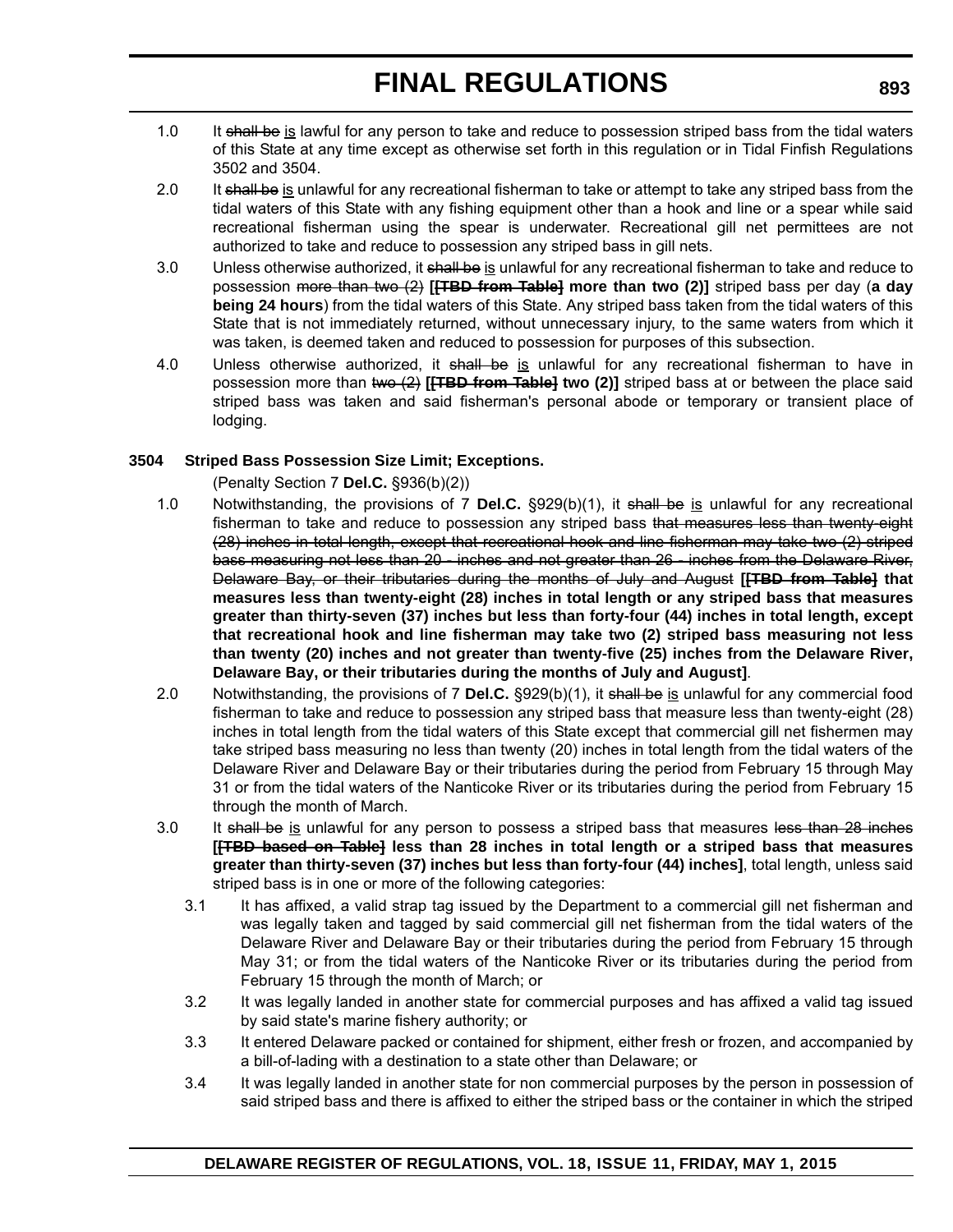bass is contained a tag that depicts the name and address of the person landing said striped bass and the date, location, and state in which said striped bass was landed; or

- 3.5 It is the product of a legal aquaculture operation and the person in possession has a written bill of sale or receipt for said striped bass.
- 4.0 It **[shall be is]** unlawful for any commercial finfisherman to possess any striped bass for which the total length has been altered in any way prior to selling, trading or bartering said striped bass.
- 5.0 The words "land" and "landed" shall mean to put or cause to go on shore from a vessel.
- 6.0 It shall be is unlawful for any person to land any striped bass that measures less than twenty-eight (28) inches in total length at any time **[[TBD based on Table] less than twenty-eight (28) inches in total length or a striped bass that measures greater than thirty-seven (37) inches but less than fortyfour (44) inches, total length at any time]**, except those striped bass caught in a commercial gill net legally fished in the waters of Delaware River or Delaware Bay or their tributaries during the period from February 15 through May 31 or from a commercial gill net legally fished in the tidal waters of the Nanticoke River or its tributaries during the period from February 15 through the month of March.
- 7.0 It shall be is unlawful for a commercial finfisherman authorized to fish during Delaware's commercial striped bass fishery to land any striped bass that measures less than twenty (20) inches in total length.

### **3505 Striped Bass Commercial Fishing Seasons; Quotas; Tagging and Reporting Requirements.**

(Penalty Section 7 **Del.C.** §936(b)(2))

- 1.0 It shall be is unlawful for any commercial food fisherman using a gill net to take and reduce to possession any striped bass at any time except when said commercial food fisherman is authorized by the Department to participate in a commercial gill net fishery for striped bass established herein. A commercial food fisherman may use a gill net to take and reduce to possession striped bass during the period beginning at 12:01 A.M. on February 15 and ending at 4:00 P.M. on May 31 next ensuing. It shall be is unlawful to use any gill net having a stretched-mesh size greater than four (4) inches to take striped bass during the period February 15 until and including the last day in February unless the net is drifted. A commercial food fisherman may use a gill net to take and reduce to possession striped bass during the period beginning at 12:01 A.M. on November 15 and ending at 4:00 P.M. on December 31 next ensuing provided at least two (2) percent of the commercial allocation of striped bass for the gill net fishery, as determined by the Department, was not landed in the February - May gill net fishery. In order for a commercial food fisherman to be authorized by the Department to participate in a commercial gill net fishery, said commercial food fisherman shall have a valid food fishing equipment permit for a gill net and shall register in writing with the Department to participate in said fishery by February 1 for the February 15 - May 31 gill net fishery and by November 1 for the December gill net fishery.
- 2.0 It shall be is unlawful for any commercial food fisherman using a hook and line to take and reduce to possession any striped bass at any time except when said commercial food fisherman is authorized by the Department to participate in a commercial hook and line fishery for striped bass established herein. A commercial food fisherman may use a hook and line to take and reduce to possession striped bass during the period beginning at 12:01 A.M. on April 1 and ending at 4:00 P.M. on December 31 next ensuing. In order for a commercial food fisherman to be authorized to participate in the commercial hook and line fishery, said commercial food fisherman shall register in writing with the Department to participate in said fishery by March 15.
- 3.0 It shall be is unlawful for any commercial food fisherman using a hook and line, during the striped bass hook and line fishery established for subsection 2.0 herein, to take striped bass by means of a gill net or to have any gill net on board or to otherwise have in possession on or near his person any gill net.
- 4.0 The striped bass gill net fishery in February May, the striped bass gill net fishery in November December and the striped bass hook and line fishery in April - December shall be considered separate striped bass fisheries. Each participant in a striped bass fishery shall be assigned an equal share of the total pounds of striped bass allotted by the Department to that fishery. A share shall be determined by dividing the number of pre-registered participants in that fishery into the total pounds of striped bass allotted to that fishery by the Department. The total pounds of striped bass allotted to each fishery by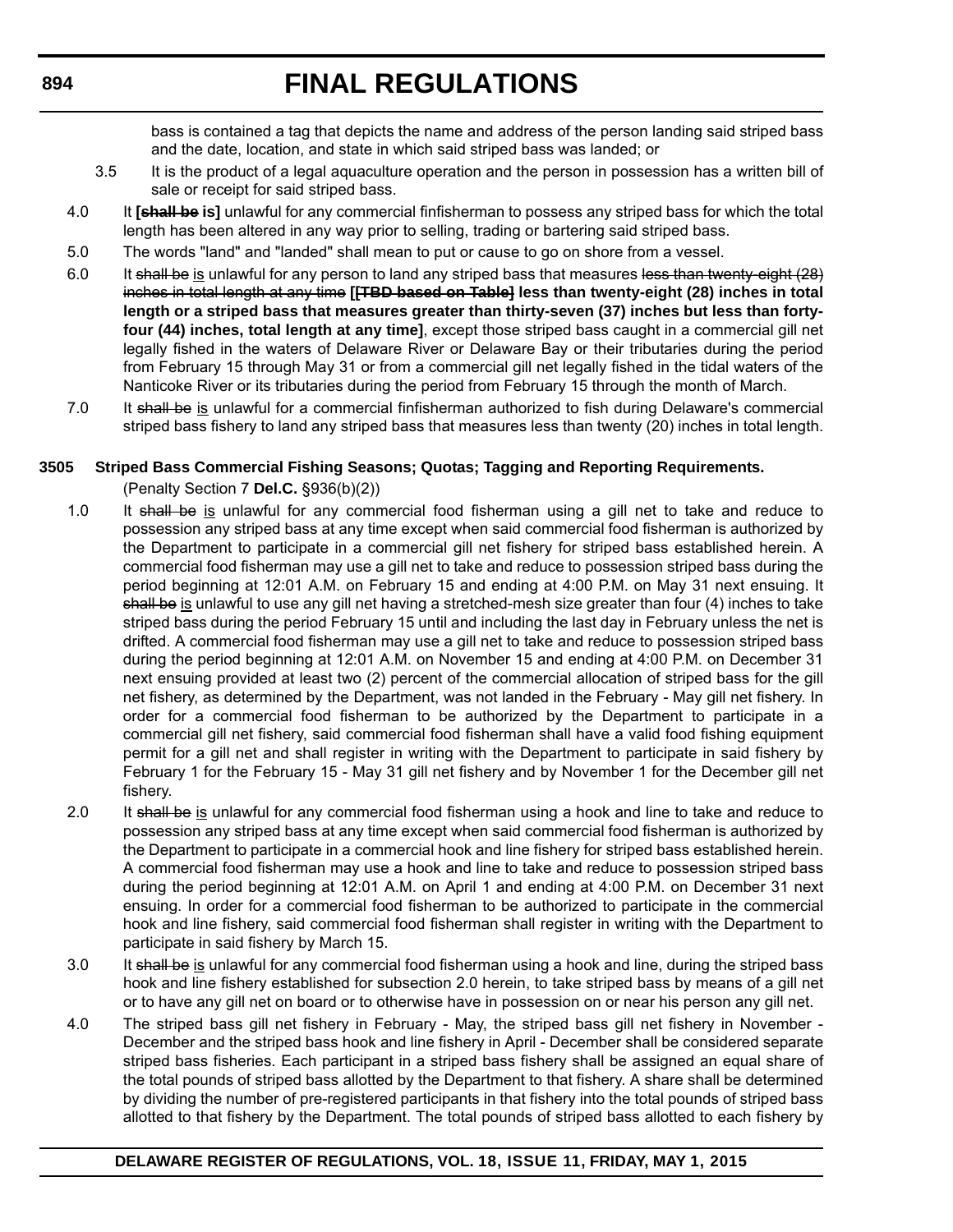the Department shall be as follows: 95% of the State's commercial quota, as determined by the ASMFC, for the February 15 - May 31 gill net fishery, 10% of the State's commercial quota for the April - December hook and line fishery and, provided that in excess of two (2)% of the February 15 - May 31 gill net fishery allocation was not landed, said remainder for the November - December gill net fishery. Any overage of the State's commercial quota will be subtracted from the next year's commercial quota proportionally to the appropriate fishery.

- 5.0 It shall be is unlawful for any commercial food fisherman to land, during a striped bass fishing season, more than the total pounds assigned by the Department to said individual commercial food fisherman.
- 6.0 It shall be is unlawful for any commercial food fisherman to possess any striped bass that does not have locked into place through the mouth and gill (operculum) opening a striped bass harvest tag issued to said commercial fisherman by the Department. Said tag shall be locked into place immediately after taking said striped bass if said striped bass is taken by hook and line. Said tag shall be locked into place immediately upon completing fishing each gill net or gill net series if said striped bass is taken by anchor gill net or immediately after retrieving each gill net into the boat at the conclusion of each drift if said striped bass is taken by drift gill net.
- 7.0 The Department shall may issue tags to commercial food fishermen who register in writing with the Department to participate in a striped bass fishery. Each participant shall initially be issued a quantity of striped bass harvest tags that is to be determined by the Department by dividing said participants assigned share in pounds by the estimated weight of a striped bass expected to be landed. If a commercial food fisherman needs additional tags to fulfill his or her assigned share, the Department shall issue additional tags after verifying the balance of the share from reports submitted by an official weigh station to the Department.
- 8.0 It shall be is lawful for a commercial food fisherman who is authorized to be issued striped bass harvest tags by the Department to transfer said tags to another commercial food fisherman, authorized to participate in the same striped bass fishery, provided said transfer is made prior to said tags being issued by the Department.
- 9.0 It shall be is unlawful for any commercial food fisherman to apply a tag to a striped bass unless said tag had been issued or legally transferred to said commercial food fisherman by the Department.
- 10.0 It shall be is unlawful for any commercial food fisherman to apply a any striped bass tag issued by the Department to a striped bass if said tag had previously been applied to another striped bass.
- 11.0 It shall be is unlawful for any commercial food fisherman to sell, barter or trade any striped bass, to attempt to sell, barter or trade any striped bass or to transport, to have transported or to attempt to have transported any striped bass out of the state unless said striped bass has been weighed and tagged by an official weigh station.
- 12.0 The Department shall may appoint individuals and their agents as official weigh stations to weigh and tag all striped bass landed in a commercial striped bass fishery. Official weigh stations shall be compensated by the Department for each striped bass weighed and tagged. An official weigh station shall enter into an agreement with the Department to maintain records and report on a regular basis each commercial food fisherman's daily landings of striped bass weighed and tagged at said station. The Department shall provide official weigh stations with tags to be applied to each striped bass weighed.
- 13.0 Each commercial food fisherman participating in a striped bass fishery shall file an acceptable a complete and accurate report with the Department on forms provided by the Department on all striped bass landed during said fishery. Each report shall be filed with the Department within 30 days after the end date of each fishery. All unused tags issued or legally transferred to a commercial food fisherman shall be returned to the Department with said report. Failure to file an acceptable a complete and accurate report or failure to return all unused tags may disqualify the commercial food fishermen from future striped bass fisheries.

### **3506 Striped Bass; Total Length Measurement.**

(Penalty Section 7 **Del.C.** §936(b)(2))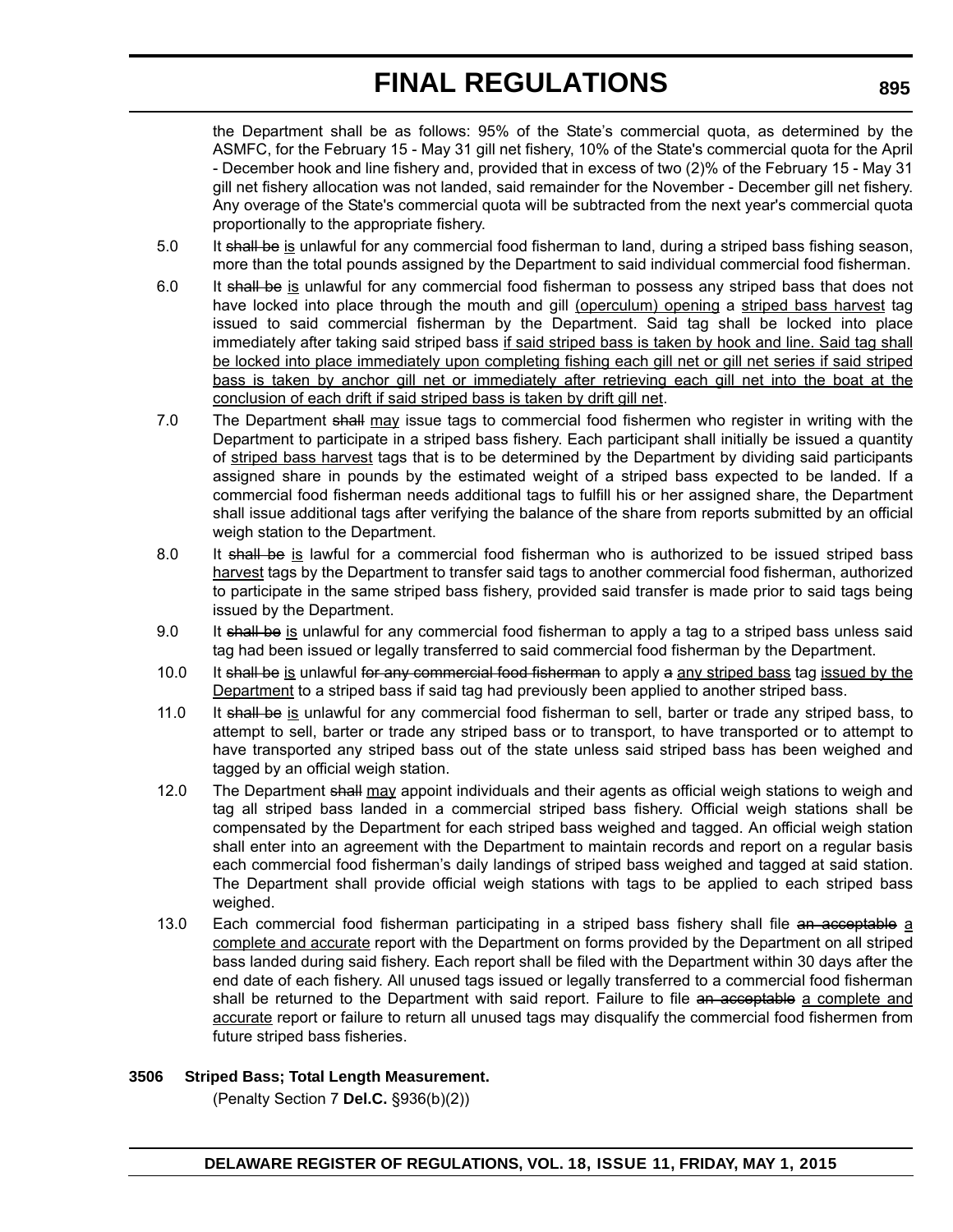**896**

# **FINAL REGULATIONS**

1.0 Unless otherwise authorized, it shall be is unlawful for any commercial finfisherman to possess any striped bass for which the total length has been altered in any way prior to selling, trading or bartering for the purpose of retaining said striped bass in accordance with §3504.

### **DIVISION OF WASTE [AND HAZARDOUS SUBSTANCES](http://www.dnrec.delaware.gov/dwhs/Pages/default.aspx)**

Statutory Authority: 7 Delaware Code, Chapters 60 and 63; (7 **Del.C.**, Ch. 60 and 63) 7 **DE Admin. Code** 1302

### **Secretary's Order No.: 2015-WH-0015**

### **[1302 Regulations Governing Hazardous Waste](#page-4-0)**

#### **Date of Issuance: April 14, 2015 Effective Date of the Amendment: May 21, 2015**

Under the authority vested in the Secretary of the Department of Natural Resources and Environmental Control ("Department" or "DNREC") pursuant to 7 **Del.C.** §§6006, 6010, and 7 **Del.C.** §6301 *et seq.*, and any other relevant authority, the following findings of fact based on the record, reasons and conclusions are entered as an Order of the Secretary in the above-referenced regulatory proceeding.

### **Background, Procedural History and Findings of Fact**

This Order relates to proposed regulation Amendments to 7 **DE Admin. Code** 1302, *Delaware Regulations Governing Hazardous Waste* (DRGHW")*.* The Department's Division of Waste and Hazardous Substances, Solid and Hazardous Waste Management Section ("SHWMS"), has conducted this regulatory development process consistent with the requirements of 29 **Del.C.** Chapter 101, and has commenced said process with Start Action Notice 2014-10 dated December 11, 2014. The Department published its initial proposed regulation Amendments in the February 1, 2015 *Delaware Register of Regulations.* The Department then held a public hearing on February 26, 2015. Consistent with 29 **Del.C.** §10118(a), the public hearing record remained open for public comment through March 13, 2015.

The purpose of this proposed regulatory promulgation is to adopt as final the aforementioned proposed Amendments to the existing DRGHW to enable the Department to provide greater environmental protection and to reduce human health risks. Specifically, the proposed action will allow DNREC to provide clarification to existing regulatory language, as noted above, and to adopt the federal e-manifest rule, in order to facilitate the electronic transmission of the uniform manifest form, and to make the use of the uniform manifest much more cost-effective and convenient for users.

The aforementioned proposed Amendments were presented and thoroughly vetted by the Department at the public hearing on February 26, 2015. Members of the public attended the aforementioned hearing, but no comment was received by the Department at that time with regard to this proposed regulatory promulgation. It should be noted that, prior to the aforementioned hearing, the U.S. Environmental Protection Agency ("EPA") formally advised DNREC that it had no concerns with this proposed regulatory promulgation. Pursuant to Delaware law, the record remained open for fifteen (15) additional days subsequent to the date of the public hearing, for the purpose of receiving additional public comment. Although the record remained open through March 13, 2015, no additional comment was ever received by the Department concerning this proposed action. It should also be noted that all proper notification and noticing requirements concerning this matter were met by the Department. Proper notice of the hearing was provided as required by law.

The Department's presiding hearing officer, Lisa A. Vest, prepared a Hearing Officer's Report dated April 2, 2015 ("Report"). The Report documents the proper completion of the required regulatory amendment process, establishes the record, and recommends the adoption of the proposed Amendments as attached to the Report as Appendix "A".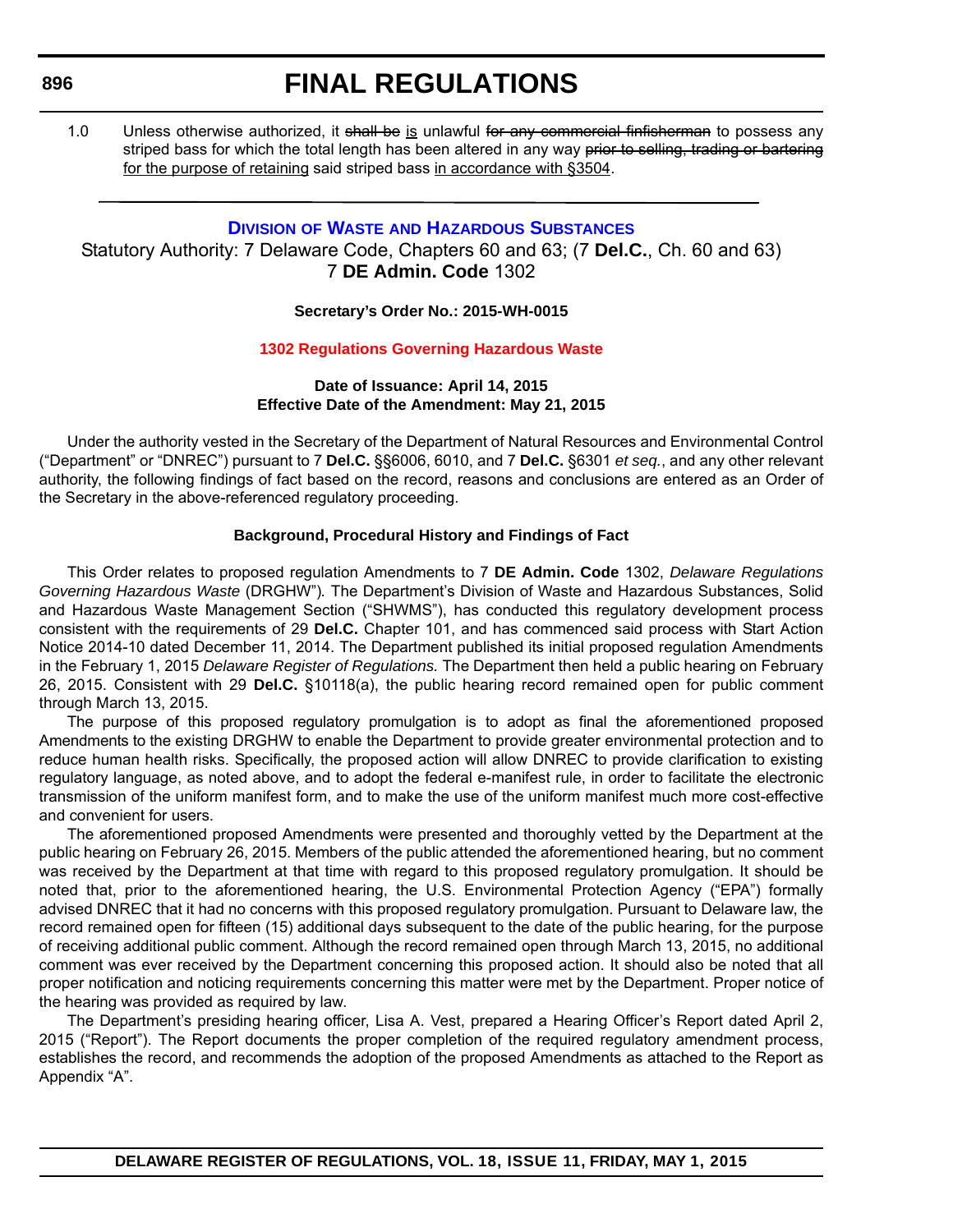#### **Reasons and Conclusions**

Based on the record developed by the Department's experts and established by the Hearing Officer's Report, I find that the proposed regulatory Amendments to 7 **DE Admin. Code** 1302: *Delaware Regulations Governing Hazardous Waste* are well-supported. Therefore, the recommendations of the Hearing Officer are hereby adopted, and I direct that the proposed regulatory Amendments be promulgated as final.

I find that the Department's experts in the Division of Waste and Hazardous Substances, Solid and Hazardous Waste Management Section, fully developed the record to support adoption of these regulatory Amendments. The adoption of these regulatory Amendments will allow Delaware to provide clarification to existing regulatory language, as noted above, and to adopt the federal e-manifest rule, in order to facilitate the electronic transmission of the uniform manifest form, and to make the use of the uniform manifest much more cost-effective and convenient for users.

In conclusion, the following reasons and conclusions are entered:

1. The Department has the statutory basis and legal authority to act with regard to the proposed amendments to 7 **DE Admin. Code** 1302, pursuant to 7 **Del.C.**, Chapters 60 and 63;

2. The Department has jurisdiction under its statutory authority, pursuant to 7 **Del.C.**, Chapter 60, to issue an Order adopting these proposed regulatory amendments as final;

3. The Department provided adequate public notice of the proposed regulatory amendments and all proceedings in a manner required by the law and regulations, provided the public with an adequate opportunity to comment on the proposed regulatory amendments, including at the time of the public hearing held on February 26, 2015, and held the record open through close of business on March 13, 2015, consistent with 29 **Del.C.** §10118(a), in order to consider public comment on these proposed regulatory amendments before making any final decision;

4. The Department's Hearing Officer's Report, including its established record and the recommended proposed regulatory Amendments as set forth in Appendix "A", are hereby adopted to provide additional reasons and findings for this Order;

5. Promulgation of the proposed regulatory amendments to 7 **DE Admin. Code** 1302: *Delaware Regulations Governing Hazardous Waste*, will enable the Department's SHWMS to (1) clarify the requirement of Small Quantity Generators of hazardous waste to document employee hazardous waste training; (2) clarify of the requirement of documentation of weekly inspections for owners or operators of treatment, storage, and disposal facilities; and (3) adopt the federal e-manifest rule, in order to facilitate the electronic transmission of the uniform manifest form, and to make the use of the uniform manifest much more cost-effective and convenient for users;

6. The Department has reviewed these proposed regulatory amendments in the light of the Regulatory Flexibility Act, consistent with 29 **Del.C.** Ch. 104, and believes the same to be lawful, feasible and desirable, and that the recommendations as proposed should be applicable to all Delaware citizens equally;

7. The Department's proposed regulatory amendments, as published in the February 1, 2015 *Delaware Register of Regulations*, and as set forth in Appendix "A" hereto, are adequately supported, are not arbitrary or capricious, and are consistent with the applicable laws and regulations. Consequently, they are approved as final regulatory amendments, which shall go into effect twenty days after their publication in the next available issue of the *Delaware Register of Regulations*; and

8. The Department shall submit this Order approving as final the proposed Amendments to 7 **DE Admin. Code** 1302: *Delaware Regulations Governing Hazardous Waste* to the *Delaware Register of Regulations* for publication in its next available issue, and provide such other notice as the law and regulation require and the Department determines is appropriate.

David S. Small, Secretary

**\*Please note that no changes were made to the regulation as originally proposed and published in the February 2015 issue of the** *Register* **at page 631 (18 DE Reg. 631). Therefore, the final regulation is not being republished. A copy of the final regulation is available at:**

**[1302 Regulations Governing Hazardous Waste](http://regulations.delaware.gov/register/may2015/final/18 DE Reg 896 05-01-15.htm)**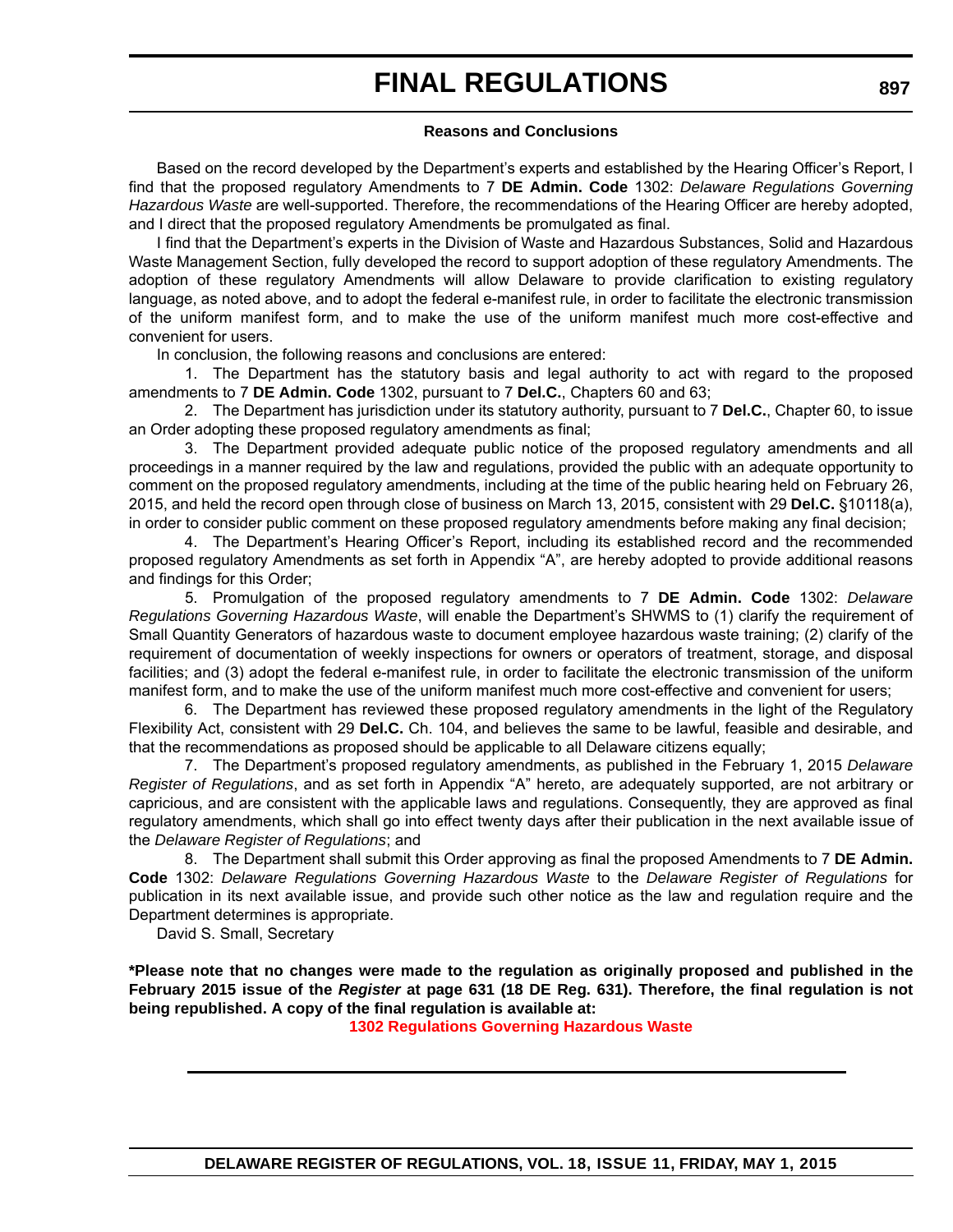**898**

# **FINAL REGULATIONS**

### **[DEPARTMENT OF STATE](http://dpr.delaware.gov/) DIVISION OF PROFESSIONAL REGULATION 1700 BOARD OF MEDICAL LICENSURE AND DISCIPLINE** Statutory Authority: 24 Delaware Code, Section 1713(a)(12) (24 **Del.C.** §1713(a)(12)) 24 **DE Admin. Code** 1700

### **ORDER**

### **[1700 Board of Medical Licensure and Discipline](#page-4-0)**

The Delaware Board of Medical Licensure and Discipline pursuant to 24 **Del.C.** §1713(a)(12), proposed to revise Regulation 6.0. The proposed change seeks to remove surplusage. Specifically, the proposal removes the words "less than once a quarter" from the regulation as it is unnecessary and renders the regulation's intent unclear.

### **SUMMARY OF THE EVIDENCE AND INFORMATION SUBMITTED**

Following publication in the Delaware *Register of Regulations* on June 1, 2014 a public hearing was held on July 22, 2014. Written comment periods were held open for thirty days, and an additional fifteen days following the public hearing. At the hearing, the Board accepted as evidence and marked as the Board's Exhibits 1 and 2 documentation of publication of the notice of the public hearing in the *News Journal* and the *Delaware State News*.

At the time of the deliberations, the Board considered the following documents:

**Board Exhibit 1** - Affidavit of publication of the public hearing notice in the *News Journal*; and

**Board Exhibit 2** - Affidavit of publication of the public hearing notice in the *Delaware State News*.

There was no verbal testimony given at the public hearing on July 22, 2014. No written comments were received by the Board during the initial thirty day public comment period; nor were any written comments received after the public hearing during the fifteen day 29 **Del.C.** §10118(a) second public comment period.

### **FINDINGS OF FACT AND CONCLUSIONS**

1. The public was given notice and an opportunity to provide the Board with comments in writing and by testimony at the public hearing on the proposed amendments to the Board's regulations.

2. There were no public comments provided to the Board during the two written public comment periods, or the public hearing.

3. Pursuant to 24 **Del.C.** §1713(a)(12) the Board has statutory authority to promulgate rules and regulations clarifying specific statutory sections of its statute.

4. The proposed change amends Board Regulation 6.0 and seeks to remove surplusage. Specifically, the proposal removes the words "less than once a quarter" from the regulation as it is unnecessary and renders the regulation's intent unclear.

5. The public was given notice and an opportunity to provide the Board with comments in writing and by testimony at the public hearing on the proposed changes to the Board's rules and regulations.

6. Having received no public comments, the Board finds no reason to amend the regulations as proposed.

#### **DECISION AND ORDER CONCERNING THE REGULATIONS**

Having found that the proposed changes to the regulations are necessary as outlined herein, the Board finds that the regulations shall be adopted as final in the form as proposed. The exact text of the regulations, as amended, are attached to this order as Exhibit A. These changes will become effective ten days following publication of this order in the Delaware *Register of Regulations* on May 1, 2015.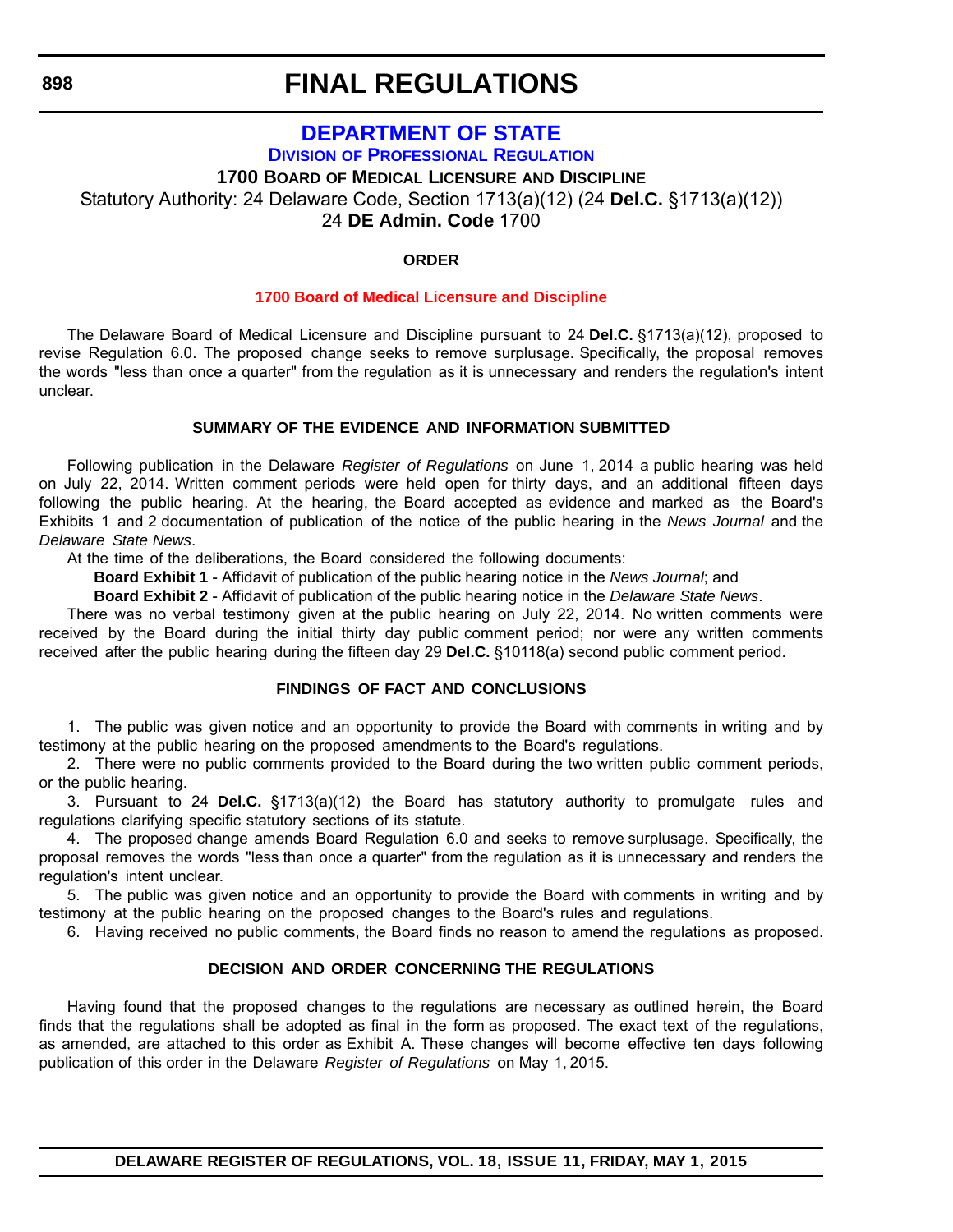|                                           | IT IS SO ORDERED this 9 <sup>th</sup> day of September, 2014 by the Delaware Board of Medical Licensure and Discipline |
|-------------------------------------------|------------------------------------------------------------------------------------------------------------------------|
| George E. Brown, Public Member, President | Joseph M. Parise, D.O., Vice-President                                                                                 |
| Daryl Sharman, M.D., Secretary            | Gregory D. Adams, M.D                                                                                                  |
| Stephen G. Cooper, M.D. (absent)          | Garrett H. Colmorgen, M.D.                                                                                             |
| Georges A. Dahr, M.D.                     | Karyl Rattay, M.D. (absent)                                                                                            |
| Raymond L. Moore, Public Member (absent)  | Malvine Richard, Ed.D., Public Member                                                                                  |
| Barry L. Bakst, D.O.                      | Vonda Calhoun, Public Member (absent)                                                                                  |
| Stephen Lawless, M.D.                     | Leslie C. Ramsey, Public Member (absent)                                                                               |
| Mary K. Ryan, Public Member (absent)      | N.C. Vasuki, Public Member (absent)                                                                                    |

**\*Please note that no changes were made to the regulation as originally proposed and published in the June 2014 issue of the** *Register* **at page 1161 (17 DE Reg. 1161). Therefore, the final regulation is not being republished. A copy of the final regulation is available at:**

**[1700 Board of Medical Licensure and Discipline](http://regulations.delaware.gov/register/may2015/final/18 DE Reg 898 05-01-15.htm)**

### **DIVISION [OF PROFESSIONAL REGULATION](http://dpr.delaware.gov/) EXAMINING BOARD OF PHYSICAL THERAPISTS AND ATHLETIC TRAINERS** Statutory Authority: 24 Delaware Code, Section 2604(a)(1) (24 **Del.C.** §2604(a)(1)) 24 **DE Admin. Code** 2600

### **ORDER**

### **[2600 Examining Board of Physical Therapists and Athletic Trainers](#page-4-0)**

The Examining Board of Physical Therapists and Athletic Trainers ("the Board") was established to protect the general public from unsafe practices and from occupational practices which tend to reduce competition or fix the price of services rendered by the professions under its purview. The Board was further established to maintain minimum standards of practitioner competence in the delivery of services to the public. The Board is authorized, by 24 **Del.C.** §2604(a)(1), to make, adopt, amend and repeal regulations as necessary to effectuate those objectives.

Pursuant to 24 **Del.C.** §2604(a)(1), the Board proposed an amendment to its regulations adding a new Section 14.0 pertaining to the practice of telehealth. This regulation set forth standards and requirements in order to both permit the practice of telehealth, and protect the public.

Pursuant to review of the Board by the Joint Sunset Committee, the Board proposed a new subsection 15.4 pertaining to the practice of dry needling. As a result of the legislative changes to the Board's licensing law, dry needling is now included within the scope of practice for Physical Therapists. The new subsection 15.4 proposed perquisites to be met before a Physical Therapist can perform dry needling.

Pursuant to 29 **Del.C.** §10115, notice of the public hearing and a copy of the proposed regulatory changes were published in the Delaware *Register of Regulations*, on December 1, 2014, Volume 18, Issue 6.

#### **SUMMARY OF THE EVIDENCE AND INFORMATION SUBMITTED**

A public hearing on the proposed rule revisions was held on January 27, 2015. Marybeth Glasheen-Wray commented on the proposed telehealth regulations. She inquired if, on the 12th visit, this could be done by video conference. Ms. Glasheen-Wray indicated that for home health in the rural areas of Sussex county especially, if video conference could be used it would help the agencies with resources and time.

On February 11, 2015, Lee Andrew DeLorme provided written comments to the Board. Mr. DeLorme stated that the proposed 25 hours of training for a Physical Therapist to begin performing dry needling is "irresponsible and inadequate" and indicated that although this amount fits within the pre-existing training models, the minimum required hours for training should be increased.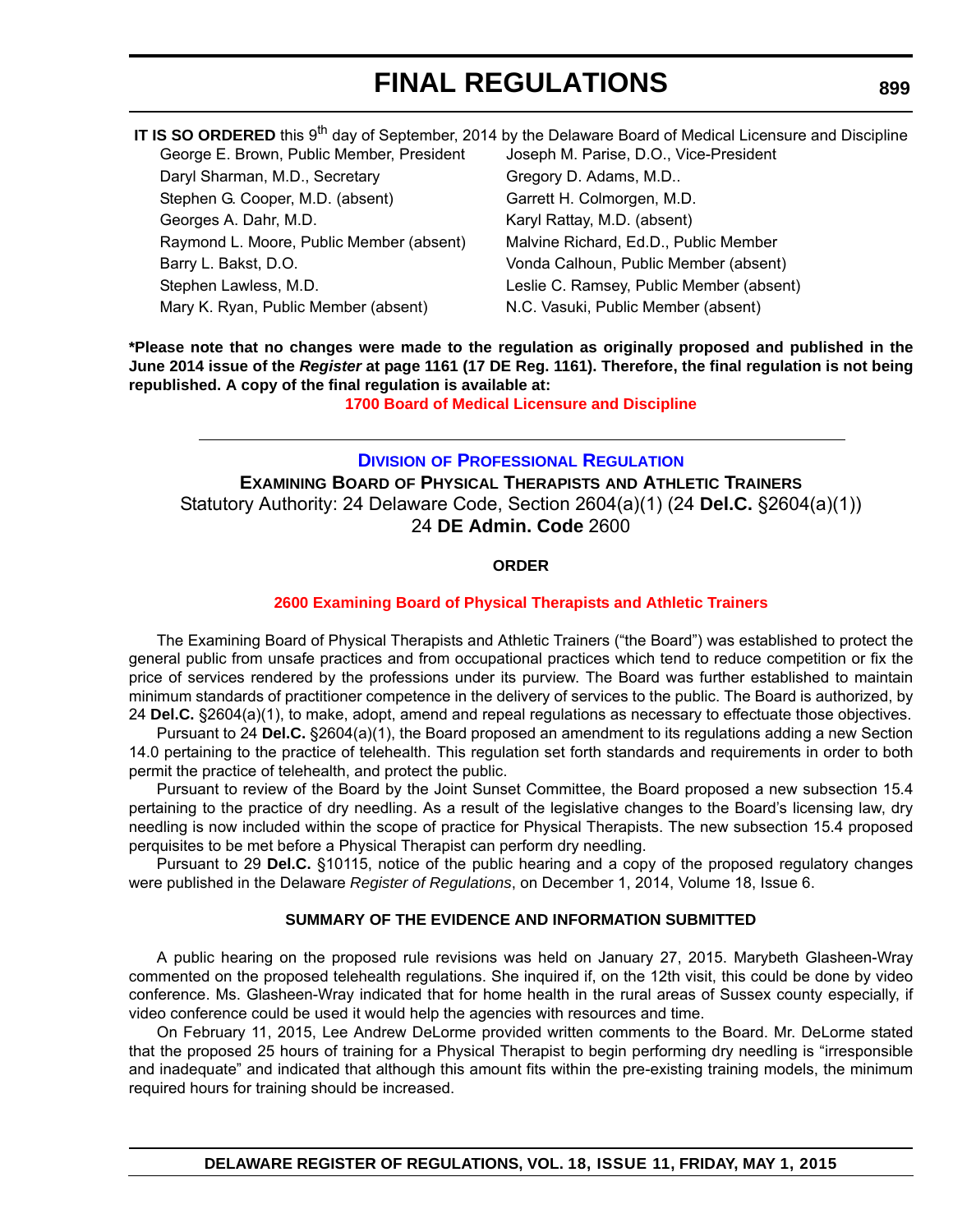**900**

# **FINAL REGULATIONS**

### **FINDINGS OF FACT**

The Board carefully reviewed and considered the proposed rule revisions as well as the public comment received. The Board finds that the evaluating physical therapist must have a face to face visit with the patient every sixth visit. Under the proposed regulations, the first sixth visit can be performed by telehealth, but the second sixth visit must be face to face. Putting your hands on a patient is important and allowing telehealth visits for each sixth visit is not in the best interest of the public. Further, the hour requirement was set after great deliberation by the subcommittee after hearing from stakeholders, including members of the acupuncture community, physical therapists, and medical doctors. Other states require no training, and a great number of states require the same 25 hours proposed here.

The Board, therefore, adopts the proposed revisions to the rules and regulations as published on December 1, 2014 in the *Register of Regulations*, Volume 18, Issue 6.

### **DECISION AND EFFECTIVE DATE**

The Board hereby adopts the proposed amendments to the regulations to be effective 10 days following final publication of this Order in the *Register of Regulations*.

### **TEXT AND CITATION**

The text of the revised rules and regulations remains as published in the Delaware *Register of Regulations*, Volume 18, Issue 6 on December 1, 2014, attached hereto as Exhibit A.

**IT IS SO ORDERED** this 24<sup>th</sup> day of March 2015, by the Examining Board of Physical Therapists and Athletic Trainers.

| Jeffrey Schneider, Vice-Chairperson | Waheedah Shabazz           |
|-------------------------------------|----------------------------|
| Amy Blansfield                      | Angela Smith               |
| Prameela Kaza                       | Samuel Sullivan, Secretary |

**\*Please note that no changes were made to the regulation as originally proposed and published in the December 2014 issue of the** *Register* **at page 447 (18 DE Reg. 447). Therefore, the final regulation is not being republished. A copy of the final regulation is available at:**

**[2600 Examining Board of Physical Therapists and Athletic Trainers](http://regulations.delaware.gov/register/may2015/final/18 DE Reg 899 05-01-15.htm)**

### **DIVISION [OF PROFESSIONAL REGULATION](http://dpr.delaware.gov/)**

**3000 BOARD OF PROFESSIONAL COUNSELORS OF MENTAL HEALTH AND CHEMICAL DEPENDENCY PROFESSIONALS** Statutory Authority: 24 Delaware Code, Section 3006(a)(1) (24 **Del.C.** §3006(a)(1))

24 **DE Admin. Code** 3000

### **ORDER**

### **[3000 Board of Professional Counselors of Mental Health and Chemical Dependency Professionals](#page-4-0)**

### **NATURE AND STAGE OF THE PROCEEDINGS**

The Delaware Board of Mental Health and Chemical Dependency Professionals to revise Sections 2.0, 4.0, 5.0, and 9.0. The proposed amendments to the regulations seek to bring the regulations into conformity with the statutory provisions which govern the Board; eliminate regulatory references to the "Academy of Clinical Mental Health Counselors," a non-existent organization; and eliminate regulations stating that professional counselors must obtain licensure by first becoming assistant counselors.

**DELAWARE REGISTER OF REGULATIONS, VOL. 18, ISSUE 11, FRIDAY, MAY 1, 2015**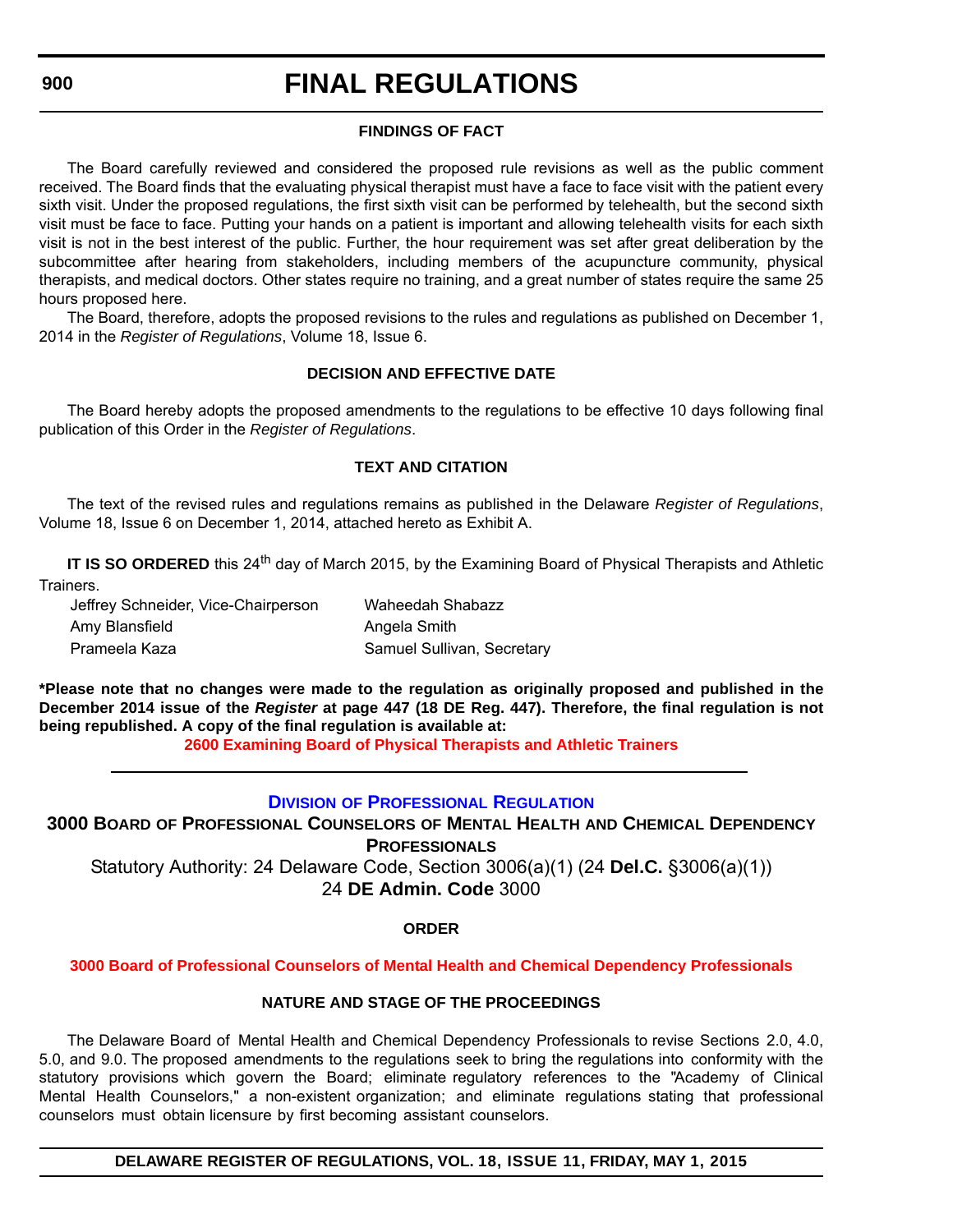### **SUMMARY OF THE EVIDENCE AND INFORMATION SUBMITTED**

Following publication in the Delaware *Register of Regulations* on June 1, 2014 a public hearing was held on August 27, 2014. Written comment periods were held open for thirty days, and an additional fifteen days following the public hearing. At the hearing, the Board accepted as evidence the following documents:

**Board Exhibit 1** - Affidavit of publication of the public hearing notice in the *News Journal*; and

**Board Exhibit 2** - Affidavit of publication of the public hearing notice in the *Delaware State News*.

There was no verbal testimony given at the public hearing on August 27, 2014. No written comments were received by the Board during the initial thirty day public comment period; nor were any written comments received after the public hearing during the fifteen day 29 **Del.C.** §10118(a) second public comment period.

#### **FINDINGS OF FACT AND CONCLUSIONS**

1. The public was given notice and an opportunity to provide the Board with comments in writing and by testimony at the public hearing on the proposed amendments to the Board's regulations.

2. There were no public comments provided to the Board during the two written public comment periods, or the public hearing.

3. Pursuant to 24 **Del.C.** §3006(a)(1), the Board has statutory authority to promulgate rules and regulations clarifying specific statutory sections of its statute.

4. The proposed changes bring the regulations into conformity with the statutory provisions which govern the Board; eliminate regulatory references to the "Academy of Clinical Mental Health Counselors," a nonexistent organization; and eliminate regulations stating that professional counselors must obtain licensure by first becoming assistant counselors.

5. Having received no public comments, the Board finds no reason to amend the regulations as proposed.

#### **DECISION AND EFFECTIVE DA TE**

Having found that the proposed changes to the regulations are necessary as outlined herein, the Board finds that the regulations shall be adopted as final in the form as proposed. The exact text of the regulations, as amended, are attached to this order as Exhibit A. These changes will become effective ten days following publication of this order in the Delaware *Register of Regulations* on May 1 , 2015.

**SO ORDERED** this 24<sup>th</sup> day of September, 2014.

### **BY THE DELAWARE BOARD OF MENTAL HEALTH AND CHEMICAL DEPENDENCY PROFESSIONALS**

| Daniel Cherneski, LMFT, President (absent) | Dr. Tracey Frazier, LCDP, Secretary (absent) |
|--------------------------------------------|----------------------------------------------|
| Dr. Gregg Drevno, LPCMH, Vice President    | Joan McDonough, Public Member (absent)       |
| Ruth Banta, Public Member                  | Dr. Julius Mullen, LPCMH (absent)            |
| Irvin Bowers, Public Member                | Dr. William Northey, LMFT                    |
| Daniel Cooper, LPCMH                       | Lisa Ritchie, LCDP                           |
| Mary Davis, LCDP (absent)                  | Elizabeth Vassas, Public Member              |

**\*Please note that no changes were made to the regulation as originally proposed and published in the June 2014 issue of the** *Register* **at page 1163 (17 DE Reg. 1163). Therefore, the final regulation is not being republished. A copy of the final regulation is available at:**

**[3000 Board of Professional Counselors of Mental Health and Chemical Dependency Professionals](http://regulations.delaware.gov/register/may2015/final/18 DE Reg 900 05-01-15.htm)**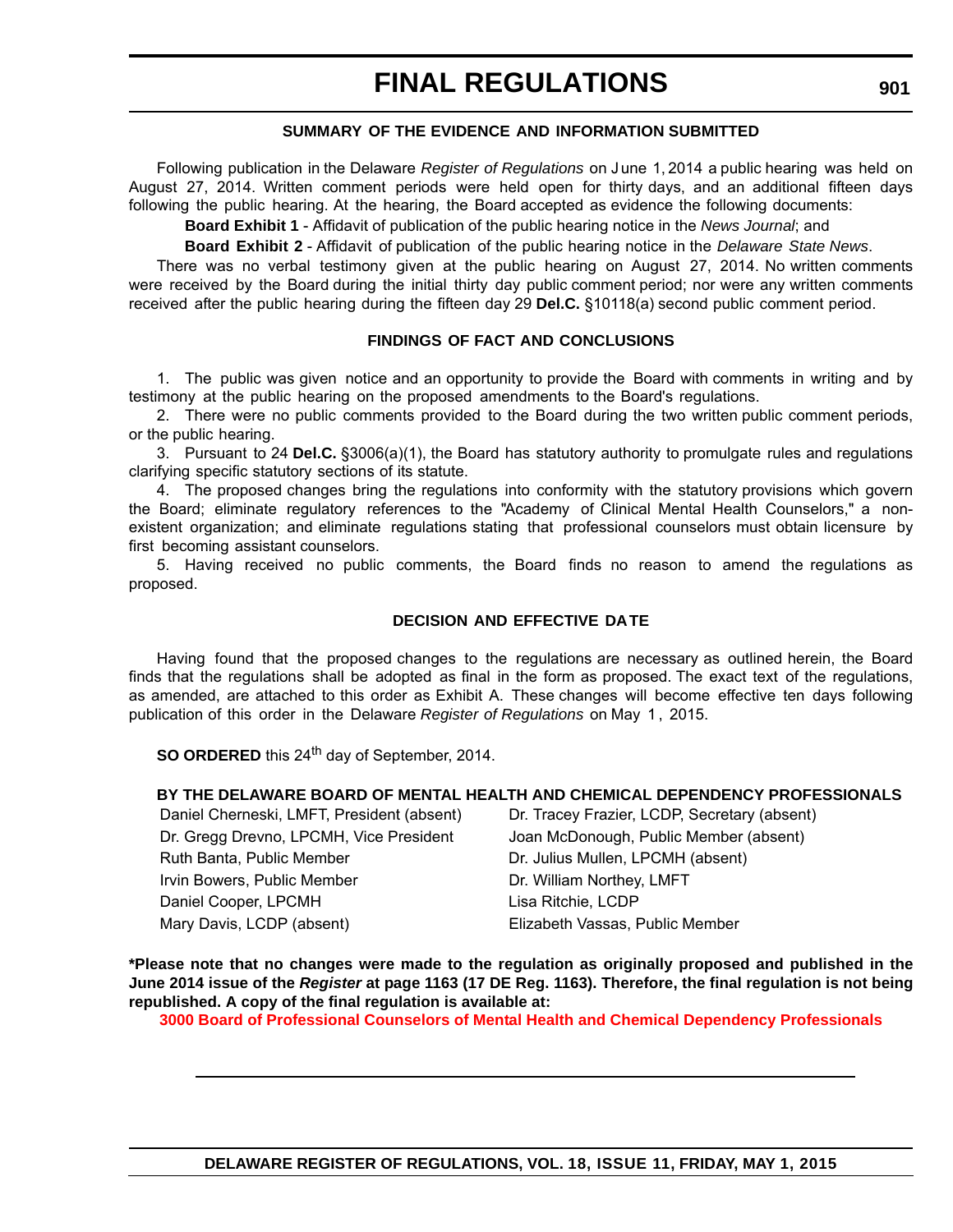**902**

# **FINAL REGULATIONS**

### **DIVISION [OF PROFESSIONAL REGULATION](http://dpr.delaware.gov/)**

**3000 BOARD OF PROFESSIONAL COUNSELORS OF MENTAL HEALTH AND CHEMICAL DEPENDENCY PROFESSIONALS** Statutory Authority: 24 Delaware Code, Section 3006(a)(1) (24 **Del.C.** §3006(a)(1))

24 **DE Admin. Code** 3000

### **ORDER**

### **[3000 Board of Professional Counselors of Mental Health and Chemical Dependency Professionals](#page-4-0)**

### **NATURE AND STAGE OF THE PROCEEDINGS**

On December 1, 2014, the Delaware Board of Mental Health and Chemical Dependency Professionals published proposed changes to its regulations in the Delaware *Register of Regulations*, Volume 18, Issue 6. This notice further indicated that written comments would be accepted by the Board for thirty days, a public hearing would be held, and written comments would be accepted for fifteen days thereafter. After due notice in the *Register of Regulations* and two Delaware newspapers, a public hearing was held on January 28, 2015 at a regularly scheduled meeting of the Delaware Board of Mental Health and Chemical Dependency Professionals to receive verbal comments regarding the Board's proposed amendments to its regulations.

### **SUMMARY OF THE EVIDENCE AND INFORMATION SUBMITTED**

At the time of the deliberations, the Board considered the following documents:

**Board Exhibit 1** - Affidavit of publication of the public hearing notice in the *News Journal*; and

**Board Exhibit 2** - Affidavit of publication of the public hearing notice in the *Delaware State News*.

There was no verbal testimony given at the public hearing on January 28, 2015. No written comments were received by the Board during the initial thirty day public comment period; nor were any written comments received after the public hearing during the fifteen day 29 **Del.C.** §10118(a) second public comment period.

### **FINDINGS OF FACT AND CONCLUSIONS**

1. The public was given notice and an opportunity to provide the Board with comments in writing and by testimony at the public hearing on the proposed amendments to the Board's regulations.

2. There were no public comments provided to the Board during the two written public comment periods, or the public hearing.

3. Pursuant to 24 **Del.C.** §3006(a)(1), the Board has statutory authority to promulgate rules and regulations clarifying specific statutory sections of its statute.

4. The proposed changes seek to eliminate the need for inactive licensees to renew a license while inactive; set forth the specific requirements of direct supervision between LCDP supervisors and supervisees in order to be consistent with the other professions regulated by the Board; allow for direct supervision to take place by videoconferencing for LCDPs and LMFTs; and provide more detailed information regarding the curriculum requirements of LMFT candidates.

5. Having received no public comments, the Board finds no reason to amend the regulations as proposed.

### **DECISION AND EFFECTIVE DA TE**

Having found that the proposed changes to the regulations are necessary as outlined herein, the Board finds that the regulations shall be adopted as final in the form as proposed. The exact text of the regulations, as amended, are attached to this order as Exhibit A.

**SO ORDERED** this 25<sup>th</sup> day of March 2015.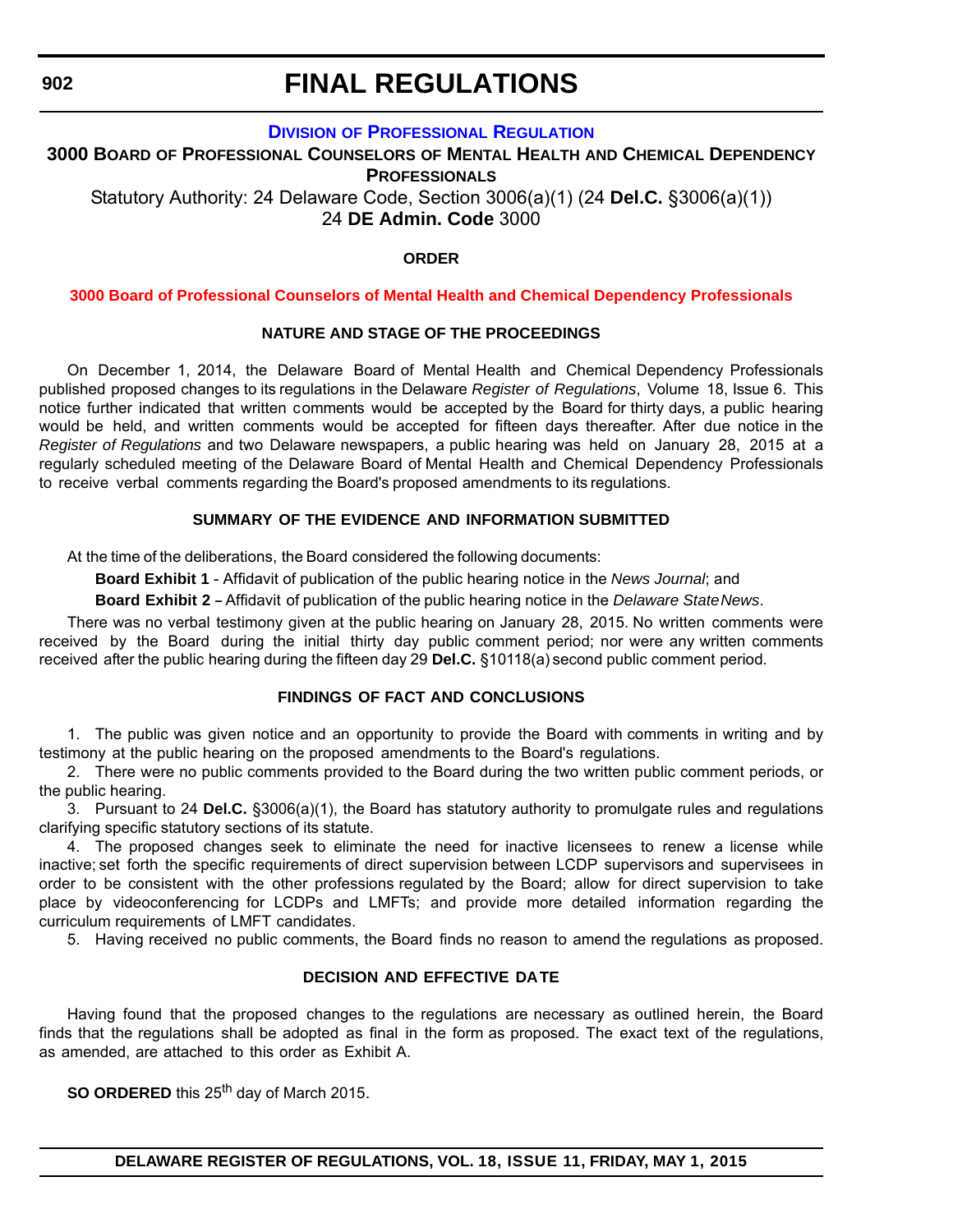### **BY THE DELAWARE BOARD OF MENTAL HEALTH AND CHEMICAL DEPENDENCY PROFESSIONALS**

Daniel Cherneski, LMFT, President (absent) Dr. Rosemary Madl-Young, LCDP Dr. Gregg Drevno, LPCMH, Vice Pres. (absent) Dr. Tracey Frazier, LCDP, Secretary (absent) Ruth Banta, Public Member **Dr. Julius Mullen, LPCMH** Irvin Bowers, Public Member **Dr. William Northey, Jr., LMFT** Daniel Cooper, LPCMH Elizabeth Vassas, Public Member (absent) James Elder, LCDP

**\*Please note that no changes were made to the regulation as originally proposed and published in the December 2014 issue of the** *Register* **at page 451 (18 DE Reg. 451). Therefore, the final regulation is not being republished. A copy of the final regulation is available at:**

**[3000 Board of Professional Counselors of Mental Health and Chemical Dependency Professionals](http://regulations.delaware.gov/register/may2015/final/18 DE Reg 902 05-01-15.htm)**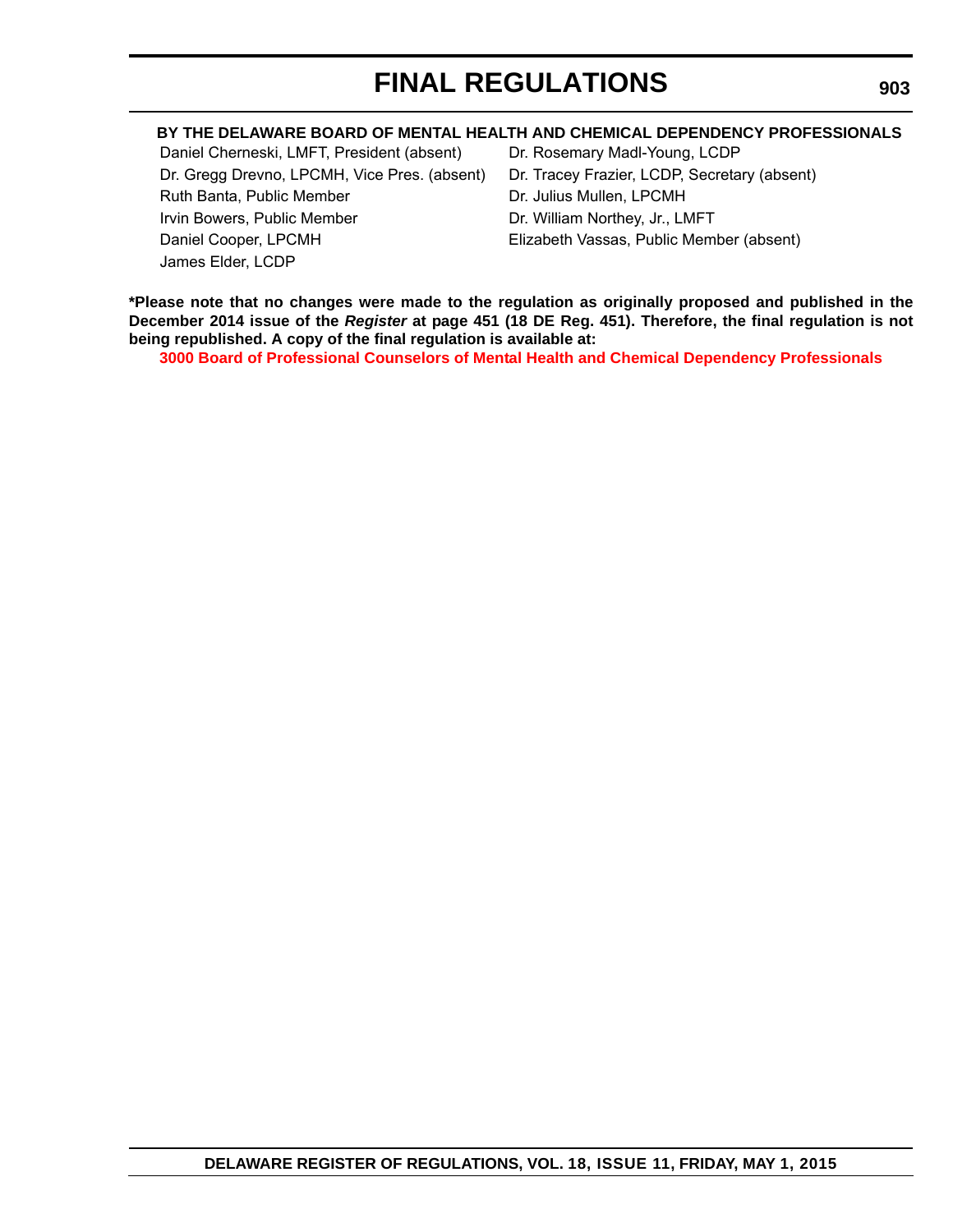to:

### **CALENDAR OF EVENTS/HEARING NOTICES**

### **[ADMINISTRATIVE OFFICES OF THE COURTS](http://courts.delaware.gov/AOC/) [CHILD PLACEMENT REVIEW BOARD](http://courts.delaware.gov/cprb/) [PUBLIC NOTICE](#page-4-0)**

#### **Regulations Governing the Ivyane D.F. Davis Scholarship**

The State of Delaware's Child Placement Review Board is submitting regulations regarding the administration of the Ivyane Davis D.F. Memorial Scholarship. This Scholarship was established by the General Assembly in June 1989 to provide scholarships for post-secondary education to Delaware residents who have been in foster care in this State. The fund is authorized by Delaware Code, Title 14, Chapter 34; it is the intent and purpose of the General Assembly to provide scholarships in memory of Ivyane D. F. Davis who died February 7, 1989, to deserving Delaware residents who have been placed under foster care in Delaware. This Scholarship is administered by the Child Placement Review Board. The administration of this fund includes monitoring the academic progress of all students as well as a yearly interview and requirement to report expenditures as part of the Child Placement Review Board's Annual Report. This is the first time regulations for this fund have been submitted and was a recommendation from the Joint Sunset Committee in 2012.

There will be no Public Hearing regarding these regulations but Public Comments can be sent, by mail or email

Julia M. Pearce Child Placement Review Board 820 North French Street, 1st Floor Wilmington, DE 19801 Email: [Julia.Pearce@state.de.us](mailto:Julia.Pearce@state.de.us)

Public comments will be accepted until June 15<sup>th</sup>, 2015.

### **[DEPARTMENT OF AGRICULTURE](http://dda.delaware.gov/thoroughbred/) THOROUGHBRED RACING COMMISSION [PUBLIC NOTICE](#page-4-0)**

#### **1001 Thoroughbred Racing Rules and Regulations**

The Thoroughbred Racing Commission proposes to amend its Regulations adopted in accordance with Title 3, Chapter 101. The purpose of the amended regulations is to adopt the ARCI rule relating to summary suspensions and stays and to amend Commission Regulation 19.6 relating to Continuances. Other regulations issued by the Thoroughbred Racing Commission are not affected by this proposal. The Thoroughbred Racing Commission is issuing these proposed regulations in accordance with Title 3 of the Delaware Code. This notice is issued pursuant to the requirements of Chapter 101 of Title 29 of the Delaware Code.

A copy of the proposed regulations is being published in the May 1, 2015 edition of the Delaware *Register of Regulations*. A copy is also on file in the office of the Thoroughbred Racing Commission, 777 Delaware Park Boulevard, Wilmington, Delaware 19804 and is available for inspection during regular office hours. Copies are also published online at the *Register of Regulations* website: http://regulations.delaware.gov/services/ current\_issue.shtml.

Interested parties may offer written comments on the proposed regulations or submit written suggestions, data, briefs or other materials to the Thoroughbred Racing Commission at the above address as to whether these proposed regulations should be adopted, rejected or modified. Pursuant to 29 **Del.C.** §10118(a), public comments must be received on or before June 1, 2015. Written materials submitted will be available for inspection at the above address.

On or after June 1, 2015, following review of the public comment, the Thoroughbred Racing Commission will determine whether to amend its regulations by adopting the proposed new rule 18.1.5 relating to summary suspensions, new rule 19.2.2 relating to stays and amended rule 19.6 relating to continuances or make additional changes because of the public comments received.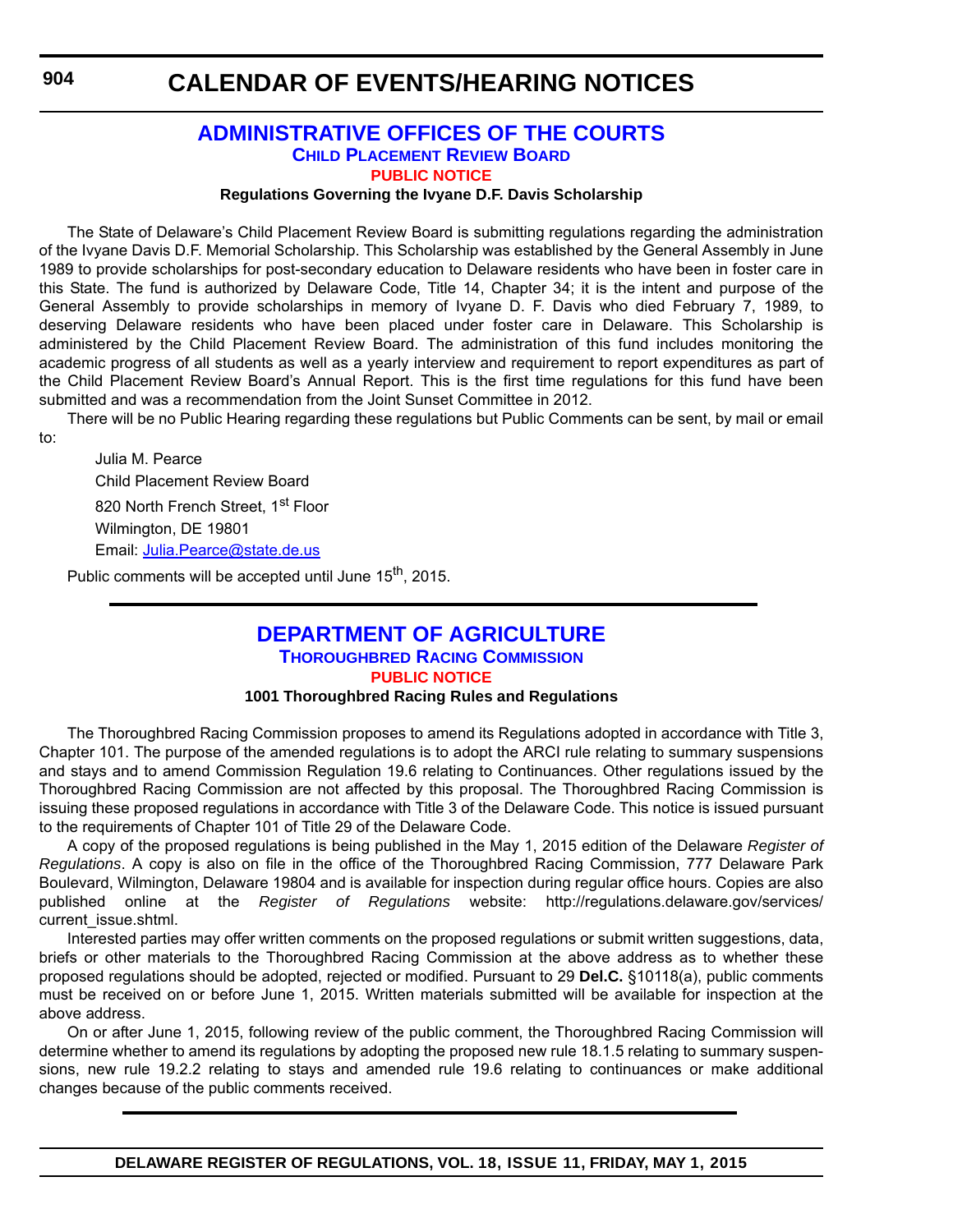### **CALENDAR OF EVENTS/HEARING NOTICES**

### **[DEPARTMENT OF EDUCATION](http://www.doe.k12.de.us/site/default.aspx?PageID=1) [PUBLIC NOTICE](#page-4-0)**

The State Board of Education will hold its monthly meeting on Thursday, May 21, 2015 at 1:00 p.m. in the Townsend Building, Dover, Delaware.

### **[DEPARTMENT OF HEALTH AND SOCIAL SERVICES](http://www.dhss.delaware.gov/dhss/dmma/) DIVISION OF MEDICAID AND MEDICAL ASSISTANCE [PUBLIC NOTICE](#page-4-0)**

**Medicaid Reimbursement for Prescription Drugs – Multi-State Purchasing Pool Supplemental Drug Rebate Agreement**

In compliance with the State's Administrative Procedures Act (APA - Title 29, Chapter 101 of the Delaware Code), 42 U.S.C., §1902(a)(13)(A) of the Social Security Act, 42 CFR §447.205, and under the authority of Title 31 of the Delaware Code, Chapter 5, Section 512, Delaware Health and Social Services (DHSS) / Division of Medicaid and Medical Assistance (DMMA) is proposing to amend the Delaware Title XIX Medicaid State Plan regarding the *Multi-State Purchasing Pool Supplemental Rebate Agreement (SRA)* for pharmaceutical products specifically, *to include Medicaid Managed Care Organization (MCO) utilization for accrual of supplemental rebates*.

Any person who wishes to make written suggestions, compilations of data, testimony, briefs or other written materials concerning the proposed new regulations must submit same to Sharon L. Summers, Planning & Policy Development Unit, Division of Medicaid and Medical Assistance, 1901 North DuPont Highway, P.O. Box 906, New Castle, Delaware 19720-0906 or by fax to 302-255-4425 by May 31, 2015.

The action concerning the determination of whether to adopt the proposed regulation will be based upon the results of Department and Division staff analysis and the consideration of the comments and written materials filed by other interested persons.

### **DIVISION [OF PUBLIC HEALTH](http://www.dhss.delaware.gov/dhss/dph/index.html) [PUBLIC NOTICE](#page-4-0)**

#### **4455 Delaware Regulations Governing a Detailed Plumbing Code**

The Office of Engineering, Health Systems Protection Section, Division of Public Health, Department of Health and Social Services, is proposing to adopt the 2015 Delaware Plumbing Code. The purpose of the amendments is to update the requirements so that they are in concert with current plumbing standard. Due to the extensive number of amendments the current regulations will be repealed and replaced in their entirety with the proposed regulations being published. On May 1, 2015, the Division plans to publish as proposed the amended regulations specified below, and hold them out for public comment per Delaware law.

A public hearing will be held on Friday, May 29, 2015 at 3:00 p.m. in the Conference Room, located in the Office of Engineering at the Edgehill Shopping Center 43 South DuPont Hwy, Dover, Delaware.

Copies of the proposed regulations are available for review in the May 1, 2015 edition of the Delaware *Register of Regulations*, accessible online at: <http://regulations.delaware.gov/default.shtml>or by calling the Office of Engineering at (302) 741-8640.

Any person who wishes to make written suggestions, testimony, briefs or other written materials concerning the proposed regulations must submit same to Doug Lodge P.E., the Division of Public Health by Friday, June 5, 2015 at:

Doug Lodge P.E. Division of Public Health Office of Engineering 43 South DuPont Hwy Dover, DE 19901 Email: *[doug.lodge@state.de.us](mailto:doug.lodge@state.de.us)*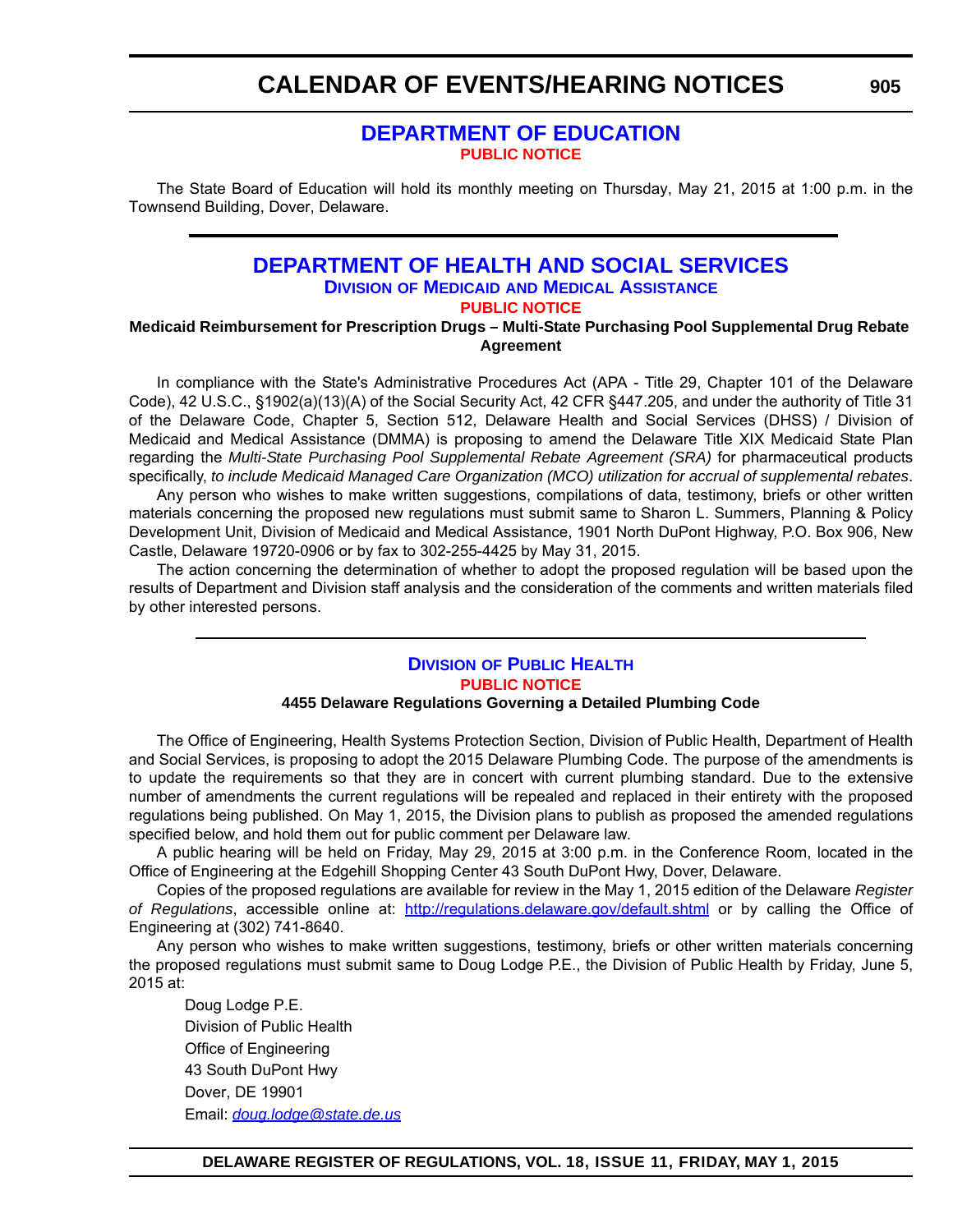**906**

Phone: (302) 741-8640

### **DIVISION [OF PUBLIC HEALTH](http://www.dhss.delaware.gov/dhss/dph/index.html) AUTHORITY ON RADIATION PROTECTION [PUBLIC NOTICE](#page-4-0) Delaware Radiation Control Regulations:**

### **4465 Part D Standards for Protection Against Radiation 4465 Part J Notices, Instructions and Reports to Workers, Inspections**

The Authority on Radiation Protection (ARP), with the Office of Radiation Control, Health Systems Protection Section, Division of Public Health, Department of Health and Social Services, is proposing revisions to two sets of Delaware Radiation Control Regulations. The purpose of the amendments is to update the requirements so that they are in concert with current healthcare standards and to align them more closely with current state administrative code and federal requirements. On May 1, 2015, the ARP plans to publish as proposed the amended regulations specified below, and hold them out for public comment per Delaware law.

The Authority on Radiation Protection (ARP), with the Office of Radiation Control, Health Systems Protection Section, Division of Public Health, Department of Health and Social Services, will hold a public hearing to discuss the proposed Delaware Radiation Control Regulations. Due to the extensive number of amendments the ARP has concluded that these two sets of current regulations should be repealed and replaced in their entirety with the proposed regulations being published.

| DE Admin Code No. | <b>Current Delaware Citation</b> | Title                                                        |
|-------------------|----------------------------------|--------------------------------------------------------------|
| 4465              | Part D                           | <b>Standards for Protection Against Radiation</b>            |
| 4465              | Part J                           | Notices, Instructions and Reports to Workers;<br>Inspections |

The public hearing will be held on Wednesday, May 27, 2015 at 2:30 p.m. in the Third Floor Conference Room, located in the Jesse Cooper Building, 417 Federal Street, Dover, Delaware.

Copies of the proposed regulations are available for review in the May 1, 2015 edition of the Delaware *Register of Regulations*, accessible online at: <http://regulations.delaware.gov/default.shtml> or by calling the Office of Radiation Control at (302) 744-4546.

Any person who wishes to make written suggestions, testimony, briefs or other written materials concerning the proposed regulations must submit same to Frieda Fisher-Tyler by Monday, June 8, 2015 at:

Frieda Fisher-Tyler Division of Public Health 417 Federal Street Dover, DE 19901 Email: [Frieda.Fisher-Tyler@state.de.us](mailto:Frieda.Fisher-Tyler@state.de.us) Phone: (302) 744-4546

### **[DEPARTMENT OF LABOR](http://ui.delawareworks.com/) DIVISION OF UNEMPLOYMENT INSURANCE [PUBLIC NOTICE](#page-4-0)**

#### **1202 Unemployment Insurance Regulations**

The Delaware Department of Labor, Division of Unemployment Insurance proposes this regulation in accordance with Section 3302(17) of Title 19 of the **Delaware Code** to establish procedures for submitting and processing claims for partial unemployment insurance.

The Delaware Department of Labor, Division of Unemployment Insurance solicits written comments from the public concerning the proposed regulation. Any such comments should be submitted to the Director of the Division

**DELAWARE REGISTER OF REGULATIONS, VOL. 18, ISSUE 11, FRIDAY, MAY 1, 2015**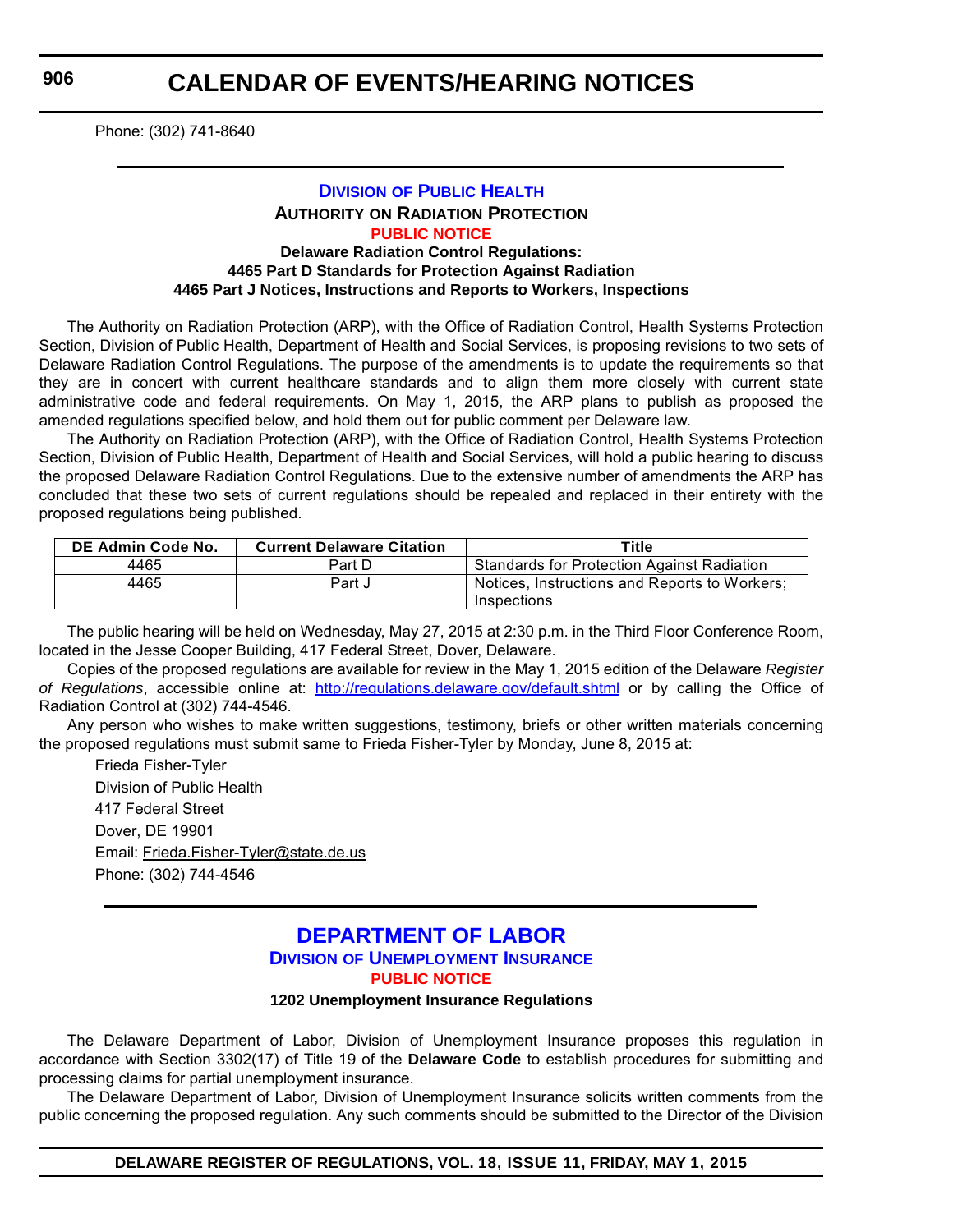### **CALENDAR OF EVENTS/HEARING NOTICES**

of Unemployment Insurance, Thomas H. Ellis, by mail to: Delaware Division of Unemployment Insurance, P.O. Box 9950, Wilmington, DE 19809-0950, or by email to: Thomas.Ellis@state.de.us. Written comments must be received by Mr. Ellis on or before **June 1, 2015** to be considered prior to the adoption of the proposed regulation. Copies of the proposed regulation are available upon request.

### **[DEPARTMENT OF NATURAL RESOURCES AND ENVIRONMENTAL](http://www.dnrec.delaware.gov/fw/Pages/FWPortal.aspx)  CONTROL DIVISION OF FISH AND WILDLIFE [PUBLIC NOTICE](#page-4-0) 3700 Shellfish**

The purpose of this action is to provide Delaware's licensed knobbed conch, *Busycon carica*, dredgers with access to this resource similar to that of their New Jersey counterparts.

The Department received a request from the commercial shellfishing sector to align Delaware's knobbed conch management measures with those measures presently in place in the State of New Jersey. New Jersey's conch dredge landings are an authorized by-catch of their blue crab dredge fishery. The New Jersey conch fishery is constrained by a five-inch minimum size limit with a five month season from November 15 through April 15 and a cap of 93 dredge licenses. Delaware's directed knobbed conch fishery is presently constrained by a six-inch minimum size limit (3.5-inch minimum whorl diameter) with no closed season and delayed entry to the fishery. The lower minimum size limit in New Jersey poses a potential economic disadvantage to Delaware conch harvesters fishing the shared waterbody of Delaware Bay.

The Department agrees that parity with New Jersey's management measures is desirable; however, complete alignment (season dates and license cap) with the New Jersey by-catch fishery does not serve the best interest of Delaware's directed conch dredge fishery. Therefore, the Department proposes to adopt a five-inch minimum size limit (3-inch minimum whorl diameter) with a five month open season from January 15 through June 15. The proposed minimum size limit will provide economic parity with New Jersey and the implementation of a five month harvest season is expected to constrain harvest without unduly jeopardizing the sustainability of the resource. The number of active licenses in the Delaware conch dredge fishery (17 in 2014), does not warrant additional licensing restrictions at this time.

The hearing record on the proposed changes to 7 **DE Admin. Code** §§3710, 3711 and 3712 pertaining to knobbed conch will be open May 1, 2015. Individuals may submit written comments regarding the proposed changes via e-mail to Lisa.Vest@state.de.us or via the USPS to Lisa Vest, Hearing Officer, DNREC, 89 Kings Highway, Dover, DE 19901 (302) 739-9042. A public hearing on the proposed amendment will be held on May 28, 2015 beginning at 6:00 PM in the DNREC Auditorium, located at the Richardson & Robbins Building, 89 Kings Highway, Dover, DE 19901.

### **[DEPARTMENT OF SAFETY AND HOMELAND SECURITY](http://dsp.delaware.gov/) DIVISION OF STATE POLICE [PUBLIC NOTICE](#page-4-0)**

### **1300 BOARD OF EXAMINERS OF PRIVATE INVESTIGATORS & PRIVATE SECURITY AGENCIES**

Notice is hereby given that the Board of Examiners of Private Investigators and Private Security Agencies, in accordance with Del. Code Title 24 Chapter 13 proposes to amend Rule 1.0 – Firearms Policy – clarifying the initial course of instruction, the re-qualifications and making provisions for armored car guards; Rule 6.0 – Criminal Offenses – gives the Director the authority to take action when necessary and changes the title names to match the Delaware Code changes; Rule 9.0 – Qualified Manager/License Holder – clarifies what agencies the Delaware manager may work for and gives the minimum law enforcement experience requirement; Rule 11.0 – Personnel Rosters and Job Assignments – requires the private investigative agencies to submit rosters every three months as listed and requires everyone to submit a roster even if there are no employees working in Delaware. If you wish to view the complete Rules, contact Ms. Peggy Anderson at (302) 672-5304. Any persons wishing to present views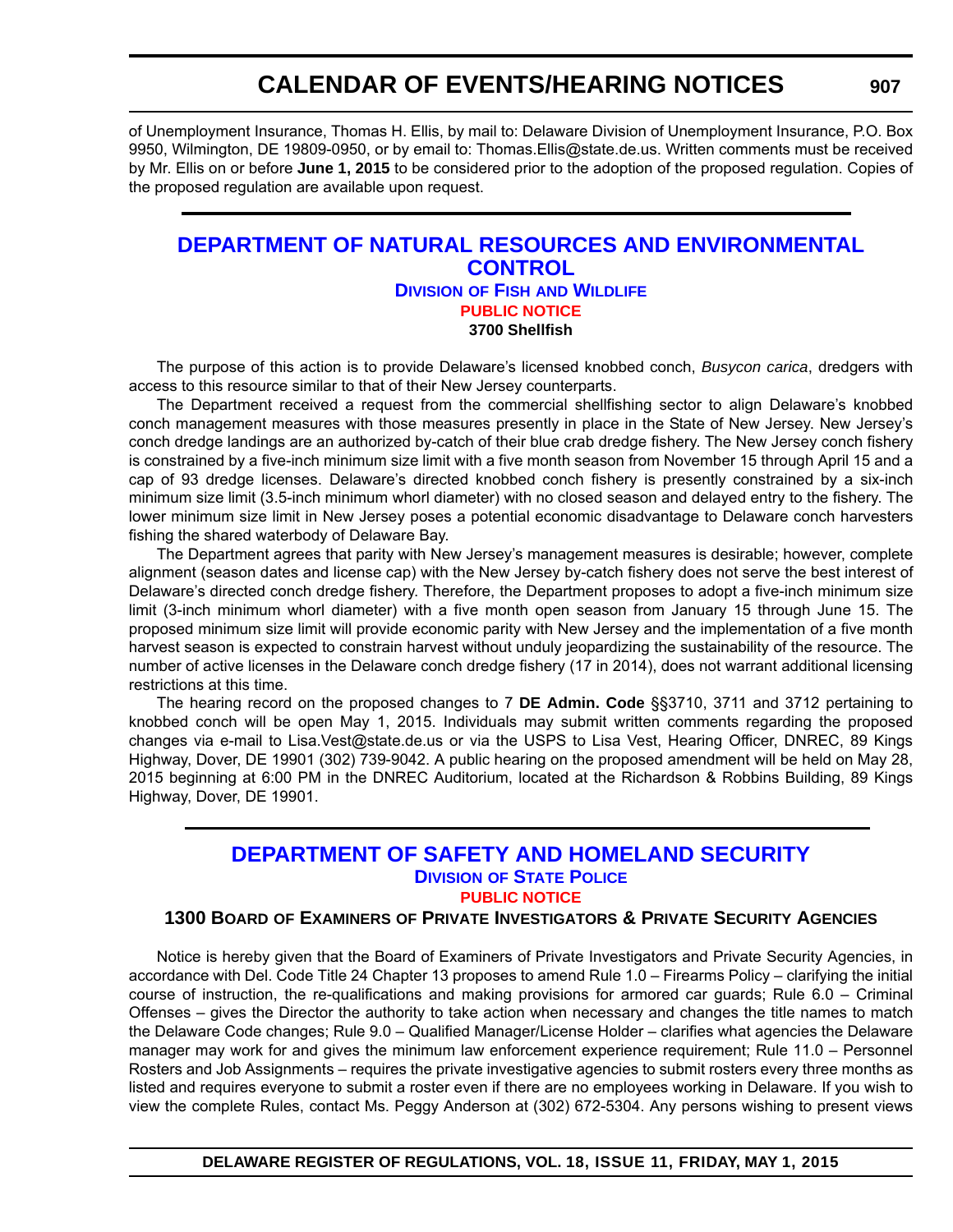**908**

## **CALENDAR OF EVENTS/HEARING NOTICES**

may submit them in writing, by May 31, 2015, to Delaware State Police, Professional Licensing, P.O. Box 430, Dover, DE 19903. The Board will hold its quarterly hearings Thursday, July 9, 2015, 10:00am, at the Tatnall Building, 150 Martin Luther King, Jr. Boulevard South, Room 112, Dover, DE.

#### **[DEPARTMENT OF STATE](http://dpr.delaware.gov/) DIVISION OF PROFESSIONAL REGULATION [PUBLIC NOTICE](#page-4-0) 1100 BOARD OF DENTISTRY AND DENTAL HYGIENE**

The Delaware Board of Dentistry and Dental Hygiene, pursuant to 24 **Del.C.** §1106(a)(1), proposes to revise its regulations. The proposed amendments to the regulations seek to clarify the bases and procedures for appeals to the dental and dental hygiene clinical examinations.

The Board will hold a public hearing on the proposed rule change on June 18, 2015 at 3:00 PM, Second Floor Conference Room A, Cannon Building, 861 Silver Lake Blvd., Dover, DE 19904. Written comments should be sent to Flora Peer, Administrator of the Delaware Board of Dentistry and Dental Hygiene, Cannon Building, 861 Silver Lake Blvd., Dover, DE 19904. Written comments will be accepted until August 3, 2015.

#### **DIVISION [OF PROFESSIONAL REGULATION](http://dpr.delaware.gov/) [PUBLIC NOTICE](#page-4-0) 1400 BOARD OF ELECTRICAL EXAMINERS**

Pursuant to 24 **Del.C.** §1406(a)(1), the Delaware Board of Electrical Examiners has proposed revisions to its rules and regulations. The rules pertaining to liability insurance, continuing education audits, inactive status, homeowner's permits, and exceptions to the license requirement are proposed to be amended.

A public hearing will be held on June 3, 2015 at 9:00 a.m. in the second floor conference room A of the Cannon Building, 861 Silver Lake Boulevard, Dover, Delaware, where members of the public can offer comments on the amendments to the rules and regulations. Anyone wishing to receive a copy of the proposed rules and regulations may obtain a copy from the Delaware Board of Electrical Examiners, 861 Silver Lake Boulevard, Dover, Delaware 19904. Persons wishing to submit written comments may forward these to the Board at the above address.

In accordance with 29 **Del.C.** §10118(a), the final date to receive written comments will be 15 days following the public hearing.

### **[DEPARTMENT OF TRANSPORTATION](http://www.deldot.gov/home/divisions/) DIVISION OF PLANNING AND POLICY**

**[PUBLIC NOTICE](#page-4-0)**

**2309 Standards and Regulations for Subdivision Streets and State Highway Access**

As authorized under 17 **Del.C.** §§132(e), 507, 508, and 29 **Del.C.** §8404(8), inter alia, the Delaware Department of Transportation, ("DelDOT"), through its Division of Planning and Public Policy, seeks to adopt general revisions to its existing regulations regarding development coordination.

The current regulations were enacted in March of 2015. The proposed regulations address some sections of the manual that were inadvertently changed during final adoption as well as proposed regulations that address procedural changes in the way we do business, and the addition of clarifying language. The changes take into account the issues and concerns identified and addressed as needing amendment by not only DelDOT staff, but also the end users of the current regulations.

DelDOT will take written comments on these proposed general revisions to Section 2309 of title 2, Delaware Administrative Code, from May 1, 2015 through May 31, 2015. The public may submit their comments to:

Marc Coté, P.E., Assistant Director, Planning Development Coordination via email (Marc.Cote@state.de.us) or in writing to his attention: